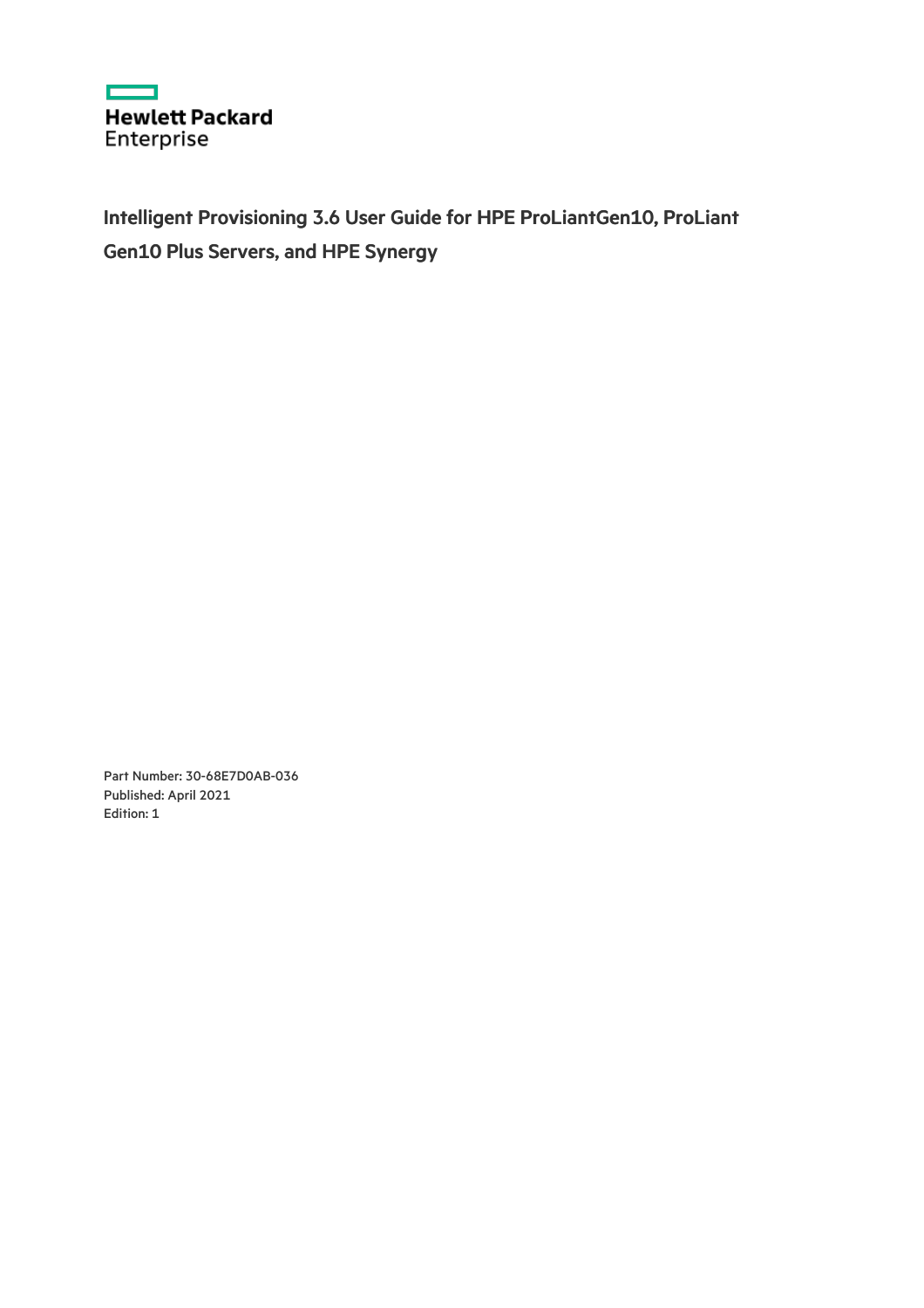# Intelligent Provisioning User Guide for HPE ProLiant Gen10, ProLiant Gen10 Plus Servers, and HPE Synergy

#### Abstract

This document details how to access and use the Intelligent Provisioning and HPE Rapid Setup Software, including tasks such as installing an OS, updating firmware, software, and drivers, and performing some diagnostic tests. Intelligent Provisioning is included in the optimized server support software from the Service Pack for ProLiant (SPP). This document is intended for administrators experienced in using ProLiant Gen10 Plus servers and HPE Synergy compute modules.

Part Number: 30-68E7D0AB-036 Published: April 2021 Edition: 1

© Copyright 2017, 2021 Hewlett Packard Enterprise Development LP

### **Notices**

The information contained herein is subject to change without notice. The only warranties for Hewlett Packard Enterprise products and services are set forth in the express warranty statements accompanying such products and services. Nothing herein should be construed as constituting an additional warranty. Hewlett Packard Enterprise shall not be liable for technical or editorial errors or omissions contained herein.

Confidential computer software. Valid license from Hewlett Packard Enterprise required for possession, use, or copying. Consistent with FAR 12.211 and 12.212, Commercial Computer Software, Computer Software Documentation, and Technical Data for Commercial Items are licensed to the U.S. Government under vendor's standard commercial license.

Links to third-party websites take you outside the Hewlett Packard Enterprise website. Hewlett Packard Enterprise has no control over and is not responsible for information outside the Hewlett Packard Enterprise website.

### Acknowledgments

Microsoft ® and Windows ® are either registered trademarks or trademarks of Microsoft Corporation in the United States and/or other countries.

Linux $^{\circ}$  is the registered trademark of Linus Torvalds in the U.S. and other countries.

Red Hat is a registered trademark of Red Hat, Inc. in the United States and other countries.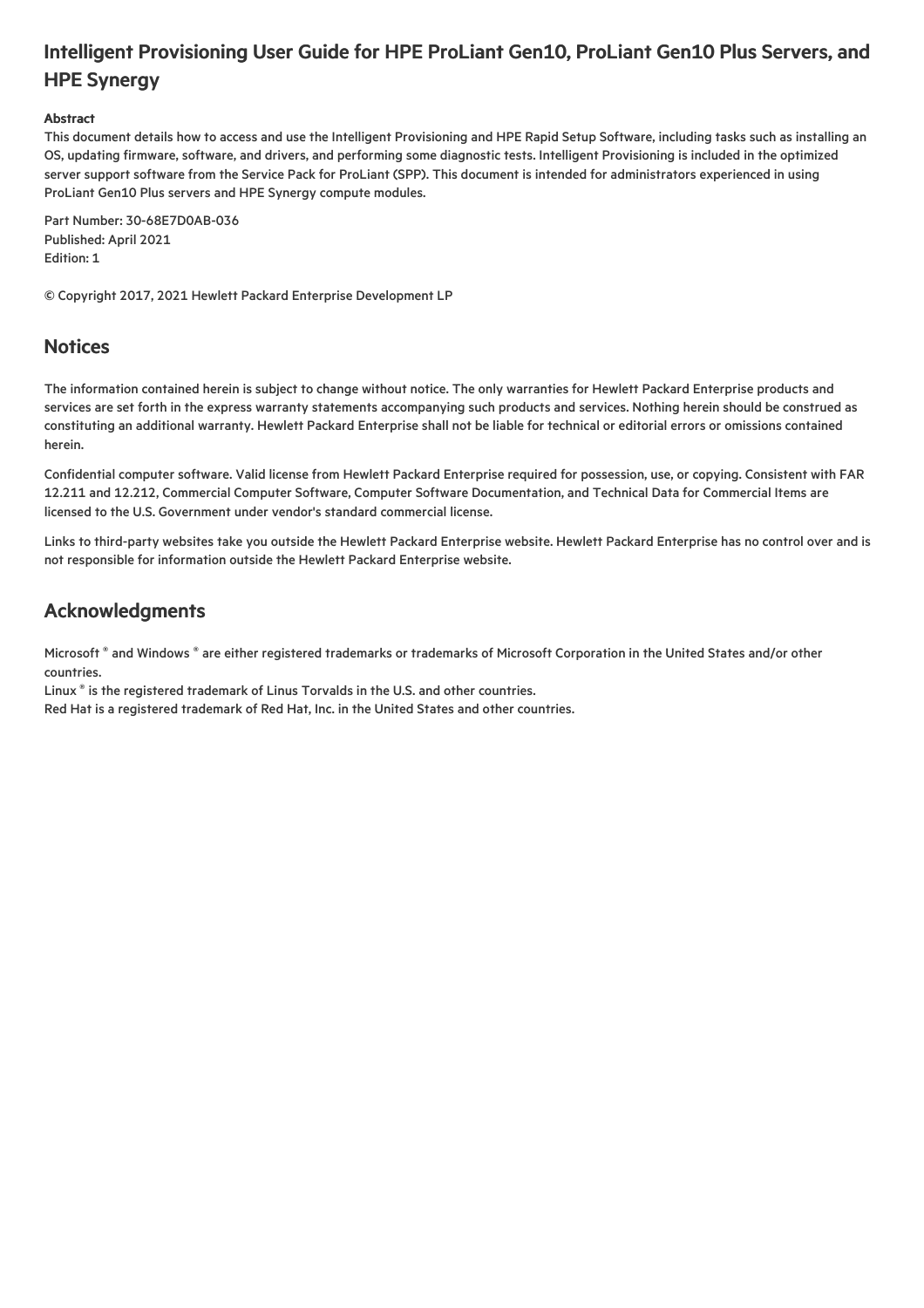#### 1 [Introduction](#page-5-0)

1.1 Intelligent [Provisioning](#page-6-0)

1.1.1 [F10/Remote](#page-7-0) console features

- 1.1.2 Always On Intelligent [Provisioning](#page-8-0)
- 1.1.3 Intelligent [Provisioning](#page-9-0) operation
- 1.1.4 Navigating Intelligent [Provisioning](#page-10-0)
- 1.2 Software installed with Intelligent [Provisioning](#page-11-0)

#### 2 Accessing Intelligent [Provisioning](#page-12-0)

2.1 Accessing Intelligent [Provisioning](#page-13-0) from the iLO web interface

2.2 Accessing Intelligent [Provisioning](#page-14-0) using an iLO remote console session

#### 3 F10 mode [options](#page-15-0)

- 3.1 [Selecting](#page-16-0) F10 mode to use
- 3.2 Initial [configuration](#page-17-0) in Intelligent Provisioning
	- 3.2.1 Using the First Time Setup [wizard](#page-18-0)

3.2.1.1 [Entering](#page-19-0) First Time Wizard settings

- 3.2.2 Re-enabling Intelligent [Provisioning](#page-20-0)
- 3.2.3 Reinstalling Intelligent [Provisioning](#page-21-0)
	- 3.2.3.1 [Reinstalling](#page-22-0) from an ISO image
	- 3.2.3.2 [Reinstalling](#page-23-0) from an RPM package (Linux only)
- 4 [Configuring](#page-24-0) the server and installing an operating system

4.1 Configuring the server and installing an OS with Intelligent [Provisioning](#page-25-0)

4.1.1 Server support and special [characters](#page-26-0)

- 4.1.2 Source media types and [installation](#page-27-0) methods supported for each OS
- 4.1.3 Select Install [Source](#page-28-0)
- 4.1.4 Configure [Installation](#page-29-0) Settings
	- 4.1.4.1 [Configure](#page-30-0) OS Setting
	- 4.1.4.2 Configure [Controller](#page-31-0)
	- 4.1.4.3 Select OS drive and set [partition](#page-32-0)
	- 4.1.4.4 [Configure](#page-34-0) Firmware Update
- 4.1.5 [Reviewing](#page-35-0) your settings
- 4.1.6 Checking installation [parameters](#page-36-0)

### 4.2 About RAID [arrays](#page-37-0)

- 4.2.1 [RAID](#page-38-0) 0
- 4.2.2 RAID 1 and RAID 1+0 [\(RAID](#page-39-0) 10)
- 4.2.3 [RAID](#page-41-0) 5
- 4.2.4 [RAID](#page-42-0) 50
- $425$ [RAID](#page-43-0) 6
- 4.2.6 [RAID](#page-44-0) 60
- 4.2.7 [Dedicated](#page-45-0) spare
- 4.2.8 Failure spare [activation](#page-46-0)

#### 5 Performing [maintenance](#page-47-0)

5.1 [Updating](#page-48-0) firmware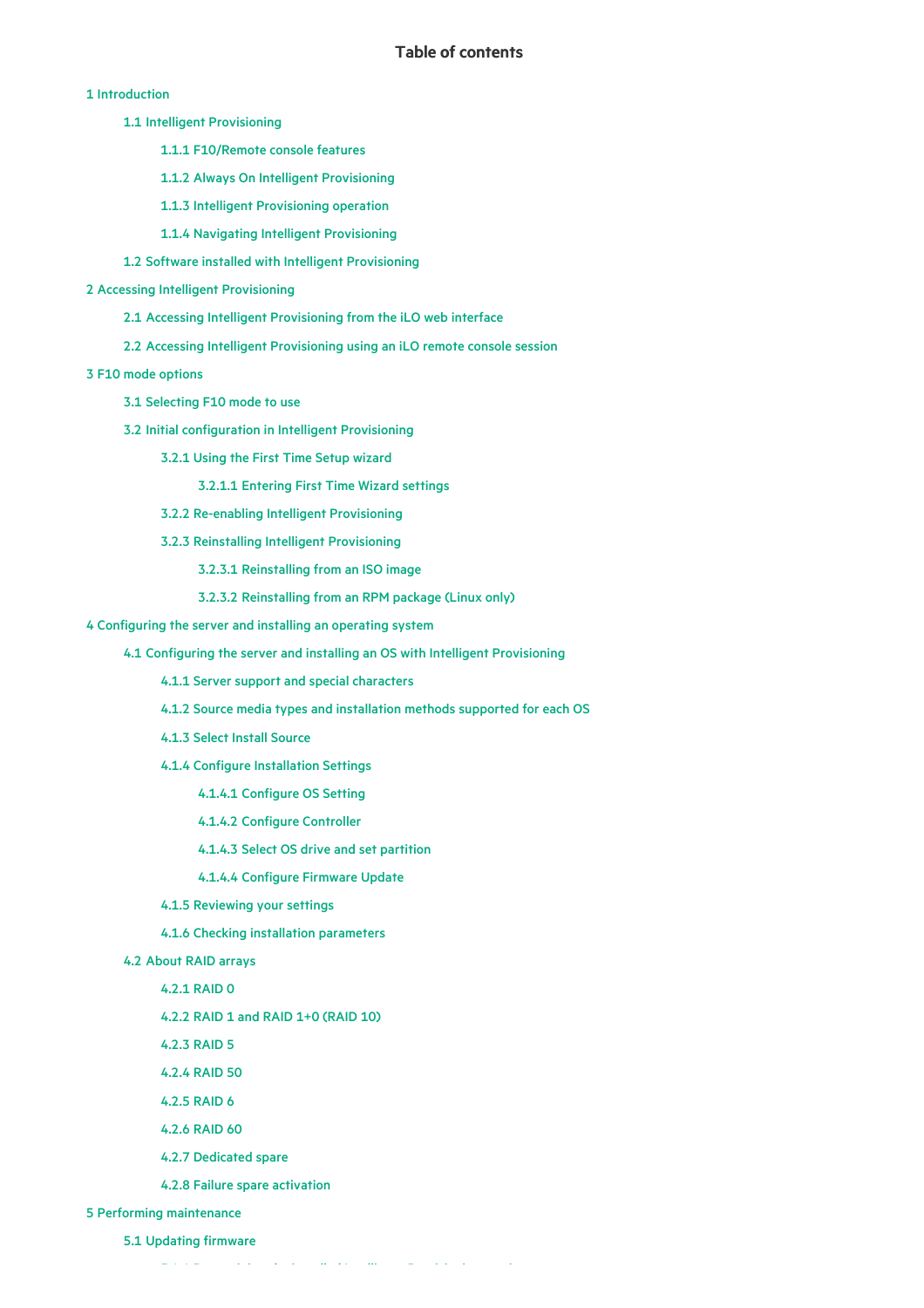#### 5.1.1 Determining the installed Intelligent [Provisioning](#page-50-0) version

- 5.2 Setting Intelligent [Provisioning](#page-51-0) Preferences
- 5.3 [Downloading](#page-52-0) Active Health System data
	- 5.3.1 [Downloading](#page-53-0) an Active Health System log
	- 5.3.2 [Uploading](#page-54-0) an AHS log to AHSV
- 5.4 Using [Deployment](#page-55-0) Settings
	- 5.4.1 Creating a [Deployment](#page-56-0) Settings package
	- 5.4.2 Using [Deployment](#page-57-0) Settings package to configure a single server
	- 5.4.3 [Deployment](#page-58-0) Settings actions
- 5.5 Using the BIOS [Configuration](#page-59-0) (RBSU) utility
- 5.6 About iLO [Configuration](#page-60-0)
	- 5.6.1 [Administration](#page-61-0)
	- 5.6.2 Reset [Options](#page-62-0)
- 5.7 [Configuring](#page-63-0) Intelligent Storage
	- 5.7.1 [Creating](#page-64-0) a new array or logical drive using simple mode
	- 5.7.2 Creating a new array or logical drive using [advanced](#page-65-0) mode
	- 5.7.3 [Configuring](#page-66-0) an array or logical drive
- 5.8 About Hardware [Validation](#page-67-0) Tool
	- 5.8.1 Using the hardware [validation](#page-68-0) tool
- 5.9 About erasing data in Intelligent [Provisioning](#page-69-0)
- 5.10 Using [One-button](#page-70-0) secure erase
	- 5.10.1 Impacts to the system after [One-button](#page-72-0) secure erase completes
	- 5.10.2 [One-button](#page-75-0) secure erase FAQ
	- 5.10.3 Returning a system to operational state after [One-button](#page-77-0) secure erase
- 5.11 Using [System](#page-78-0) Erase and Reset
	- 5.11.1 System Erase and Reset [options](#page-79-0)
- 5.12 Creating a RAID [configuration](#page-80-0) with SSA
	- 5.12.1 Using Smart Storage [Administrator](#page-81-0) (SSA)
		- 5.12.1.1 SSA [features](#page-82-0)
		- 5.12.1.2 [Accessing](#page-83-0) SSA

#### 5.12.1.2.1 [Configuration](#page-84-0)

5.12.1.3 [Diagnose](#page-85-0)

#### 6 Using the USB Key [Utility](#page-86-0)

- 7 [Troubleshooting](#page-87-0)
	- 7.1 Basic [troubleshooting](#page-88-0) techniques
	- 7.2 [Troubleshooting](#page-89-0) general issues
		- 7.2.1 iLO log on required during Intelligent [Provisioning](#page-90-0) F10 boot
		- 7.2.2 Intelligent [Provisioning](#page-91-0) does not launch when F10 is pressed
		- 7.2.3 Intelligent [Provisioning](#page-92-0) does not reimage AOIP
		- 7.2.4 Accessing version information in [deployment](#page-93-0) settings
		- 7.2.5 A browser does not import a [deployment](#page-94-0) profile correctly
		- 7.2.6 Some Legacy BIOS Mode installs need specific [instructions](#page-95-0)
		- 7.2.7 Always On Intelligent [Provisioning](#page-96-0) does not display status of NICs
			- 7.2.7.1 Cannot create a custom [partition](#page-97-0) size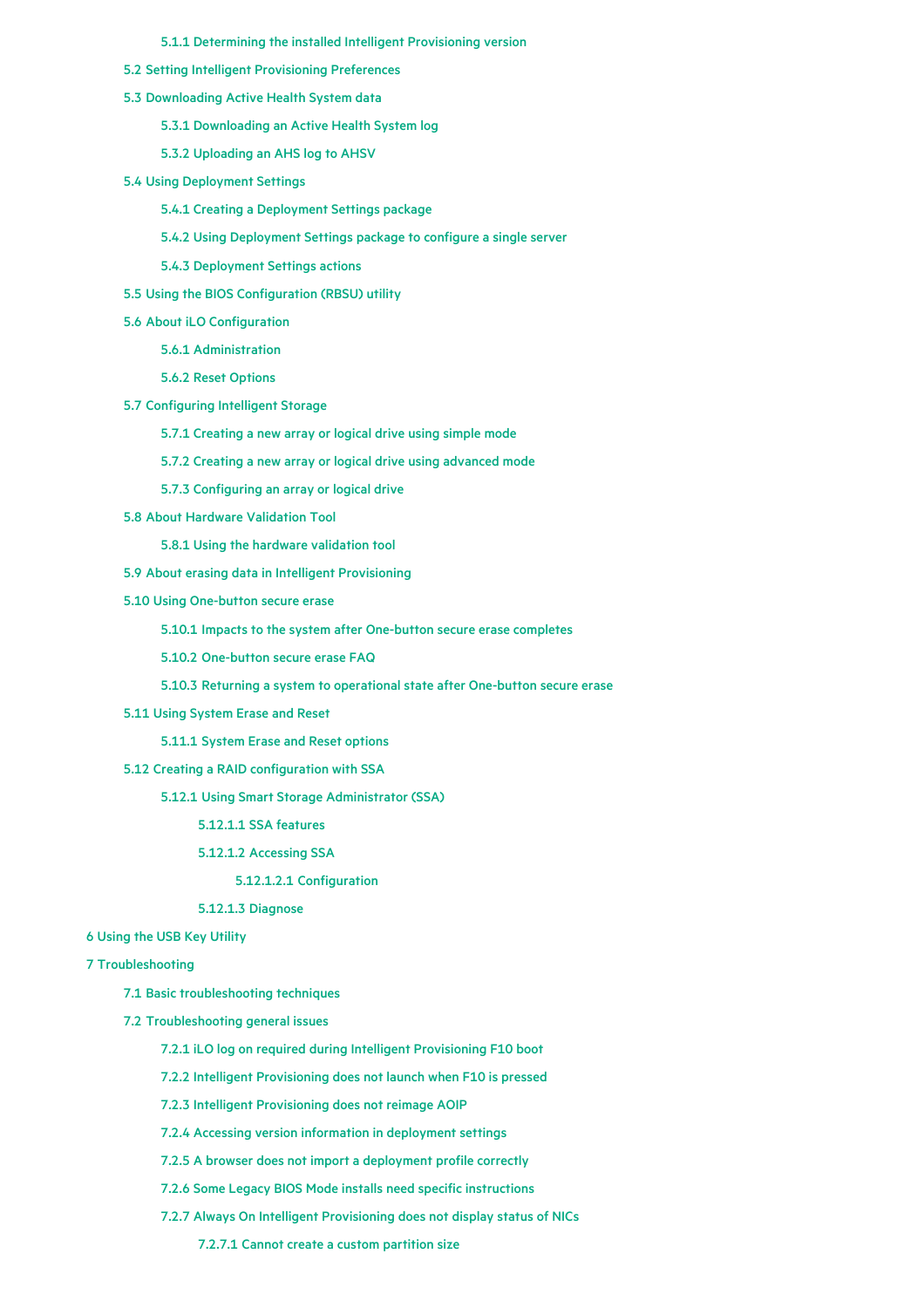- 7.2.8 Intelligent [Provisioning](#page-98-0) cannot launch One-Button secure erase
- 7.2.9 One-Button secure erase is [unsuccessful](#page-99-0) or reports errors
- 7.2.10 [One-Button](#page-100-0) secure erase succeeds but some drives are not erased.
- 7.2.11 [One-Button](#page-101-0) secure erase reports errors, but no specific details.
- 7.2.12 Not able to create or delete logical drive using Software Raid [Controller](#page-102-0)
- 7.3 Troubleshooting [Windows-specific](#page-103-0) issues
	- 7.3.1 Windows [Essentials](#page-104-0) does not install from USB source
	- 7.3.2 [Windows](#page-105-0) does not install on AMD servers
- 7.4 [Troubleshooting](#page-106-0) Linux-specific issues
	- 7.4.1 Unable to proceed with Assisted [installation](#page-107-0) of Red Hat Enterprise Linux 7
	- 7.4.2 Assisted [installation](#page-108-0) of Red Hat OS hangs
	- 7.4.3 Showing "Unable to install without the usb\_storage driver loaded, [Aborting",when](#page-109-0) upgrade or install with rpm
	- 7.4.4 Unable to install Red Hat [Enterprise](#page-110-0) Linux with secure boot enabled
- 7.5 [Troubleshooting](#page-111-0) VMware-specific issues
	- 7.5.1 Server reboots during VMware Assisted [installation](#page-112-0)
- 7.6 [Troubleshooting](#page-113-0) ClearOS-specific issues
	- 7.6.1 Unable to install [ClearOS](#page-114-0) with secure boot enabled
- 8 [Websites](#page-115-0)
- 9 Support and other [resources](#page-116-0)
	- 9.1 Accessing Hewlett Packard [Enterprise](#page-117-0) Support
	- 9.2 [Accessing](#page-118-0) updates
	- 9.3 Remote [support](#page-119-0)
	- 9.4 Warranty [information](#page-120-0)
	- 9.5 Regulatory [information](#page-121-0)
	- 9.6 [Documentation](#page-122-0) feedback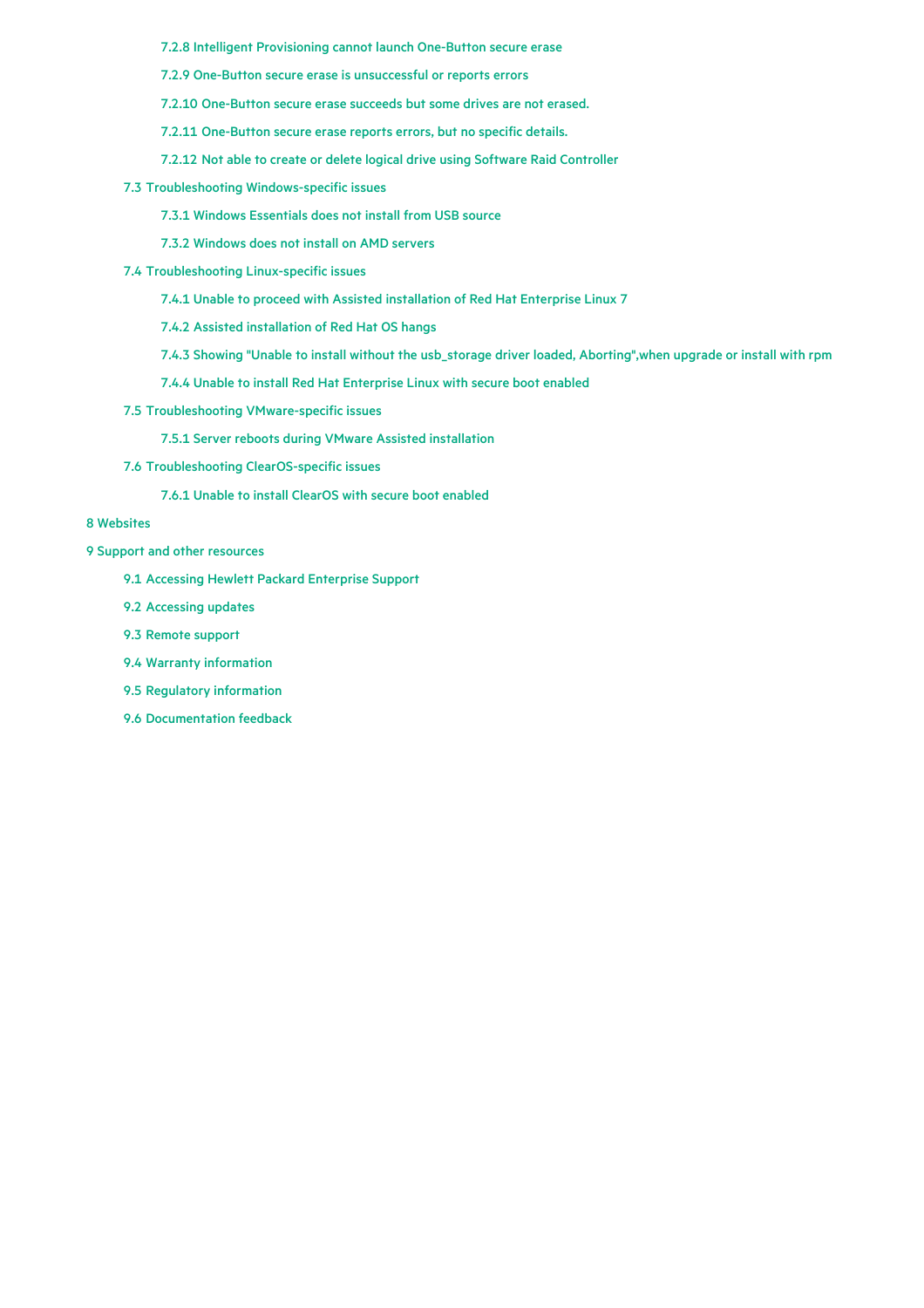## <span id="page-5-0"></span>Introduction

### $\Box$  TIP:

The information in this guide is for using Intelligent Provisioning with ProLiant Gen10 Plus servers and HPE Synergy compute modules. It includes information on using Intelligent Provisioning and HPE Rapid Setup Software. For information on using Intelligent Provisioning with ProLiant Gen8 and Gen9 Servers, see the Intelligent Provisioning user guides available on the Information Library at [\(https://www.hpe.com/info/intelligentprovisioning/docs](https://www.hpe.com/info/intelligentprovisioning/docs)).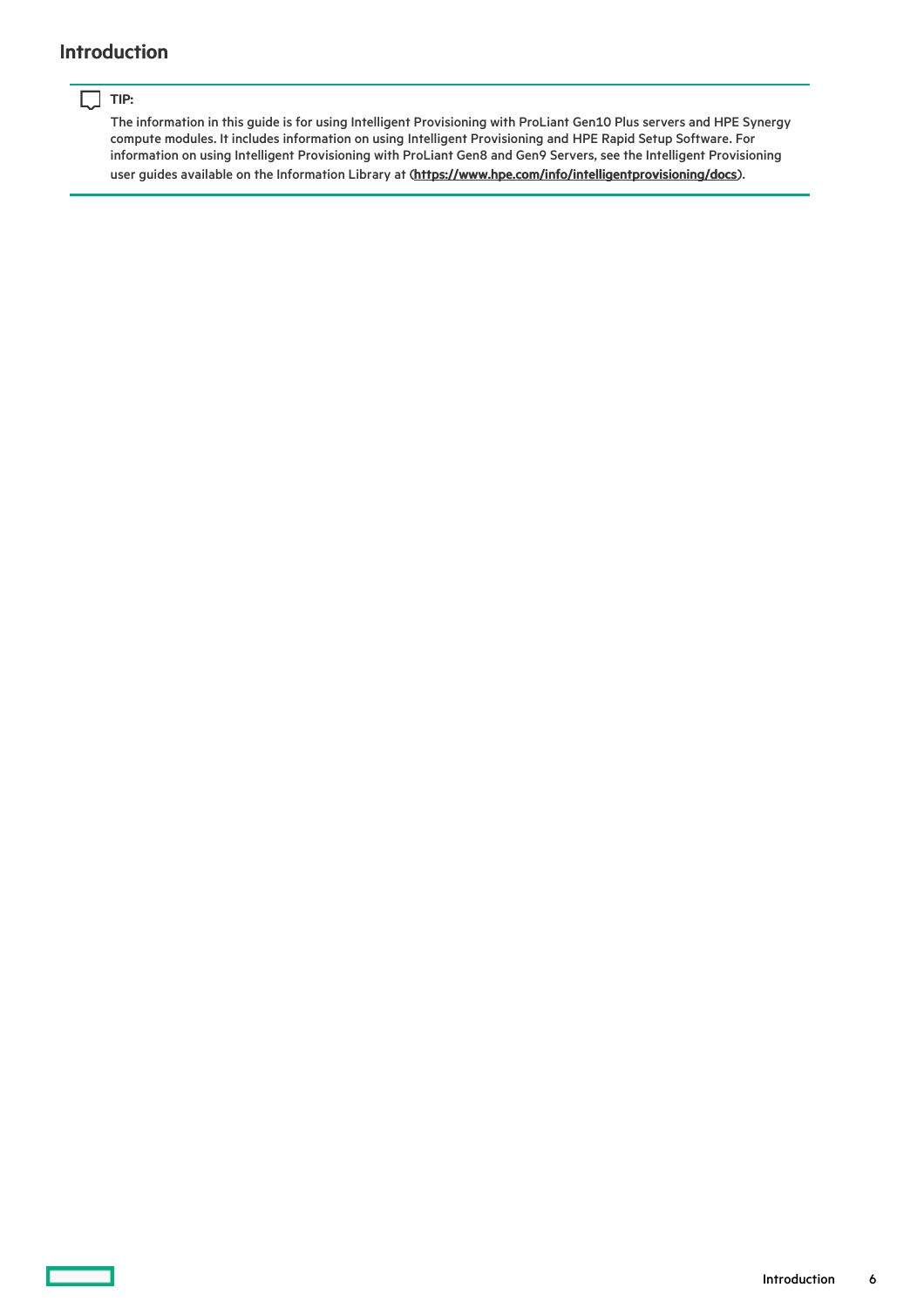## <span id="page-6-0"></span>Intelligent Provisioning

Intelligent Provisioning is a single-server deployment tool embedded in ProLiant servers and HPE Synergy compute modules. Intelligent Provisioning simplifies server setup, providing a reliable and consistent way to deploy servers.

Intelligent Provisioning prepares the system for installing original, licensed vendor media and Hewlett Packard Enterprise-branded versions of OS software. Intelligent Provisioning also prepares the system to integrate optimized server support software from the Service Pack for ProLiant (SPP). SPP is a comprehensive systems software and firmware solution for ProLiant servers, server blades, their enclosures, and HPE Synergy compute modules. These components are preloaded with a basic set of firmware and OS components that are installed along with Intelligent Provisioning.

#### IMPORTANT:

HPE ProLiant XL servers do not support operating system installation with Intelligent Provisioning, but they do support the maintenance features. For more information, see "Performing Maintenance" in the Intelligent Provisioning user guide and online help.

After the server is running, you can update the firmware to install additional components. You can also update any components that have been outdated since the server was manufactured.

To access Intelligent Provisioning:

- **Press F10 from the POST screen and enter either Intelligent Provisioning or HPE Rapid Setup Software.**
- From the iLO web interface using Lifecycle Management. Lifecycle Management allows you to access Intelligent Provisioning without rebooting your server.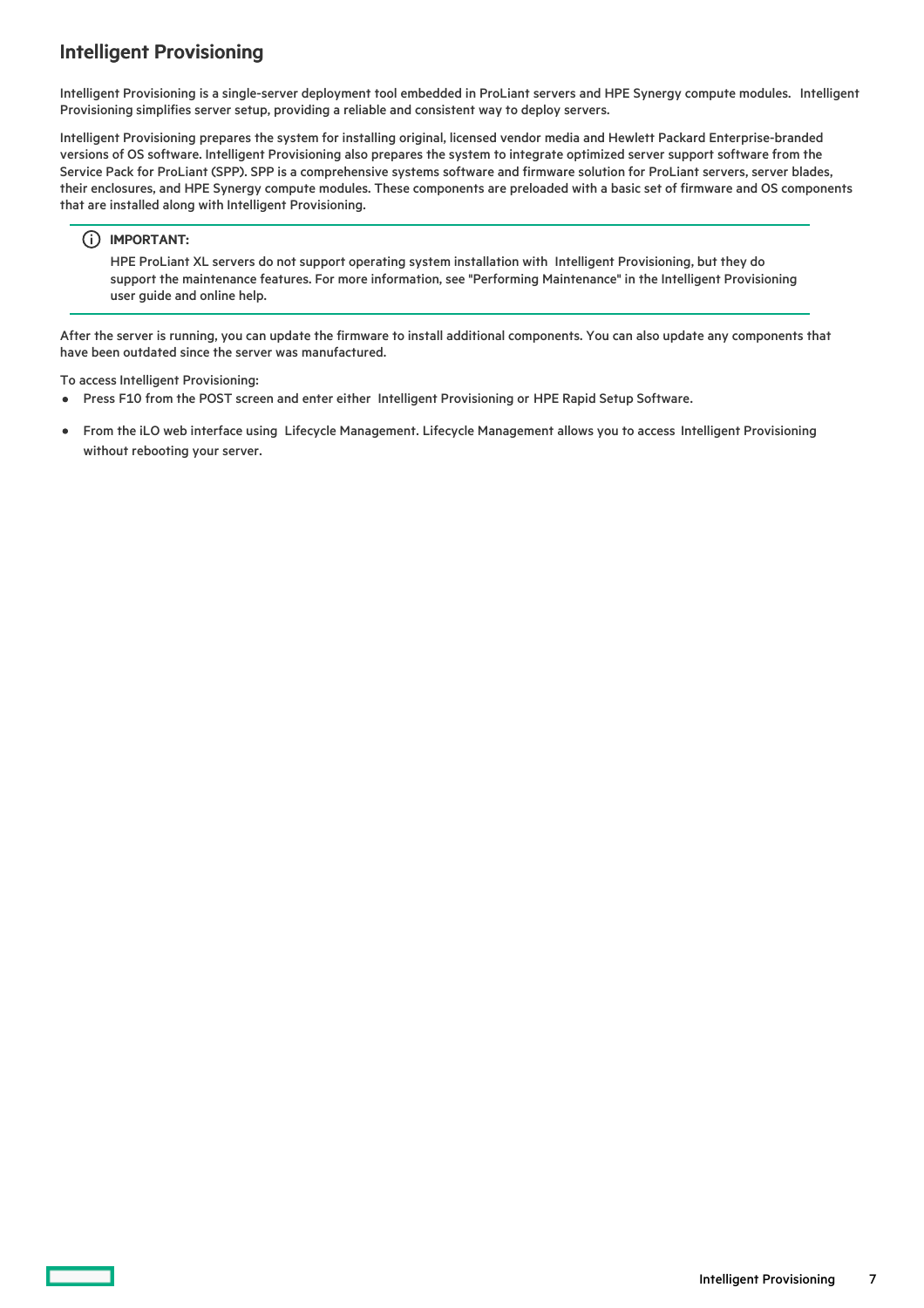## <span id="page-7-0"></span>F10/Remote console features

F10/Remote console allows you to:

- Access Smart Storage Administrator for disk configuration.
- Perform a full set-up of Intelligent Provisioning.  $\bullet$

F10/Remote console includes options that are not available in Always On Intelligent Provisioning.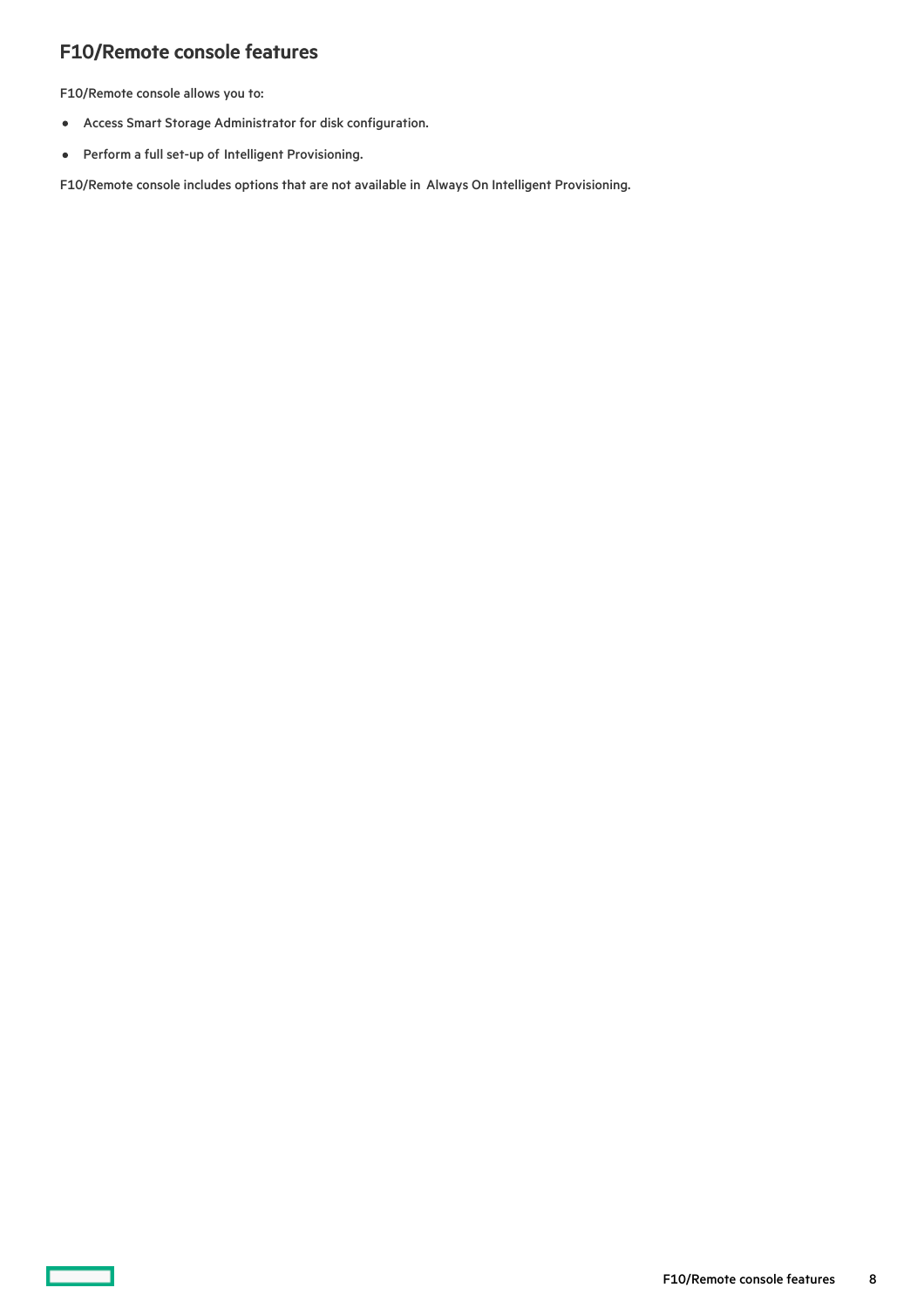## <span id="page-8-0"></span>Always On Intelligent Provisioning

Always On Intelligent Provisioning allows you to:

- Perform functions when the server is off.
- Perform tasks when running an operating system without powering off the server.  $\bullet$
- Perform firmware updates from the HPE repository.  $\bullet$

In the Always On Intelligent Provisioning version, the Perform Maintenance screen contains utilities that are not available in iLO. For more information, see the iLO user guide.



To install an OS in Always On mode, extract the installation ISO on the FTP server.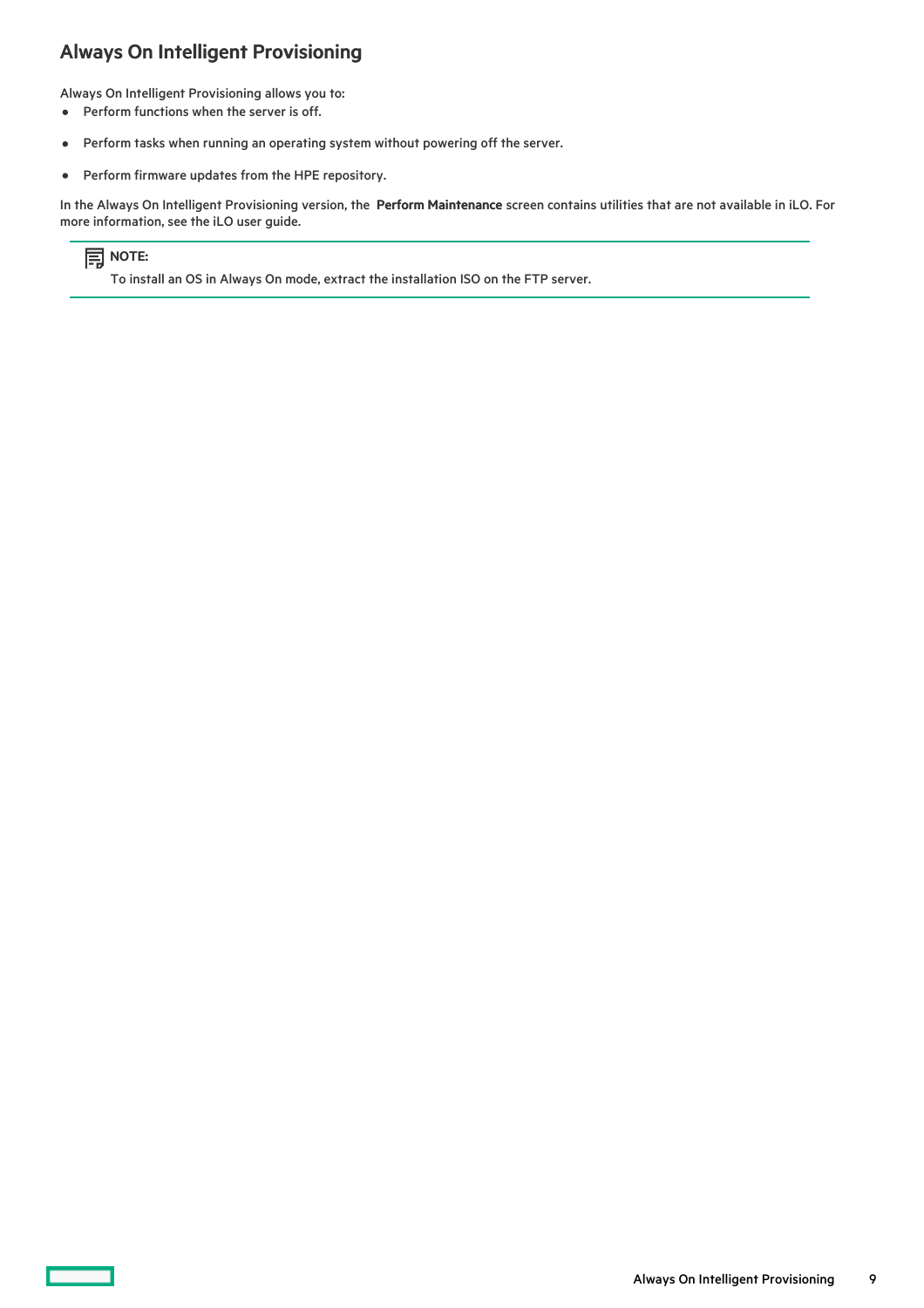### <span id="page-9-0"></span>Intelligent Provisioning operation

### **同**NOTE:

Intelligent Provisioning 3.40 and later requires iLO firmware version 2.10 or later.

Intelligent Provisioning includes the following components:

- $\bullet$ Critical boot drivers
- Active Health System (AHS)
- Erase Utility Ċ
- Deployment Settings

#### IMPORTANT:

- Although your server is preloaded with firmware and drivers, Hewlett Packard Enterprise recommends updating the firmware upon initial setup. Also, downloading and updating the latest version of Intelligent Provisioning ensures the latest supported features are available.
- For ProLiant servers, firmware is updated using the Intelligent Provisioning Firmware Update utility.
- Do not update firmware if the version you are currently running is required for compatibility.  $\bullet$

# $\mathbf{E}$  NOTE:

Intelligent Provisioning does not function within multihomed configurations. A multihomed host is one that is connected to two or more networks or has two or more IP addresses.

Intelligent Provisioning provides installation help for the following operating systems:

- Microsoft Windows Server  $\bullet$
- Red Hat Enterprise Linux  $\bullet$
- SUSE Linux Enterprise Server  $\bullet$
- VMware ESXi/vSphere Custom Image
- ClearOS  $\bullet$

Not all versions of an OS are supported. For information about specific versions of a supported operating system, see the OS Support Matrix on the Hewlett Packard Enterprise website (<https://www.hpe.com/info/ossupport>).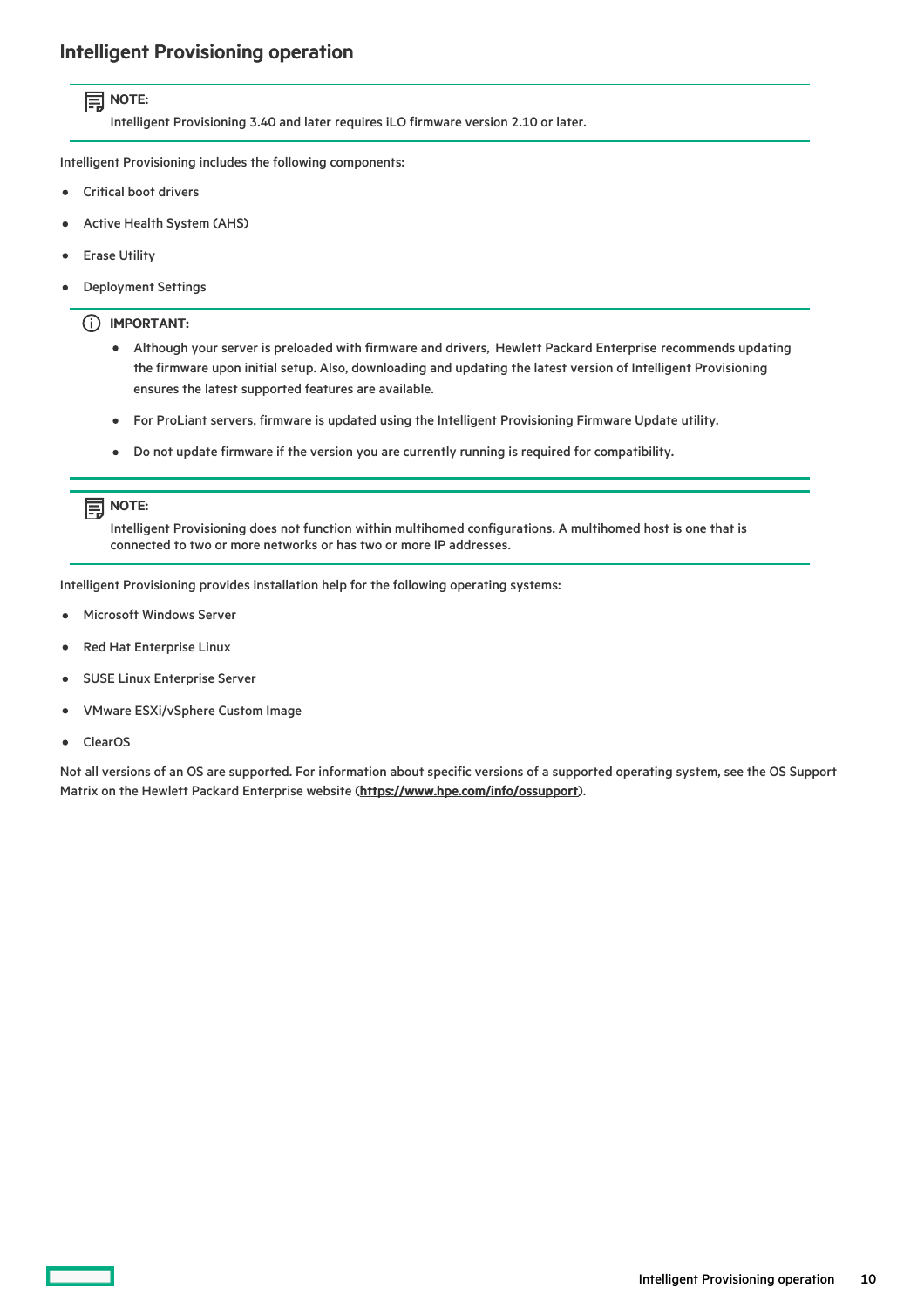# <span id="page-10-0"></span>Navigating Intelligent Provisioning

To navigate through and modify settings in this menu-driven interface, use the navigation icons displayed at the top right-hand corner and bottom left- and right-hand corners of the Intelligent Provisioning window.

These navigation icons are screen sensitive and are not displayed on all screens.

| Icon                         | <b>Function</b>                                                                                                                                                                                          |
|------------------------------|----------------------------------------------------------------------------------------------------------------------------------------------------------------------------------------------------------|
| Language<br>ୠ                | Enables you to select the language to use.                                                                                                                                                               |
| Home                         | Returns to the Intelligent Provisioning home page, with the Rapid Setup and Perform Maintenance<br>menus. This icon is available only after completing the initial configuration and registration tasks. |
| <b>Job Cart</b>              | Displays the job configuration viewer screen, which displays the status of jobs in the queue. You can<br>use this screen to monitor configuration tasks and jobs as they are processed.                  |
| Help                         | Opens the online help to the section about the current screen.                                                                                                                                           |
| System<br><b>Information</b> | Displays system information, including the Intelligent Provisioning version.                                                                                                                             |
| Power                        | Power down or reboot the server.                                                                                                                                                                         |
| Log Out                      | Logs the current user out of Intelligent Provisioning.<br><b>NOTE:</b><br>This icon is only displayed in Always On mode.                                                                                 |
| Previous                     | Returns you to the previous screen after validating and saving your choices.                                                                                                                             |
| Continue                     | Takes you forward to the next screen after validating and saving your choices.                                                                                                                           |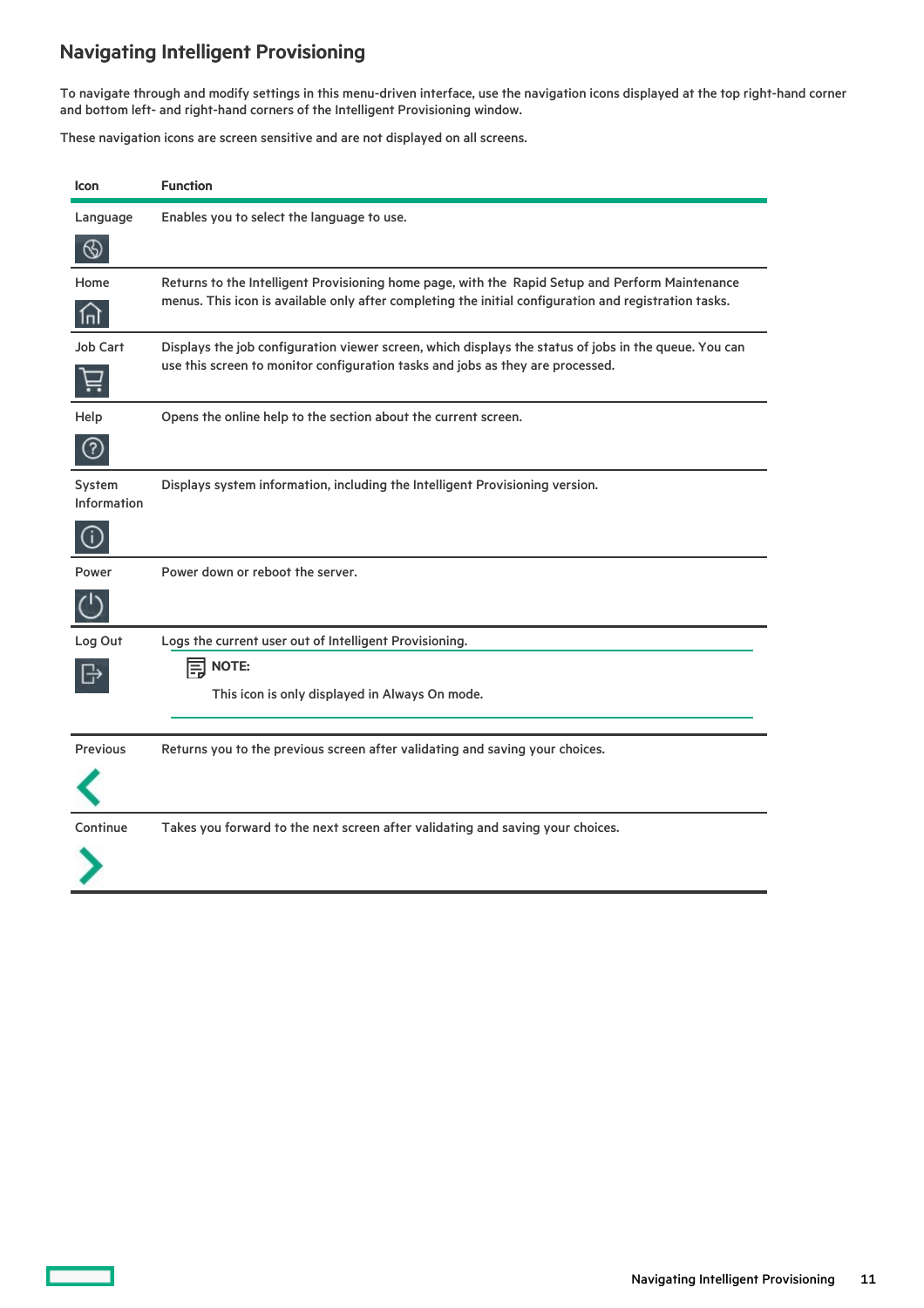## <span id="page-11-0"></span>Software installed with Intelligent Provisioning

When a Windows system is installed using Intelligent Provisioning with Internet access, all the software applications are automatically downloaded and installed. On other operating systems or on a Windows system without Internet access, the following applications are not automatically installed with Intelligent Provisioning. To install the following applications, run SPP.

- $\bullet$ ProLiant Agentless Management Service (AMS)
- Network Configuration Utility for Windows  $\bullet$
- Smart Storage Administrator (SSA)  $\bullet$
- Lights-Out Online Configuration Utility  $\bullet$
- HPE Rapid Setup Software  $\bullet$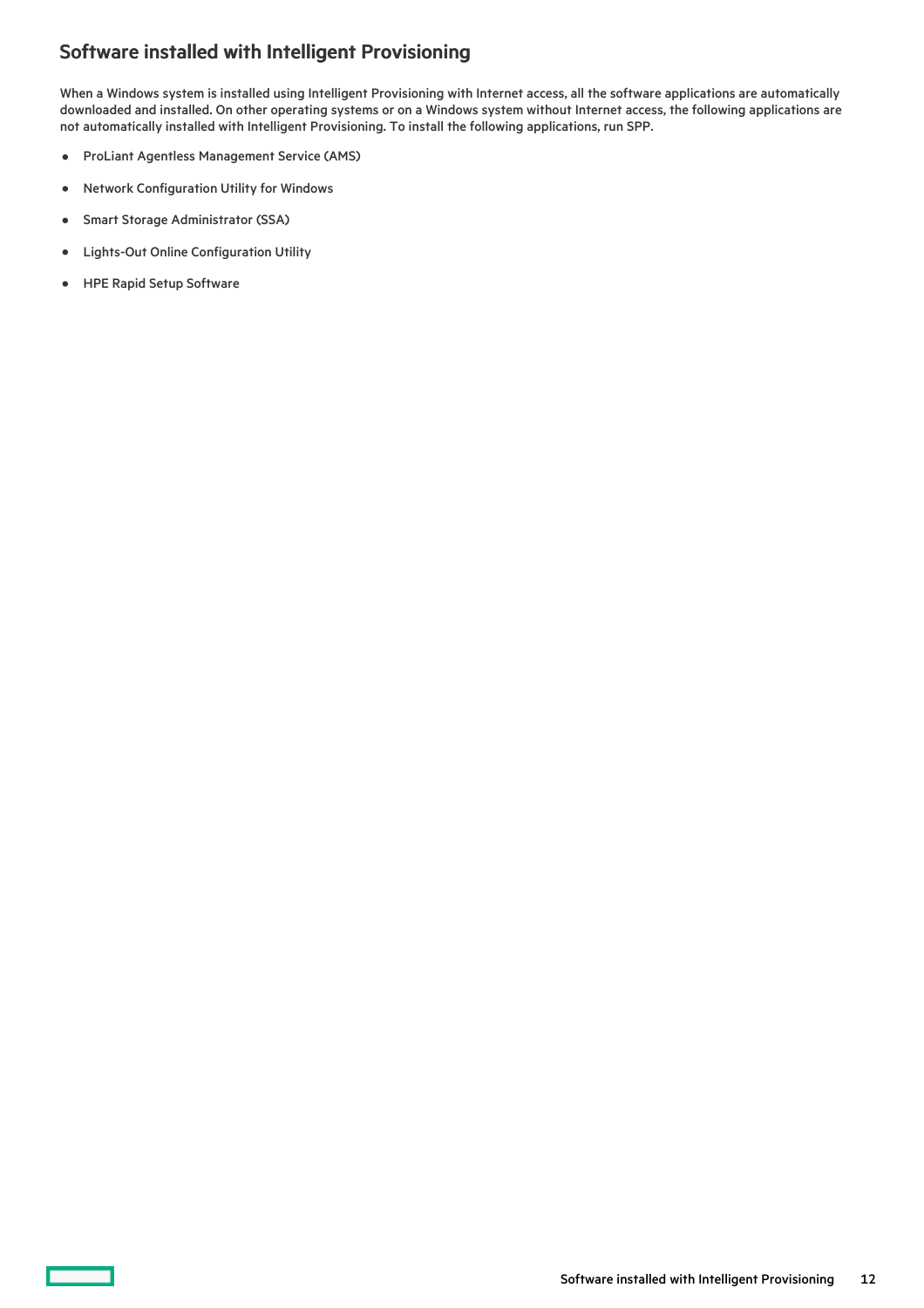<span id="page-12-0"></span>Accessing Intelligent Provisioning

 $\sim$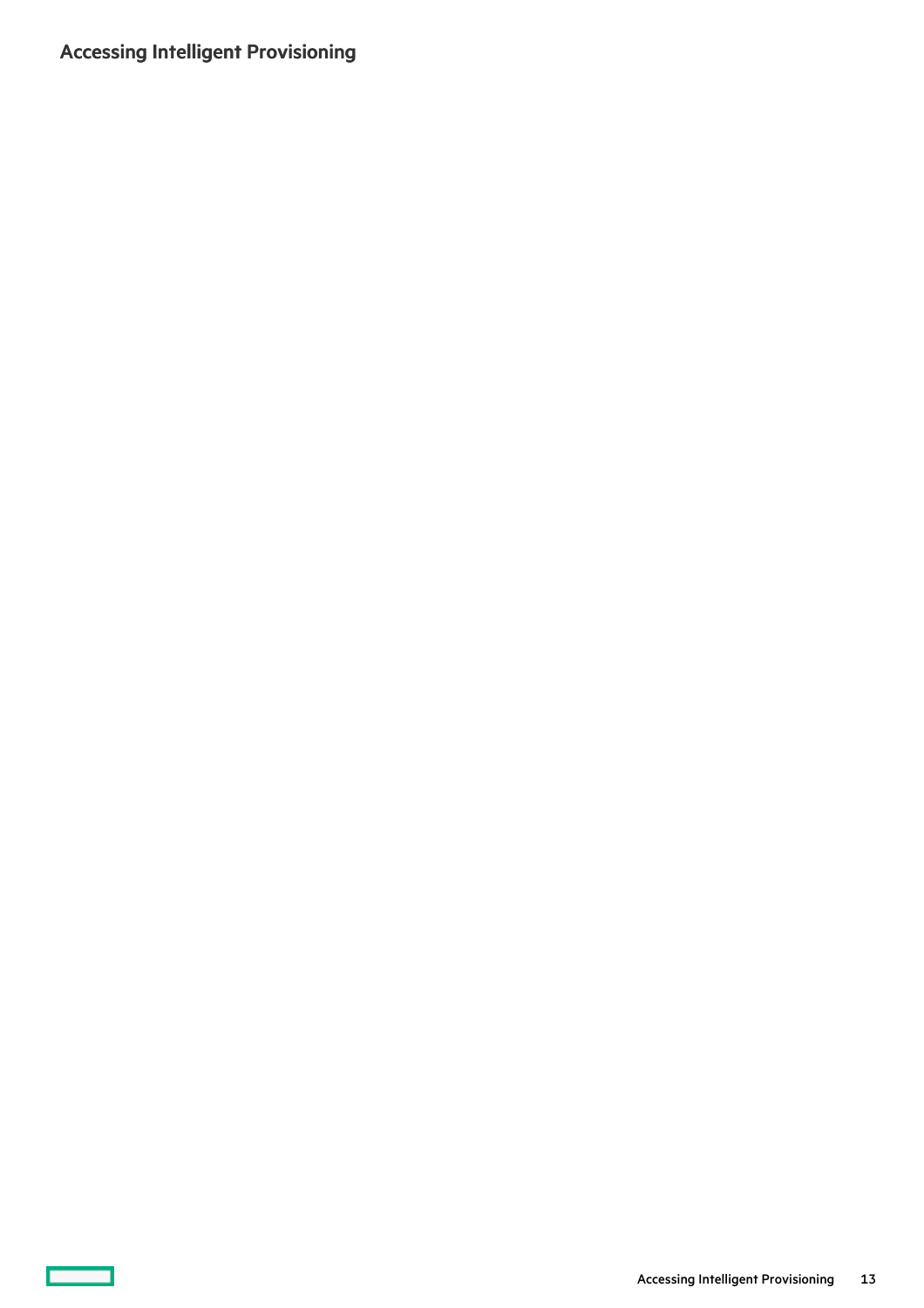# <span id="page-13-0"></span>Accessing Intelligent Provisioning from the iLO web interface

#### Procedure

- 1. Open a browser and enter https://<iLO host name or IP address> to log in to the iLO web interface.
- 2. Enter a user account name and password, and click Log In.
- 3. From the navigation tree, click Lifecycle Management.
- 4. Navigate to the Intelligent Provisioning tab and then click Always On button.

The Intelligent Provisioning web interface opens in a new browser window.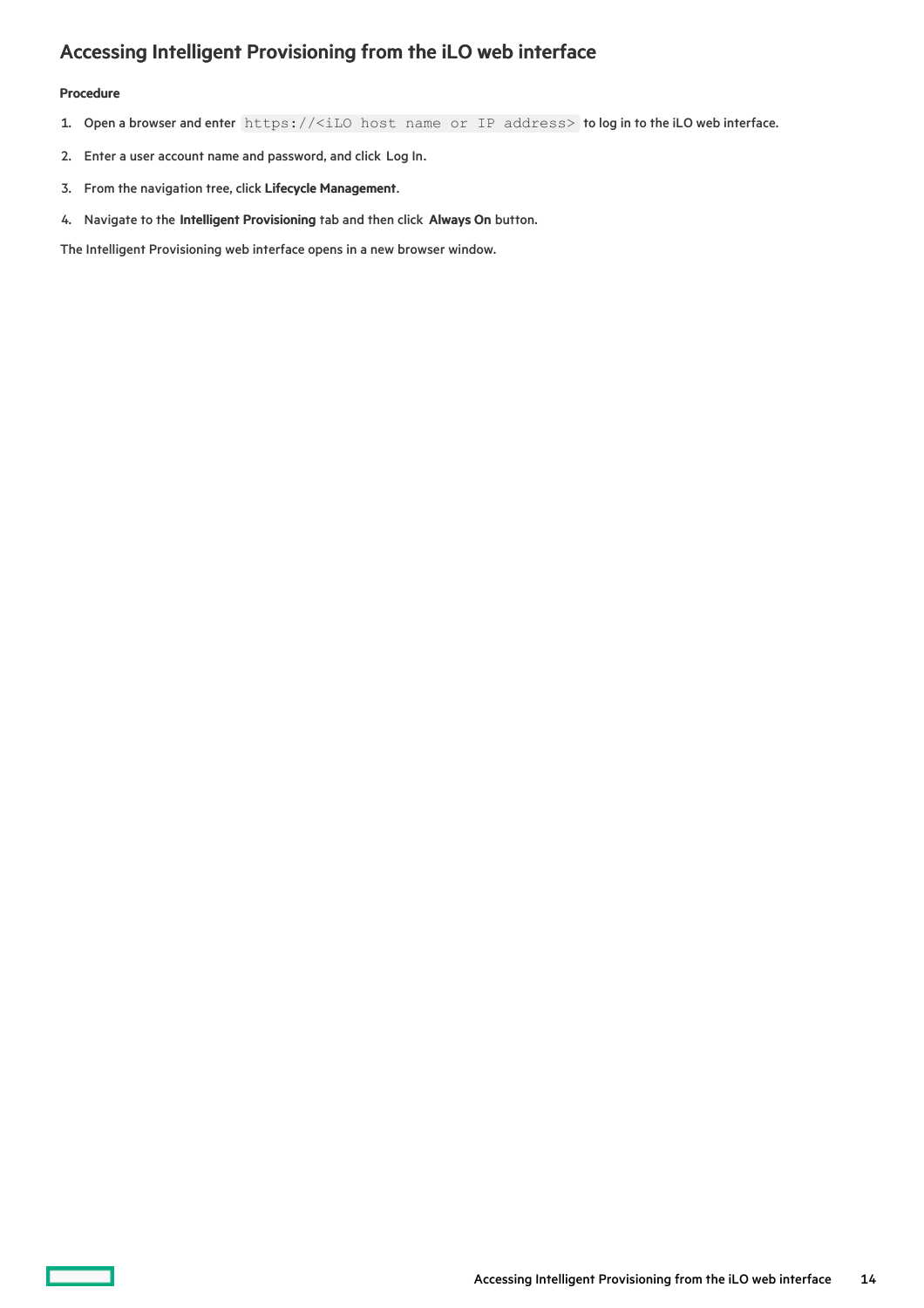### <span id="page-14-0"></span>Accessing Intelligent Provisioning using an iLO remote console session

#### Procedure

- 1. Open a browser and enter https://<iLO host name or IP address> to log in to the iLO web interface.
- 2. From the iLO web interface, navigate to the Remote Console & Media page.
- 3. Verify that your system meets the requirements for using the remote console application you want to use.
- 4. Click the launch button for your selected application.
	- .Net Console
	- HTML5 Console
	- Java IRC Web Start  $\bullet$

Alternatively, you can click an Integrated Remote Console link on the Information - iLO Overview page.

5. Restart or power on the server.

The server restarts and the POST screen appears.

- 6. Press F10 when prompted during the server POST.
- 7. Select Intelligent Provisioning.

When accessing Intelligent Provisioning, one of the following happens:

If you are using Intelligent Provisioning for the first time, the First Time Setup wizard will guide you through initial configuration and registration tasks. For more information, see Using the First Time Setup [wizard](#page-18-0).

To exit Intelligent Provisioning, reboot the server by clicking the power icon at the top right of the page.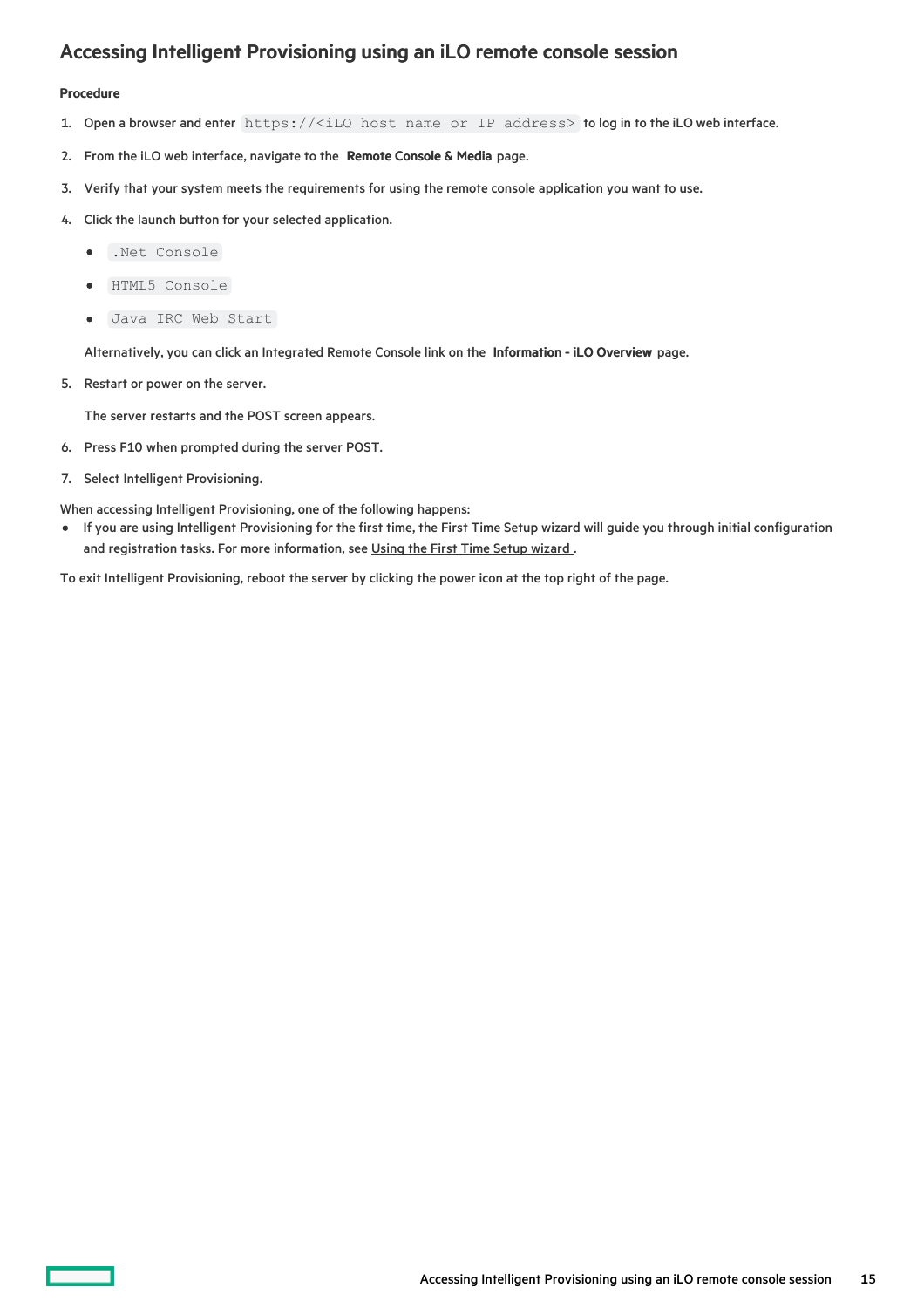# <span id="page-15-0"></span>F10 mode options

When you launch F10 mode from the POST screen, you are able to use Intelligent Provisioning.

Intelligent Provisioning offer tools to provision and maintain servers.

### Intelligent Provisioning

|  | Provisioning multiple servers. |  |  |
|--|--------------------------------|--|--|
|--|--------------------------------|--|--|

Configuring multiple RAID arrays.

Users who have servers provisioned and deployed.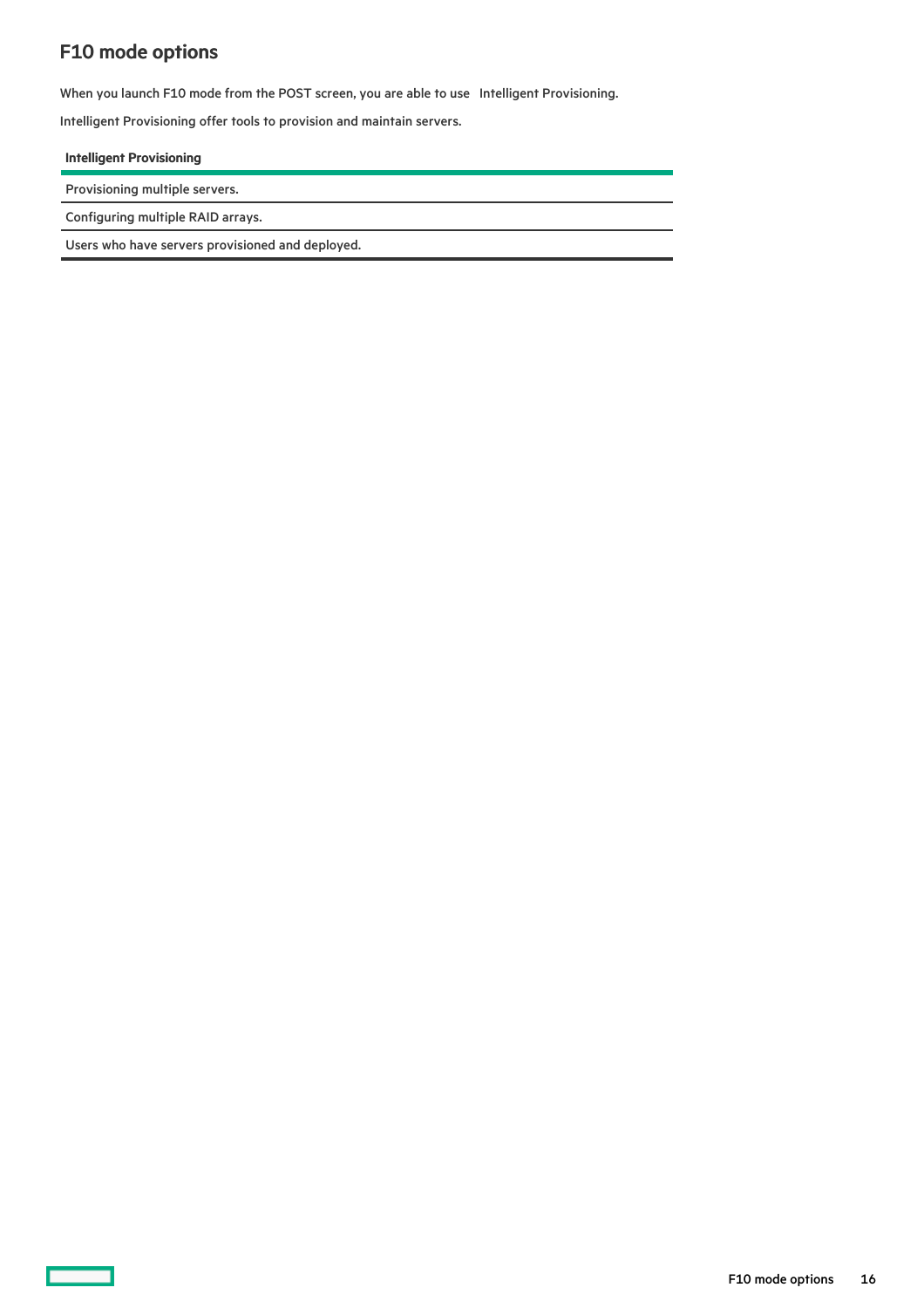# <span id="page-16-0"></span>Selecting F10 mode to use

### Procedure

 $\overline{\phantom{0}}$ 

- 1. Boot the server.
- 2. On the POST screen, press F10.
- 3. Enter Intelligent Provisioning, if Host Authentication is disabled in iLO. If Host Authentication is enabled, pass the credentials to use Intelligent Provisioning.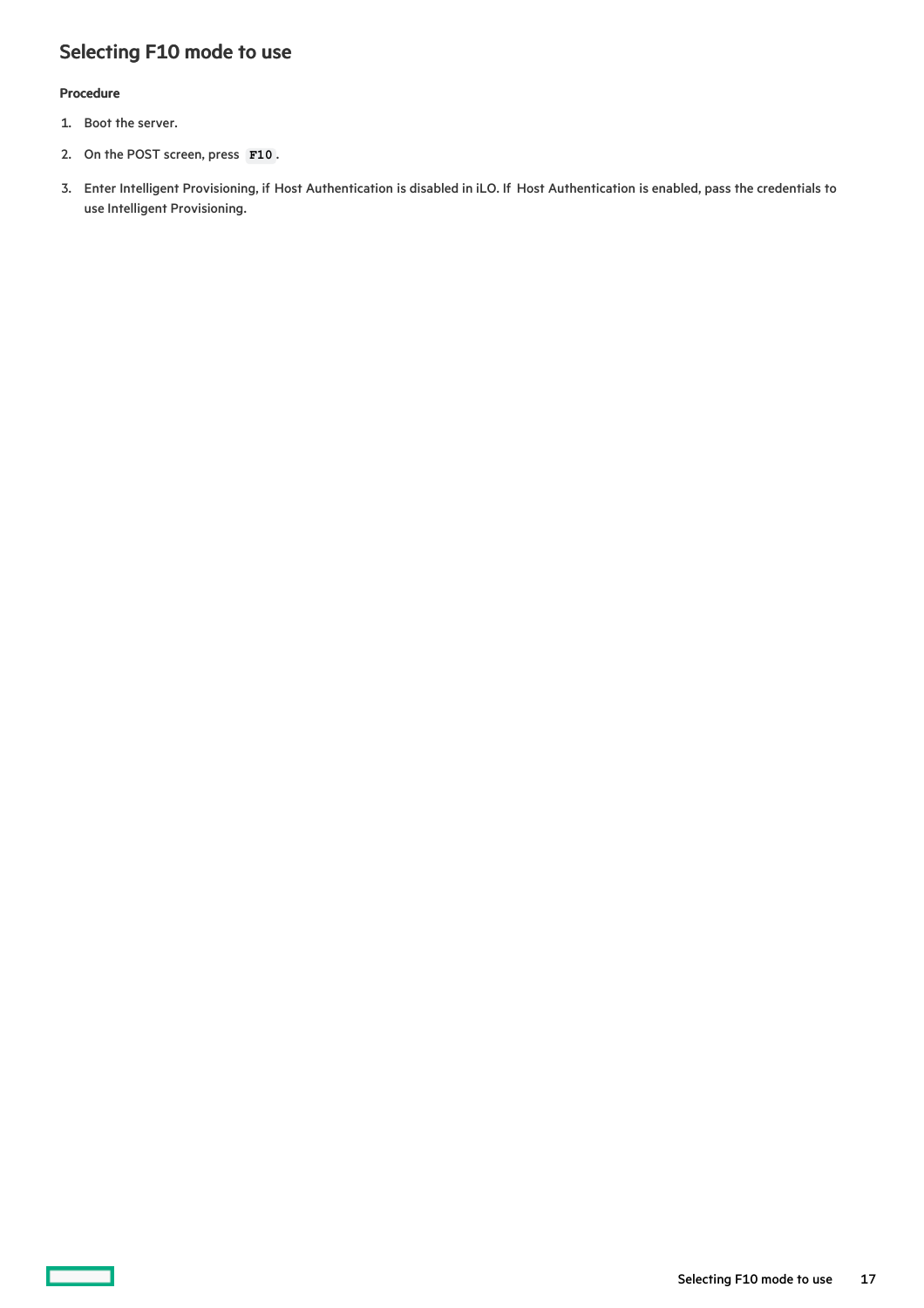<span id="page-17-0"></span><u>a sa Ba</u>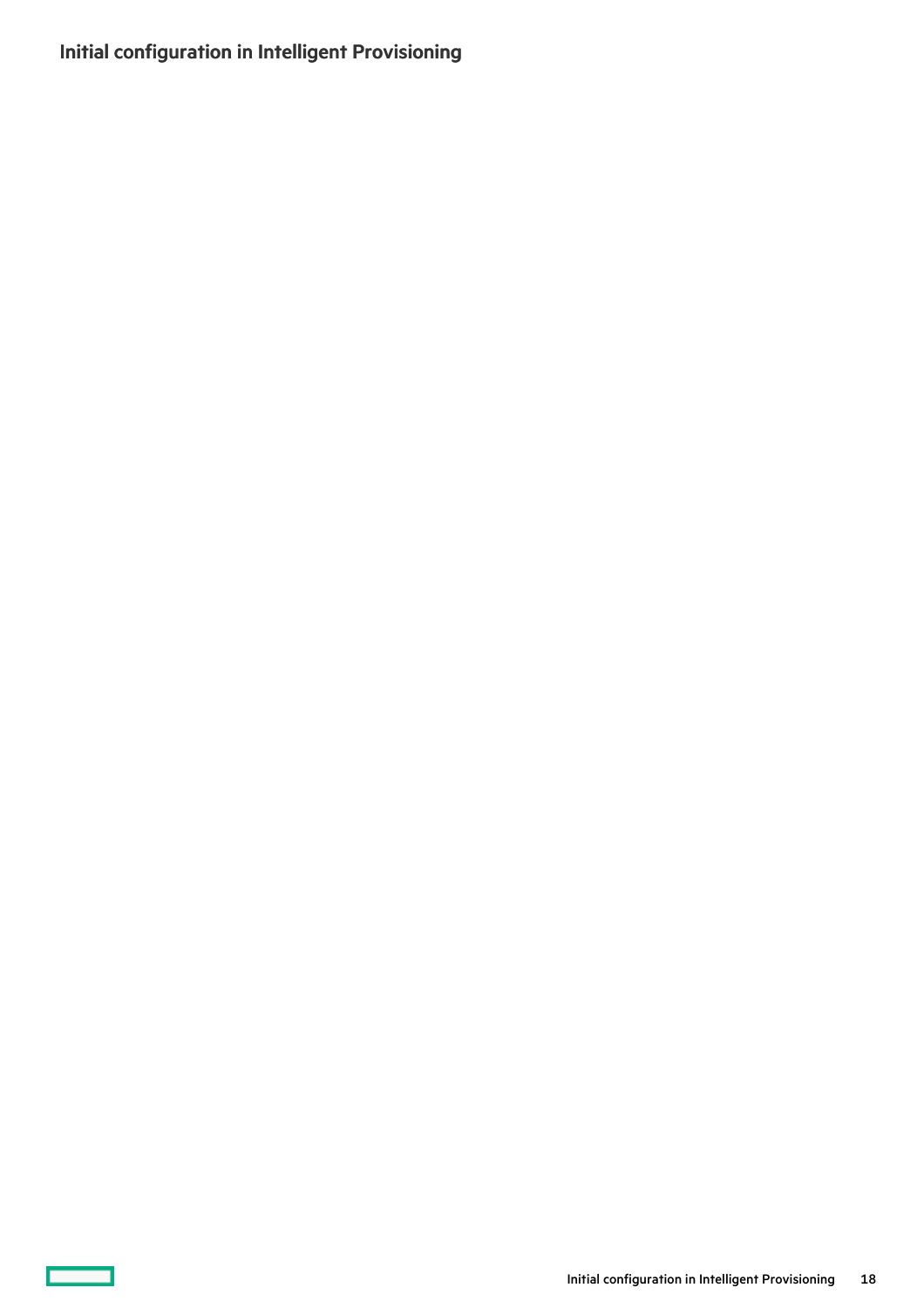# <span id="page-18-0"></span>Using the First Time Setup wizard

The first time Intelligent Provisioning runs on a server, the First Time Setup wizard guides you through selecting preferences for your system.

The first time you launch Intelligent Provisioning you get the option to select Intelligent Provisioning or the HPE Rapid Setup Software interface.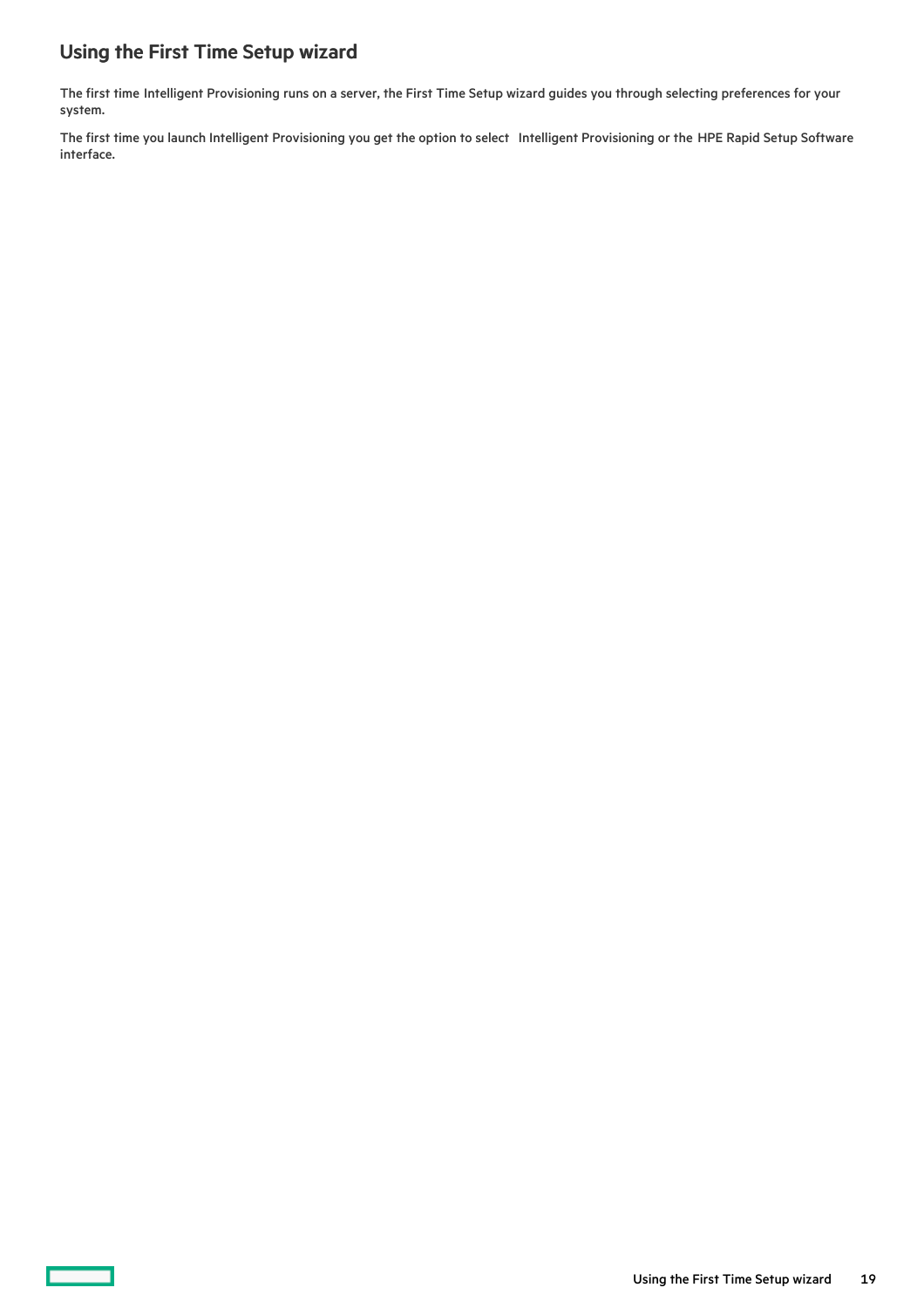## <span id="page-19-0"></span>Entering First Time Wizard settings

If you do not want to use the First Time Wizard, click the Skip button.

#### Procedure

- 1. Enter the following, or select the defaults:
	- **•** Interface Language
	- Keyboard Language
	- Time Zone
	- Boot BIOS Mode  $\bullet$
	- System Date  $\bullet$
	- **•** System Software Update
	- System Time
	- Choose network interface for updates and installs  $\bullet$
	- Provide anonymous usage and error feedback to help improve this product  $\bullet$
- 2. Click Next.
- 3. Read the EULA, and then select Accept Intelligent Provisioning EULA.
- 4. Click Next.
- 5. Enter the following information:
	- Automatically optimize your server

### **IED** NOTE:

Required fields differ if you do not select Automatically optimize your server.

- What will this server be used for?
- Enable F10 functionality  $\bullet$

Provide anonymous usage and error feedback

- Enable automatic application of software and firmware updates to this system
- 6. Click Next.
- 7. Enter the following information:
	- Choose Network Interface for Updates and Installs
	- Use Proxy
	- DHCP Auto-configuration: Deselect this option to manually enter DHCP settings, including using IPv6 protocol.
- 8. To save the changes, click Next, iLO network setting is available to change.
- 9. Click Submit.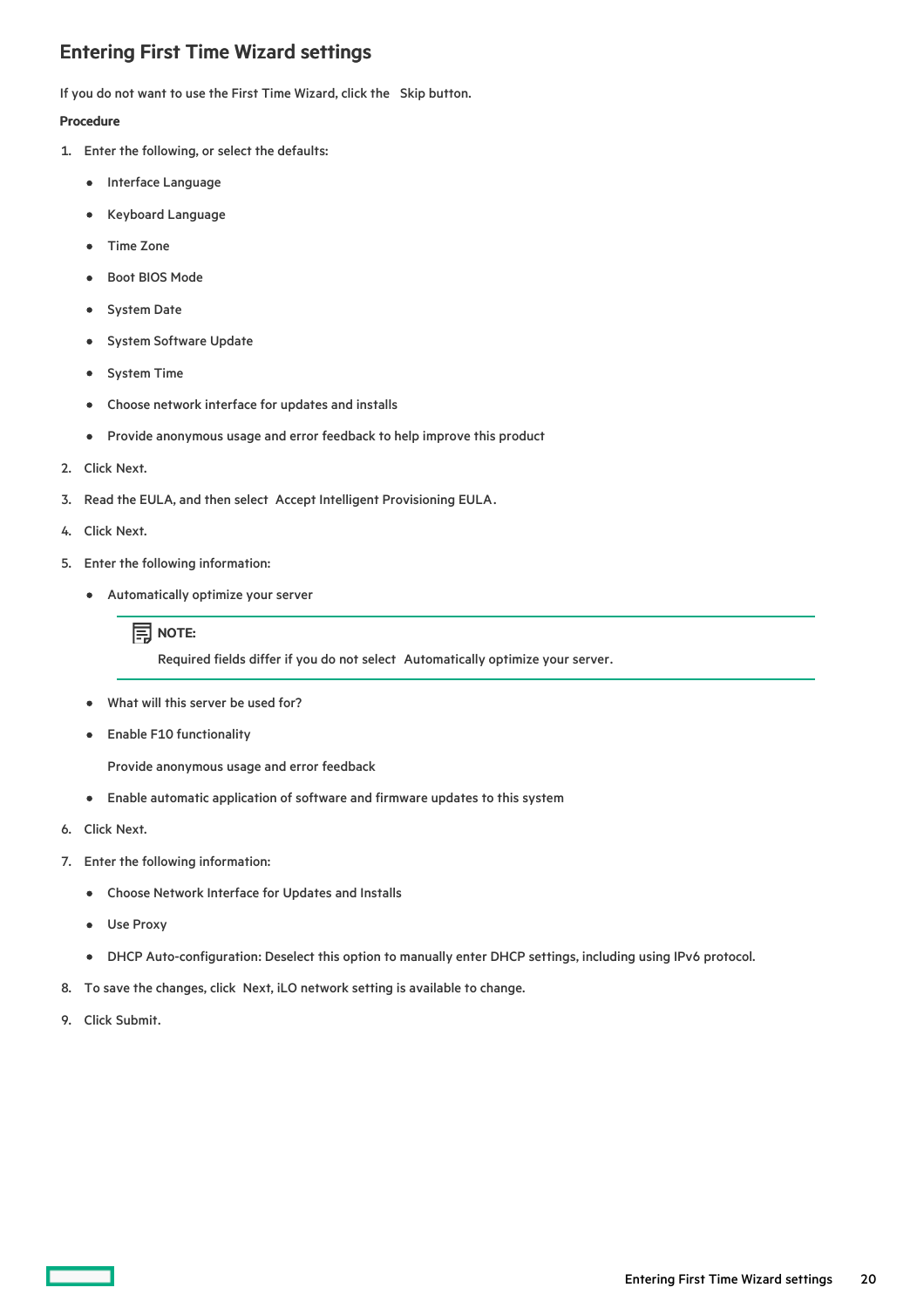# <span id="page-20-0"></span>Re-enabling Intelligent Provisioning

### Procedure

- 1. Reboot the server and, when prompted, press F9 to access the UEFI System Utilities.
- 2. From the System Utilities screen, select System Configuration > BIOS/Platform Configuration (RBSU) > Server Security > Intelligent Provisioning (F10 Prompt), and then press Enter.
- 3. Select Enabled.
- 4. Click Save & Exit, and then reboot the server.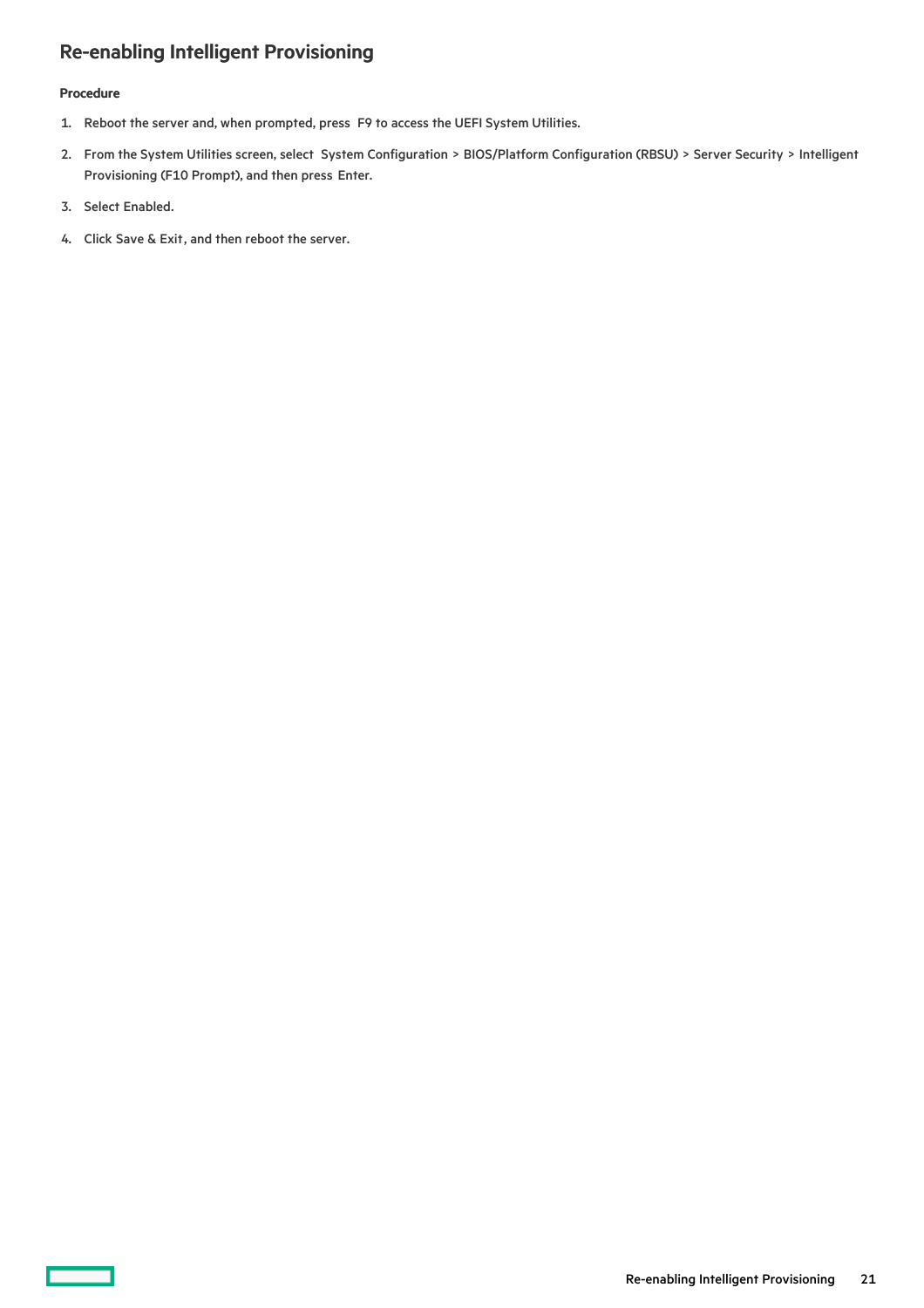### <span id="page-21-0"></span>Reinstalling Intelligent Provisioning

### **同** NOTE:

Changes to the HPE website and the firmware update process will cause firmware updates to time out for versions below 1.63 (for Gen8) and below 2.50 (for Gen9). The older web sites associated with hp.com have been retired and Intelligent Provisioning will be unable to find updates.

Older installations can be updated with the Intelligent Provisioning Recovery DVD.

You can reinstall Intelligent Provisioning instead of using the Firmware Update Utility to ensure you have the latest version. There are two methods for reinstalling Intelligent Provisioning.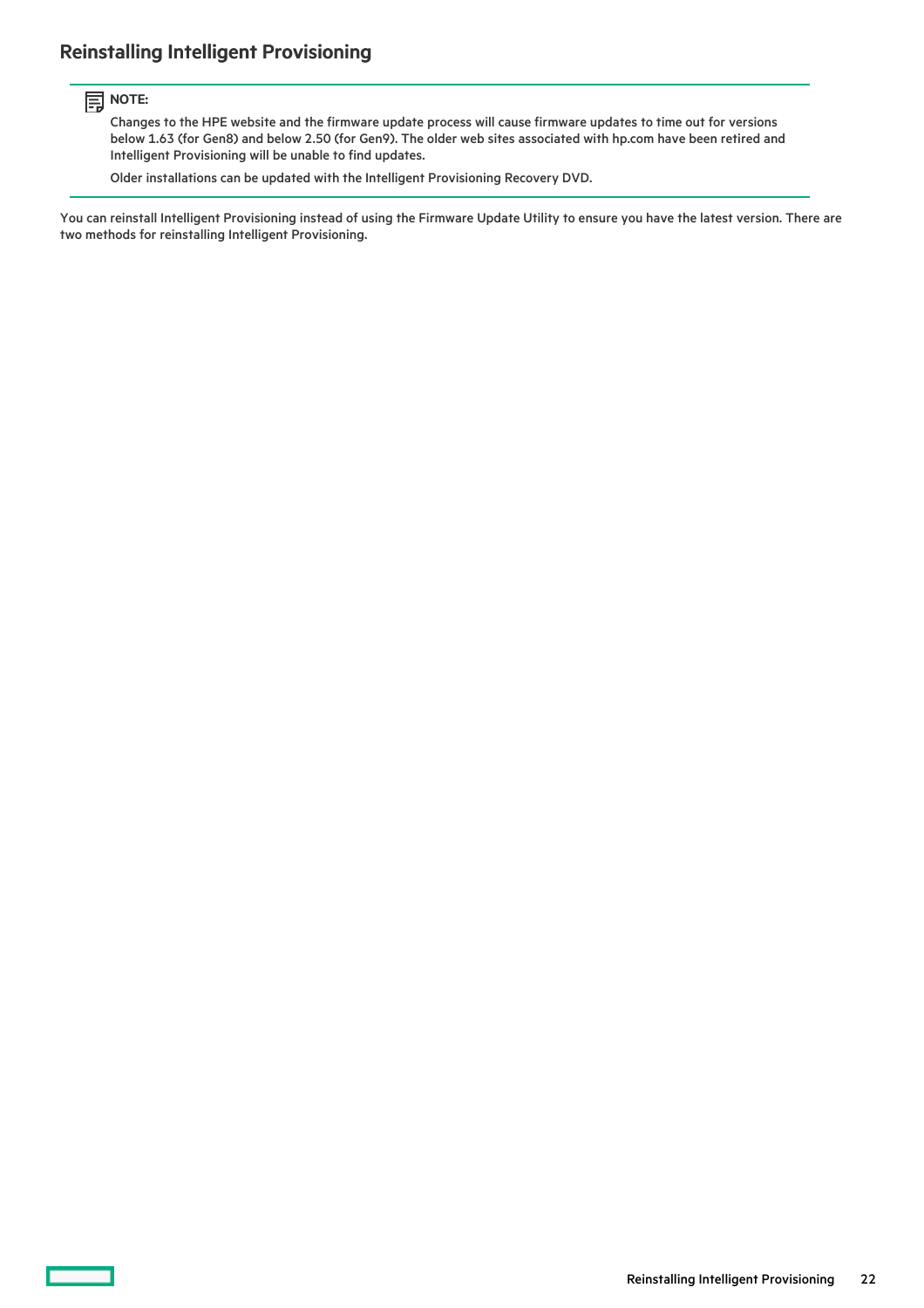## <span id="page-22-0"></span>Reinstalling from an ISO image

#### Procedure

1. Download the ISO image file for the latest Intelligent Provisioning recovery media by clicking Download from the Intelligent Provisioning website [\(https://www.hpe.com/info/intelligentprovisioning](https://www.hpe.com/info/intelligentprovisioning)).

### $\Xi$  NOTE:

The following servers and Intelligent Provisioning versions are supported:

- Gen8 supports Intelligent Provisioning 1.x.
- Gen9 supports Intelligent Provisioning 2.x.  $\bullet$
- Gen10 supports Intelligent Provisioning 3.x.  $\bullet$
- Gen10 Plus supports Intelligent Provisioning from 3.40.
- 2. To download the ISO image file, complete the onscreen instructions.
- 3. Mount the ISO file in one of the following ways:
	- Using iLO virtual media.
	- Burn the Intelligent Provisioning recovery media ISO file to a DVD and place it in the CD/DVD drive of the server.  $\bullet$
	- Copy the recovery media to a USB key.
- 4. To power up the server Press ON.
- 5. To display the boot menu, press F11 during server POST.
- 6. Select CD/DVD to boot from the mounted ISO.
- 7. To update or reinstall Intelligent Provisioning, select the interactive method. The server continues booting from the Intelligent Provisioning recovery media.
- 8. Select Reinstall Intelligent Provisioning when the window opens.
- 9. Reboot the server when the installation is complete by pressing F10.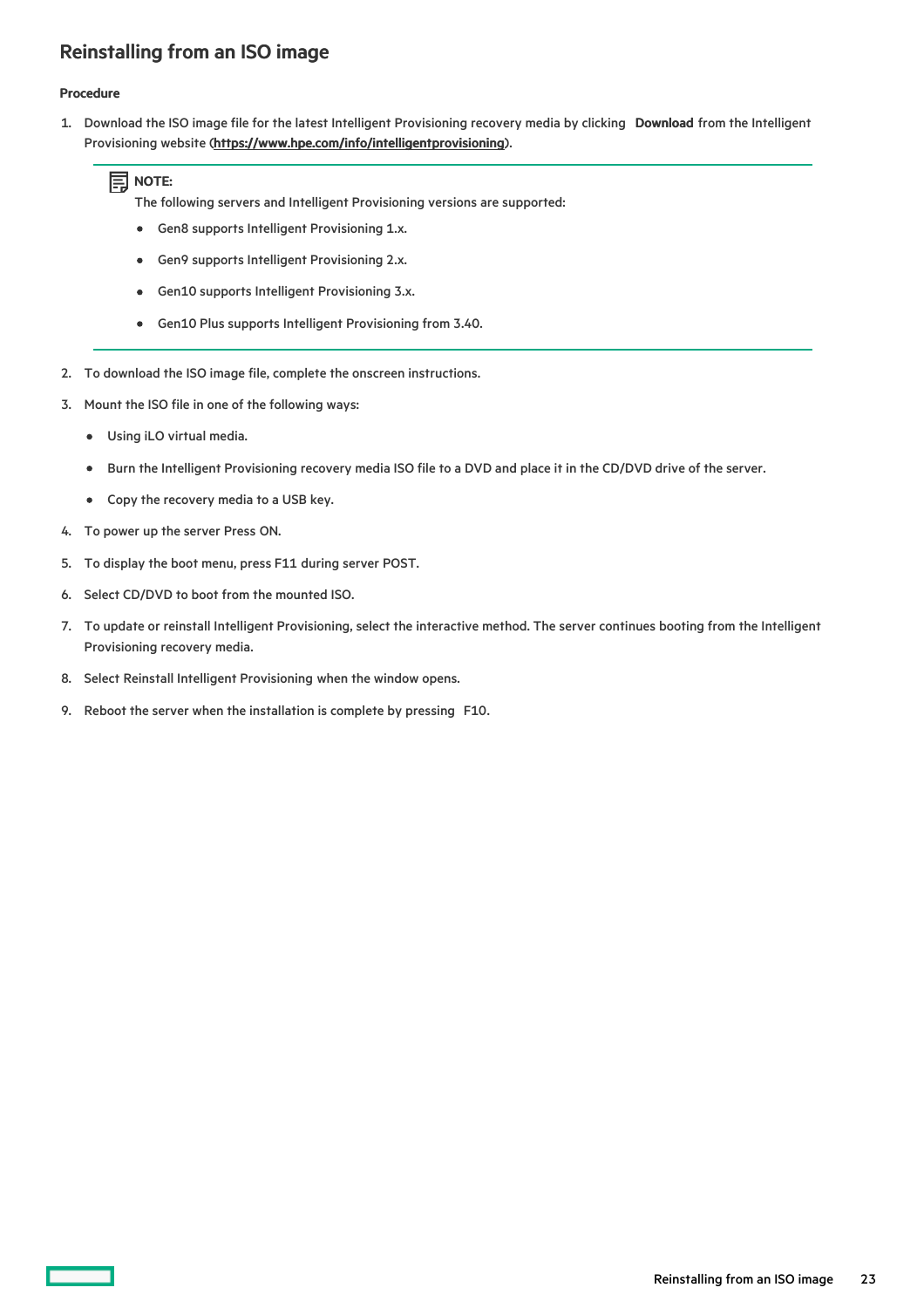### <span id="page-23-0"></span>Reinstalling from an RPM package (Linux only)

#### **Prerequisites**

- For SLES 15.x series, before the installation the user might needs to install gptfdisk, sdparm, and mdadm.  $\bullet$
- For RHEL 8.x series, before the installation the user might needs to install  $\Box$  sdparm.  $\bullet$

### $\mathbf{E}$  NOTE:

Not supported on RHEL 8.0.

#### Procedure

- 1. Download the RPM package file for the latest Intelligent Provisioning recovery RPM package from the SDR website [\(https://downloads.linux.hpe.com/SDR/repo/ip/](https://downloads.linux.hpe.com/SDR/repo/ip/)).
- 2. Execute the command:

```
rpm -i firmware-intelligentprovisioning-<version>.x86_64.rpm
```
3. Execute the command:

```
cd /usr/lib/x86_64-linux-gnu/firmware-intelligentprovisioning-ip-<version>/
```
4. Execute the command:

#./hpsetup

5. Execute the command:

#reboot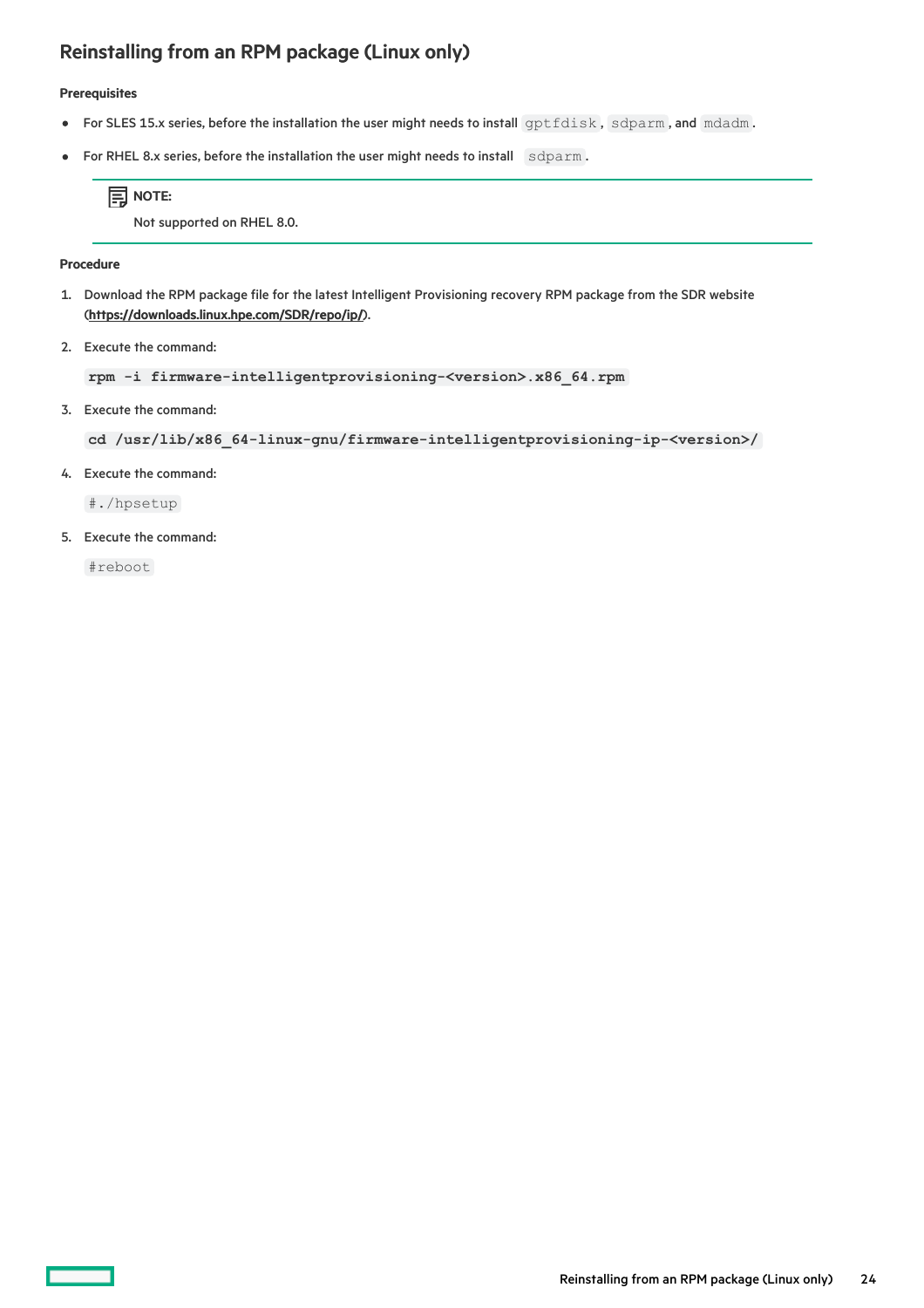# <span id="page-24-0"></span>Configuring the server and installing an operating system

Follow the instructions to configure the hardware and install an OS on your server.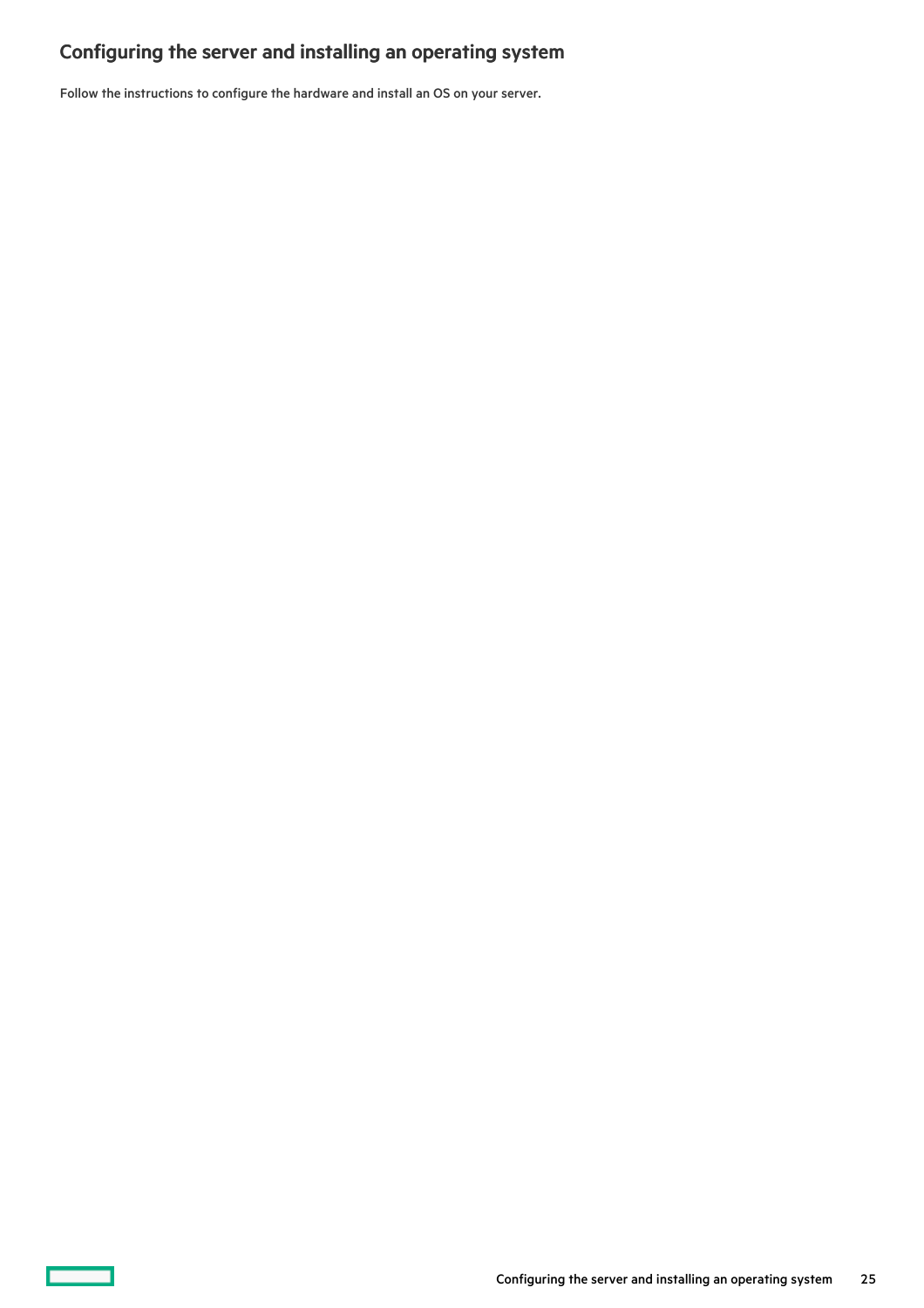# <span id="page-25-0"></span>Configuring the server and installing an OS with Intelligent Provisioning

Follow the onscreen prompts in the Intelligent Provisioning Rapid Setup menu to complete the following tasks:

#### Procedure

- 1. Select Install [Source](#page-28-0)
- 2. Configure [Installation](#page-29-0) Settings
- 3. [Reviewing](#page-35-0) your settings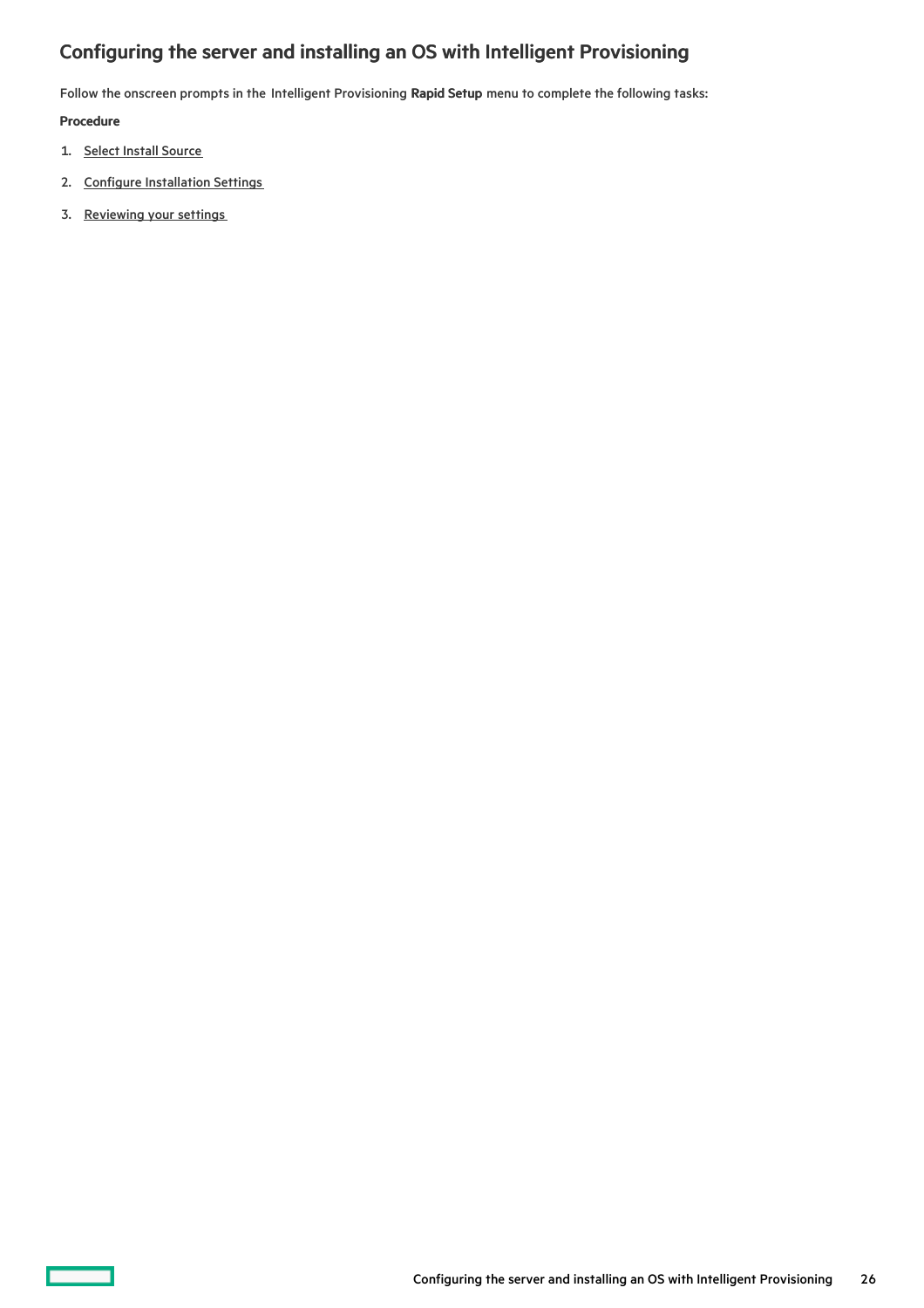### <span id="page-26-0"></span>Server support and special characters

- ProLiant XL Servers do not support operating system installations with Intelligent Provisioning. These servers do support the maintenance features described in Performing [maintenance](#page-47-0), except deploying the operating systems installations.
- You can only use special characters in passwords. Do not use special characters in any other data fields. Special characters, punctuation, and spaces are not supported in any pathname.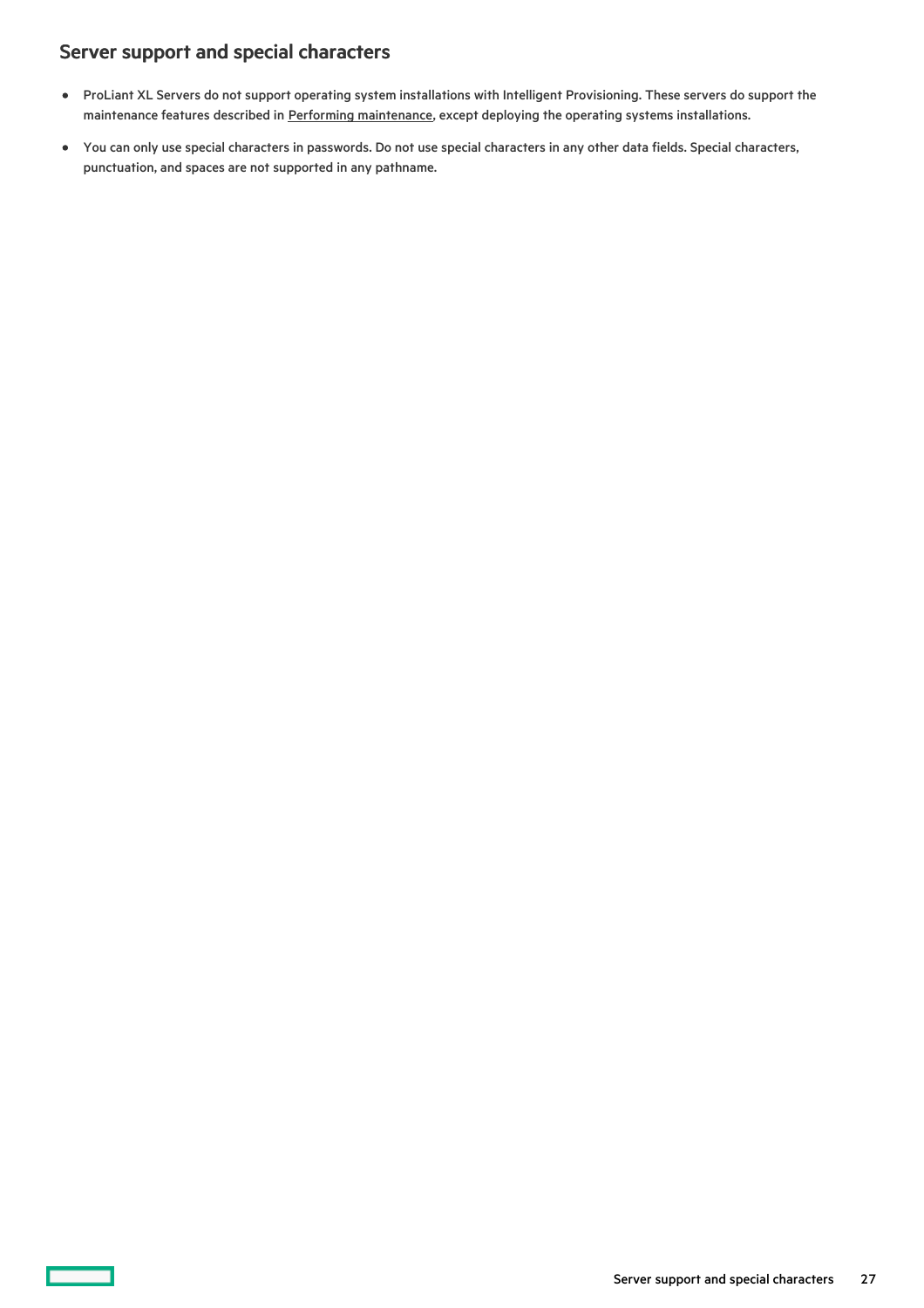### <span id="page-27-0"></span>Source media types and installation methods supported for each OS

Each Rapid Setup screen provides a guided method for configuring the server, installing an OS, and updating the system software.

### IMPORTANT:

Intelligent Provisioning only supports original, licensed vendor media or Hewlett Packard Enterprise-branded versions. Demo or developer versions of the OS, or media that has been modified to slipstream custom software or service packs, are not supported and might not be correctly identified by the installation process.

For more information about source media and installation methods supported by each OS, see the Intelligent Provisioning Release Notes.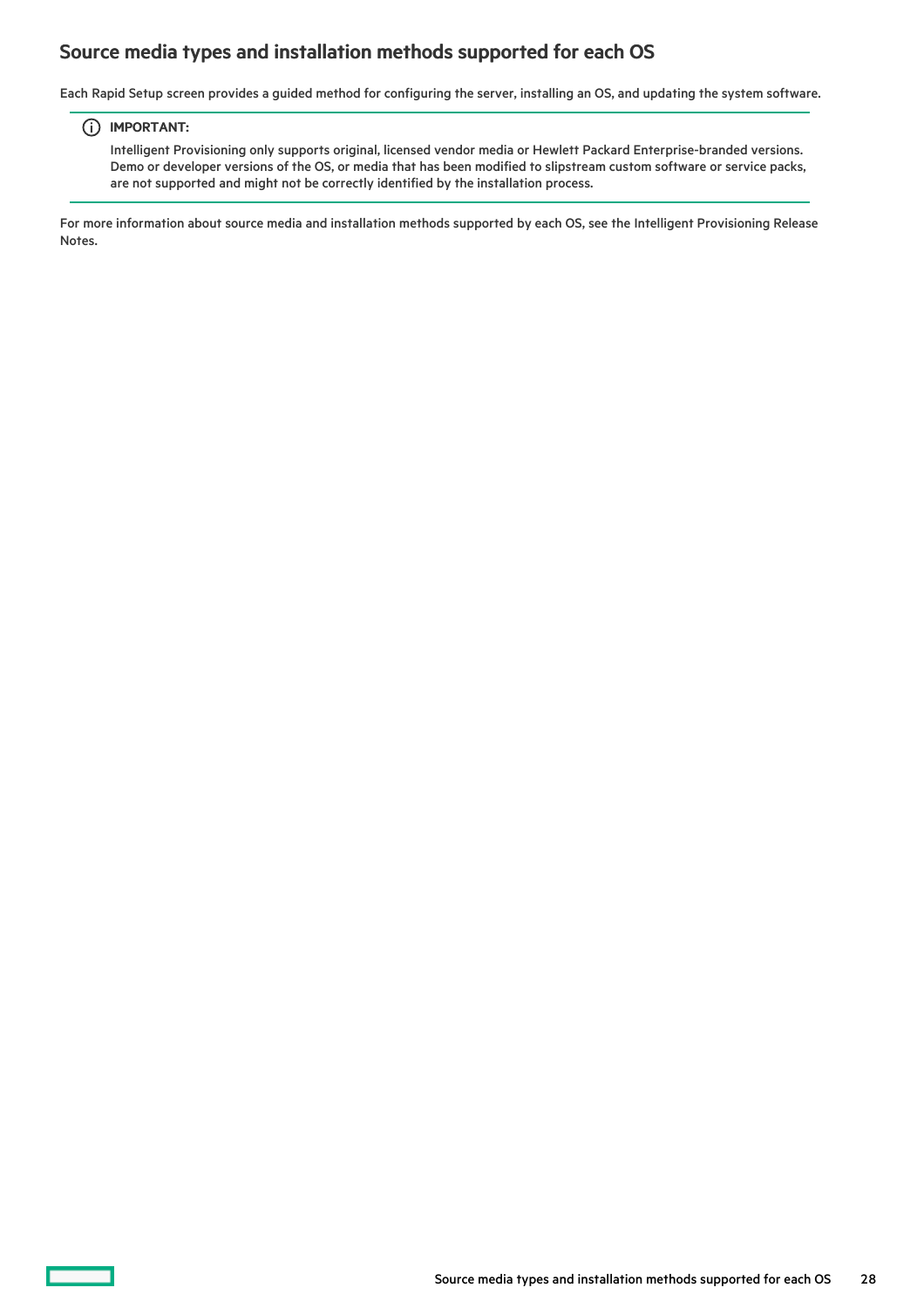### <span id="page-28-0"></span>Select Install Source

#### **Prerequisites**

Make sure that the source files are accessible by the system.

#### Procedure

- 1. Select Rapid Setup on the Intelligent Provisioning home screen.
- 2. A Proxy Setting Window prompts. Configure the Proxy Setting if you need it else skip it.
- 3. Select an Install Source from the icons. The options and the required information and action for each are described in the following table.

| <b>Media type</b>               | <b>Required information/action</b>                                                                                                                                                                                                                                                                                                                                                                                                                                                                                                                                                                            |  |  |
|---------------------------------|---------------------------------------------------------------------------------------------------------------------------------------------------------------------------------------------------------------------------------------------------------------------------------------------------------------------------------------------------------------------------------------------------------------------------------------------------------------------------------------------------------------------------------------------------------------------------------------------------------------|--|--|
| File on a USB drive             | Allows you to install an OS from a USB drive.                                                                                                                                                                                                                                                                                                                                                                                                                                                                                                                                                                 |  |  |
|                                 | <b>国</b> NOTE:<br>This source is not supported in Always On Intelligent Provisioning mode.<br>$\bullet$<br>You need to extract the ISO and put in the USB before the installation for<br>$\bullet$<br>RHEL 7.x, 8.x and SLES.                                                                                                                                                                                                                                                                                                                                                                                 |  |  |
| <b>DVD-ROM Media</b>            | Allows you to install an OS from a DVD-ROM.                                                                                                                                                                                                                                                                                                                                                                                                                                                                                                                                                                   |  |  |
| <b>SMB/CIFS (Windows Share)</b> | Allows you to install an OS from a Windows Share directory. You need the following<br>network connection information, including:<br>Server Name or IP Address - Server name or IP address of the server that hosts the<br>OS contents. If a server name is specified, a DNS entry is also required.<br>Share Name-The name of the network share using Server Message Block (SMB)<br>٠<br>protocol that hosts the OS contents.<br>Network Share User - User name used to access the network share.<br>Network Share Password (not encrypted) - Password for the user name used to<br>access the network share. |  |  |
| An anonymous FTP server         | Allows you to install an OS through an FTP source. You need the following network<br>connection information, including:<br>Server Name or IP Address - FTP server name or IP address of the server that hosts<br>the OS contents. FTP support requires anonymous access to the FTP server and<br>does not support connecting to an FTP server through a proxy.<br><b>IMPORTANT:</b><br>(i )<br>When entering an FTP path, remove spaces and punctuation. The FTP server<br>directory structure cannot contain spaces or special characters (including<br>punctuation).                                        |  |  |
| Install from Internet           | Allows you to download source files from an Internet URL.                                                                                                                                                                                                                                                                                                                                                                                                                                                                                                                                                     |  |  |
| Virtual media                   | Allows you to install the OS from a virtual media source. Only supported in Always On<br>Intelligent Provisioning mode.                                                                                                                                                                                                                                                                                                                                                                                                                                                                                       |  |  |

#### 4. Go to the Install Summary page if the media is supported automatically.

IMPORTANT: If an unsupported media device is selected, you will not be able to continue to the next screen. To resolve the issue, remove the unsupported media device, and make sure that you have a supported install source when prompted.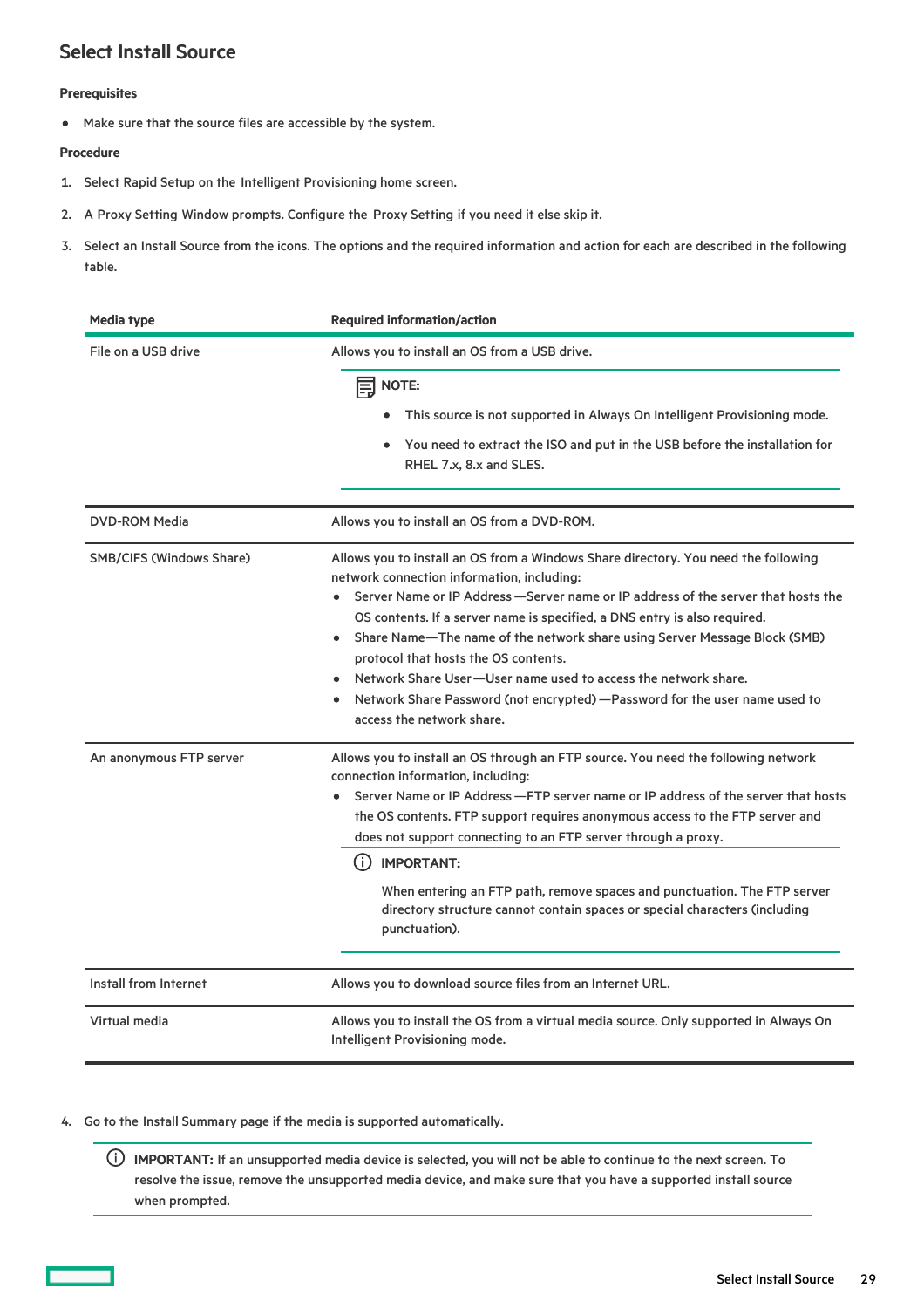# <span id="page-29-0"></span>Configure Installation Settings

### Prerequisites

**Contract Contract Contract** 

To install an OS from an FTP server, extract the installation ISO.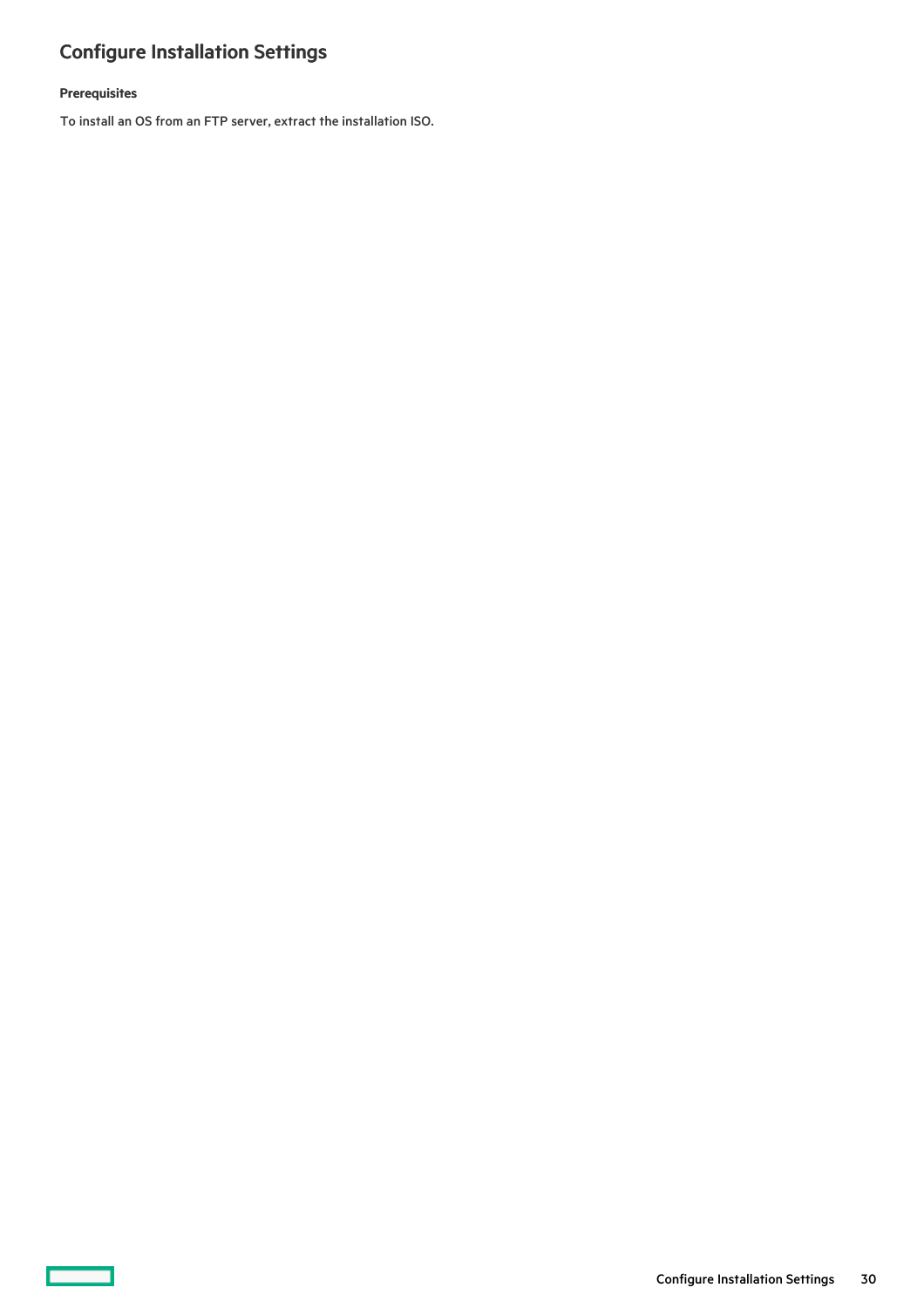# <span id="page-30-0"></span>Configure OS Setting

#### Procedure

1. Enter the required information for the location of the OS files.

Supported OS families include:

• Microsoft Windows

### **同**NOTE:

Microsoft Windows Essentials are supported from an ISO only, not a USB or network source.

- VMware vSphere Custom Image  $\bullet$
- SUSE Linux Enterprise Server
- Red Hat Enterprise Linux  $\bullet$
- ClearOS  $\bullet$

NOTE: Certain ProLiant servers require an HPE Customized image for a successful VMware ESXi installation. For more information or to download an image, see the Hewlett Packard Enterprise website at <https://www.hpe.com/info/esxidownload>.

- 2. To proceed, do the following:
	- For Windows Server/Hyper-V Server Installation, it provides the following settings:
		- Operating System: User can select different edition of Windows server for installation.
		- Computer Name
		- o Organization Name
		- Owner Name
		- Password  $\circ$
		- Confirm Password
		- o OS Language
		- o OS Keyboard
		- Time Zone  $\circ$
		- Selection to install Hyper-V role on this system  $\circ$

### $\Xi$  NOTE:

This function will not show up while installing Hyper-V Server.

- o Selection to Enable Windows Firewall
- For other Linux systems, it only provides the following settings:
	- o Operating System
	- OS Hostname
	- Password  $\circ$
	- Confirm Password  $\Omega$

 $\Xi$  NOTE:

The default password for EXSi 6.x and 7.x is \_Passw0rd\_.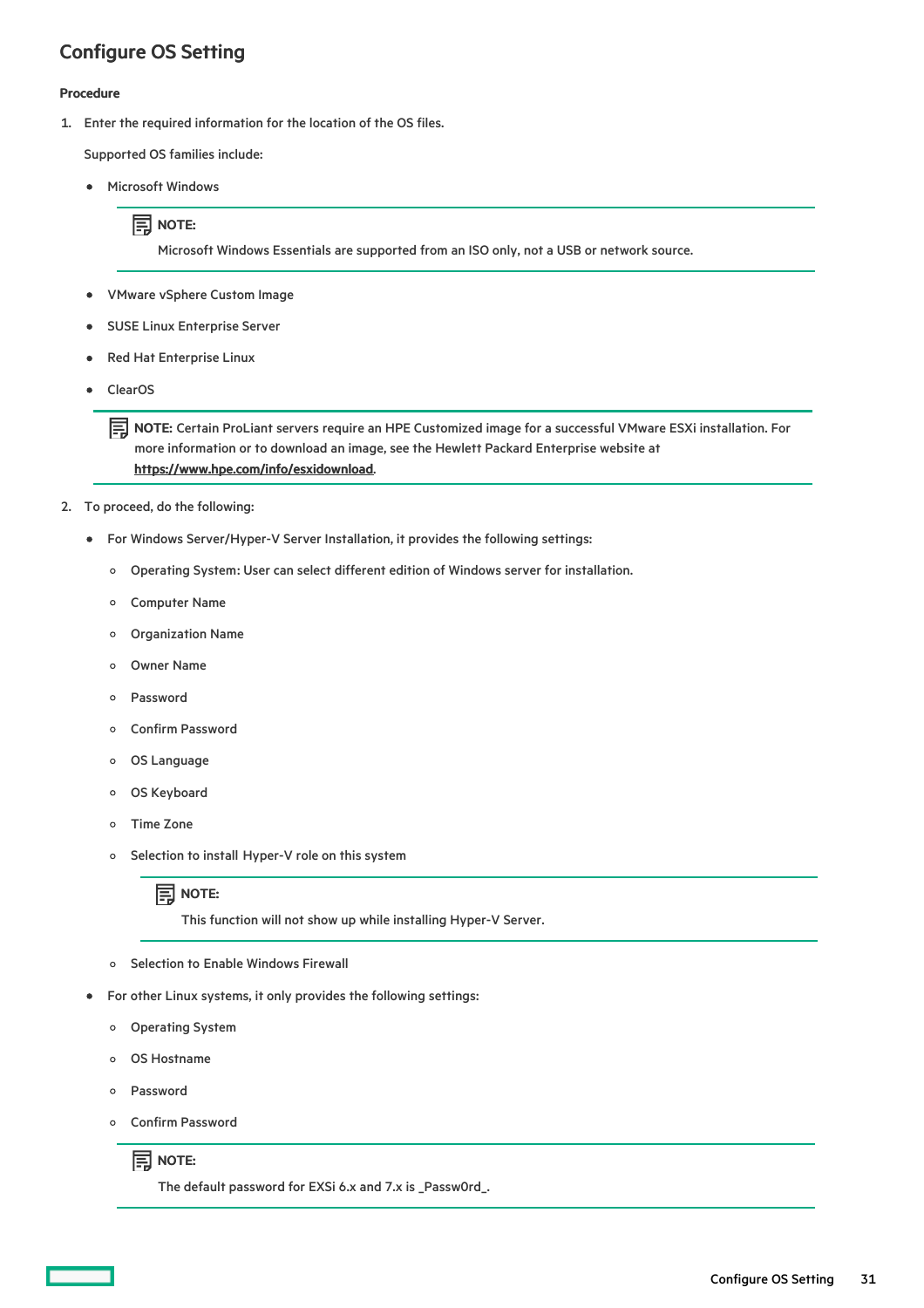# <span id="page-31-0"></span>Configure Controller

In this page, the user can configure and allocate the disk space. On the OS installation summary page, IP checks the RAID and drive status and performs the following:

- If there is an existing logical drive on the hardware/software raid, then IP just displays the information.  $\bullet$
- If there is no existing logical drive, then IP automatically creates an OS drive and Data drive based on the number of drives  $\bullet$ available.
- You can modify the following logical drives:  $\bullet$ 
	- 1. Recommended raid configuration that IP automatically created.
	- 2. Array / Logical drive user created from the RSS.
- You cannot modify any existing array / logical drive on the server.

#### Procedure

- 1. Click the Pencil icon on the top-right corner of this page.
- 2. Click Create Array.
- 3. Check in the Model number and how you want to use it as an Array or Spare.
- 4. Click Next.
- 5. Select the Raid Mode, Raid Size (GB), Accelerator, Legacy Boot priority and Strip size (KB) .
- 6. Click Next to review your settings.
- 7. You can either click Back and change the setting or click Done to confirm it.
- 8. Under, Create Logical Drive you can view the drive information.
- 9. If you want to delete the current allocation, click Clear all array.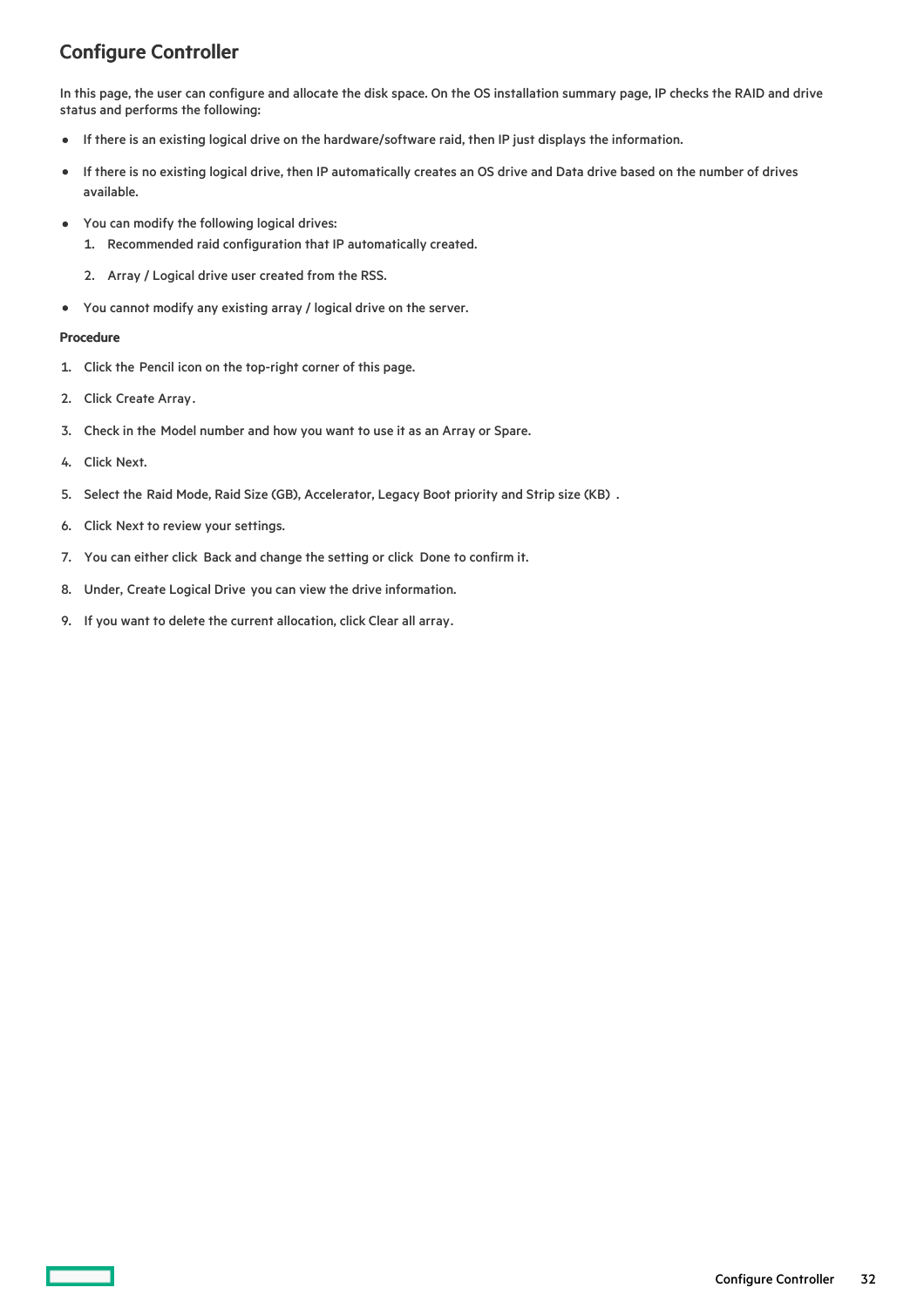## <span id="page-32-0"></span>Select OS drive and set partition

In this page, the user can choose to perform manual partition, or let the operating system perform the automatic partition during installation.

### For automatic partition:

- 1. Leave the Use Recommended Partition check box checked.
- 2. Open Select one following drive to configure as OS drive drop-down menu, select the hard drive on which you wish you install the OS.

#### For manual partition:

- 1. Uncheck Use Recommended Partition check box; then the below section displays the chart for the default partition. The chart varies based on the Operating system.
	- For Windows/Hyper-V:

| <b>Mount Point</b>              | Size (MB)          | File System Type | <b>Partition Label</b> |
|---------------------------------|--------------------|------------------|------------------------|
| Recovery                        | 500                | <b>NTFS</b>      |                        |
| EFI system partition            | 100                | <b>FAT32</b>     |                        |
| Microsoft reserved partition 16 |                    | <b>NTFS</b>      |                        |
| <b>Basic data partition</b>     | <b>Rest of HDD</b> | <b>NTFS</b>      |                        |

While users can only make change on the Basic data partition, the rest of the partitions are also crucial for maintenance, and should not be changed.

• For SUSE system:

| Mount Point | Size (MiB)  | File System Type Partition Label |
|-------------|-------------|----------------------------------|
| Swap        | 2000        | swap                             |
| /boot/efi   | 150         | vfat                             |
|             | 40000       | btrfs                            |
| /home       | Rest of HDD | Xfs                              |

For SUSE system, /boot/efi partition does not occur when the boot mode is in legacy mode. While the user can only make change on /home partition, the rest of the partitions are crucial for maintenance and should not be changed.

For Red Hat Enterprise Linux /ClearOS system:

| Mount Point | Size (MiB)         | File System Type Partition Label |
|-------------|--------------------|----------------------------------|
| /boot       | 1000               | Xfs                              |
| /boot/efi   | 200                | efi                              |
| swap        | 1000               | swap                             |
|             | 10000              | xfs                              |
| /home       | <b>Rest of HDD</b> | xfs                              |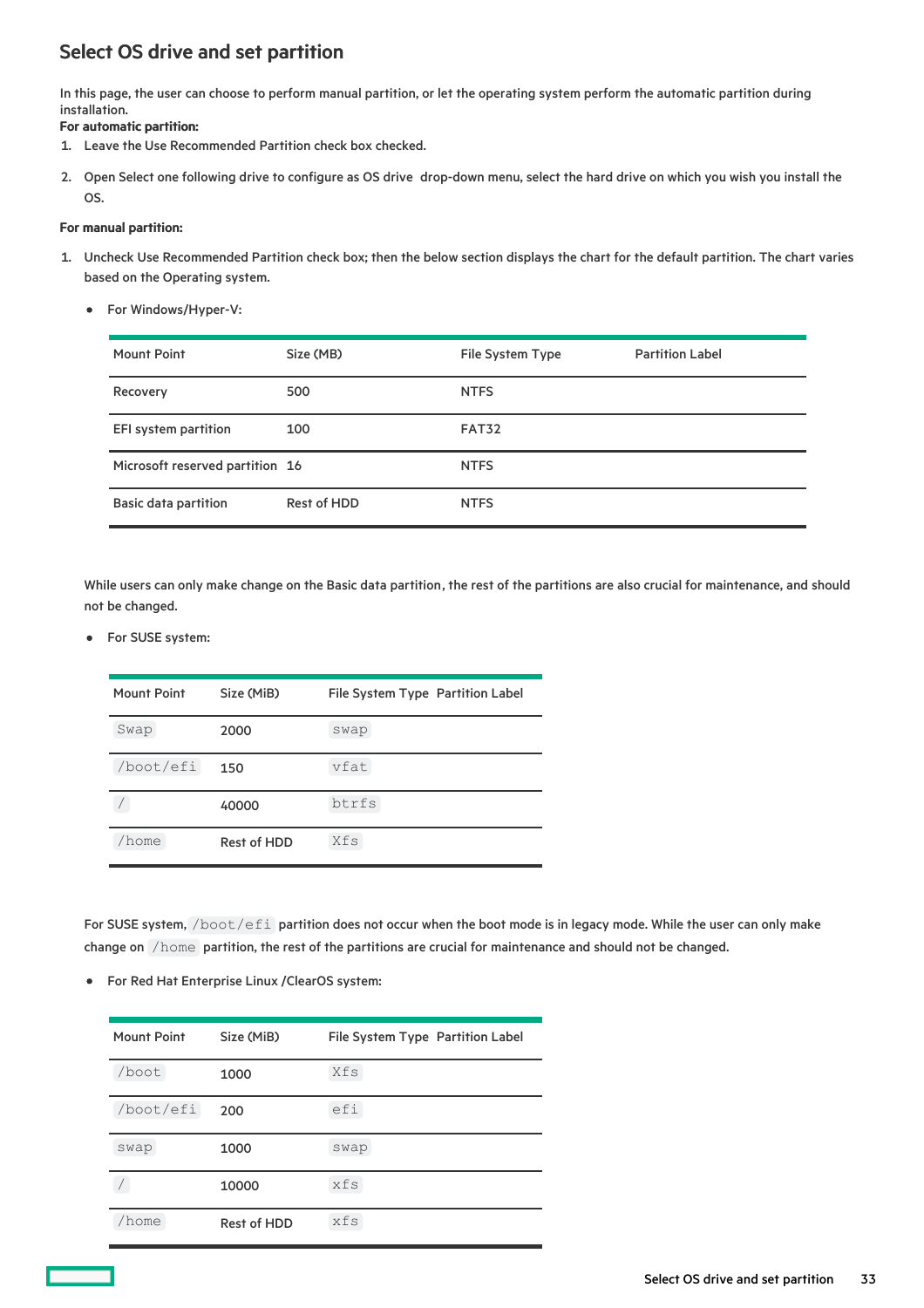Boot partition should be biosboot when the boot mode is in legacy mode. While the user can only make change on /home pa  $rtition$ , the rest partitions are crucial for maintenance and should not be changed.

### $\Xi$  NOTE:

- a. VMware and RHEL 6.x does not allow manual partition.
- b. When boot mode is switched to Legacy mode, manual partition is disabled for Windows/Hyper-V server.
- 2. To change the partition scheme, for Windows/Hyper-V system:
	- a. Click the cell you want to change.
	- b. Adjust the Percentage or Size for this partition, input the Partition Label if necessary, then click the Check icon.

An editable row appears at the top of the table.

- c. Enter the data in the following columns:
	- Mount Point
	- Size  $\bullet$
	- Percentage  $\bullet$
	- File System Type  $\bullet$

NOTE: For Windows/Hyper-V, the user can only use NTFS.

Partition Label

Then, click the Check icon to complete.

- d. Repeat steps c and d to create more partitions.
- To change the partition scheme for SUSE/Red Hat/ClearOS system:
- a. Click the /home, and click the cell you want to edit.
- b. Adjust the Percentage or Size for this partition, enter Partition Label if necessary, then click the Save Changes button.
- c. Should see an editable row at the top of the table.
- d. Enter the data in the following fields:
	- Mount Point
	- Size  $\bullet$
	- File System Type: for SUSE/Red Hat/ClearOS, user can have the following choices:  $\bullet$ 
		- btrfs
		- ext2  $\circ$
		- $\circ$ ext3
		- $\circ$  $e$ xt4
		- vfat  $\circ$
		- xfs  $\circ$
		- swap  $\circ$
	- Partition Label  $\bullet$

Then click the Create button to complete.

e. Repeat step c and d to create more partitions.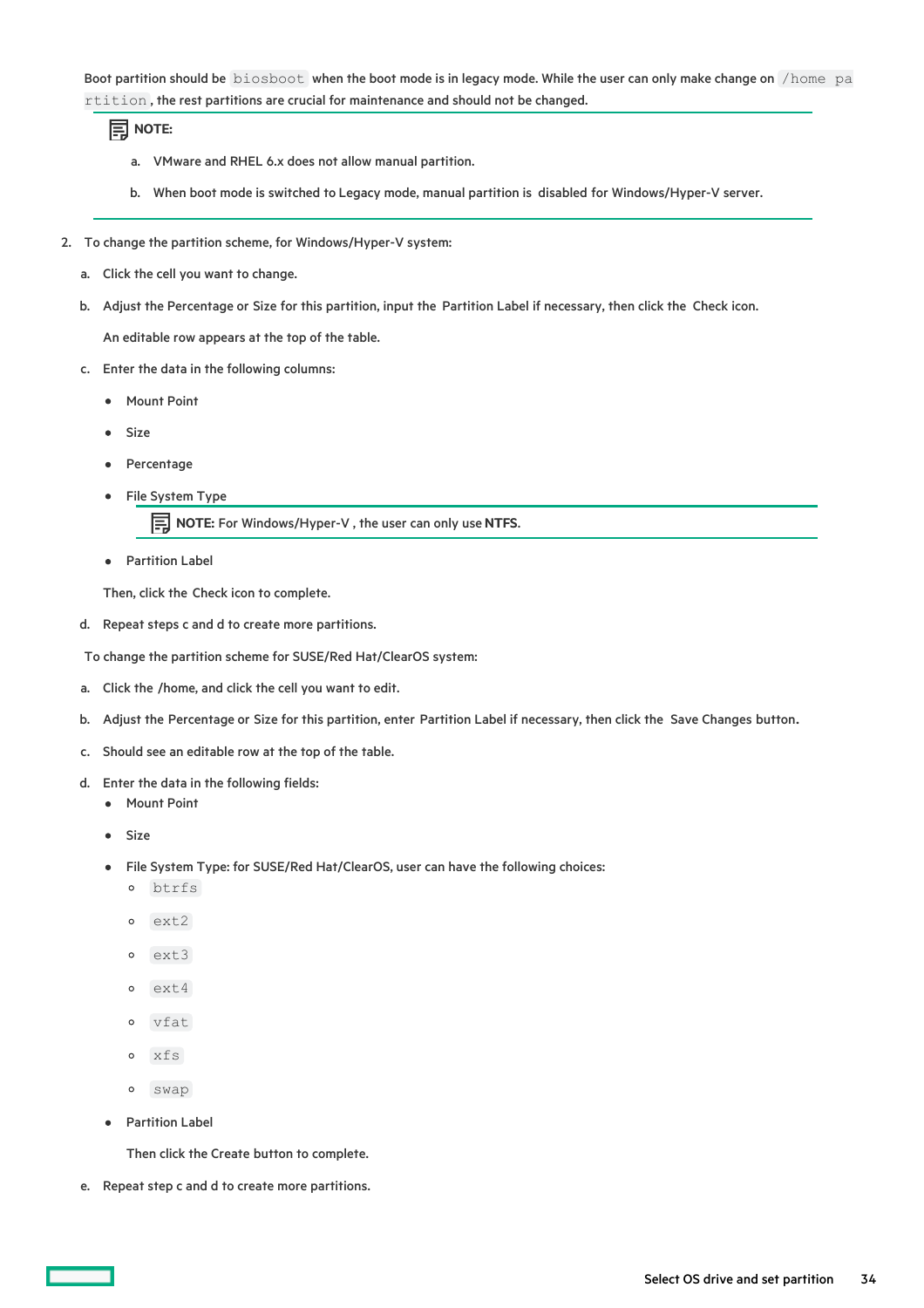# <span id="page-34-0"></span>Configure Firmware Update

In this page, the user can choose to Attempt Firmware Update.

#### Procedure

- 1. Use the slider available on the screen to update the Firmware.
	- Under the Name tab you will see a list of Firmware Updates available.
	- Under the Available and Current tab you can compare the version number.
- 2. Click the check box in front of the Firmware name to choose the firmware you want to update.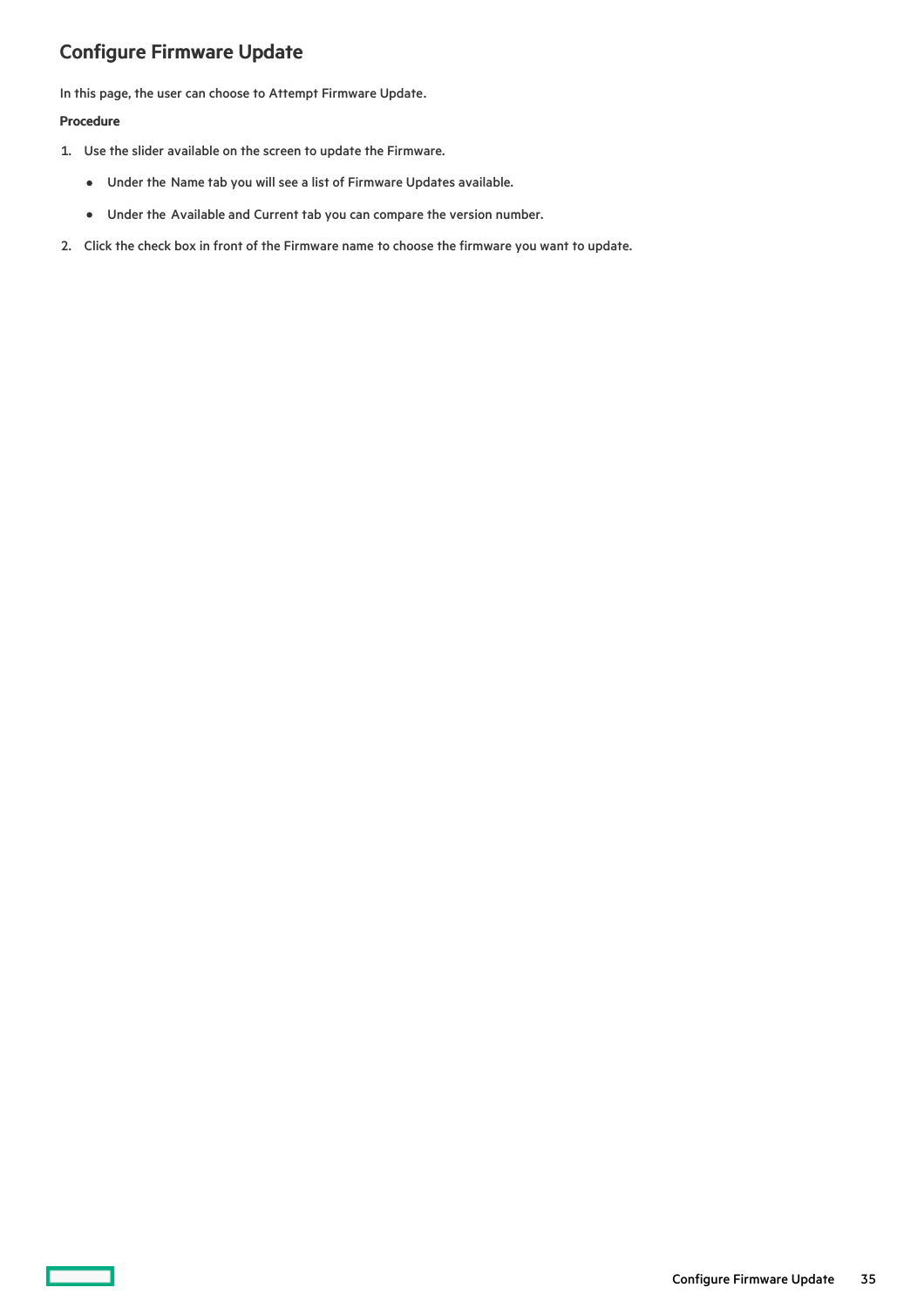### <span id="page-35-0"></span>Reviewing your settings

CAUTION: Continuing past this screen resets the drives to a newly installed state and installs the selected OS. Any existing information on the server is erased. This action does not affect the first-time setup, because there is no data present on the server.

#### Procedure

- 1. Review and confirm your deployment settings.
- 2. Click Back to navigate to the Summary and Install button on the top-right corner.
- 3. Review the setting from the Summary and Install menu.
- 4. Click the Accept Configure button on the top-right corner to process the OS installation.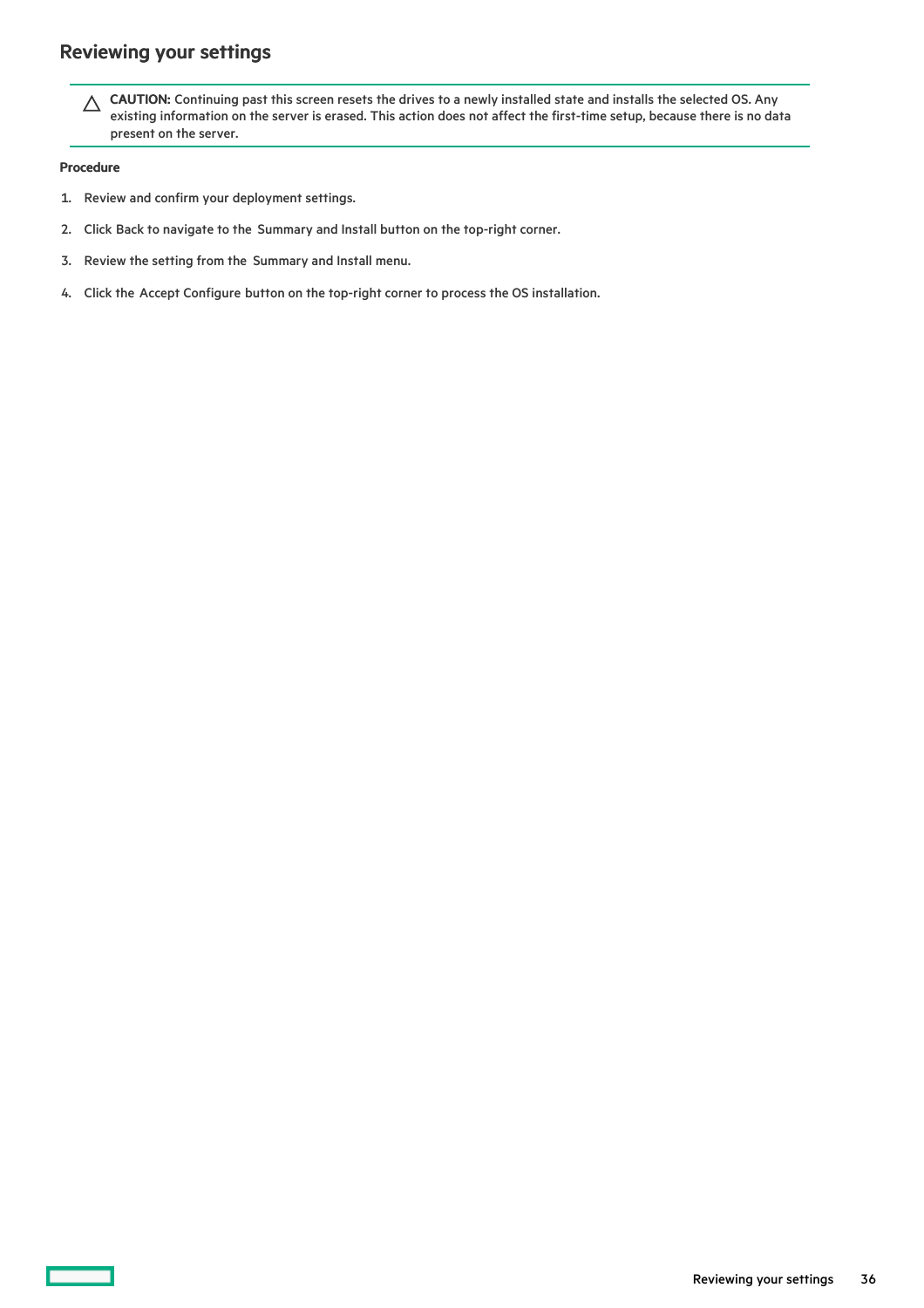# Checking installation parameters

During the installation and configuration process, consider the following:

- A EULA might be displayed.
- The Firmware Update screen might be displayed at this time, depending on the following two system settings:
	- o In the Preferences screen, System Software Update must have been configured properly. See Setting [preferences](#page-19-0) for more information.
	- In the Operating System Installation screen, Update before OS Install must have been selected. See Selecting [hardware](#page-28-0) settings for more information.

If the Firmware Update screen is displayed, follow the onscreen prompts to obtain and install the latest firmware on server components. When the updates are complete, the Installing OS page is displayed, ready to begin the OS installation.

- If you attempt to deploy an OS on a server with no installed drives, first the controller selection will not show up, and when the user proceeds to "select OS drive and set partition" page, it will show up an error message stating "No available disk for installation", and the user will not be able to proceed.
- For Windows installations, messages about an untested Windows version and hpkeyclick messages might be displayed while the  $\bullet$ drivers are installed. This is expected behavior. No action is required.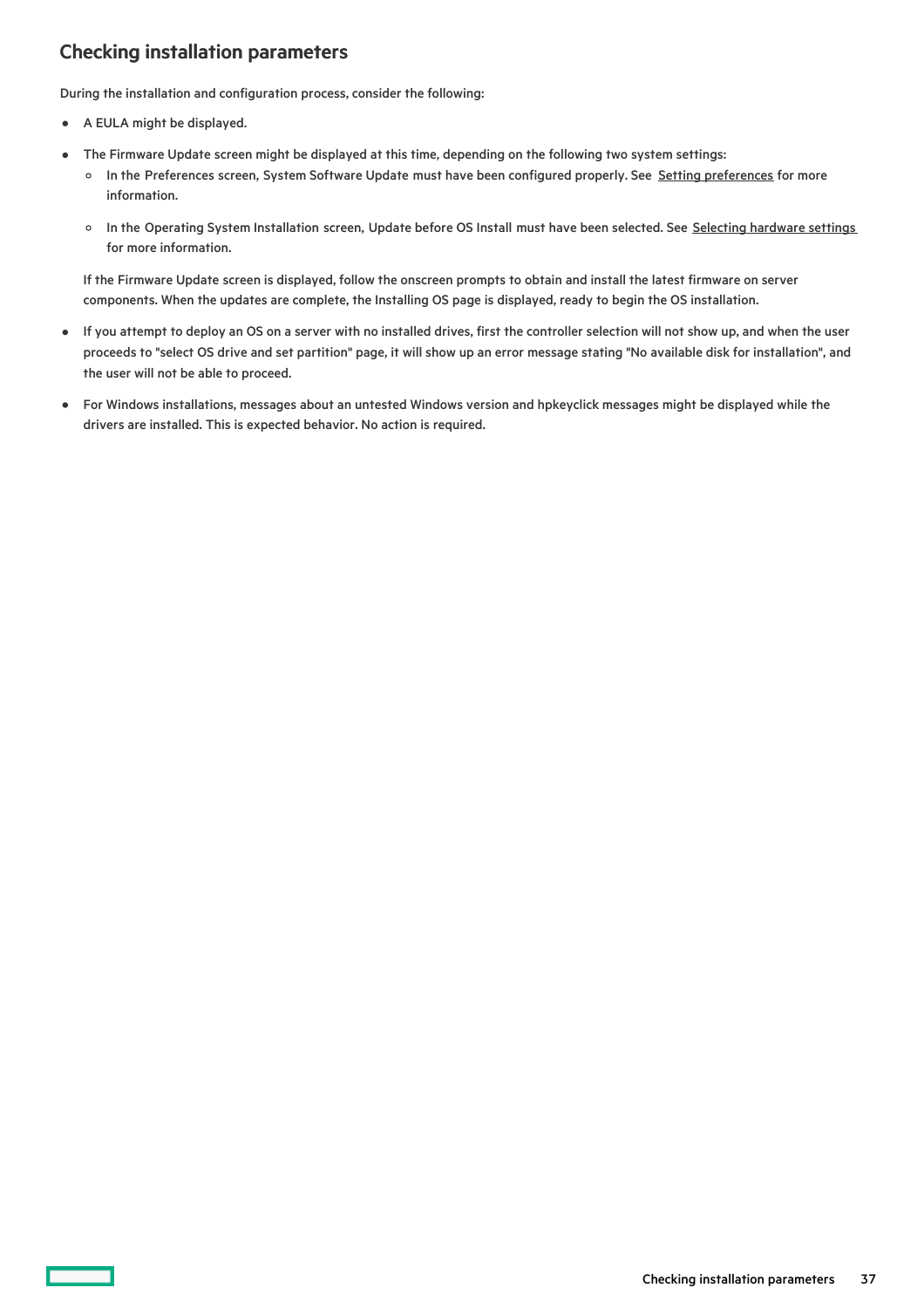## About RAID arrays

 $\overline{\phantom{0}}$ 

RAID arrays can help increase system performance and reduce the risk of drive failure. You can create RAID arrays with drives with different specifications, but performance will be based on the smallest drive or lowest speed. For example, if you create an array with a 1 TB drive and a 2 TB drive, then the array can store a maximum 1 TB of data. The extra storage on the larger drive is not available until you reformat the drive.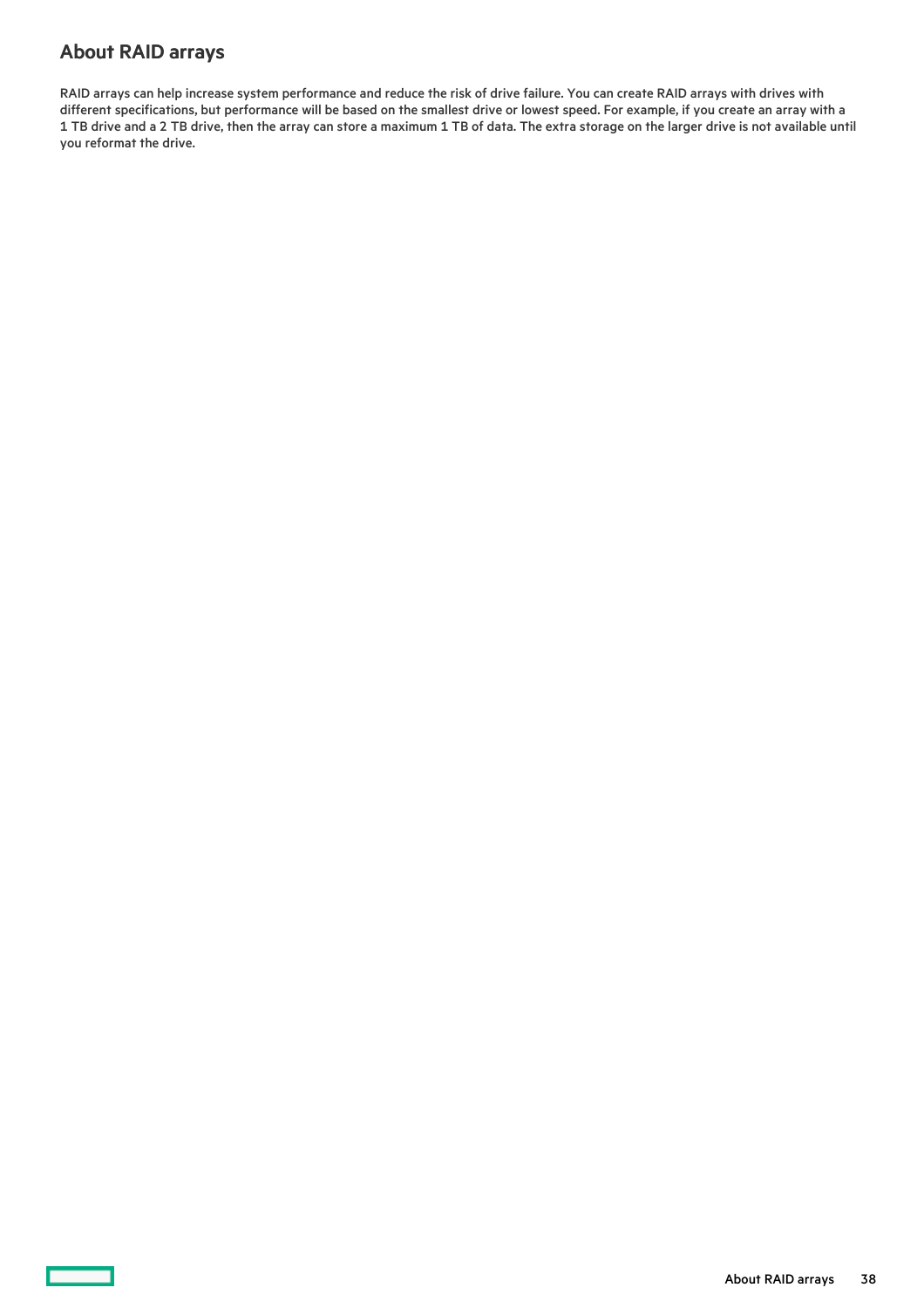A RAID 0 configuration provides data striping, but there is no protection against data loss when a drive fails. However, it is useful for rapid storage of large amounts of noncritical data (for printing or image editing, for example) or when cost is the most important consideration. The minimum number of drives required is one.



- It is useful when performance and low cost are more important than data protection.  $\bullet$
- It has the highest write performance of all RAID methods.  $\bullet$
- It has the lowest cost per unit of stored data of all RAID methods.  $\bullet$
- It uses the entire drive capacity to store data (none allocated for fault tolerance).  $\bullet$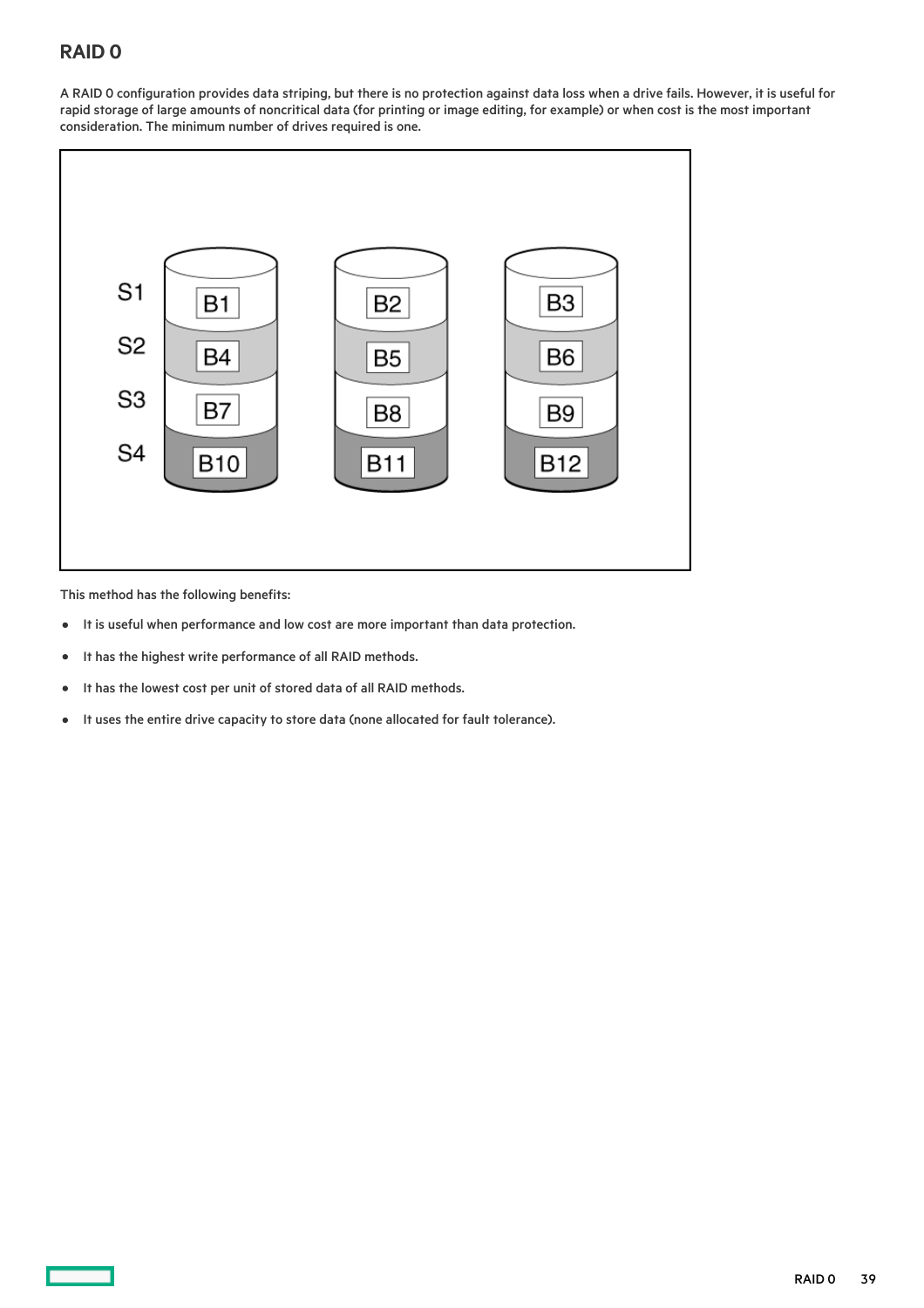## RAID 1 and RAID 1+0 (RAID 10)

In RAID 1 and RAID 1+0 (RAID 10) configurations, data is duplicated to a second drive. The usable capacity is C x (n / 2) where C is the drive capacity with n drives in the array. A minimum of two drives is required.

When the array contains only two physical drives, the fault-tolerance method is known as RAID 1.



When the array has more than two physical drives, drives are mirrored in pairs, and the fault-tolerance method is known as RAID 1+0 or RAID 10. If a physical drive fails, the remaining drive in the mirrored pair can still provide all the necessary data. Several drives in the array can fail without incurring data loss, as long as no two failed drives belong to the same mirrored pair. The total drive count must increment by 2 drives. A minimum of four drives is required.



- It is useful when high performance and data protection are more important than usable capacity.
- This method has the highest write performance of any fault-tolerant configuration.
- No data is lost when a drive fails, as long as no failed drive is mirrored to another failed drive.
- Up to half of the physical drives in the array can fail.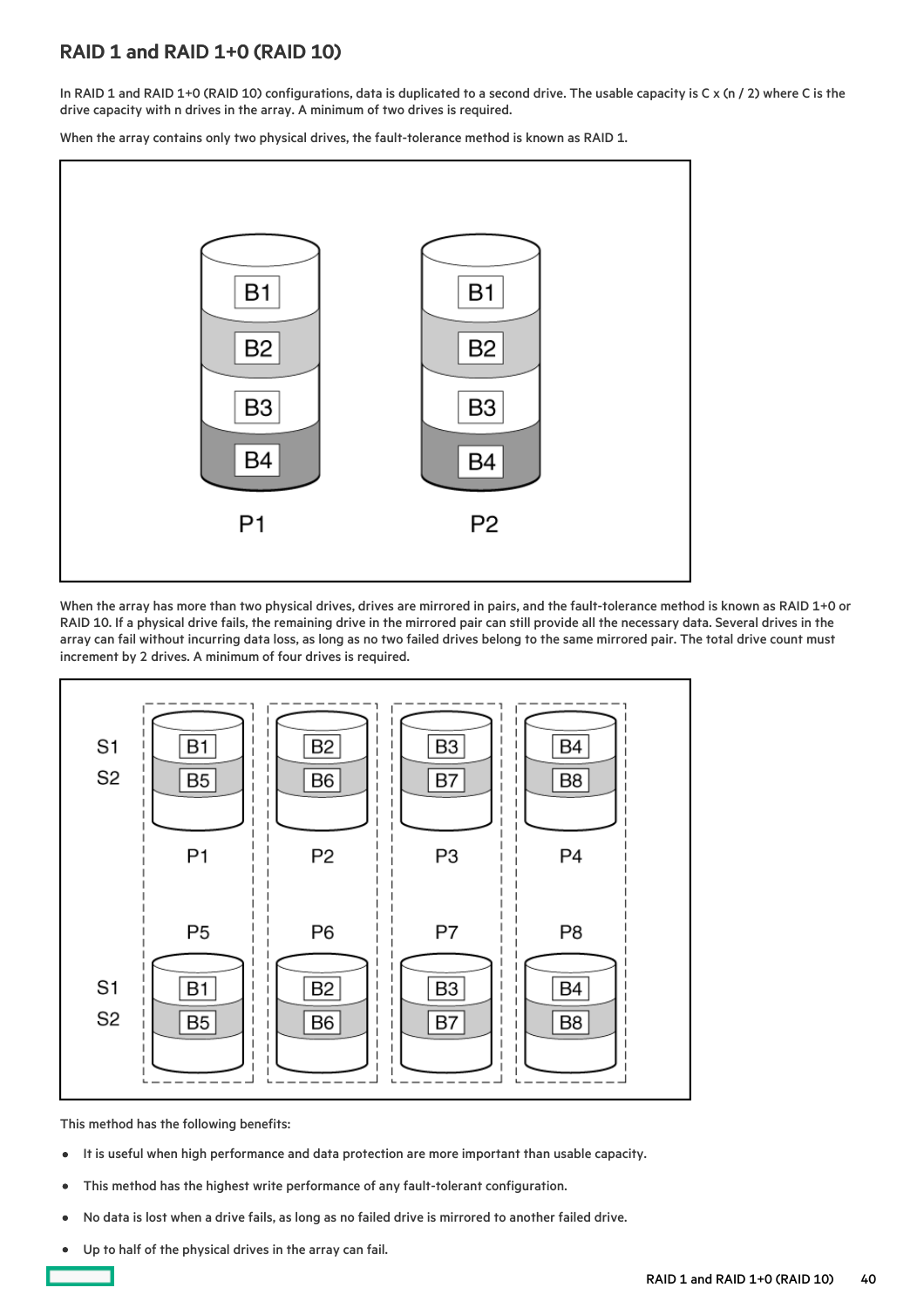$\overline{\phantom{0}}$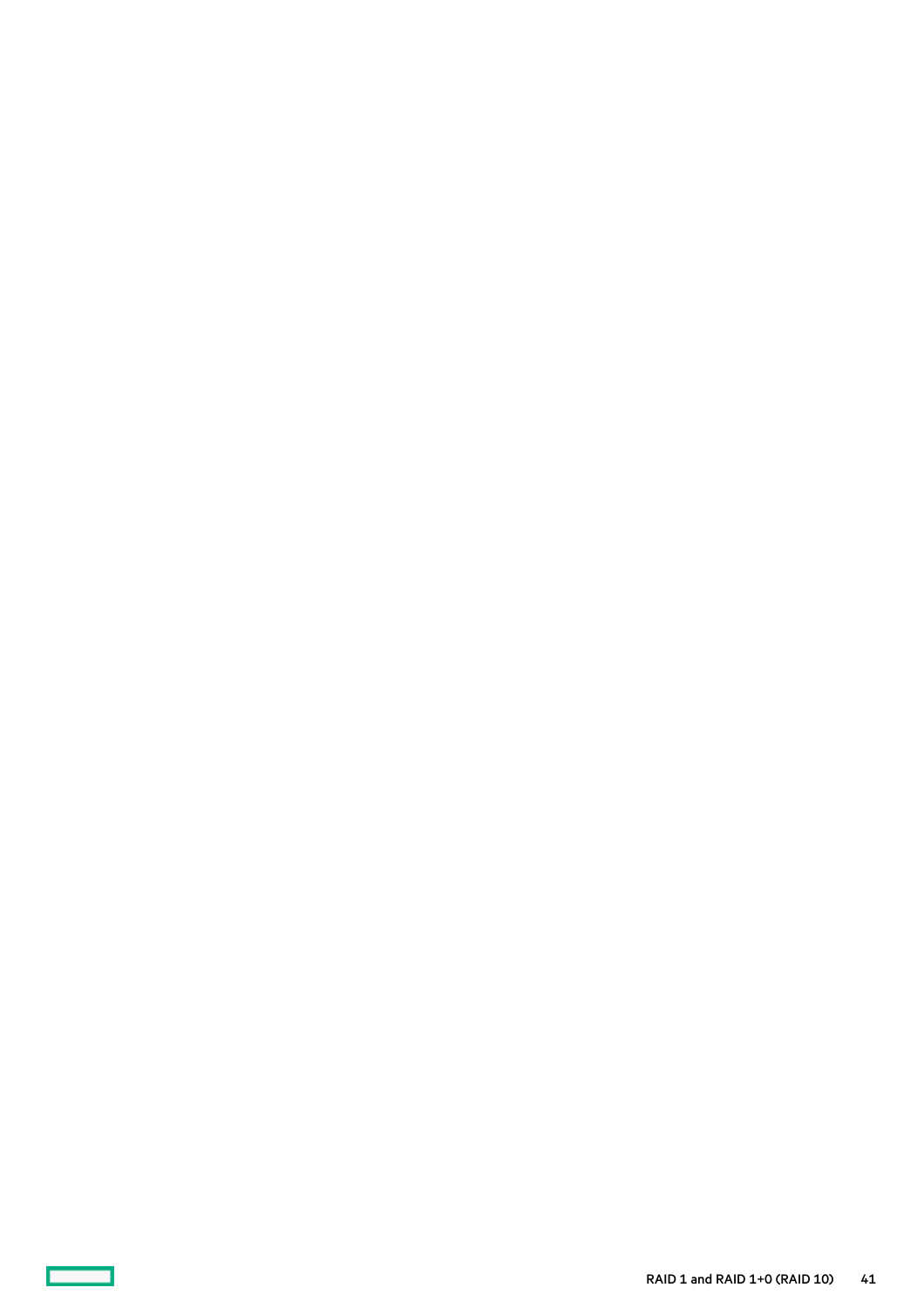RAID 5 protects data using parity (denoted by Px,y in the figure). Parity data is calculated by summing (XOR) the data from each drive within the stripe. The strips of parity data are distributed evenly over every physical drive within the logical drive. When a physical drive fails, data that was on the failed drive can be recovered from the remaining parity data and user data on the other drives in the array. The usable capacity is C x (n - 1) where C is the drive capacity with n drives in the array. A minimum of three drives is required.



- It is useful when usable capacity, write performance, and data protection are equally important.
- It has the highest usable capacity of any fault-tolerant configuration.  $\bullet$
- $\bullet$ Data is not lost if one physical drive fails.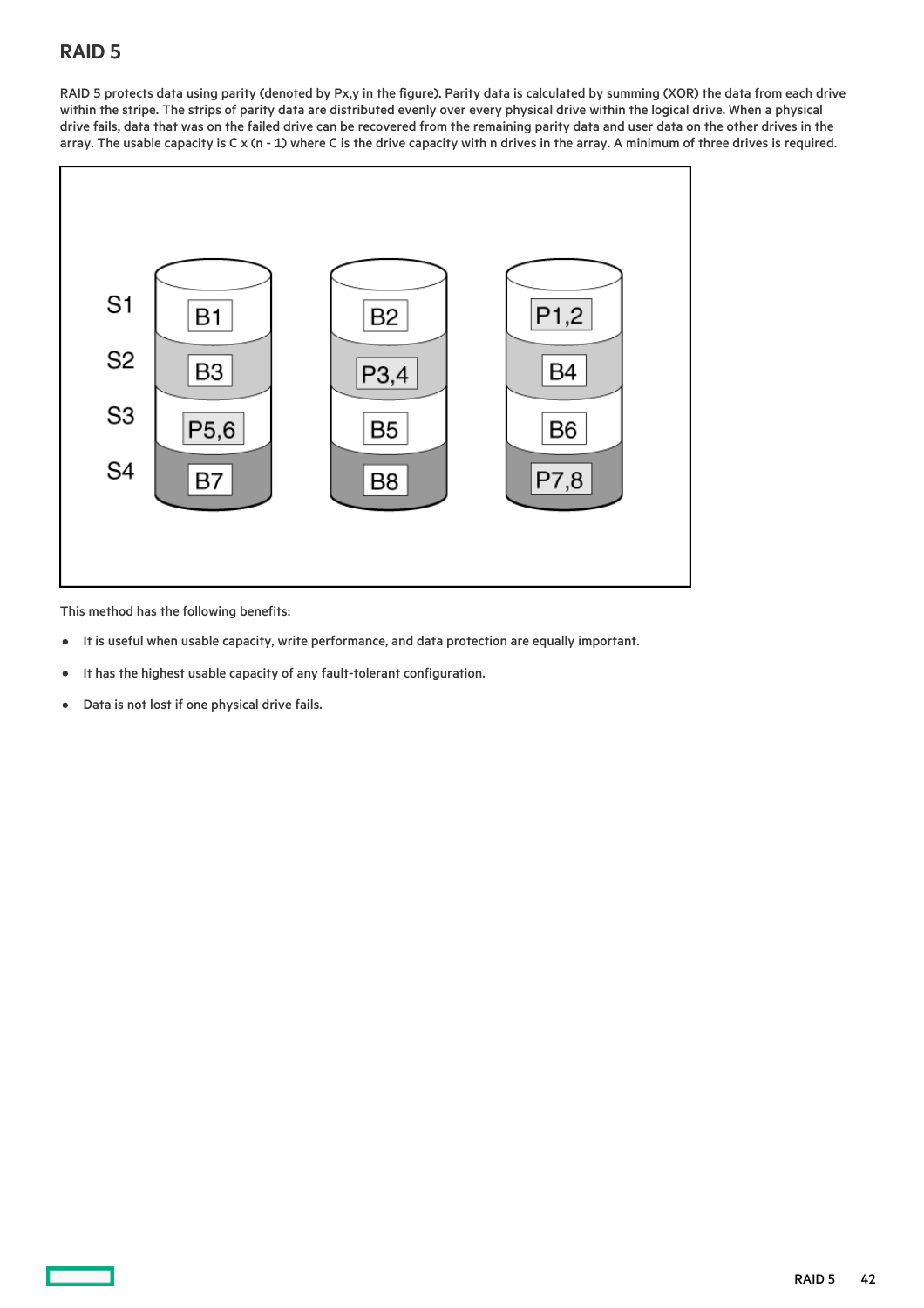RAID 50 is a nested RAID method in which the constituent drives are organized into several identical RAID 5 logical drive sets (parity groups). The smallest possible RAID 50 configuration has six drives organized into two parity groups of three drives each.



For any given number of drives, data loss is least likely to occur when the drives are arranged into the configuration that has the largest possible number of parity groups. For example, four parity groups of three drives are more secure than three parity groups of four drives. However, less data can be stored on the array with the larger number of parity groups.

All data is lost if a second drive fails in the same parity group before data from the first failed drive has finished rebuilding. A greater percentage of array capacity is used to store redundant or parity data than with non-nested RAID methods (RAID 5, for example). A minimum of six drives is required.

- Higher performance than for RAID 5, especially during writes.  $\bullet$
- Better fault tolerance than either RAID 0 or RAID 5.  $\bullet$
- Up to n physical drives can fail (where n is the number of parity groups) without loss of data, as long as the failed drives are in  $\bullet$ different parity groups.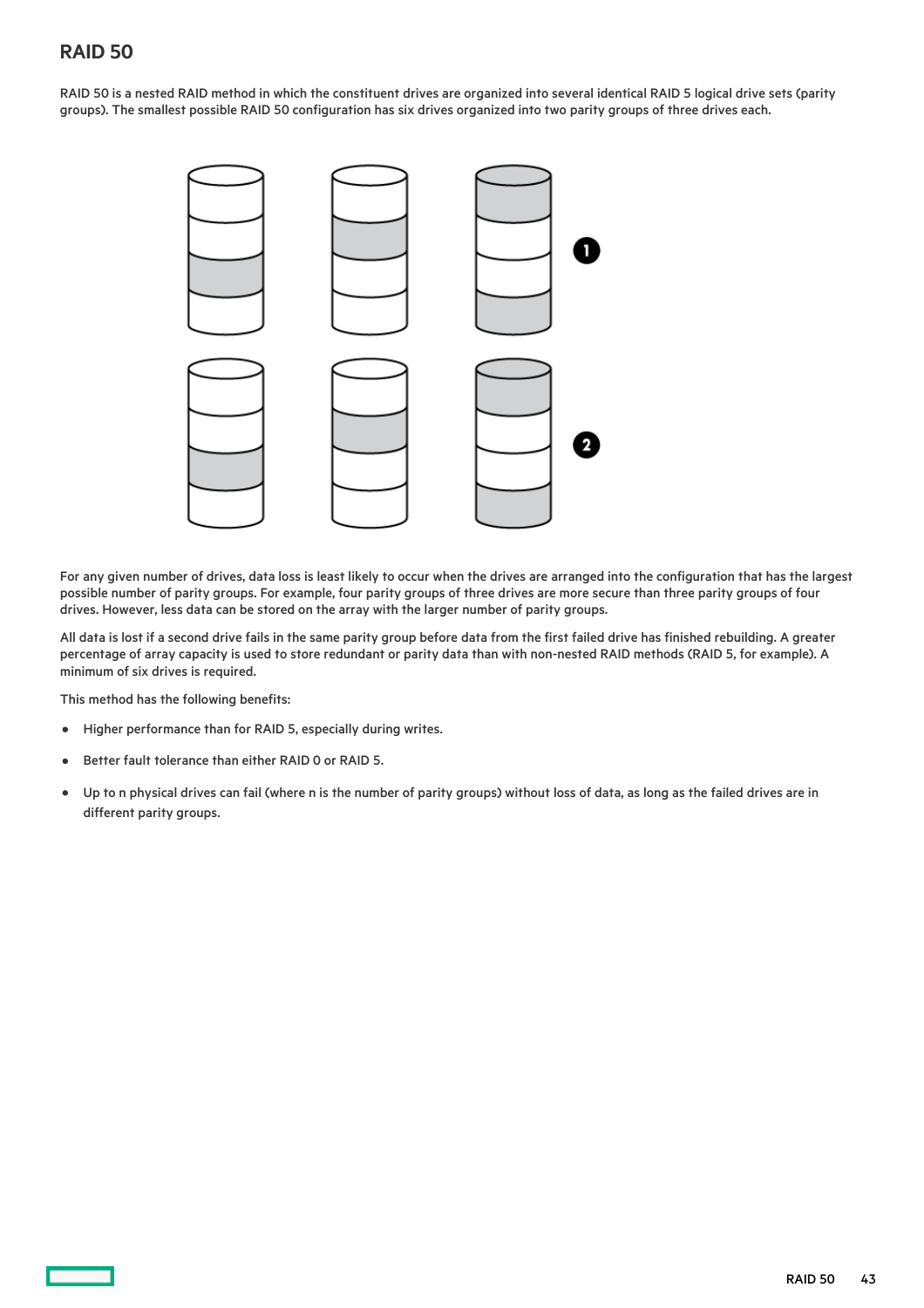RAID 6 protects data using double parity. With RAID 6, two different sets of parity data are used (denoted by Px,y and Qx,y in the figure), allowing data to still be preserved if two drives fail. Each set of parity data uses a capacity equivalent to that of one of the constituent drives. The usable capacity is C x (n - 2) where C is the drive capacity with n drives in the array.

A minimum of 4 drives is required.



This method is most useful when data loss is unacceptable but cost is also an important factor. The probability that data loss will occur when an array is configured with RAID 6 (Advanced Data Guarding (ADG)) is less than it would be if it were configured with RAID 5.

- It is useful when data protection and usable capacity are more important than write performance.  $\bullet$
- It allows any two drives to fail without loss of data.  $\bullet$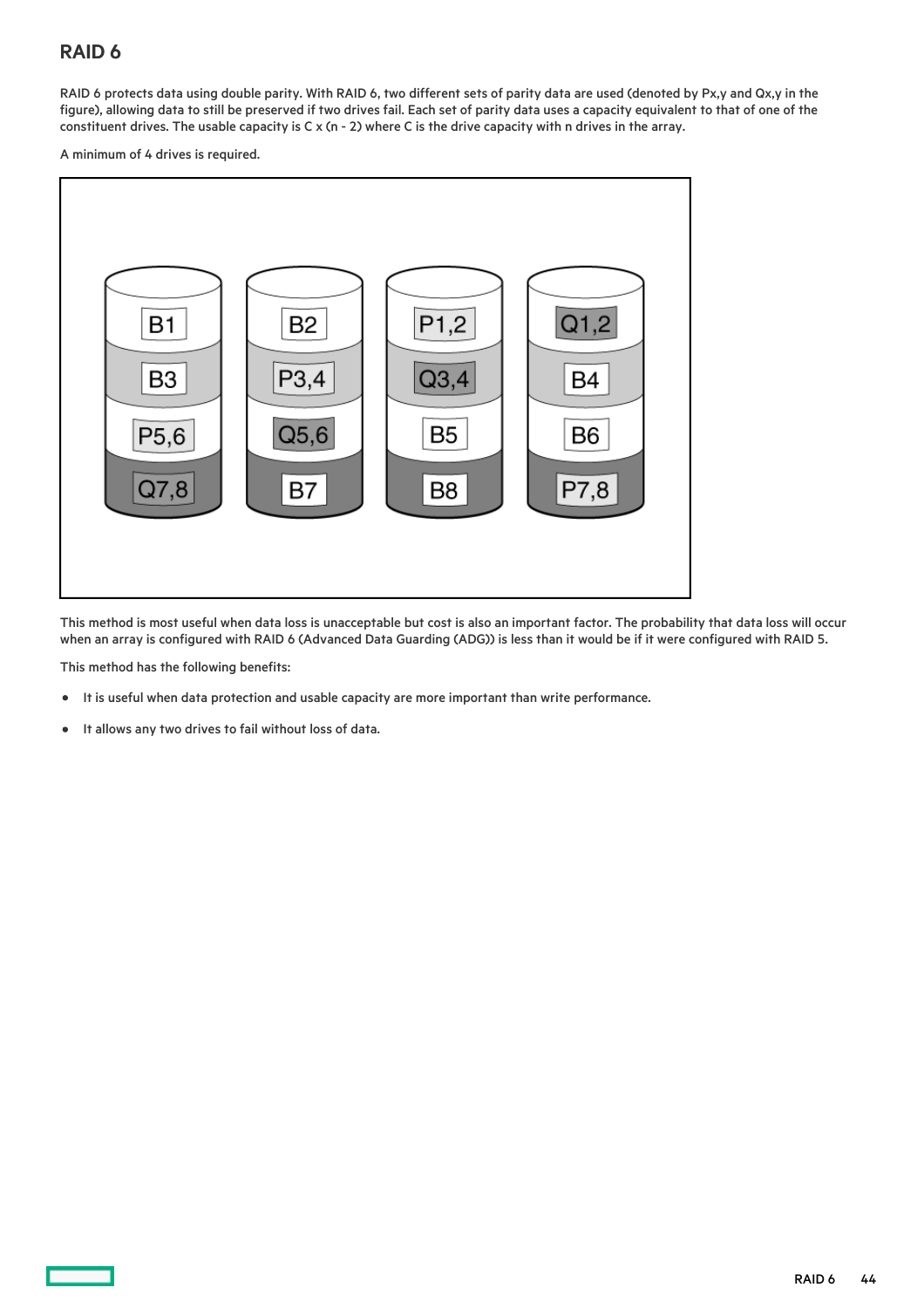RAID 60 is a nested RAID method in which the constituent drives are organized into several identical RAID 6 logical drive sets (parity groups). The smallest possible RAID 60 configuration has eight drives organized into two parity groups of four drives each.

For any given number of hard drives, data loss is least likely to occur when the drives are arranged into the configuration that has the largest possible number of parity groups. For example, five parity groups of four drives are more secure than four parity groups of five drives. However, less data can be stored on the array with the larger number of parity groups.

The number of physical drives must be exactly divisible by the number of parity groups. Therefore, the number of parity groups that you can specify is restricted by the number of physical drives. The maximum number of parity groups possible for a particular number of physical drives is the total number of drives divided by the minimum number of drives necessary for that RAID level (three for RAID 50, 4 for RAID 60).

A minimum of 8 drives is required.

All data is lost if a third drive in a parity group fails before one of the other failed drives in the parity group has finished rebuilding. A greater percentage of array capacity is used to store redundant or parity data than with non-nested RAID methods.

- Higher performance than for RAID 6, especially during writes.  $\bullet$
- $\bullet$ Better fault tolerance than RAID 0, 5, 50, or 6.
- Up to 2n physical drives can fail (where n is the number of parity groups) without loss of data, as long as no more than two failed drives are in the same parity group.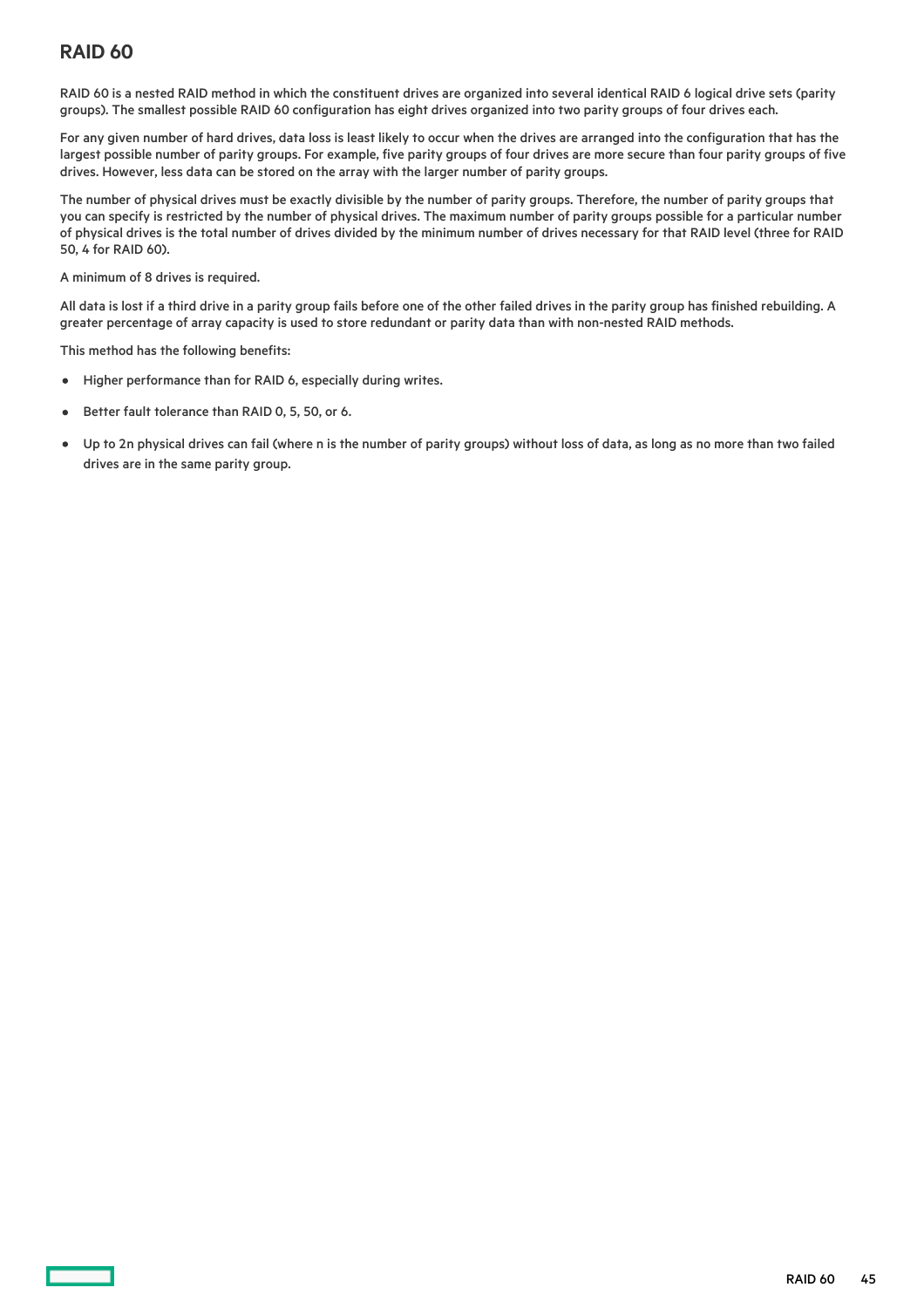# Dedicated spare

 $\overline{\phantom{a}}$ 

The dedicated spare drive activates any time a drive within the array fails.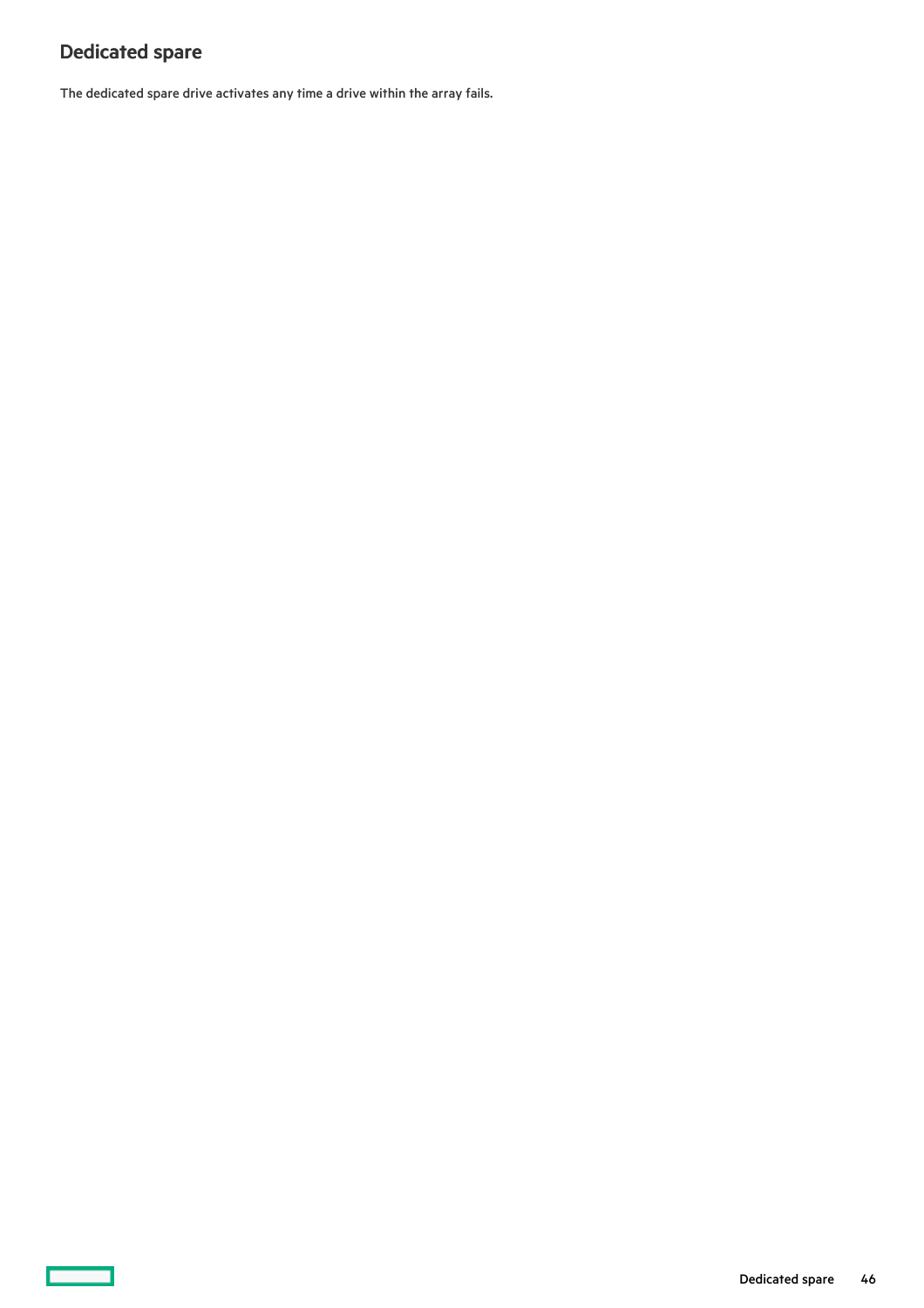# Failure spare activation

 $\sim$ 

Failure spare activation mode activates a spare drive when a member drive within an array fails using fault tolerance methods to regenerate the data.

Assigning one or more online spare drives to an array enables you to postpone replacement of faulty drives.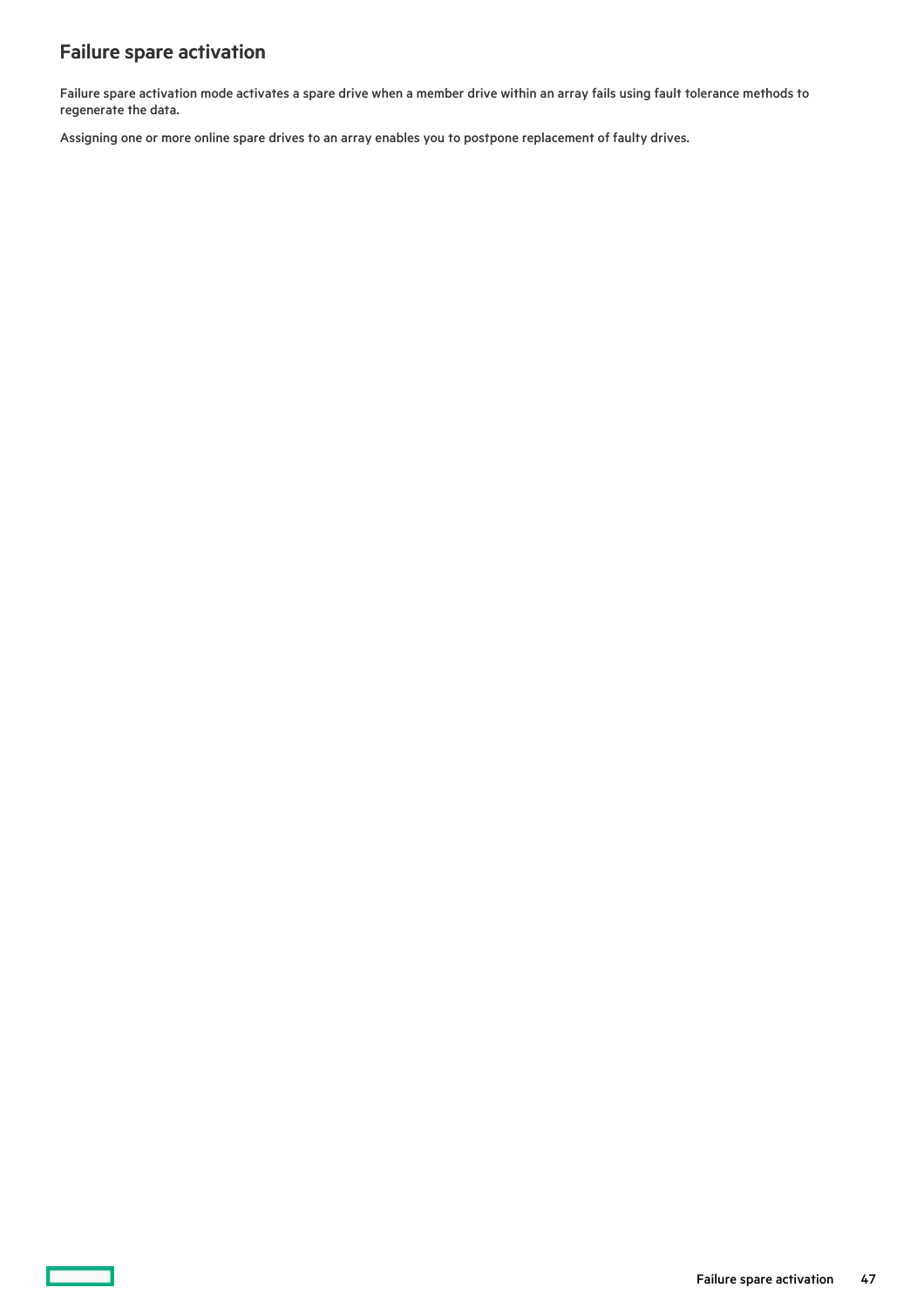# Performing maintenance

## **同** NOTE:

The following maintenance tasks are not supported on an HPE Synergy compute module:

- Downloading Active Health System data
- Updating firmware
- Using iLO Configuration Utility

To perform these tasks on an HPE Synergy compute module, you must use HPE OneView.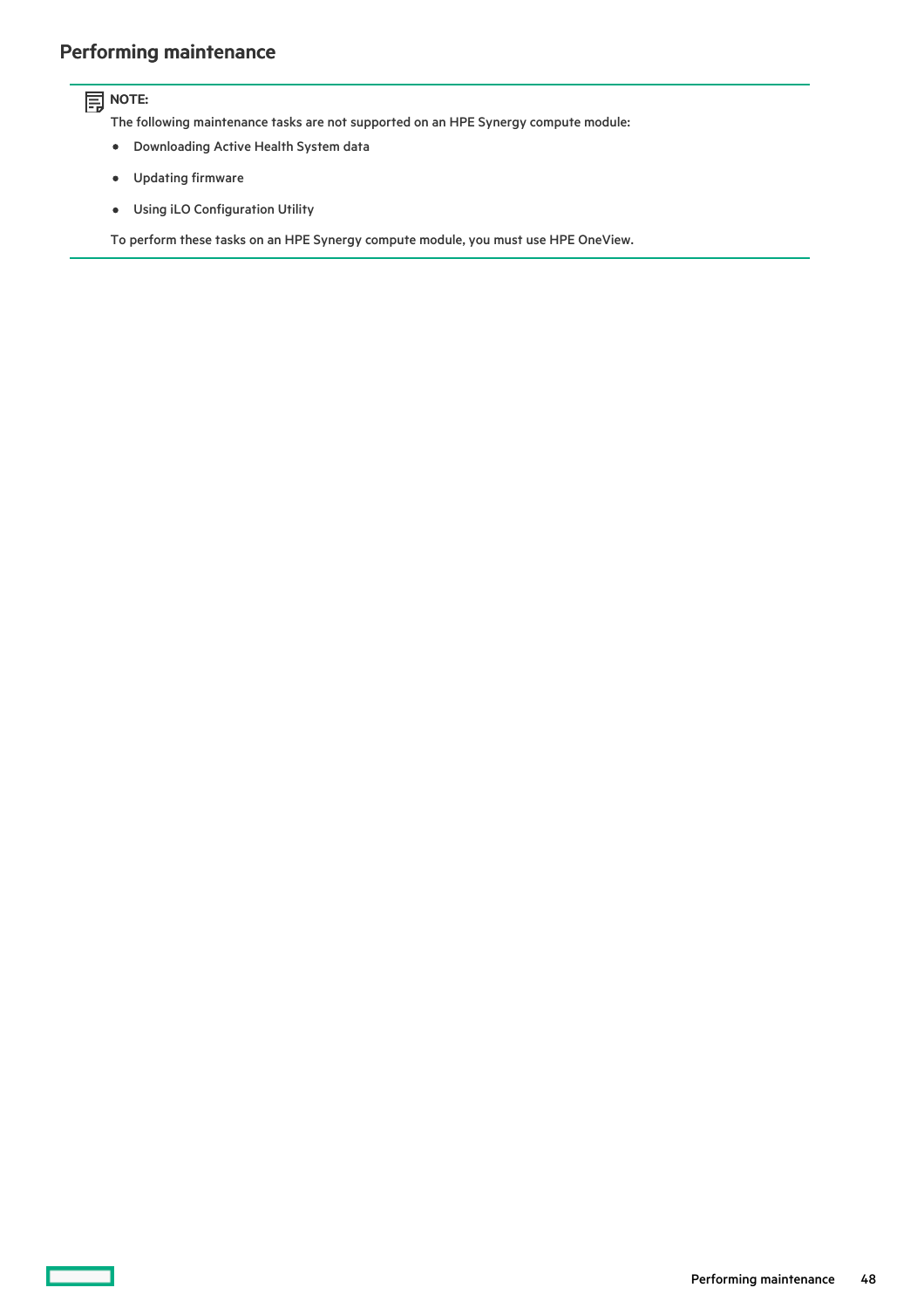## Updating firmware

HPE servers and their installed hardware options are preloaded with the latest firmware. However, updated firmware might be available and necessary. You can use Intelligent Provisioning to find and deploy available updates.

### **目**NOTE:

You can update the Firmware without registering on HPE.

- Use the Intelligent Provisioning Firmware Update utility to find and apply the latest firmware.
- For HPE Synergy compute modules, use HPE OneView to update the firmware. Intelligent Provisioning updates can be performed when an SPP update is available.

 $\Xi$  NOTE:

The Intelligent Provisioning Firmware Update utility reflects the latest updates available in the baseline defined in the latest SPP. Updates that are not in the SPP baseline do not appear on the updates list.

You can use the Firmware Update utility to roll back to older versions of components.

#### **Prerequisites**

To update firmware, make sure that port 443 is open for SSL communication.

#### **Procedure**

- 1. Boot the system, and then press F10 at the POST screen.
- 2. On the Intelligent Provisioning home screen, click Perform Maintenance.
- 3. Select Firmware Update from the maintenance options.

The system searches for firmware on the source configured in the System Software Update settings. This process might take a few minutes; wait for the display to generate the results. If no new firmware is available, the current version is displayed in the Firmware Update screen.

### **目**NOTE:

Alternatively, you can download and copy the SPP ISO to a DVD or USB key. To download SPP, see the website at <https://www.hpe.com/servers/spp/download>. For instructions on using the ISO, see the Service Pack for ProLiant Quick Start Guide at [https://www.hpe.com/support/SPP\\_UG\\_en](https://www.hpe.com/support/SPP_UG_en).

### 4. Select one of the following:

Newest firmware available

It displays a list of available firmware update items for this machine.

Rollback to previous

It displays a list available firmware rollback items for this machine. The user must upload the  $*$ .  $r$ pm file to the iLO repository. The IP can only rollback firmware file with file extension  $\text{rpm}$ .

### $\Xi$  NOTE:

The user might need to upload signature file along with  $\Box$ . rpm.

### $\Xi$  NOTE:

This feature allows you to return to a previous firmware version. You can choose specific firmware versions to roll back.

- 5. Select the items to update, and then click Submit or Rollback.
- 6. The Job Configuration Viewer screen displays the selected items.
- 7. Do one of the following:
	- Launch Now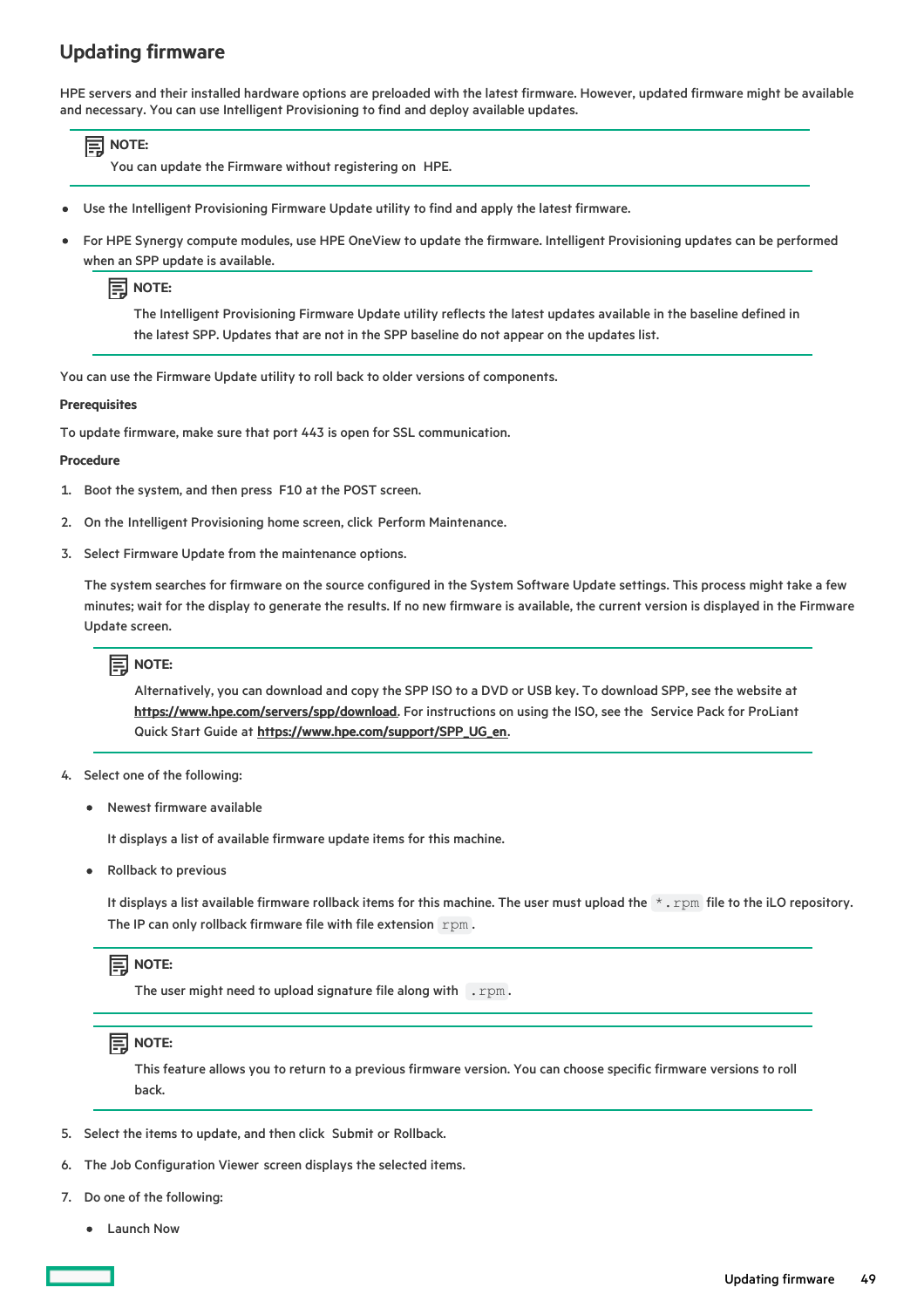Add another job

 $\mathcal{L}(\mathcal{L})$ 

8. Click Reboot at the completion of the firmware update process.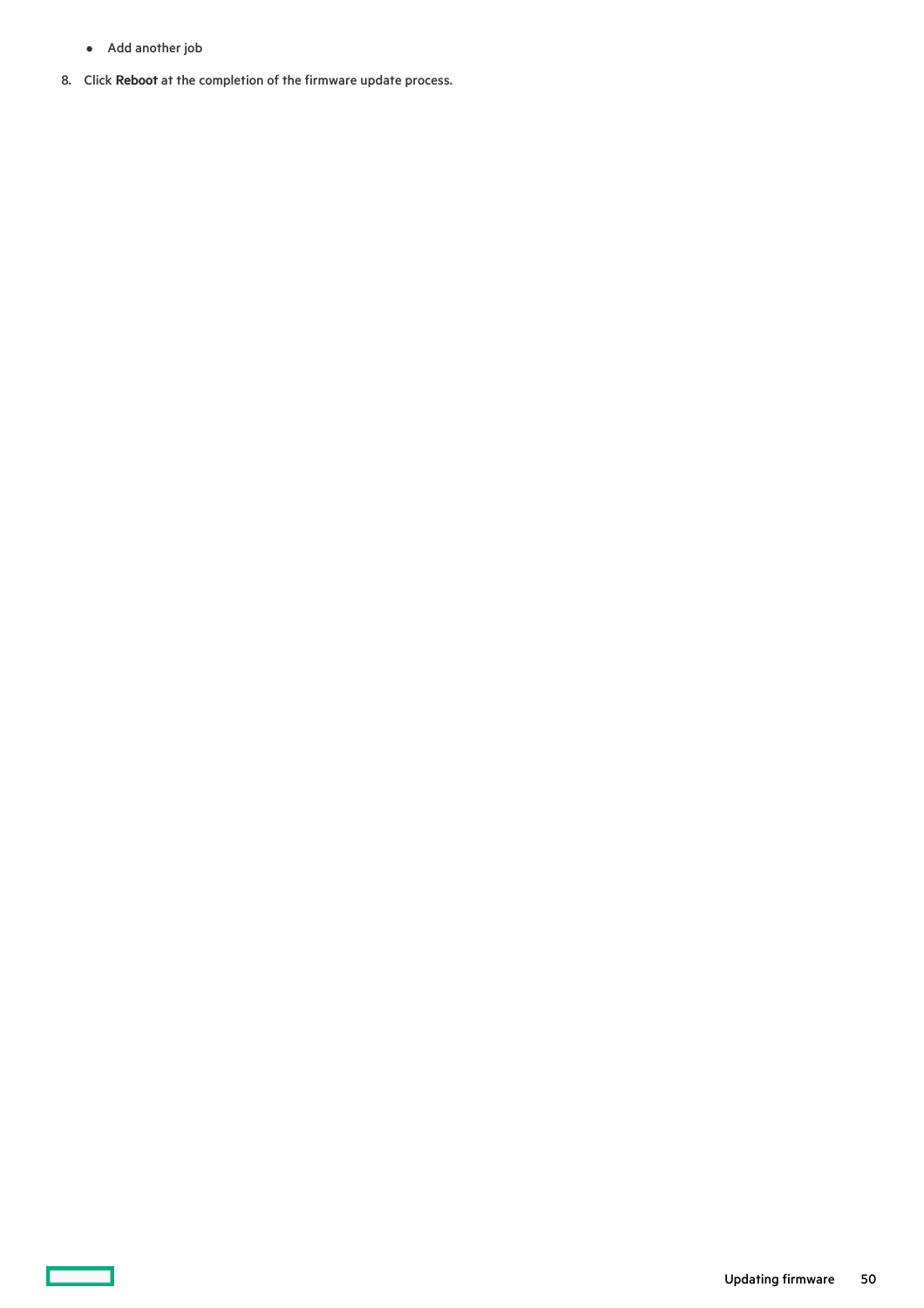# Determining the installed Intelligent Provisioning version

To check the Intelligent Provisioning version, click the System Information  $\bigodot$  then check the Intelligent Provisioning version.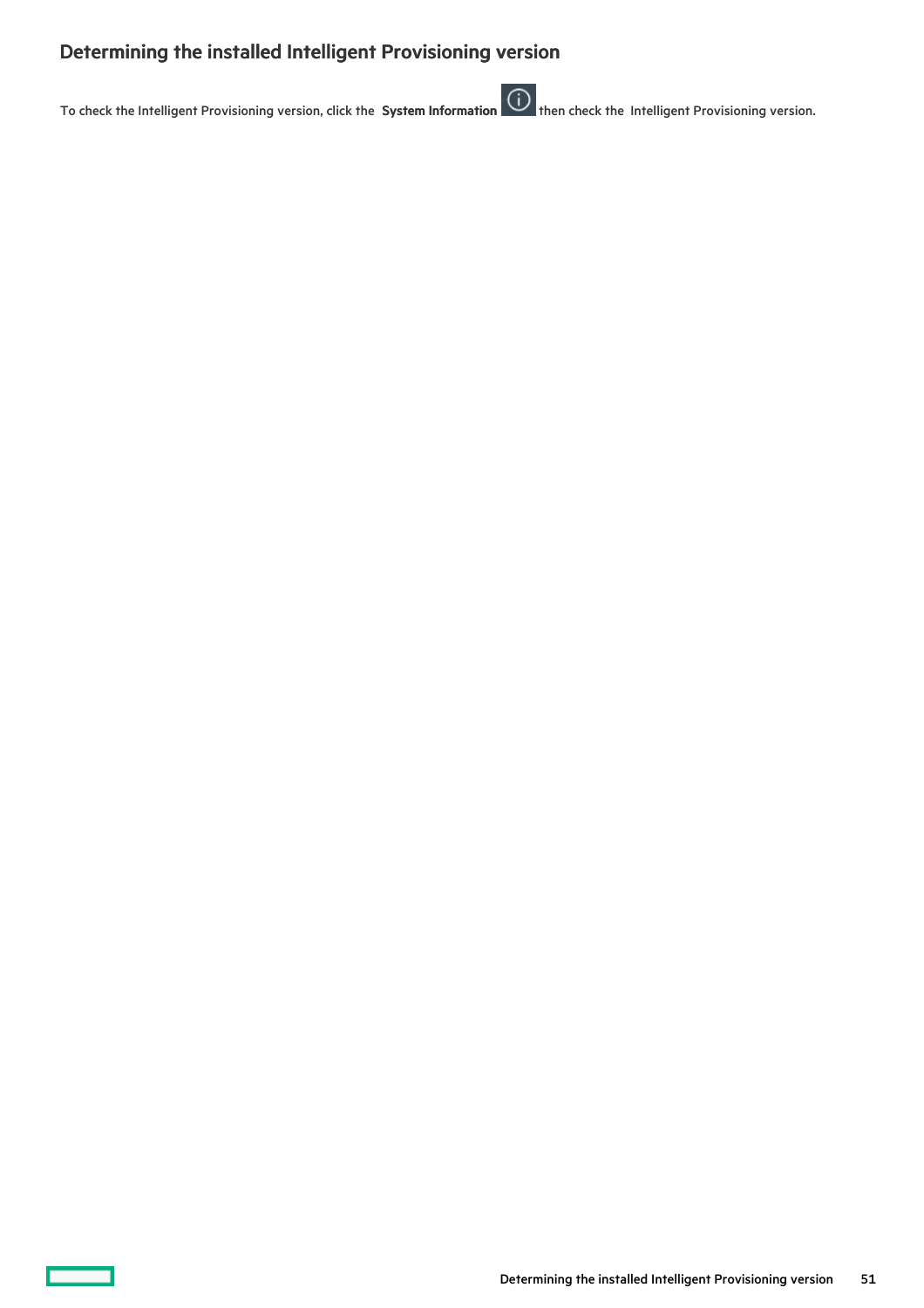## <span id="page-51-0"></span>Setting Intelligent Provisioning Preferences

Use Intelligent Provisioning Preferences to change the basic preferences, including the interface, keyboard languages, network and share setting, system date and time, and software update settings. In addition, the EULA is accessible from this screen.

### Procedure

- 1. On the Intelligent Provisioning home screen, click Perform Maintenance.
- 2. Select Intelligent Provisioning Preferences from the maintenance options.
- 3. In the Basic Setting tab, select settings for the following options:
	- **•** Interface Language
	- Keyboard Language
	- Boot BIOS Mode
		- Legacy Boot Mode
		- UEFI Optimized Boot Disable
		- UEFI Optimized
	- System Software Update—Select a source for firmware update.
		- Update from HPE Website
		- Update from Custom URL
	- Time Zone
	- System Date
	- System Time  $\bullet$
	- Enable Feedback  $\bullet$
	- Accept EULA, or click Read EULA

In the Network Settings tab, enter the following details:

- Choose network interface for updates and installs  $\bullet$
- $\bullet$ Use Proxy, and provide proxy details.
- DHCP Auto-Configuration,  $IPV4/IPV6$  switch and provide the configuration details.  $\bullet$
- 4. Click Submit.

When Intelligent Provisioning is run for the first time on a server, this is the first screen that is displayed within Intelligent Provisioning. For more information about the fields on this screen, see Using the First Time Setup [wizard](#page-18-0).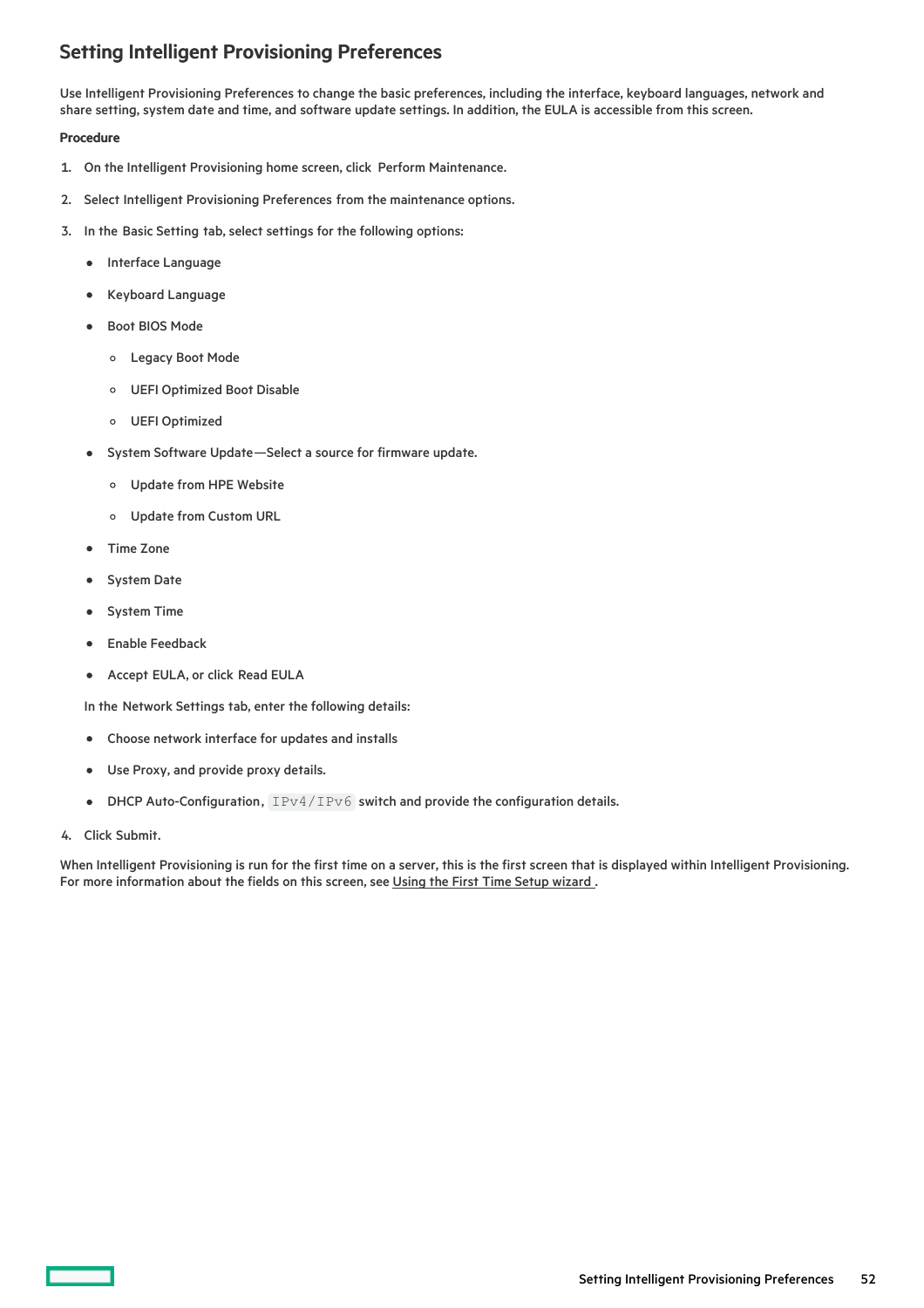# Downloading Active Health System data

HPE Support uses the Active Health System (AHS) log file for problem resolution.

Use the Active Health System Log screen to download AHS telemetry data from the server onto a USB key in the form of an AHS log file case number or a default string with an . ahs extension. Use this screen to select the duration for which data needs to be extracted and the USB key as destination media. You can select a specific start and end date to limit the duration of data extraction.

If connected through iLO, locally connected USB keys shared through virtual devices and network sharing can also be used for saving AHS log information.

The high level steps for submitting a case are:

### Procedure

- 1. Download an AHS Log from the server experiencing a support issue. See [Downloading](#page-53-0) an Active Health System log.
- 2. Upload the AHS Log to the Active Health System Viewer at [https://www.hpe.com/servers/AHSV.](#page-54-0) See Uploading an AHS log to AHSV.
- 3. Review the Fault Detection Analytics for any self-repair actions/recommendations. See the AHSV User Guide for more information.
- 4. Create a support case using the AHSV Navigation menu. See the AHSV User Guide for more information.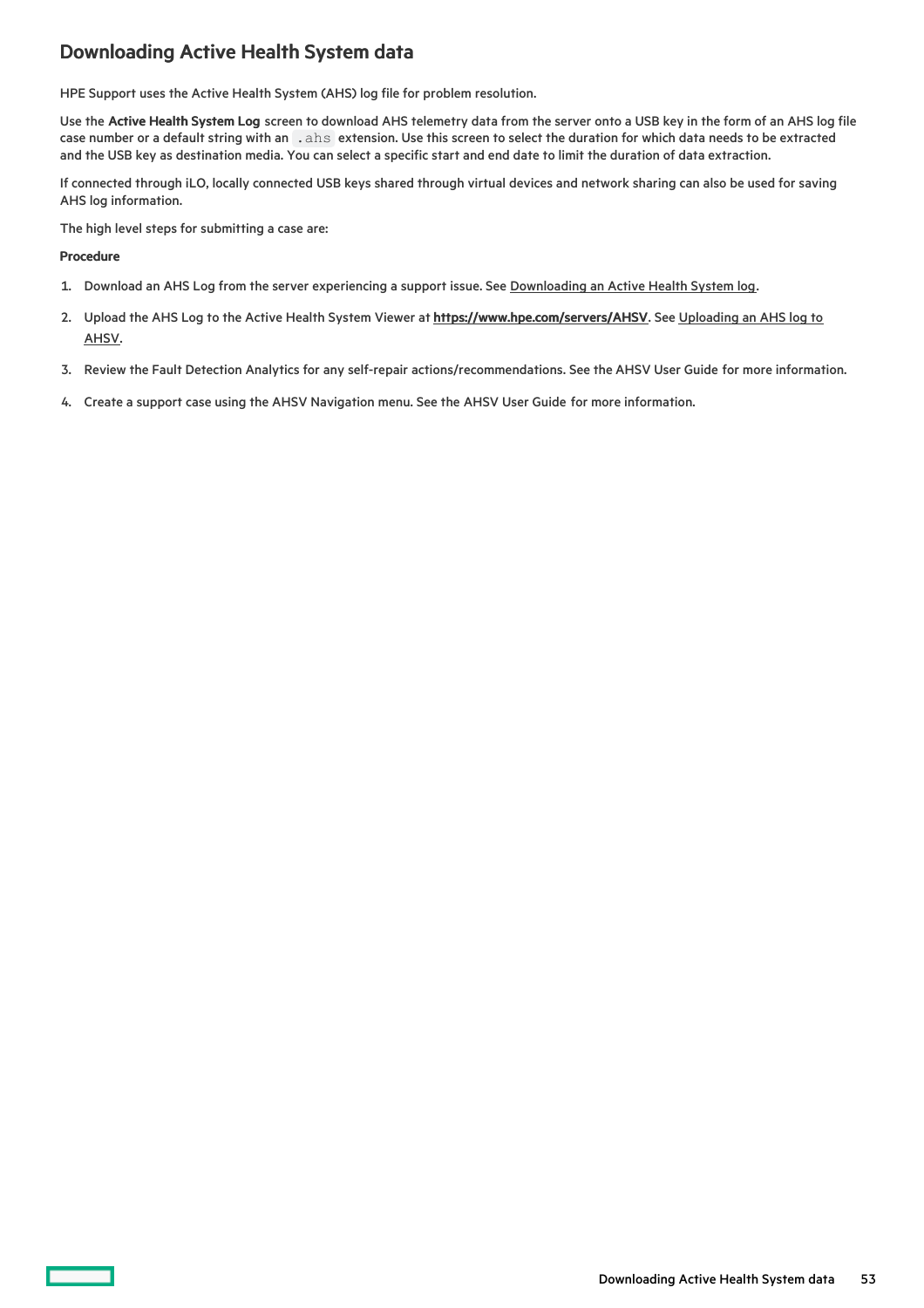## <span id="page-53-0"></span>Downloading an Active Health System log

### Procedure

- 1. Insert a USB key into the server.
- 2. To go directly to Intelligent Provisioning, press F10 during the boot.
- 3. On the Intelligent Provisioning home screen, click Perform Maintenance.
- 4. From the maintenance options, select Active Health System Log from the maintenance options.

The Active Health System Log screen appears.

- 5. Enter a start date and an end date, and then click Download logs.
- 6. Select the USB key from the Removable Device to Save Log to list.
- 7. Define the period for which to retrieve data by selecting the From and To dates. Hewlett Packard Enterprise recommends retrieving seven days of data, which creates a 10 MB to 15 MB file.
- 8. Click Download Logs to save the data to the USB key.

## **司**NOTE:

Do not remove the USB key until the download has completed and the media lights clear.

Once the data has been downloaded, upload it to the Active Health System Viewer at <https://www.hpe.com/servers/AHSV>.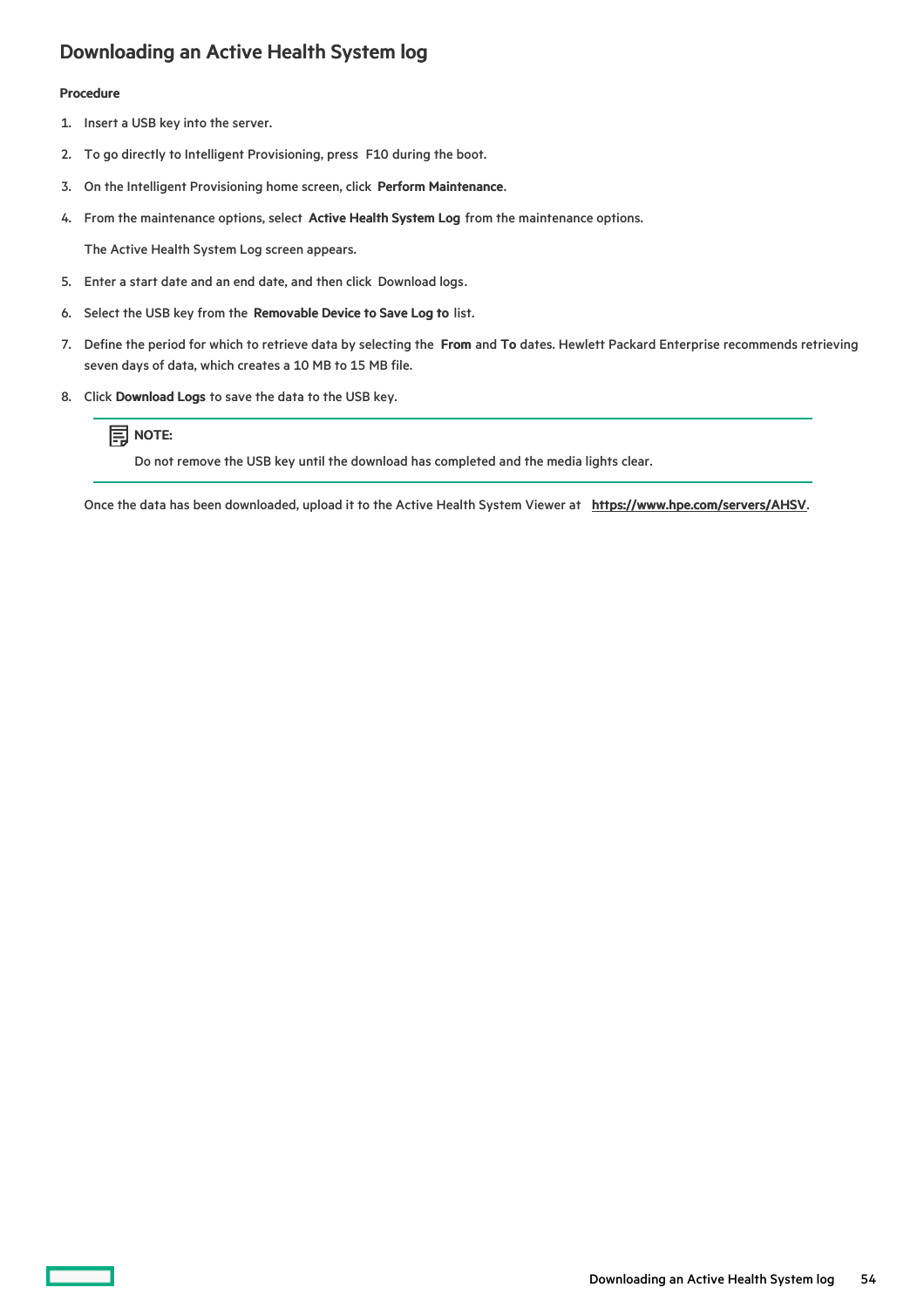# <span id="page-54-0"></span>Uploading an AHS log to AHSV

The maximum file size limit is 250 MB. For logs that are larger than 250 MB, contact the HPE Support Center for assistance.

Perform this task in AHSV.

### **Prerequisites**

- IMPORTANT: The server from which the AHS log was created must have a valid warranty. If the server is out of warranty, an error message is displayed: Server is not Entitled. Check these options for renewing your license. The options include:
	- Buy more licenses.
	- Find partner for license purchase.
	- Contact HPE Support.

### Procedure

- 1. Select Upload AHS Log.
- 2. Navigate to your log file, and then click Open.

A window is displayed that shows parsing and log loading states. As the AHS log loads, the screen displays the estimated time of completion.

### $\Box$  TIP:

This window also displays videos for different platforms. You can search and play different videos while you are waiting for the log file to load.

To cancel the load process, click Cancel.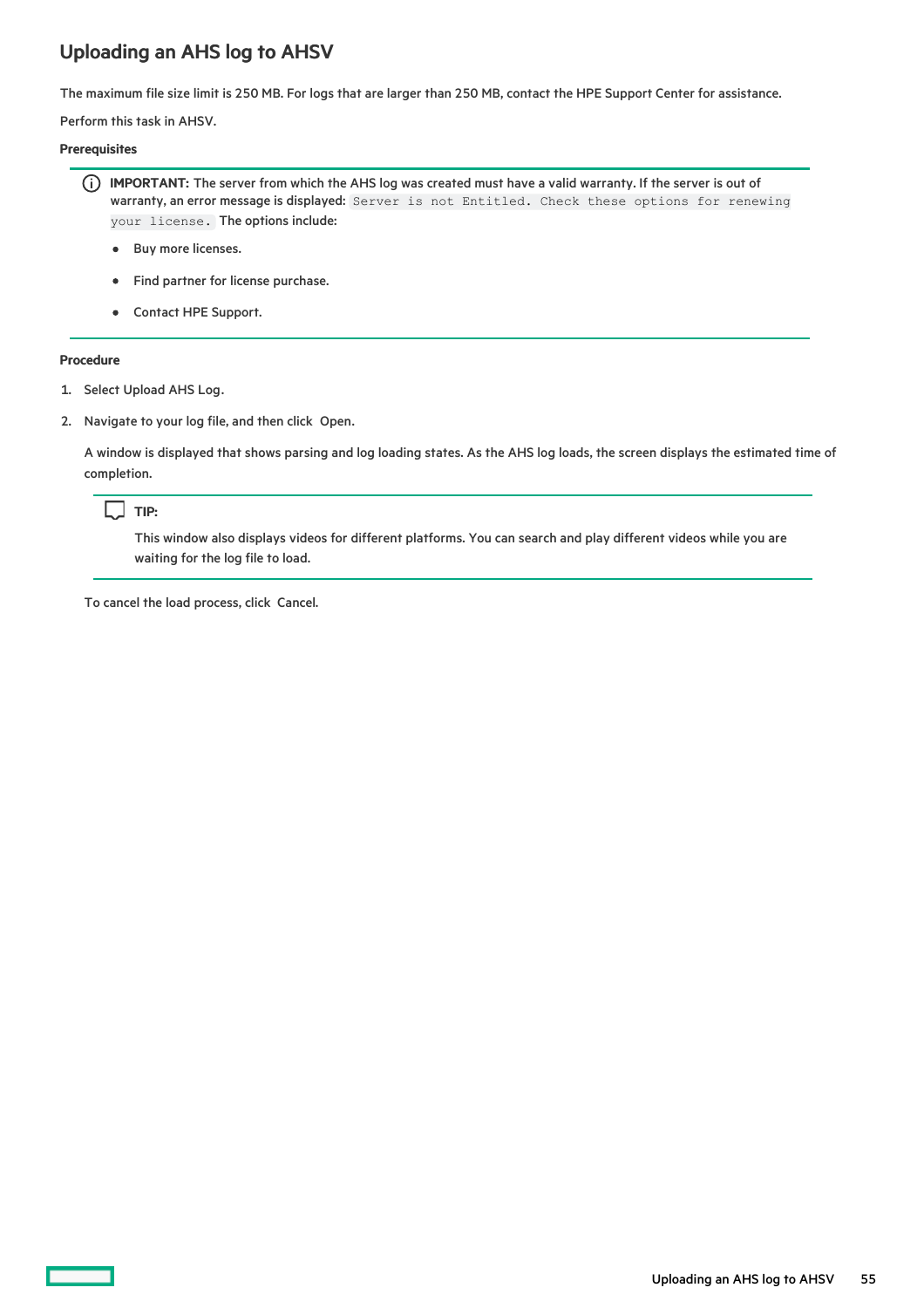## Using Deployment Settings

The Intelligent Provisioning Deployment Settings page enables you to create server configuration packages. You can deploy the packages using a USB key or iLO Scripting to one or more ProLiant servers or HPE Synergy compute modules. Using Deployment Settings is an alternative to using the Scripting Toolkit or iLO RESTful Interface Tool.

For more information about iLO RESTful Interface Tool, see <https://www.hpe.com/info/resttool>.

# **同** NOTE:

Some browsers do not import Deployment Profiles correctly. Use the extension . txt to ensure browser compatibility.

### Procedure

- 1. On the Intelligent Provisioning home screen, click Perform Maintenance.
- 2. Select Deployment Settings from the maintenance options.

When you open Deployment Settings, you can choose to manage an existing Deployment Settings profile or create a new one based on existing deployment settings.

### More information

About Hardware [Validation](#page-67-0) Tool Creating a [Deployment](#page-56-0) Settings package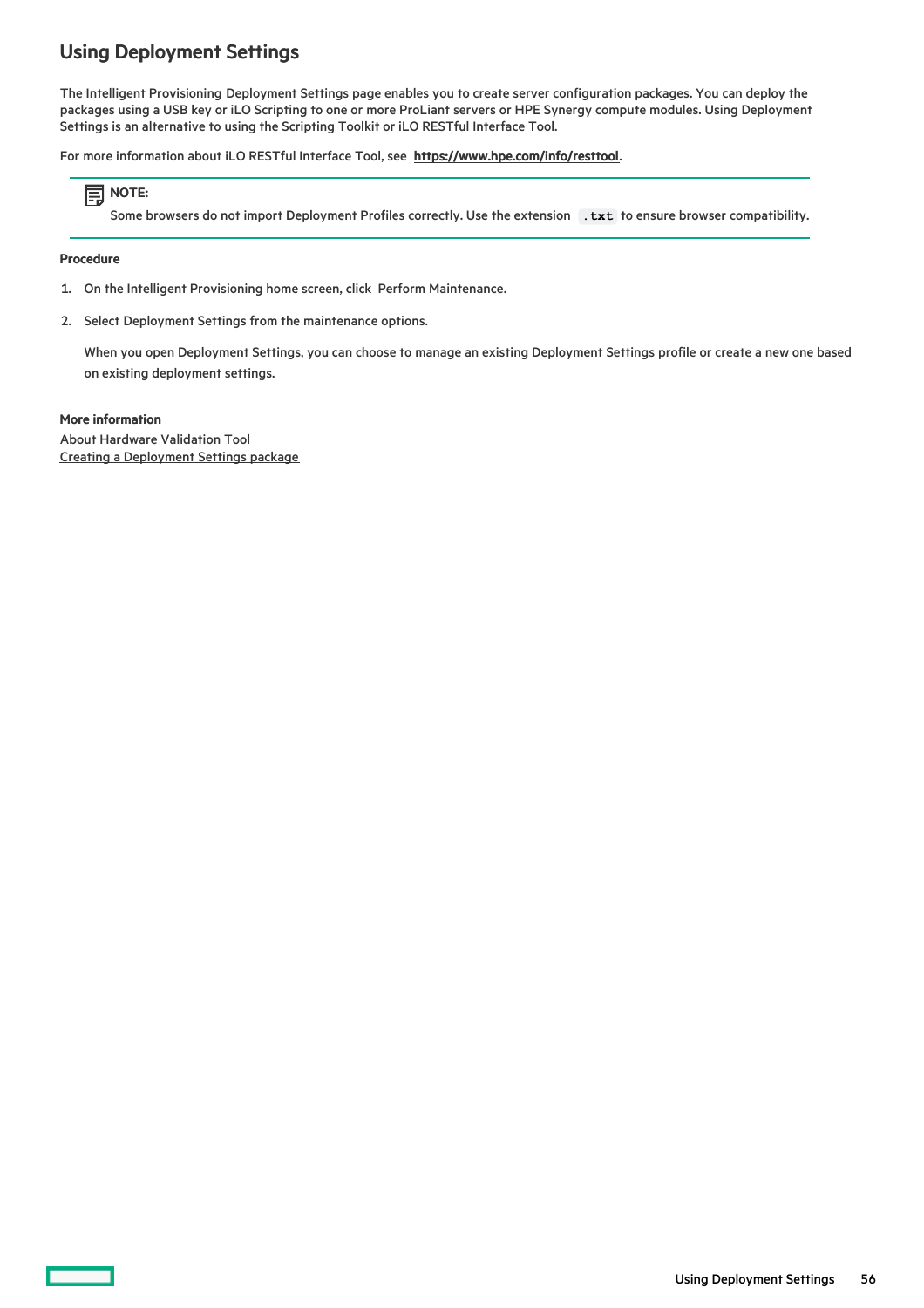## <span id="page-56-0"></span>Creating a Deployment Settings package

### Procedure

- 1. On the Deployment Settings screen, do one of the following:
	- a. To create a profile based on an existing one, the user will need to import the profile first and use one of the following options:
		- From Network Share enter:
			- Server Name/IP Address—Server name or IP address of the server that hosts the OS contents. If a server name is specified, a DNS entry is also required.
			- o Share Name—The name of the network share using Server Message Block (SMB) protocol that hosts the OS contents.
			- Domain Name—Name of the domain that hosts the network share.
			- Network Share User—User name used to access the network share.
			- Network Share Password and Confirm Password —Password for the user name used to access the network share.
		- From USB Drive—Insert the USB key containing the deployment:
			- i. Save the deployment from the USB key to the local server.
			- ii. On the Select a Deployment screen, select the deployment from the list, and click Next.
			- iii. The newly import deployment named with prefix New Imported.
	- b. To create a new customized profile, click Create New Deployment, and navigate the deployment settings screens to complete the settings in the following steps.
- 2. Enter a Deployment Name—Enter a name for this deployment package. Do not include spaces or special characters.
- 3. Enter the Version Information—Enter User Notes and Captured From details, and click Done.
- 4. Enter an Operating System—Do one of the following:
	- To leave the OS details as shown, click Done.
	- To add an operating system, click Edit. On the Operating System Installation screen, select an Install Source, complete the fields required on the resulting screens, and click Done.
- 5. Enter the ROM Settings—Do one of the following:
	- To leave the ROM configuration as shown, click Done.
	- To edit ROM settings, click Edit. On the RBSU Profile Editing screen, complete your edits, and click Done.
- 6. Enter the Array Configuration—Review or select new settings.
- 7. Enter Intelligent [Provisioning](#page-51-0) Preferences—See Setting Intelligent Provisioning Preferences.
- 8. Enter Hardware Validation Tool— Select Hardware Validation Tool options for each deployment.
- 9. Click Next link on bottom right of the page to save the profile.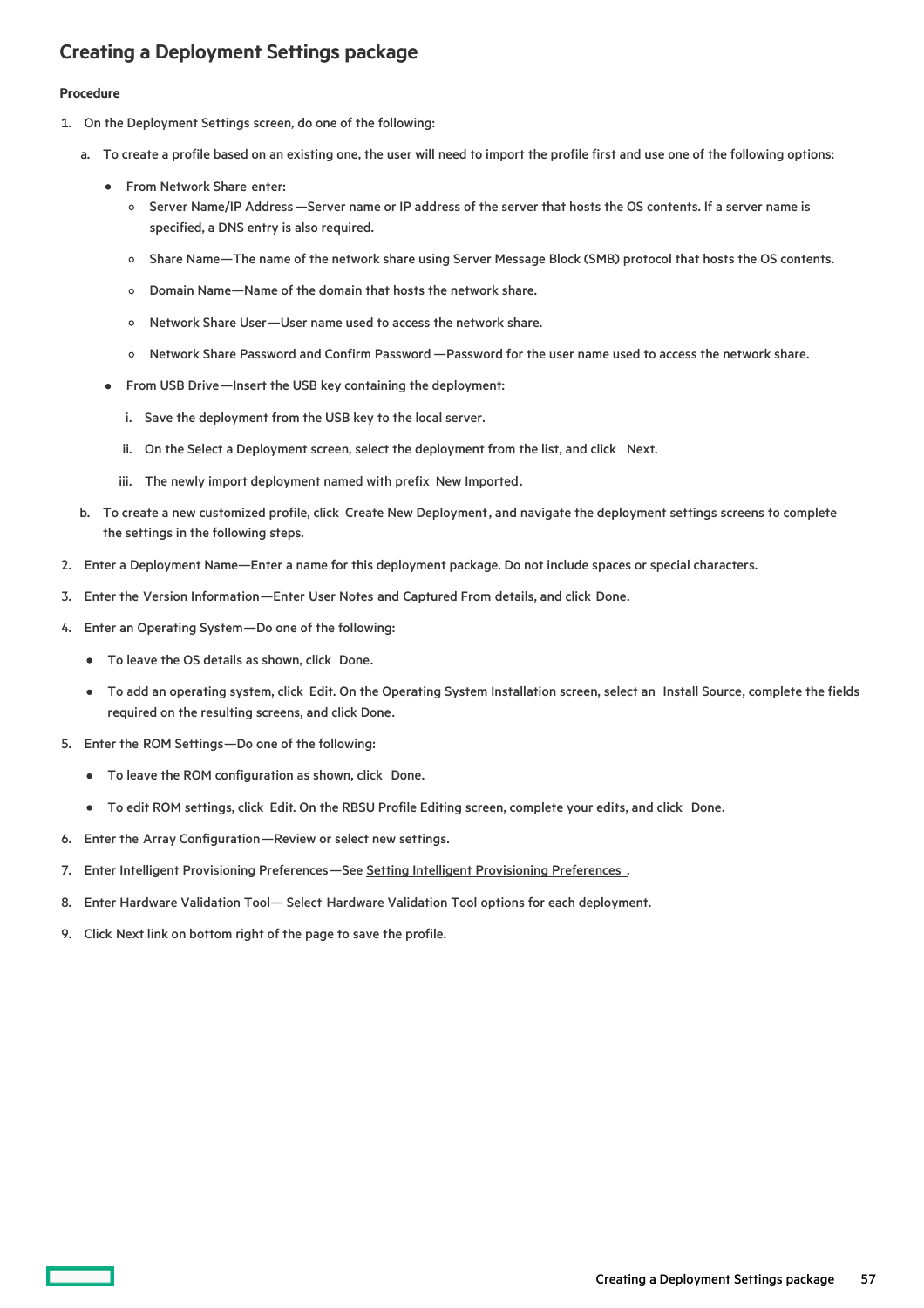## Using Deployment Settings package to configure a single server

### IMPORTANT:

- **Before using a deployment to install an OS, be sure that the drives and arrays are configured.**
- Do not interrupt the configuration process.

### Procedure

- 1. Do one of the following:
	- a. To use the deployment you created on the server, click Deploy.
	- b. To use a previously created deployment:

Select Deployment Settings > Import.

- **•** From Network Share enter:
	- Server Name or IP Address —Server name or IP address of the server that hosts the OS contents. If a server name is specified, a DNS entry is also required.
	- Share Name—The name of the network share using Server Message Block (SMB) protocol that hosts the OS contents.
	- Domain Name—Name of the domain that hosts the network share.
	- Network Share User—User name used to access the network share.
	- Network Share Password (not encrypted) and Confirm Password —Password for the user name used to access the network share.
- From USB Drive—Insert the USB key containing the deployment:
	- i. Save the deployment from the USB key to the local server.
	- ii. On the Select a Deployment screen, select the deployment from the list, and click Next.
	- iii. Click Deploy.
- 2. As the deployment runs, a validation screen applies settings for the following elements:
	- ROM Settings
	- $\bullet$ Array Configuration
	- Version Information
	- Operating System  $\bullet$
	- Intelligent Provisioning Preferences  $\bullet$
	- Hardware Validation Tool  $\bullet$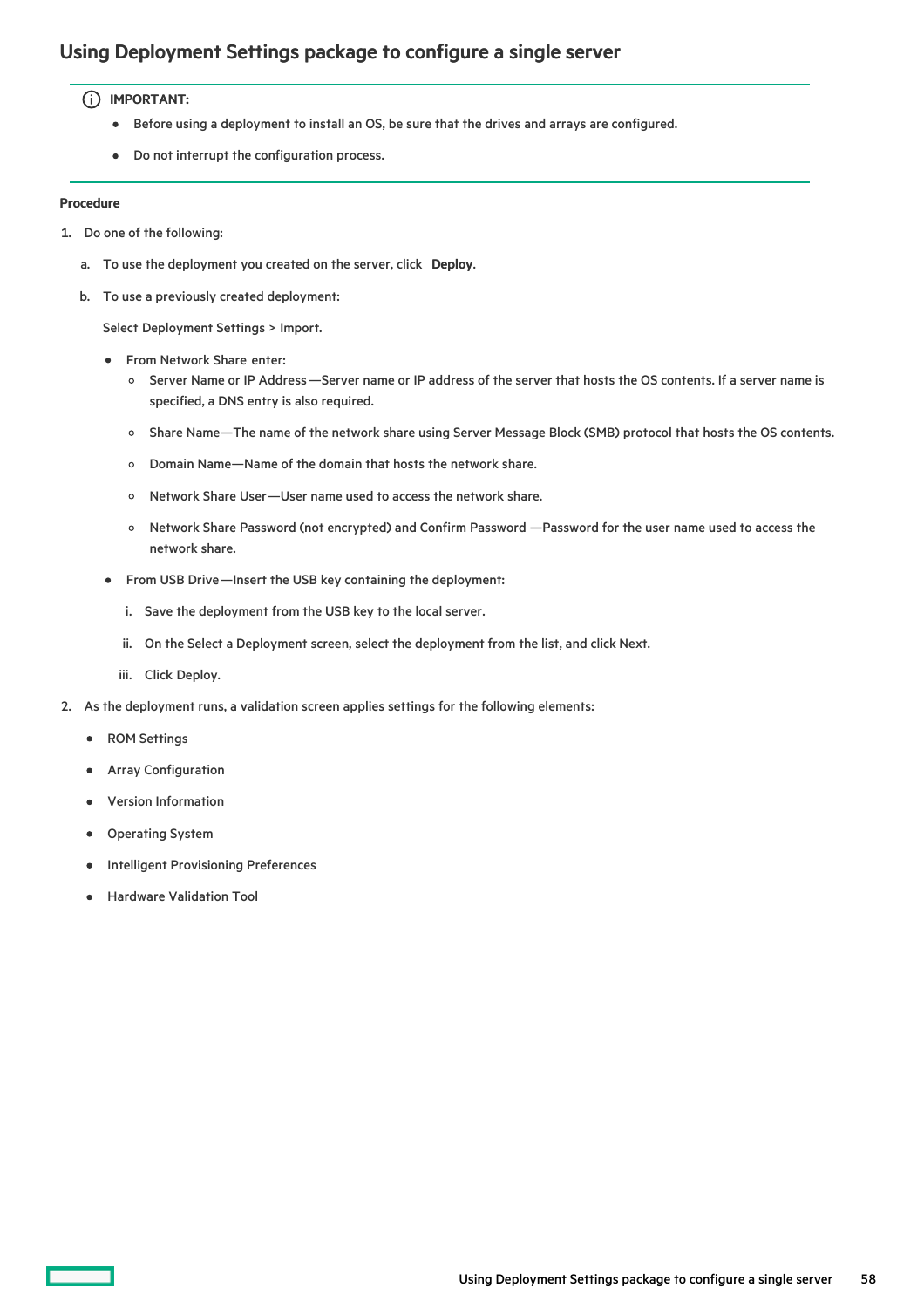# Deployment Settings actions

| <b>Icon</b>          | <b>Description</b>                                                                       |
|----------------------|------------------------------------------------------------------------------------------|
|                      | Click the Deploy icon to launch the automatic configuration utility.                     |
| $\overrightarrow{a}$ | Click the Edit icon to change the following options:<br><b>Version Information</b>       |
|                      | <b>Operating System parameters</b>                                                       |
|                      | <b>Intelligent Provisioning Preferences</b>                                              |
|                      | <b>Array Configuration information</b>                                                   |
|                      | <b>ROM Settings</b>                                                                      |
|                      | <b>Hardware Validation Tool</b>                                                          |
| गणि                  | Click the Delete icon to delete the selected deployment.                                 |
| $\downarrow$         | Click Download to download the performance package to a network share or a USB<br>drive. |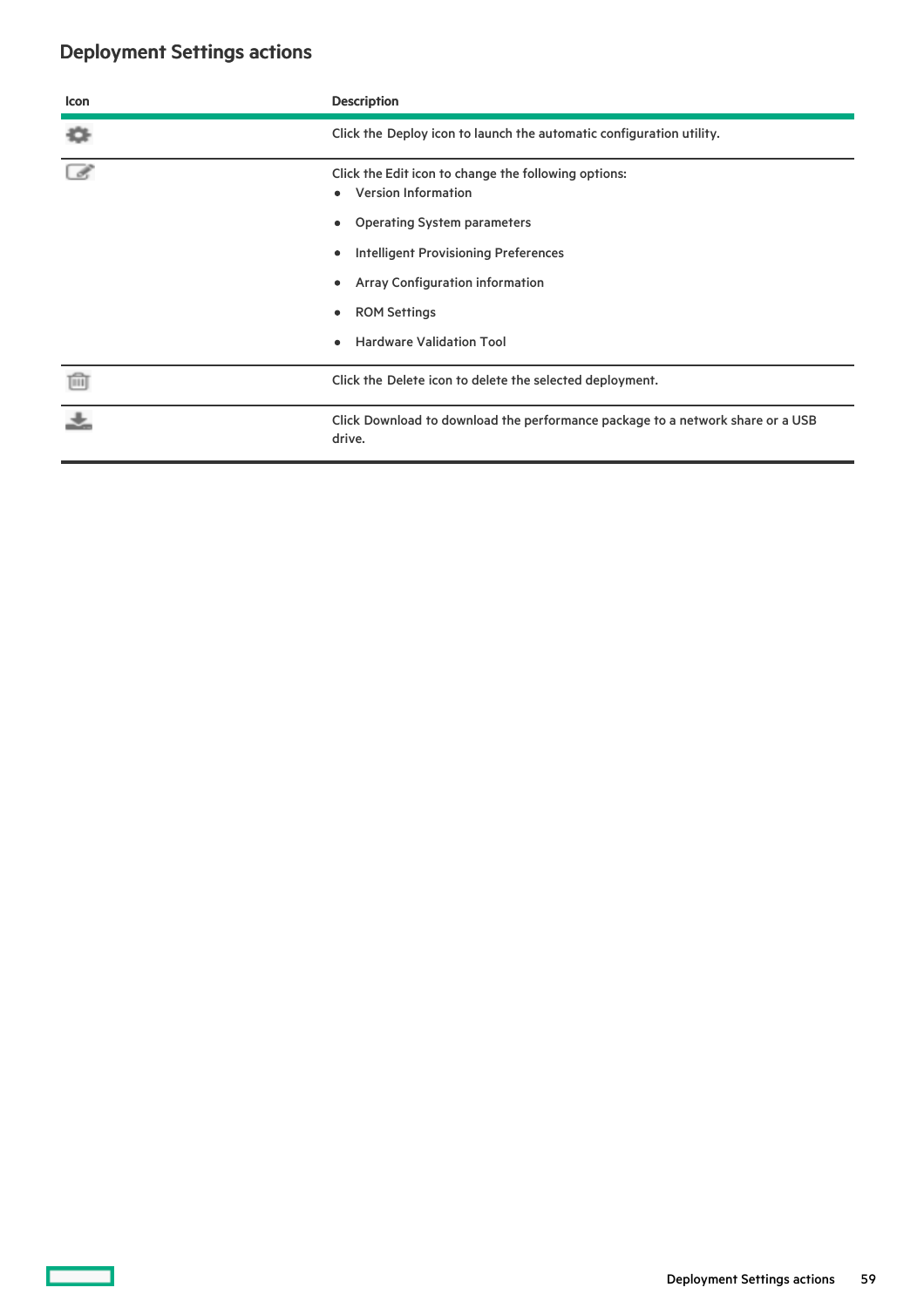# Using the BIOS Configuration (RBSU) utility

The BIOS configuration page allows you to change some system configurations from Intelligent Provisioning. The options available differ based on the system components. For a description of RBSU options, see the UEFI System Utilities User Guide at <https://www.hpe.com/info/uefi/docs>.

For example, you can update:

- $\bullet$ Jitter Smoothing
- Workload Matching
- Core Boosting
- Workload profiles
- Boot options
- Storage options
- Network options
- Virtualization options
- System Options
- Memory Options
- Server Security

### **目**NOTE:

If a lock icon is shown next to a BIOS option, it means you cannot change that option. The option might be restricted to the F9 screen, or you might have to change another setting, for example the Workload Profile.

## **IED** NOTE:

Intelligent Provisioning does not support the HPE Smart Array P824i-p MR Gen10 controller. After installing the server with the latest ROM, that is, iLO and IP 3.50RR Build 78, the tinker storage controller fails to detect in the RAID configuration utility. However, the tinker storage controller detects in the F9 page and in the iLO webpage under the Firmware section.

### Procedure

- 1. Select BIOS configuration (RBSU) from the maintenance options. The BIOS configuration (RBSU) screen displays the following information:
	- ROM version
	- If a pending update follows valid RBSU dependency rules  $\bullet$
	- $\bullet$ Number of pending changes
	- Number of items changes automatically due to dependency rules
	- Resetting the BIOS
	- Workload profile  $\bullet$
- 2. To reset the BIOS for this server, click Reset BIOS drop-down menu.
- 3. To update the workload profile, click to open Workload Profile drop-down menu.
- 4. To change RBSU configurations, select from the menu on the left, and then select the section that contains the configuration you want to change.
- 5. To save changes, click Update.
- 6. To return to the Perform Maintenance home screen, click the Previous left arrow.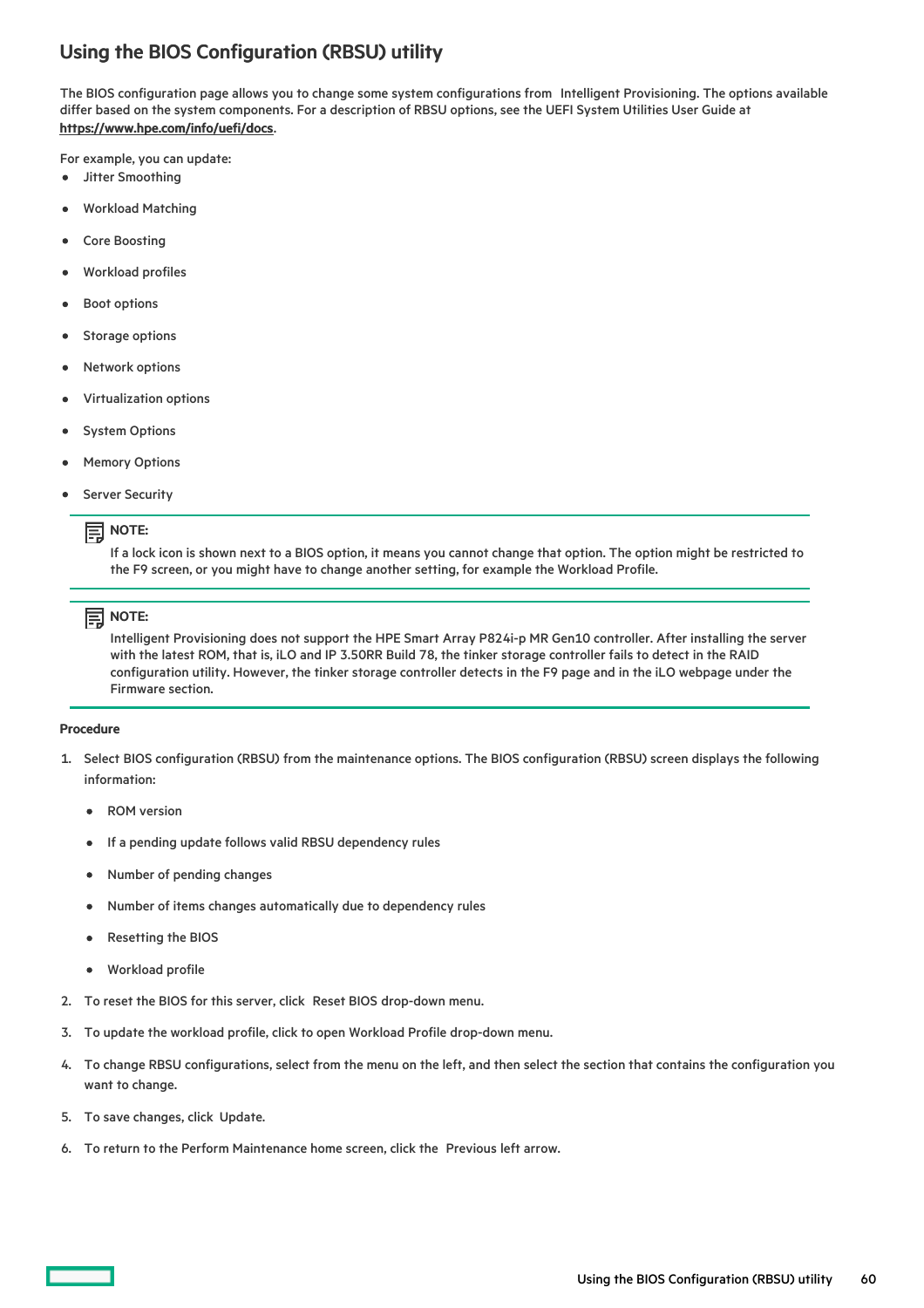# About iLO Configuration

The iLO Configuration page allows you to change some iLO configurations from the Intelligent Provisioning. For a description on iLO configuration, see <https://www.hpe.com/info/ilo/docs>. Intelligent Provisioning provides the following options to configure the iLO:

- Display iLO Self-Test  $\bullet$
- iLO Federation  $\bullet$
- Remote Console & Media  $\bullet$
- iLO Dedicated Network Port  $\bullet$
- iLO Shared Network Port  $\bullet$
- Administration  $\bullet$
- **Security**  $\bullet$
- Management  $\bullet$
- Reset Options  $\bullet$

### Procedure

- 1. From the main Intelligent Provisioning page, click Perform Maintenance -> iLO configuration.
- 2. To navigate to different pages, click the menu.
- 3. Change the columns.
- 4. Click Save button to update.

For Administrator and Rest, see the following sections.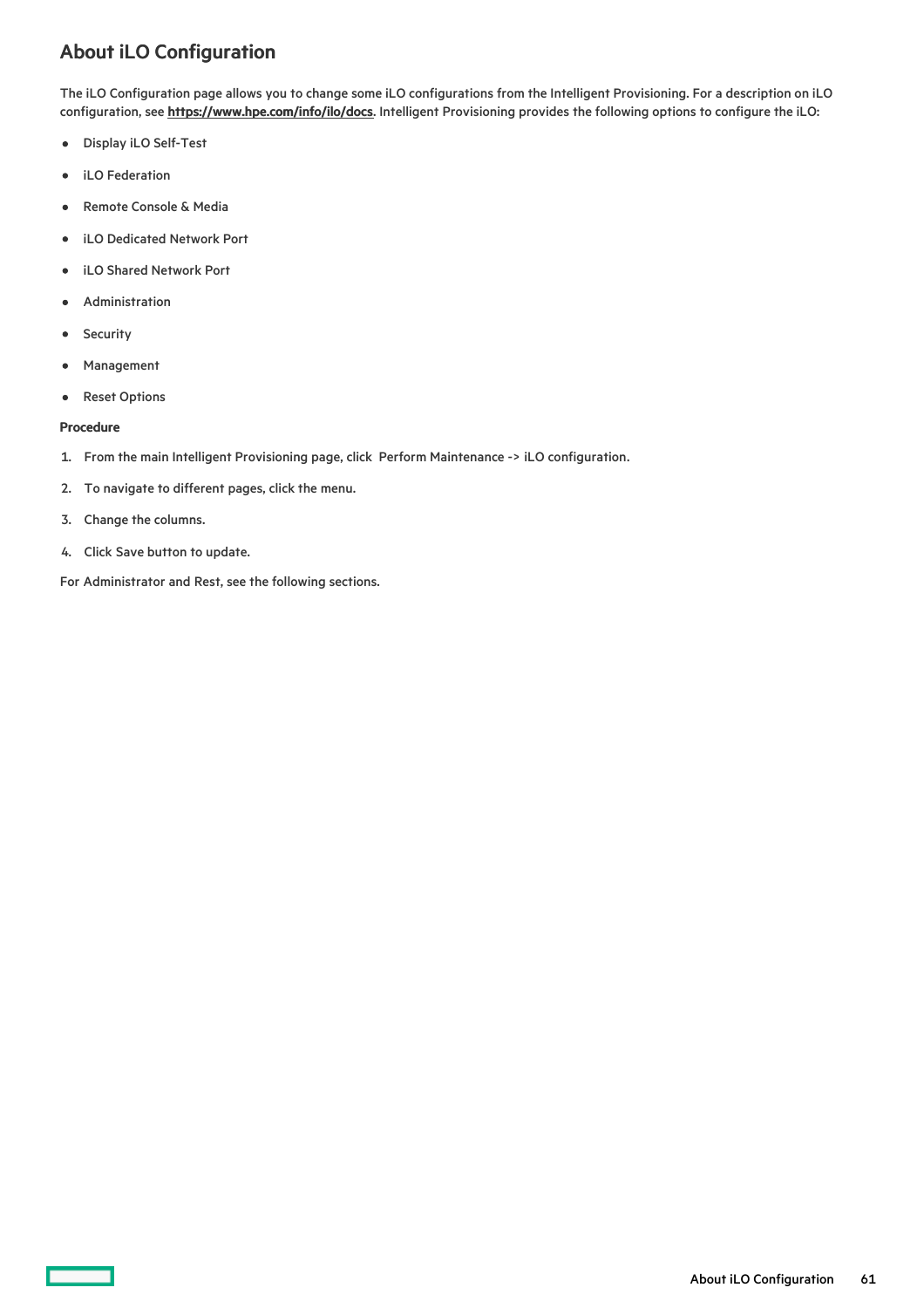# Administration

### Procedure

- 1. From the main Intelligent Provisioning page, click Perform Maintenance > iLO Configuration > Administration.
- 2. Configure the following settings:
	- View user's permission
	- Create account  $\bullet$
	- Edit account  $\bullet$
	- Delete account  $\bullet$
	- Available permissions are listed below:
		- Login: Enable a user to log in to iLO.
		- Virtual Power and Reset: Enables a user to power-cycle or reset the host system. These activities interrupt the system availability. A user with this privilege can diagnose the system by using the button.
		- Host BIOS: Enable a user to configure the host BIOS settings by using the UEFI System Utilities.
		- Administrator User Accounts: For more information, see HPE iLO 5 User Guide.
		- Host Storage: Enable a user to configure to host storage settings.
		- Remote Console: Enable a user to remotely access the host system Remote Console, including video, keyboard, and mouse control.
		- Virtual Media: Enable a user to use the Virtual Media feature in the host system.  $\circ$
		- Configure iLO Settings: Enables a user to configure most iLO settings, including security settings, and to remotely update the iLO firmware. This privilege does not enable local user account administration.
		- Host NIC: Enable a user to configure the host storage settings.
		- Recovery Set: For more information, see HPE iLO 5 User Guide.  $\circ$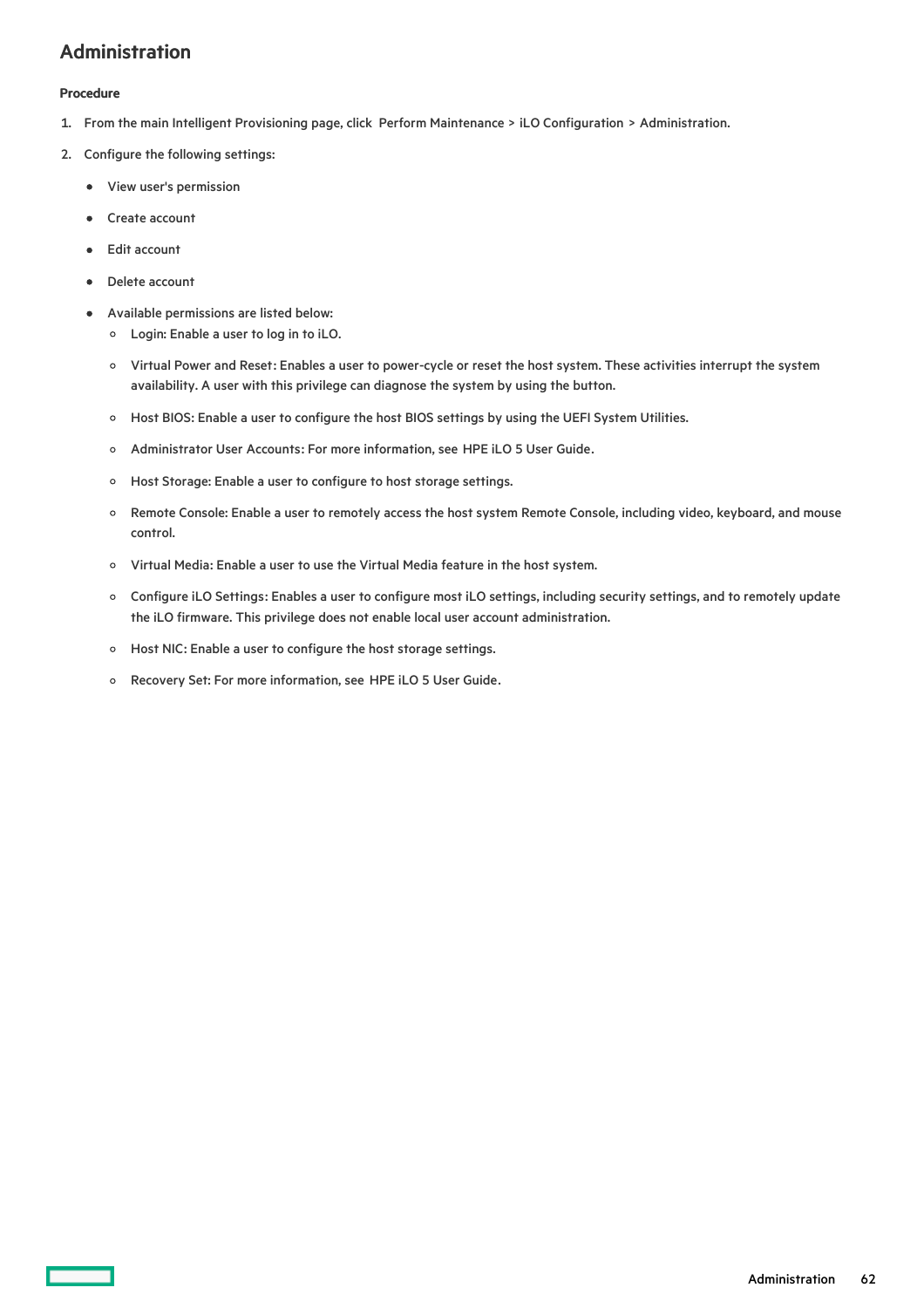## Reset Options

### Procedure

 $\overline{\phantom{a}}$ 

- 1. From the main Intelligent Provisioning page, click Perform Maintenance > iLO Configuration > Management Settings > Reset Options.
- 2. Reset option performs the following functions:
	- Reset iLO
	- Reset to Factory Default Settings
	- Clear RESTful API State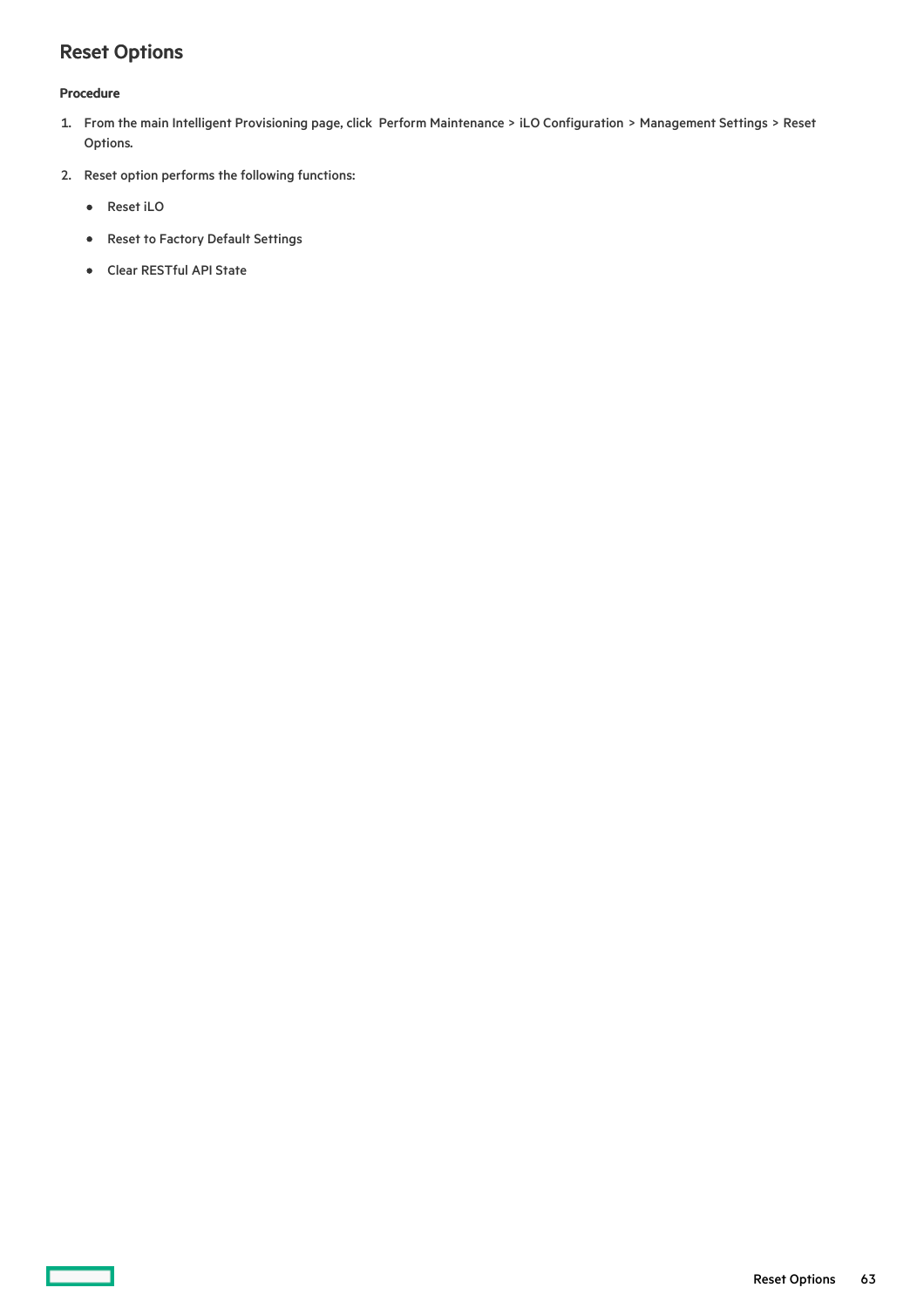# Configuring Intelligent Storage

The Intelligent Storage options allow you to:

- Create arrays.  $\bullet$
- Create logical drives.  $\bullet$
- Change configuration settings  $\bullet$
- View system messages  $\bullet$

## **同** NOTE:

If the system contains more than one drive, and you configure only one drive as a RAID, the remaining drives are listed as Unconfigured drives.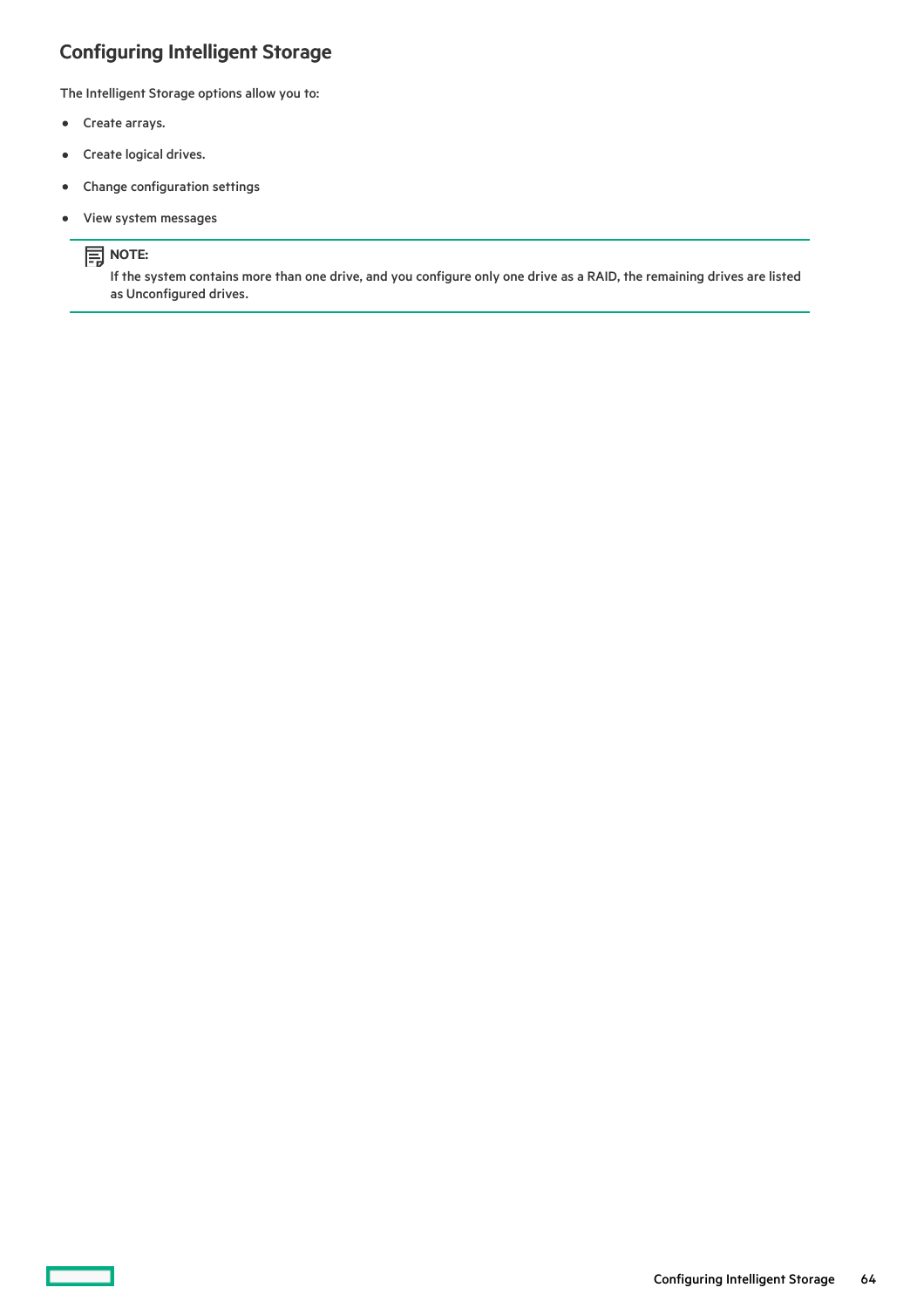## Creating a new array or logical drive using simple mode

### Procedure

- 1. Click + Create Array.
- 2. To create a simple array, select Simple Configuration Mode.
- 3. Select a Logical Drive Type.
- 4. Select the Number of Drives.
- 5. Enter a Logical Spare Drive, then click Next to go to next page.
- 6. Enter a Logical Drive Name.
- 7. Select a RAID Mode.
- 8. Select a Minimum Array Size .
- 9. Select Accelerator and Legacy Boot Priority, and then click Next to go to next page
- 10. Review the array settings in the Summary page.
- 11. Click Submit. The Storage Configuration main page appears, displaying the following message "The operation will execute on the next button".
- 12. Reboot the machine and let the operation take effect.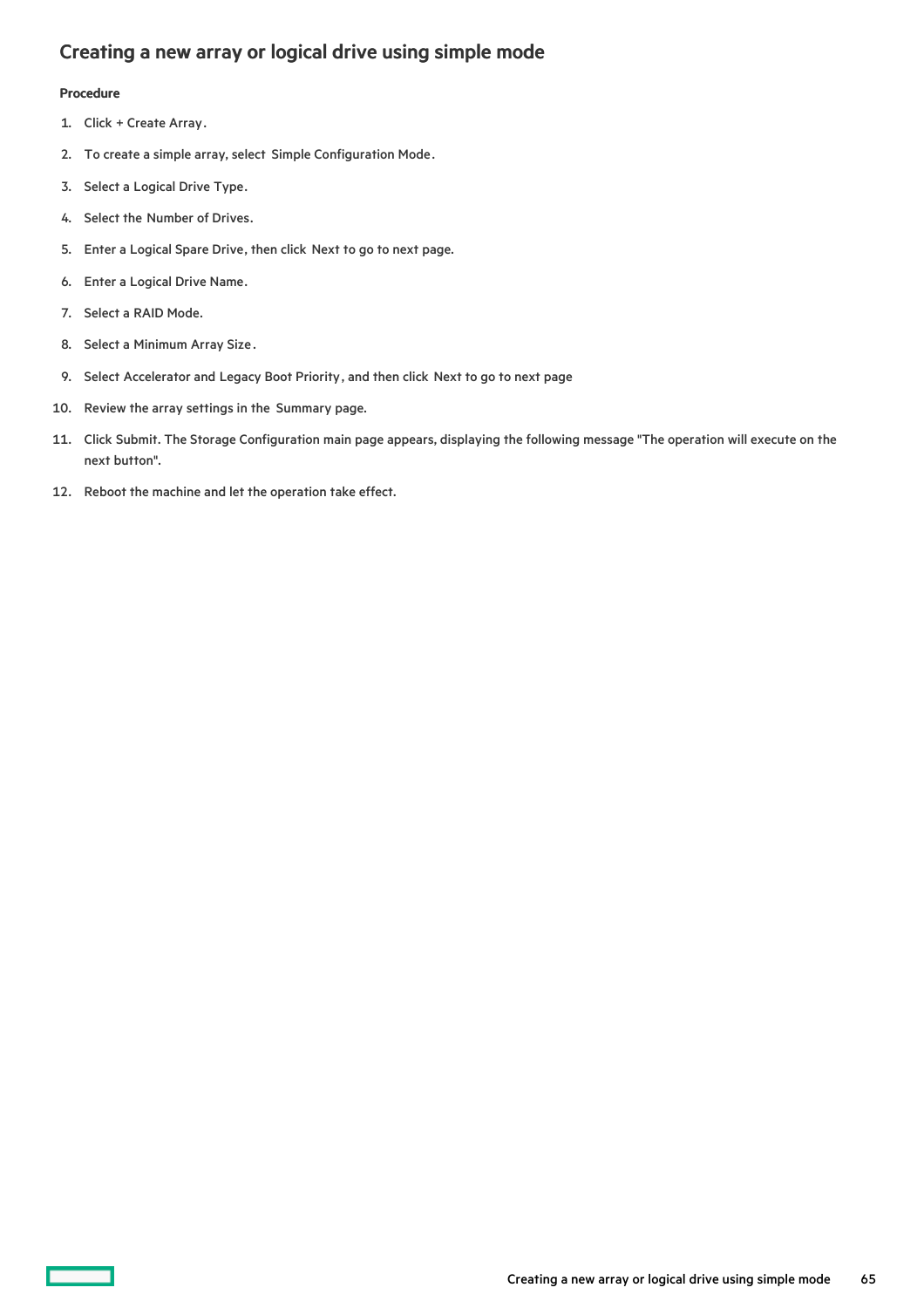## Creating a new array or logical drive using advanced mode

### Procedure

- 1. Click + Create Array.
- 2. Switch from Simple Configuration Mode to Advanced Mode.

It will display a list of installed hard drive, and the physical location chart of the hard drives. The hard drives are marked according to the following conditions:

- Selected: This field describes the hard drives selected in the list below.
- Unconfigured: This field describes the hard drives, which are not configured as arrays or logical drives.
- Configured: This field describes the hard drives, which are configured as arrays or logical drives.  $\bullet$
- Empty: This field describes the slots that does not installed hard drive.  $\bullet$
- 3. Check the hard drives in the list that are marked as Unconfigured in the physical location chart, then click Next to go to next page.
- 4. Enter a Logical Drive Name.
- 5. Select a RAID Mode.
- 6. Select a Stripe Size (KB).
- 7. Select an Accelerator.
- 8. Select RAID Size (GB).
- 9. Select a Legacy Boot Priority, then click Next to go to next page.
- 10. In the Summary page, review the array settings.
- 11. Click Submit. The Storage Configuration main page appears, displaying the following message "The operation will execute on the next button".
- 12. Reboot the machine and let the operation take effect.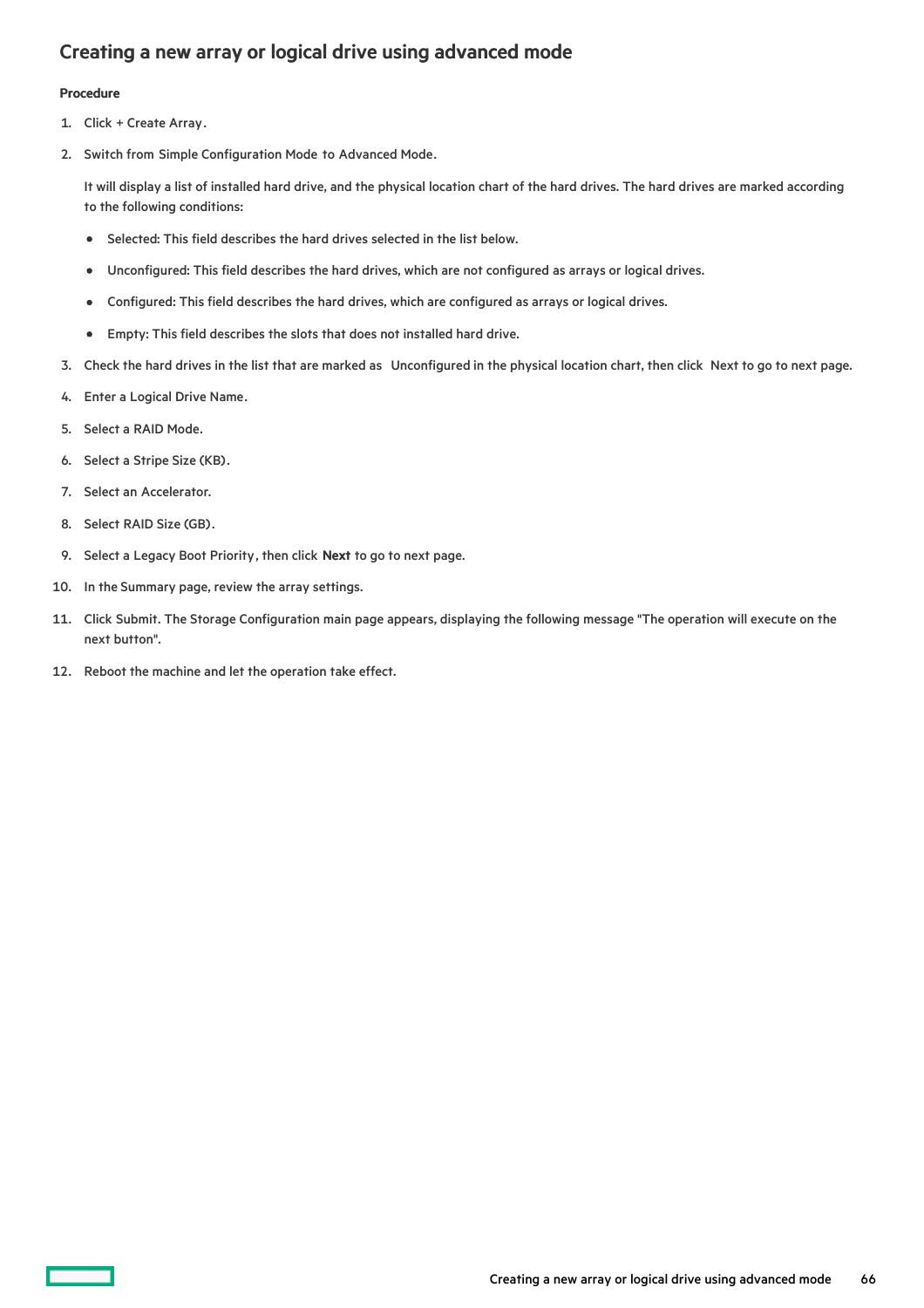## Configuring an array or logical drive

### Procedure

Make changes to the following options:

## **同**NOTE:

Changes take place during the next reboot.

When there are no logical drives, the configuration option is not available.

- $\bullet$ General
	- Transformation Priority
	- Rebuild Priority
	- o Surface Scan Analysis Priority
	- o Surface Scan Analysis Delay (Seconds)
	- Current Parallel Surface Scan Count
- Advanced  $\bullet$ 
	- RAID 6/60 Alternate Consistency Repair Policy
	- Maximum Drive Request Queue Depth
	- Monitor and Performance Analysis Delay (Seconds)
	- HDD Flexible Latency Optimization
	- Parity RAID Degraded Mode Performance Optimization  $\circ$
	- Physical Drive Request Elevator Sort
- Cache  $\bullet$ 
	- Read Cache Percentage
	- Write Cache when Battery Not Present
	- Write Cache Bypass Threshold (KiB)
	- Physical Drive Write Cache
- Spare  $\bullet$ 
	- o Predictive Spare Activation Mode
- Power
	- Power Mode
	- o Survival Mode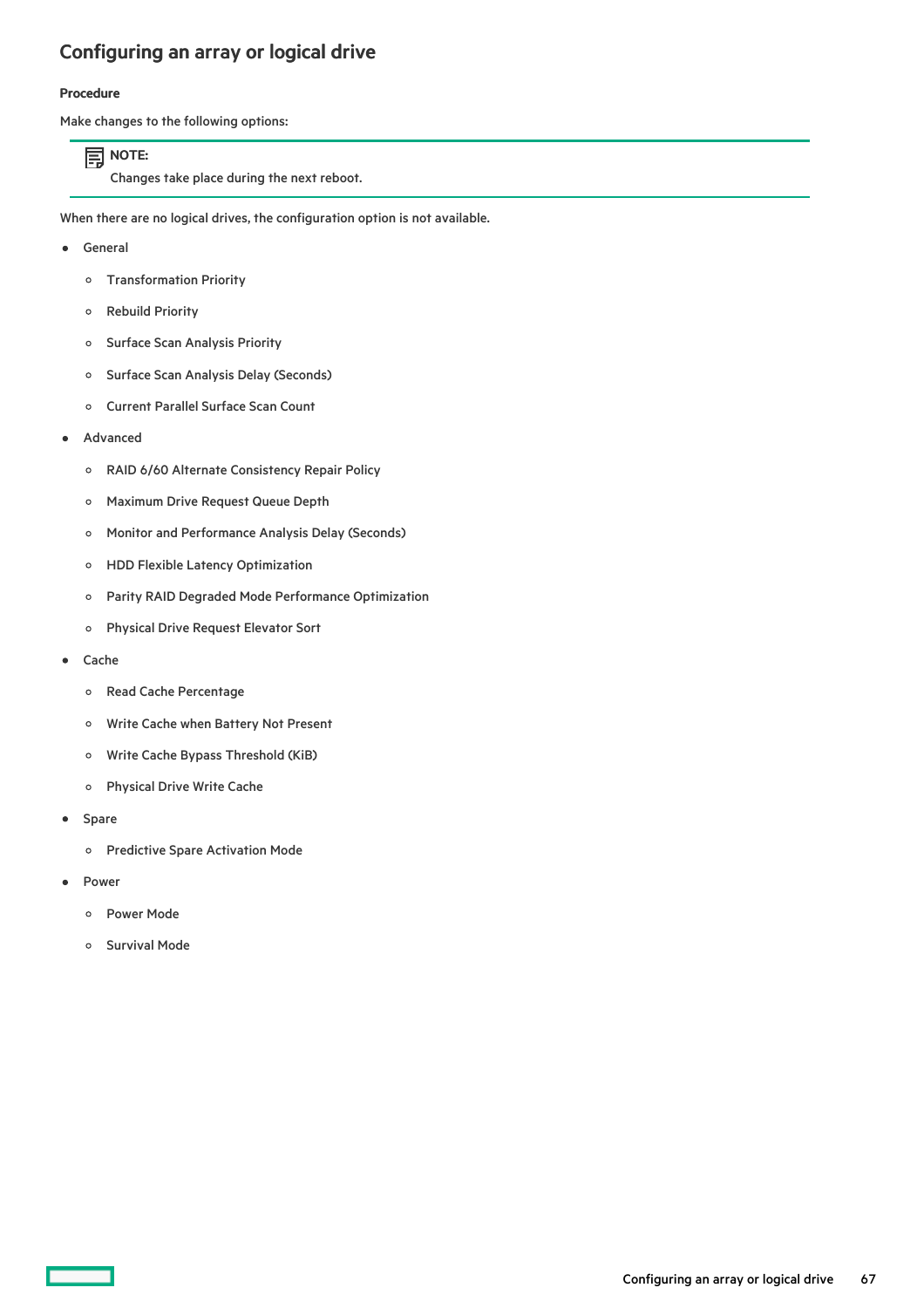# <span id="page-67-0"></span>About Hardware Validation Tool

The Hardware Validation Tool performs discovery on the components in your system and then displays the results. You can:

- Test the system
- View test results
- Export test results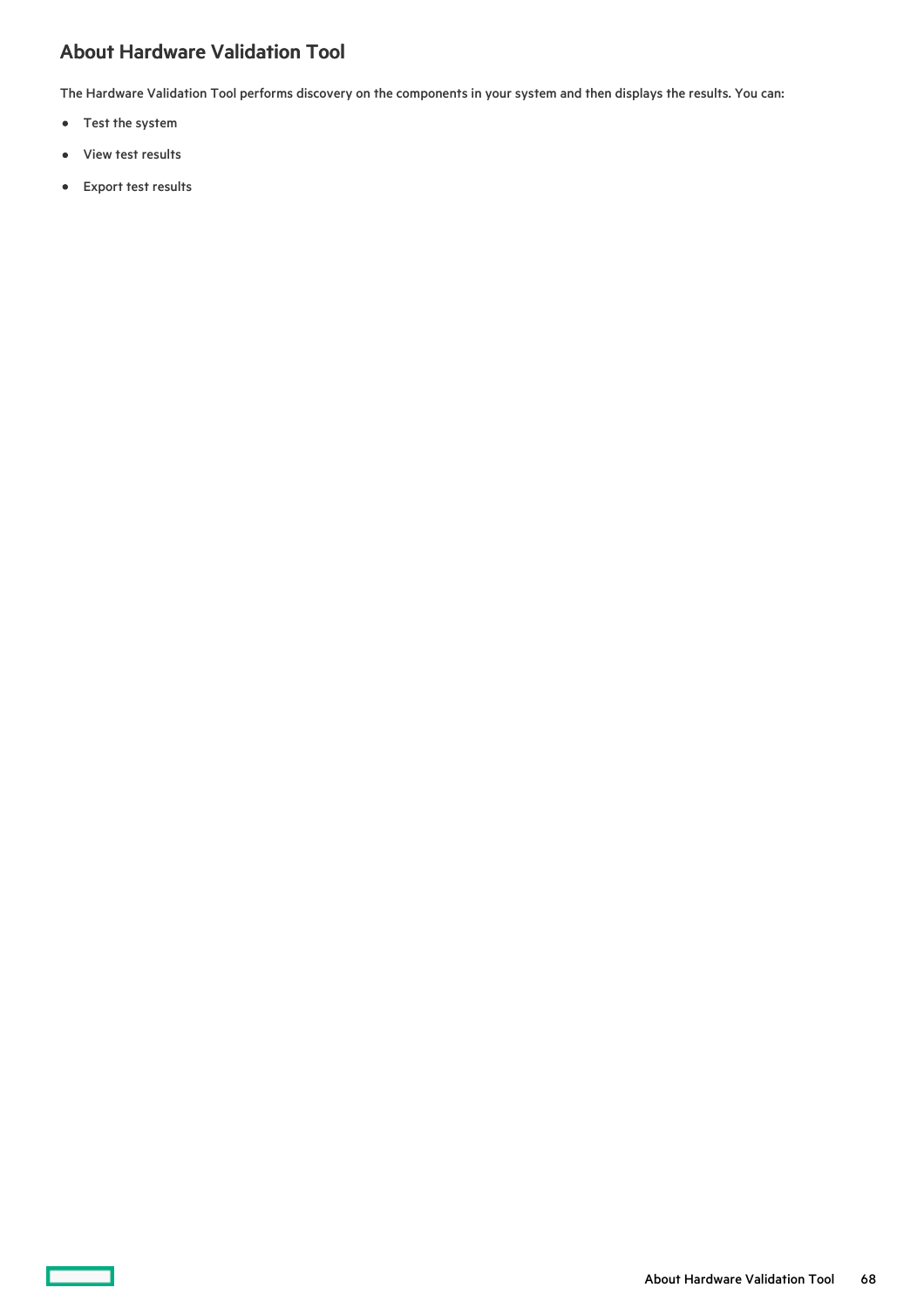## Using the hardware validation tool

### Procedure

1. Click Hardware Validation Tool.

The tool performs hardware discovery. This discovery process might take several minutes.

- 2. After discovery finishes, the tool displays the test results.
- 3. Select one of the following tabs:
	- Survey: Displays an overview of the hardware in the system.
	- Test: Tests the hardware and displays the test results. Also, identifies the time taken to run the tests by enabling the time, that is elapsed time and sets the test loop.
	- Export: Export test results. If there is no network connection, save the files to a USB key.
	- Compare: Compare the tests to previous test results.

## **同**NOTE:

It is recommended to use Hardware Validation Tool only for limited loop testing. Using it for endless loop testing will fill up the log space. If there are no failures reported at the end of the 2 to 3 testing loops, then the system is working as expected.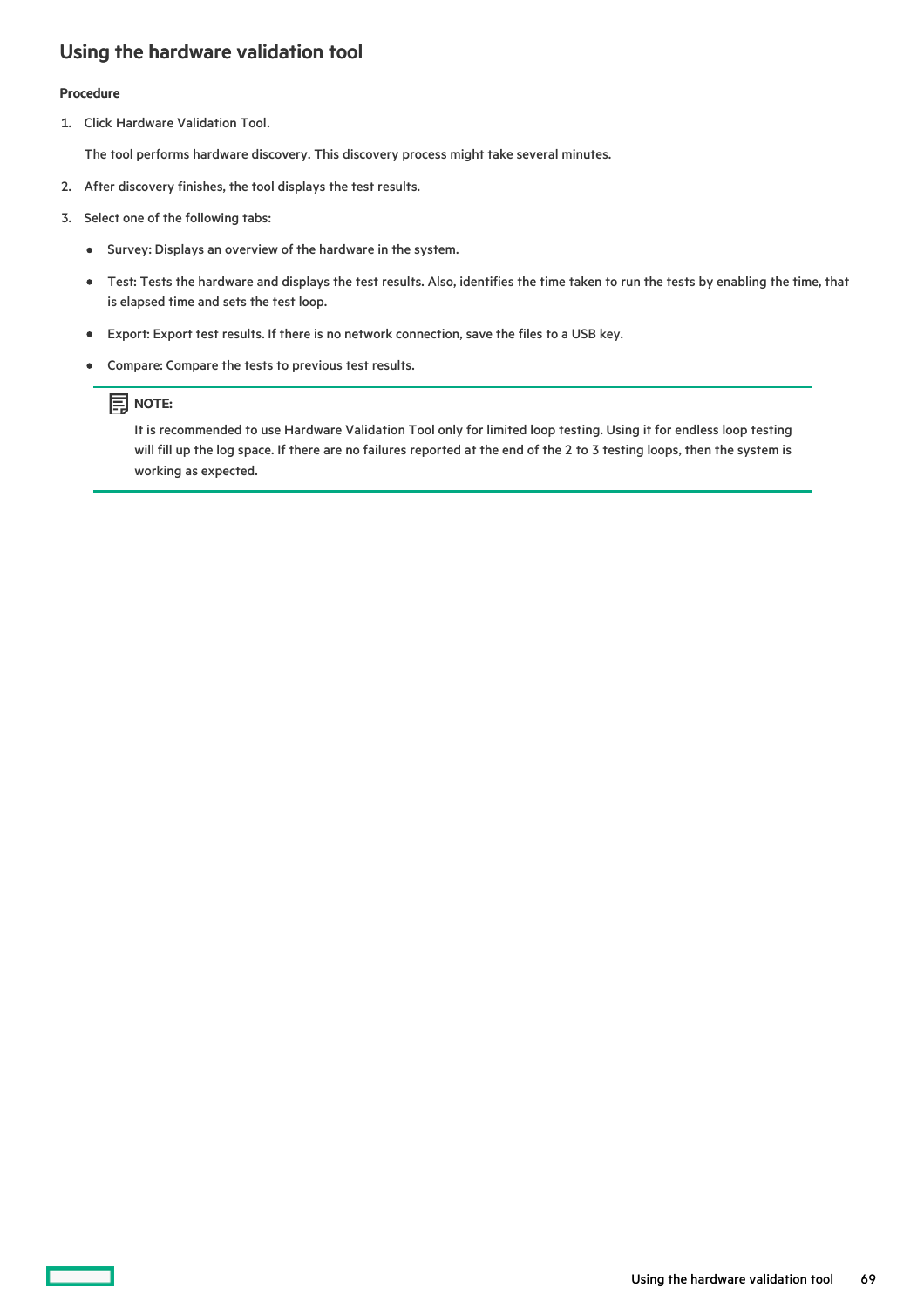## About erasing data in Intelligent Provisioning

Intelligent Provisioning provides two methods to secure data on a server you want to decommission or prepare for a different use. Both methods follow NIST Special Publication 800-88 Revision 1, Guidelines for Media Sanitization.

For more information about the specification, see <https://nvlpubs.nist.gov/nistpubs/specialpublications/nist.sp.800-88r1.pdf>.

## **ED NOTE:**

Section 2.5 of the specification describes the level of sanitization. The appendix recommends minimum sanitization levels for media.

### One-button secure erase

One-button secure erase implements the NIST SP 800-88 Revision 1 Sanitization Recommendations for Purging user data and returns the server and supported components to the default state. This feature automates many of the tasks you follow in the Statement of Volatility document for a server.

This feature is supported only on Gen10 and later servers that have been updated with SPP version 2019.03.0 or later.

To use this feature, the storage drives attached to the affected Gen10 and later system must support a native sanitize method. Examples include the SANITIZE command for SATA and SAS drives and FORMAT for NVM Express drives. The NIST publication recommends these commands for purging data on these device types. Using these commands is more secure than using software to overwrite data on storage drives.

When a One-button secure erase is in progress, iLO prevents firmware update and iLO reset operations.

If you want to use the server after you perform the One-button secure erase procedure, you must provision the server.

## **同**NOTE:

You can also use the iLO RESTful tool to launch the One-button secure erase feature.

System Erase and Reset

The System Erase and Reset function overwrites data on drives by using the guidelines from DoD 5220.22-M. This feature is analogous to the NIST SP 800-88 Minimum Sanitization Recommendations Revision 1 description of clearing data. In this method, software overwrites all block devices attached to the system by applying random patterns. This method can be used to overwrite devices that do not support One-button secure erase. For example, use this option for drives that do not support a native sanitize method.

### $\triangle$  CAUTION:

One-button secure erase and System Erase and Reset should be used with extreme caution, and only when a system is being decommissioned or used for a different purpose. The system and iLO may reboot multiple times until the process completes. The erase features:

- Wipe data from drives and any non-volatile/persistent storage.
- Reset iLO and delete all licenses stored there.
- Reset BIOS settings.
- Delete AHS and warranty data stored in the system.
- The processes also delete any deployment settings profiles.
- Server's Initial Device Identity (IDevID)
- **•** Platform Certificate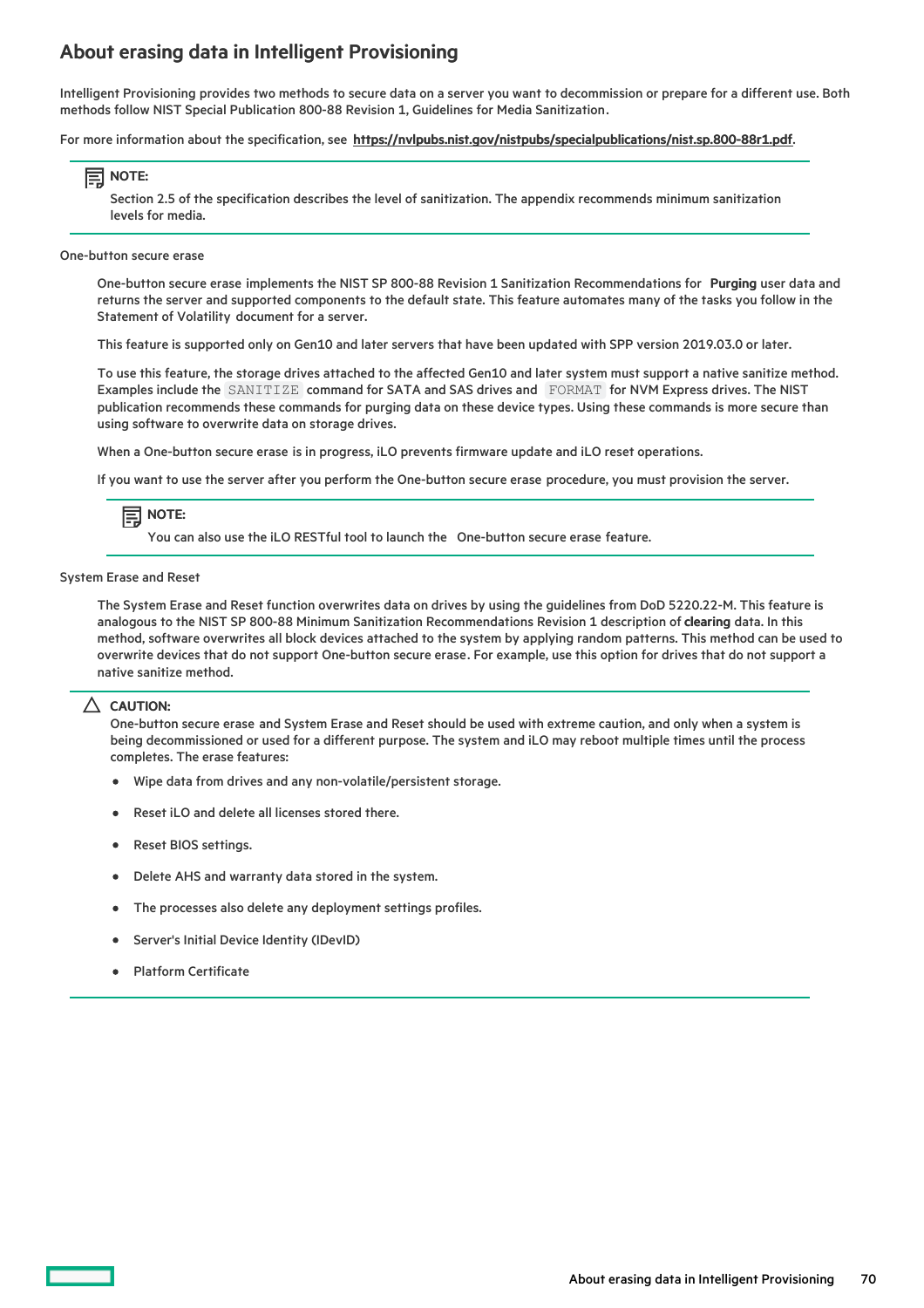## Using One-button secure erase

### **Prerequisites**

- An active iLO Advanced license is installed.
- You have an iLO user account with all iLO 5 privileges, including Recovery Set.
- Disable the following:
	- Server Configuration Lock  $\circ$

For instructions, see the UEFI System Utilities User Guide for HPE ProLiant Gen10 Plus Servers and HPE Synergy .

Smart Array Encryption

For instructions, see the "Clearing the encryption configuration" section in the HPE Smart Array SR Secure Encryption Installation and User Guide.

If iLO is configured to use the High Security, FIPS, or CNSA security state, change the security state to Production.

For instructions, see the HPE iLO 5 User Guide.

## $\Xi$  NOTE:

Intelligent Provisioning does not support the High Security, FIPS, or CNSA security states. On servers that use these security states, you can use REST tools to initiate the One-button secure erase process. For more information, see the REST documentation.

- c-Class and HPE Synergy users:
	- Remove HPE OneView or Virtual Connect profiles assigned to the system.
- The iLO security setting on the system maintenance switch must be in the OFF position.
- Hewlett Packard Enterprise recommends configuring SNMP, AlertMail, or iLO RESTful API alerts before initiating the One-button secure erase process. If errors occur when individual components are erased, an Integrated Management Log (IML) entry is logged for each error. The IML is erased later during the One-button secure erase process. After the log is erased, the individual component errors will be unavailable. Using SNMP, AlertMail, or iLO RESTful API alerts allow you to review the IML log.

### Procedure

1. Disconnect or detach any storage devices that you do not want to be erased using this procedure. This includes any removable drives, external storage, and shared storage.

## $\Xi$  NOTE:

- Hewlett Packard Enterprise recommends disconnecting or detaching drives that are not being erased to reduce the chances of data loss.
- An Integrated Management Log (IML) reports an erase failure for each drive not supporting native sanitize methods. Other errors might also occur when erasing the drives and are reported in the IML. Consult the IML and Troubleshooting guide for details. The overall status of user data erase, that includes erase of drives, is reported as "Completed with errors" in these cases.
- 2. From the main Intelligent Provisioning screen, click Perform Maintenance, and then follow the onscreen prompts to begin erasing the system.
- 3. Click One-button secure erase.

### IMPORTANT:

Securely erasing the system might take up to a day or more to complete, depending on the storage size. Avoid interactions with iLO or the system that involves configuration changes and powering the system off, until the procedure is complete.

The server reboots and the BIOS deletes the data that it controls. After the BIOS finishes this process, the system powers off. iLO then deletes the remaining items.

If errors occur when individual components are erased, an Integrated Management Log (IML) entry is logged for each error and you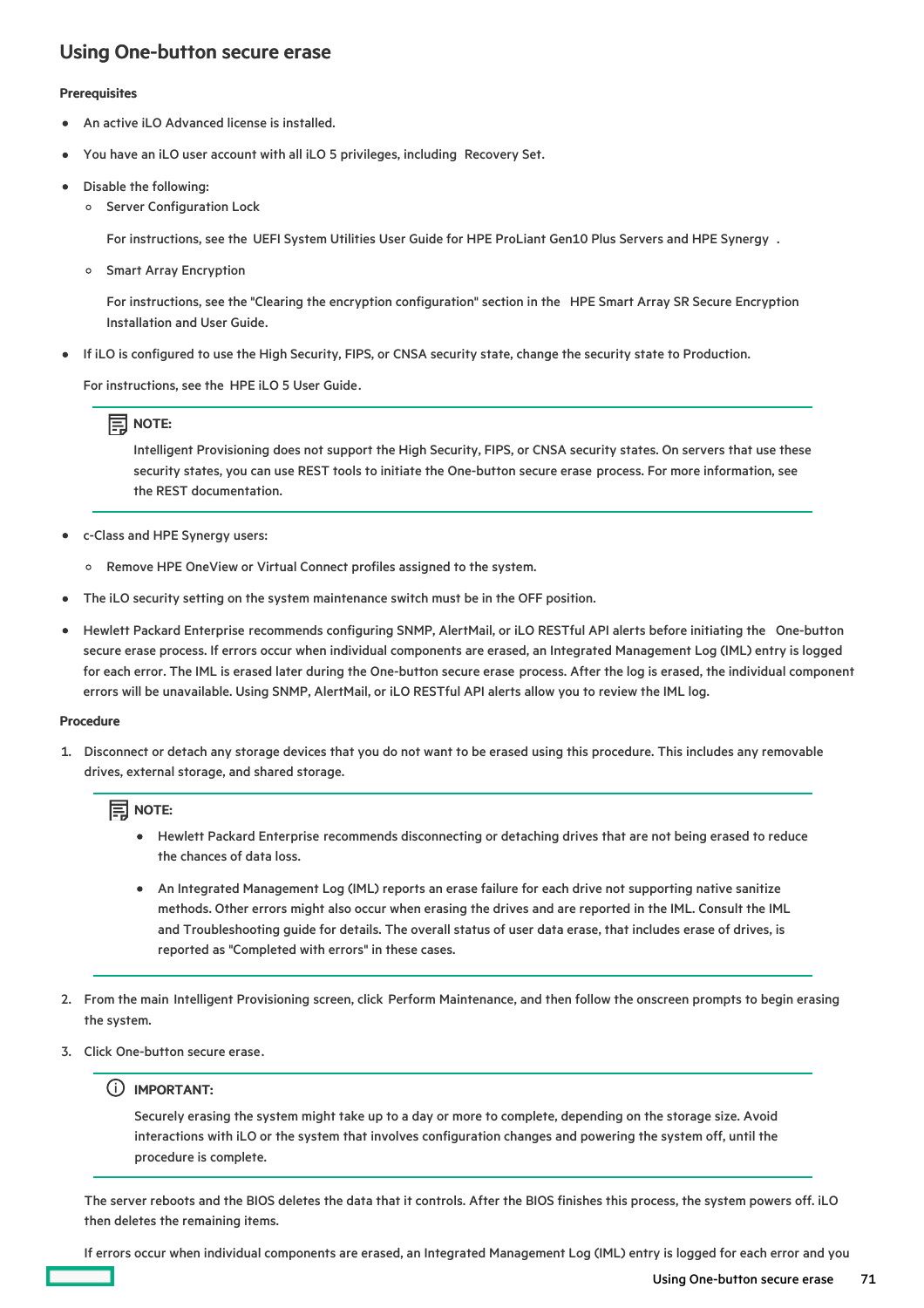receive a notification if you configured SNMP, AlertMail, or Redfish alerts. The IML is erased later during the One-button secure erase process. After the log is erased, the individual component errors will be unavailable. When the One-button secure erase process is complete, a final IML entry is logged. This entry provides summary information and does not include failure information for specific components.

The overall progress of the operation can be viewed from the Lifecycle Management page, which is accessible from the iLO web interface. This page is not accessible during an iLO reset.

On c-Class and HPE Synergy servers, the iLO network settings might be reassigned after the process is complete, and the system might power on.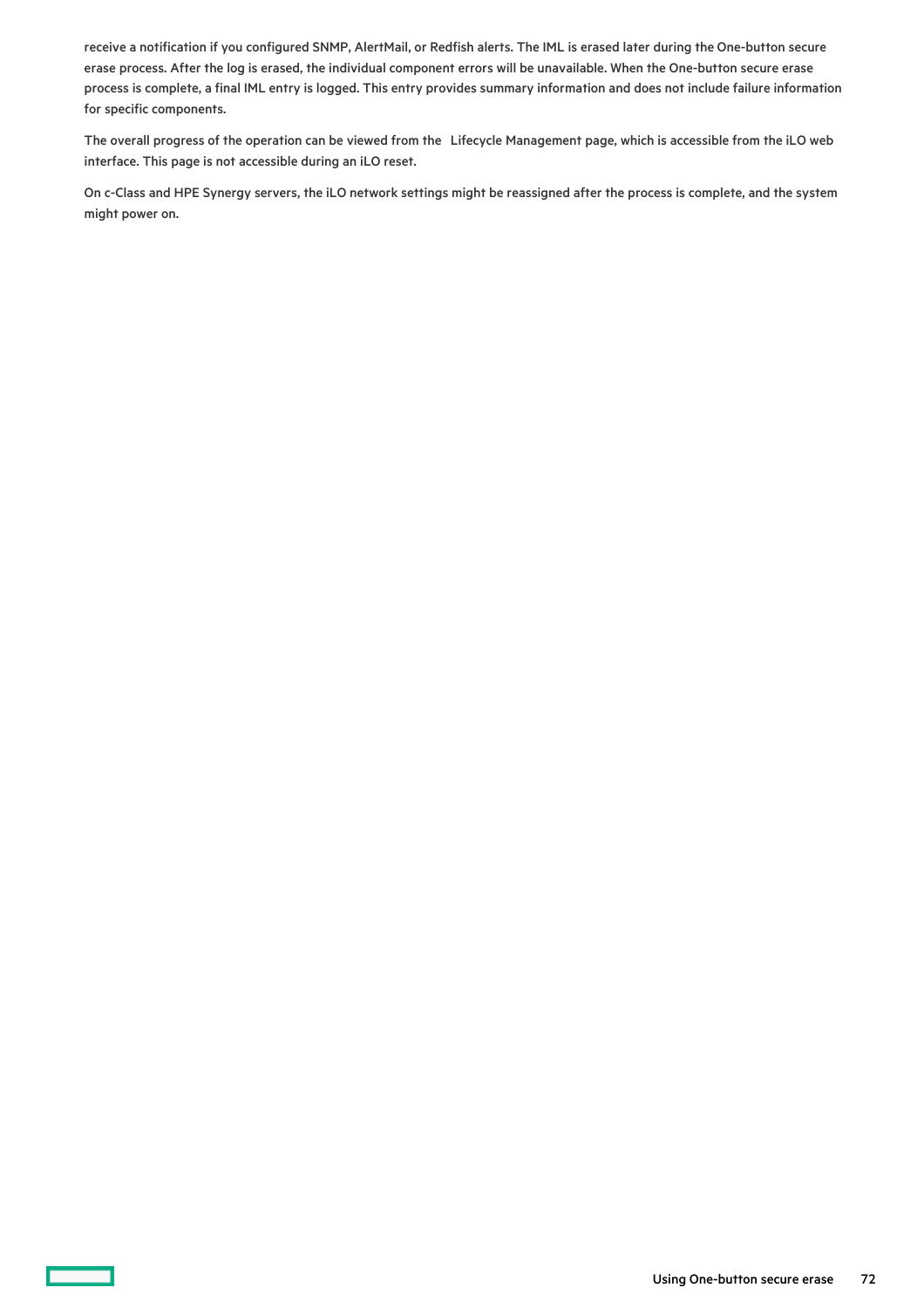### Impacts to the system after One-button secure erase completes

The One-button secure erase feature reverts the system and supported components to the factory state. To use the system, reprovision the server.

### $\mathbf{E}$  NOTE:

The user needs to login with local user credentials, which has all the privileges.

All data on impacted storage drives and persistent memory is erased and is not recoverable.

All RAID settings, disk partitions, and OS installations are removed.

- BIOS and iLO 5 settings are reset to the factory default settings.  $\bullet$ 
	- iLO network and other settings are erased and must be reconfigured.  $\circ$
	- $\circ$ Installed iLO licenses are removed and the license status reverts to iLO Standard.
	- The System Recovery Set is removed and must be recreated.  $\circ$
	- iLO user accounts are removed. After the process is complete, log in with the default factory Administrator account and  $\circ$ password.
	- The Active Health System, Integrated Management Log, and iLO Event Log are cleared.  $\circ$
	- $\circ$ BIOS and SmartStorage Redfish API data is removed and then recreated on the next boot.
	- Secure Boot is disabled and enrolled certificates are removed (other than the factory installed certificates).  $\circ$
	- Boot options and BIOS user-defined defaults are removed.  $\circ$
	- Passwords, pass-phrases, and encryption keys stored in the TPM or BIOS are removed.  $\circ$
	- The date, time, DST, and time zone are reset.  $\circ$
	- The system will boot with the most recent BIOS revision flashed.  $\circ$
- Intelligent Provisioning will not boot and must be reinstalled.  $\bullet$

### Hardware components that are reverted to the factory state

| <b>Hardware impacted</b>                                                                                                                                         | <b>Hardware not impacted</b>                                                                                                                      |
|------------------------------------------------------------------------------------------------------------------------------------------------------------------|---------------------------------------------------------------------------------------------------------------------------------------------------|
| <b>UEFI Configuration store</b>                                                                                                                                  | <b>USB drives</b>                                                                                                                                 |
| RTC (System Date and Time)                                                                                                                                       | SD cards                                                                                                                                          |
| <b>Trusted Platform Module</b>                                                                                                                                   | <b>iLO Virtual Media</b>                                                                                                                          |
| <b>NVRAM</b><br><b>BIOS Settings</b><br>iLO configuration settings<br>۰<br>iLO Event Log<br>$\bullet$<br><b>Integrated Management Log</b><br><b>Security Log</b> | <b>Configuration on PCI controllers</b>                                                                                                           |
| HPE Smart Array SR controllers and drives connected on the<br>٠<br>internal ports. For example, 3I:1:1<br>HPE Smart Array S100i Software RAID                    | HPE Smart Array MR controllers and connected storage<br>$\bullet$<br><b>SAS HBAs and connected drives</b>                                         |
| Drive data (for drives that support native sanitize methods).<br>SATA, SAS drives (SSD and HDD)<br><b>NVM Express</b>                                            | SATA, SAS, and NVM Express drives that do not support native<br>sanitize methods. For example, most drives used with Gen9 and<br>earlier servers. |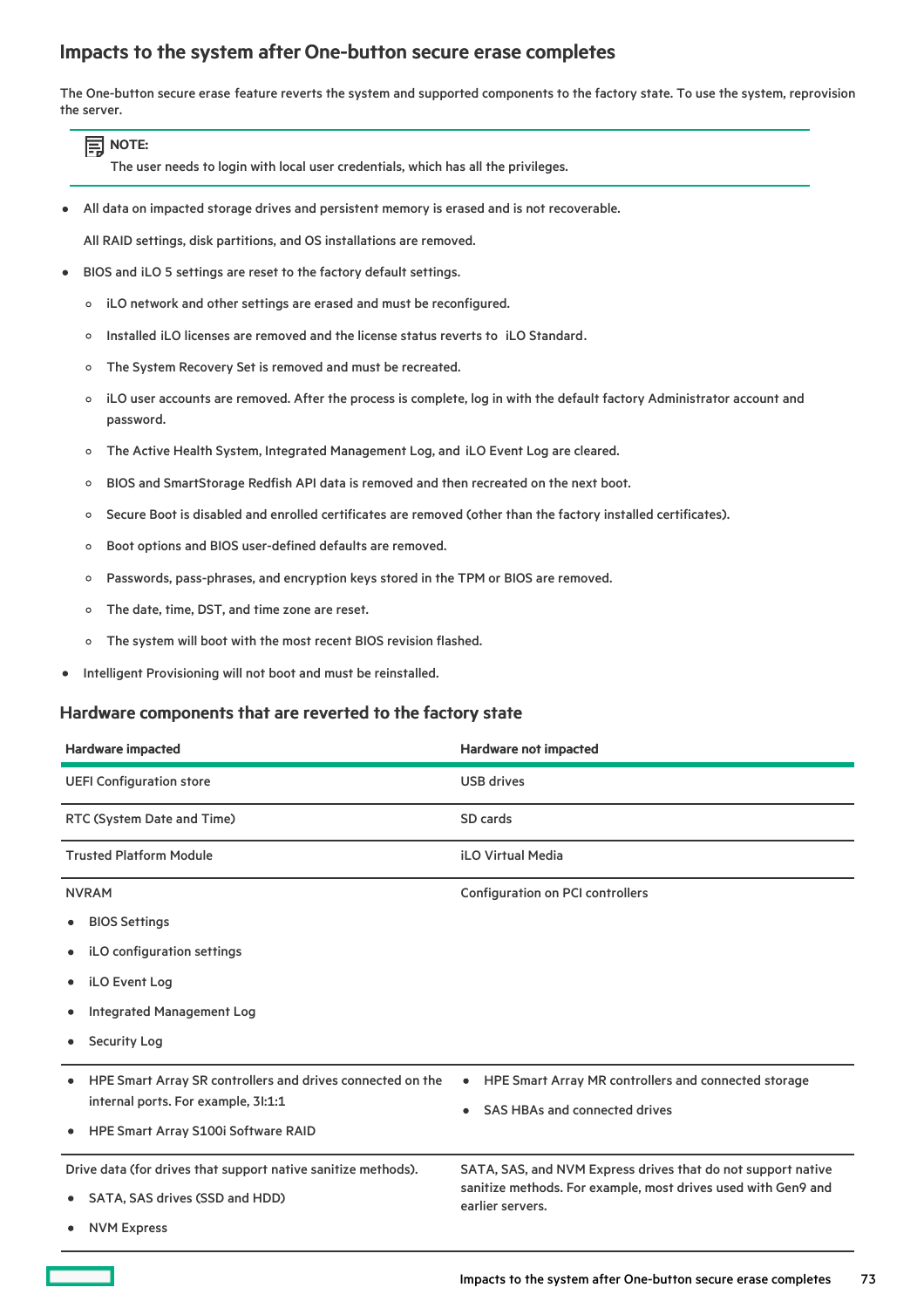| <b>Hardware impacted</b>                       | <b>Hardware not impacted</b>                                            |
|------------------------------------------------|-------------------------------------------------------------------------|
| <b>Persistent memory</b>                       | FCoE, iSCSI storage                                                     |
| <b>NVDIMM-N</b><br>$\bullet$                   |                                                                         |
| Intel Optane DC Persistent Memory<br>$\bullet$ |                                                                         |
| <b>Embedded Flash</b>                          | <b>GPGPUs</b>                                                           |
| <b>RESTful API data</b><br>$\bullet$           | Other FPGAs, accelerators, offload engines that have keys or<br>storage |
| <b>AHS</b><br>$\bullet$                        |                                                                         |
| Firmware repository<br>$\bullet$               |                                                                         |

 $\overline{\phantom{a}}$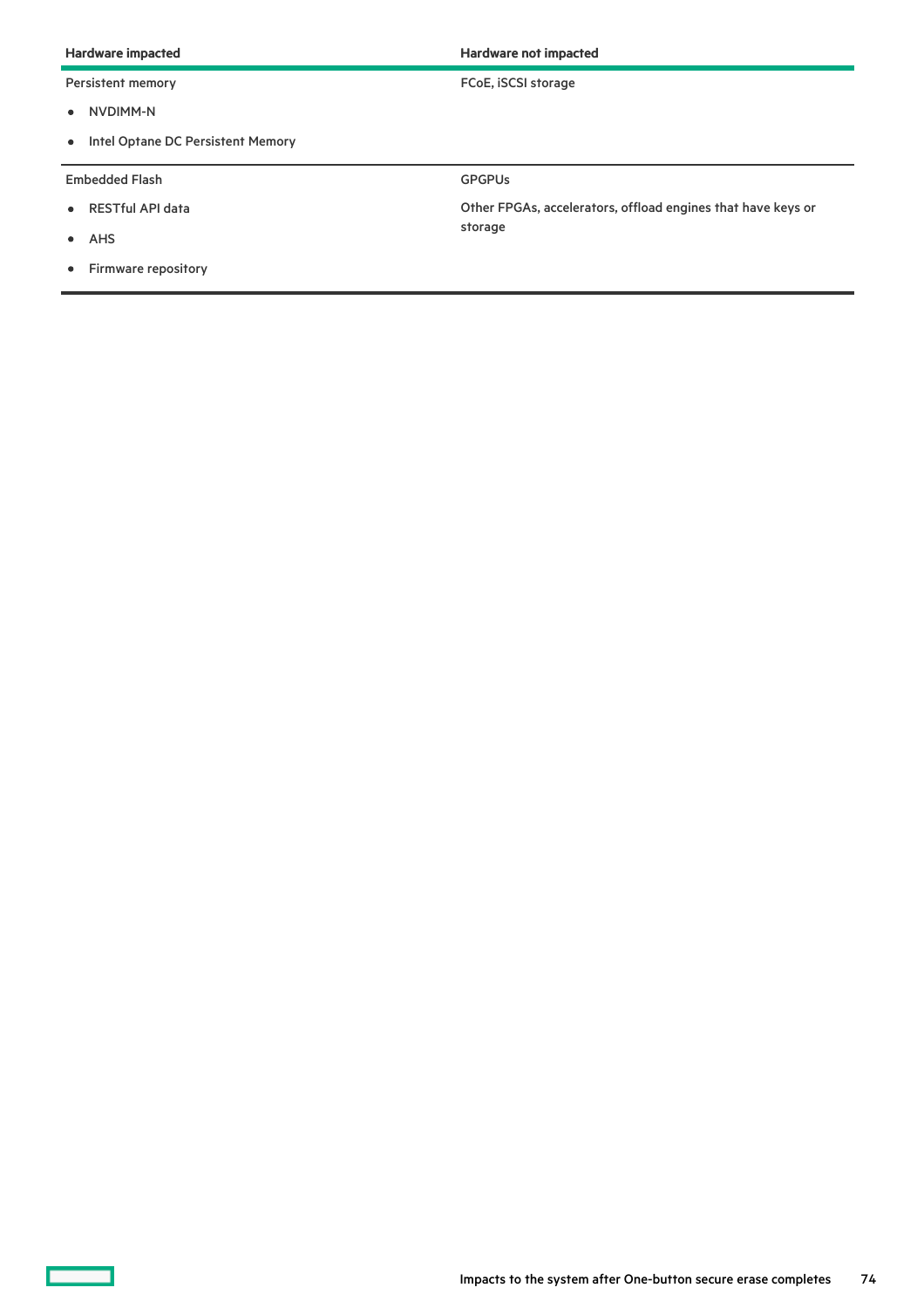### One-button secure erase FAQ

Does One-button secure erase purge USB devices and internal SD cards?

No. One-button secure erase does not erase USB devices and internal SD cards.

If an HDD does not support the Purge function, does One-button secure erase attempt to purge it?

No. One-button secure erase skips a drive that does not support the purge function.

Does One-button secure erase support Smart Array controllers?

Only HPE Smart Array SR controllers are supported for One-button secure erase.

Does Smart Array erase drives that do not support Purge?

Smart Array can wipe drives (overwrite with a pattern) that do not support the purge operation. One-button secure erase does not request the Smart Array to perform this nonsecure wipe. Use the Intelligent Provisioning "System Erase and Reset" feature to wipe data on such drives.

Does One-button secure erase erase battery backed cache?

See the table following for more information.

How does One-button secure erase process the erase commands?

See the following table for information on how One-button secure erase purges or overwrites data.

What privileges do users need to launch One-button secure erase?

Users need all iLO privileges to launch One-button secure erase.

Does One-button secure erase remove the serial number and product ID?

No, these items are not erased by One-button secure erase.

How long does the process take?

The duration depends on the hardware. Sanitization of HDDs takes longer than SSDs.

### How One-button secure erase affects supported drives

| <b>Device</b>                   | <b>Operation requested</b>                                                                                                                                        | <b>Result</b>                                                                                                                                                                                                                         |
|---------------------------------|-------------------------------------------------------------------------------------------------------------------------------------------------------------------|---------------------------------------------------------------------------------------------------------------------------------------------------------------------------------------------------------------------------------------|
| <b>NVRAM</b>                    | 3-pass write: 0x5a, 0xa5, 0xff                                                                                                                                    | All battery backed iLO SRAM memory is<br>overwritten.                                                                                                                                                                                 |
| <b>Embedded Flash (NAND)</b>    | eMMC 5.1 (JEDEC 84-B51) Secure Erase<br>command with SECURE_REMOVAL_TYPE<br>in Extended CSD register set to physical<br>memory erase, if supported by the device. | Data in physical memory is erased.                                                                                                                                                                                                    |
| Intel Optane DC PMM             | Secure Erase + Overwrite DIMM                                                                                                                                     | Cryptographic keys are removed and data<br>in all physical memory blocks (both user<br>accessible and in spare blocks) is<br>overwritten with zeros. PCD regions<br>containing all configuration and metadata<br>is also overwritten. |
| <b>NVDIMM-N</b>                 | JEDEC JESD245B Factory Default                                                                                                                                    | Data in all physical memory blocks is erased<br>except warranty information. All readable<br>registers reset to defaults.                                                                                                             |
| <b>UEFI</b> configuration store | 3-pass: Chip erase (0xff), 0x00, Chip erase<br>(0xff)                                                                                                             | All physical sectors are overwritten.                                                                                                                                                                                                 |
| <b>RTC</b>                      | Reset time to 01-01-2001 00:00:00                                                                                                                                 | Date, Time, Time zone, and DST are reset<br>to defaults.                                                                                                                                                                              |
| <b>TPM</b>                      | TPM Clear + Clear NV indices + Delete<br>Platform Symmetric key                                                                                                   | All data in TPM is cleared including any<br>nonvolatile information.                                                                                                                                                                  |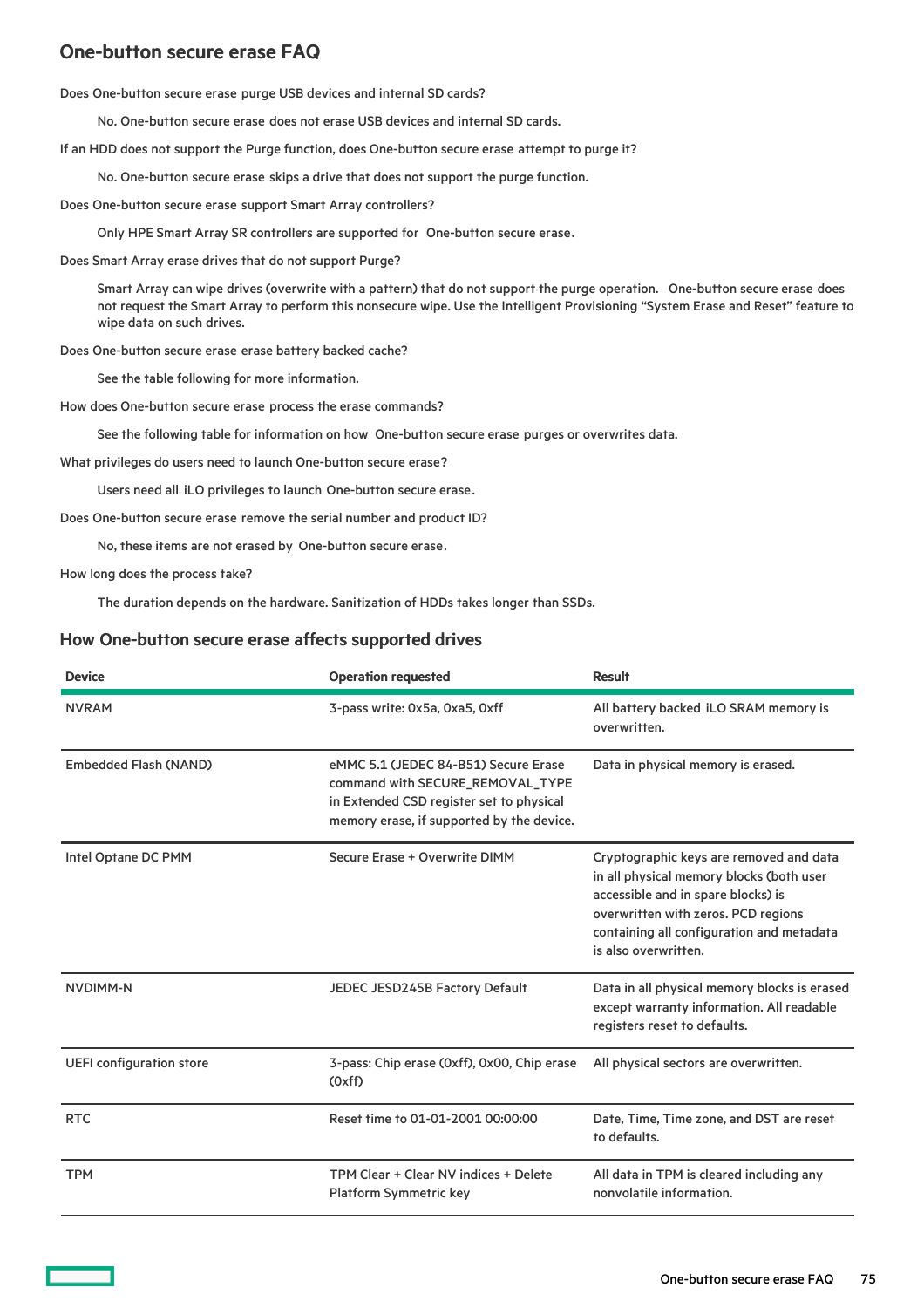<span id="page-75-0"></span>

| <b>Device</b>                                                                                                                                                                                                                                                                                                                                                   | <b>Operation requested</b>                                                                                                                                                                                                                                                                                                                                                                  | <b>Result</b>                                                                                                                                                              |
|-----------------------------------------------------------------------------------------------------------------------------------------------------------------------------------------------------------------------------------------------------------------------------------------------------------------------------------------------------------------|---------------------------------------------------------------------------------------------------------------------------------------------------------------------------------------------------------------------------------------------------------------------------------------------------------------------------------------------------------------------------------------------|----------------------------------------------------------------------------------------------------------------------------------------------------------------------------|
| Delete Logical drives + Clear Configuration<br><b>HPE Smart Array SR controllers</b><br>Metadata + Factory Reset + Physical drive<br>sanitize<br>Note: Before initiating the One-button<br>secure erase, the Security reset function<br>must be performed manually through the<br>Smart Storage Administrator, if Smart<br>Array Secure Encryption was enabled. | The security reset function removes the<br>$\bullet$<br>drive keys that are stored on the key<br>manager for remote key management.<br>All secrets, keys, and passwords from<br>the controller and drives are cleared.<br>This operation does not remove the<br>controller key on the key manager.<br>All array configurations, logical drives,<br>and metadata are deleted. All controller |                                                                                                                                                                            |
|                                                                                                                                                                                                                                                                                                                                                                 |                                                                                                                                                                                                                                                                                                                                                                                             | settings are reset to their factory<br>defaults.                                                                                                                           |
|                                                                                                                                                                                                                                                                                                                                                                 |                                                                                                                                                                                                                                                                                                                                                                                             | Flash backup is cleared and data in the<br>DRAM write back cache is lost when the<br>power is removed.                                                                     |
|                                                                                                                                                                                                                                                                                                                                                                 |                                                                                                                                                                                                                                                                                                                                                                                             | All attached drives are requested to be<br>sanitized. See below for operations<br>requested on the drives.                                                                 |
| HPE Smart Array S100i Software RAID                                                                                                                                                                                                                                                                                                                             | Reset to SATA AHCI mode + Physical drive<br>sanitize                                                                                                                                                                                                                                                                                                                                        | The controller is reset to the default SATA<br>AHCI mode. All attached SATA drives are<br>requested to be sanitized as below.                                              |
| SATA HDD $1$                                                                                                                                                                                                                                                                                                                                                    | ATA SANITIZE with CRYPTO SCRAMBLE<br>EXT if supported.                                                                                                                                                                                                                                                                                                                                      | The CRYPTO SCRAMBLE EXT command<br>changes the internal encryption keys that<br>are used for user data, so the user data is<br>irretrievable.                              |
|                                                                                                                                                                                                                                                                                                                                                                 | A single pass of ATA SANITIZE with<br><b>OVERWRITE EXT option</b>                                                                                                                                                                                                                                                                                                                           | All physical sectors are overwritten with<br>zeros, including physical sectors that are<br>not user accessible. Any previous data in<br>caches are also made inaccessible. |
| SATA SSD <sup>1</sup>                                                                                                                                                                                                                                                                                                                                           | ATA SANITIZE with CRYPTO SCRAMBLE<br>EXT if supported.                                                                                                                                                                                                                                                                                                                                      | The CRYPTO SCRAMBLE EXT command<br>changes the internal encryption keys that<br>are used for user data, so the user data is<br>irretrievable.                              |
|                                                                                                                                                                                                                                                                                                                                                                 | A single pass of ATA SANITIZE with BLOCK Previous data in all physical memory<br><b>ERASE option</b>                                                                                                                                                                                                                                                                                        | blocks, including physical memory blocks<br>that are not user accessible, becomes<br>irretrievable. Any previous data in caches<br>are also made inaccessible.             |
| SAS HDD $2$                                                                                                                                                                                                                                                                                                                                                     | A single pass of SCSI SANITIZE with<br><b>OVERWRITE EXT option</b>                                                                                                                                                                                                                                                                                                                          | All physical sectors are overwritten,<br>including physical sectors that are not user<br>accessible. Any data in caches are also<br>sanitized.                             |
| SAS SSD <sup>2</sup>                                                                                                                                                                                                                                                                                                                                            | A single pass of SCSI SANITIZE with BLOCK All physical memory blocks, including<br><b>ERASE</b> option                                                                                                                                                                                                                                                                                      | physical memory blocks that are not user<br>accessible, are set to a vendor-specific<br>value. Any data in caches are also sanitized.                                      |
| <b>NVM Express</b>                                                                                                                                                                                                                                                                                                                                              | <b>NVM Express FORMAT with Secure Erase</b><br>Setting (SES) = 2, if supported.                                                                                                                                                                                                                                                                                                             | This is a cryptographic erase accomplished<br>by deleting the encryption key.                                                                                              |
|                                                                                                                                                                                                                                                                                                                                                                 | A single pass of NVM Express FORMAT<br>with $SES = 1$                                                                                                                                                                                                                                                                                                                                       | All data and metadata associated with all<br>namespaces is destroyed. All user content<br>present in the NVM subsystem is erased.                                          |

<span id="page-75-1"></span> $\overline{\phantom{0}}$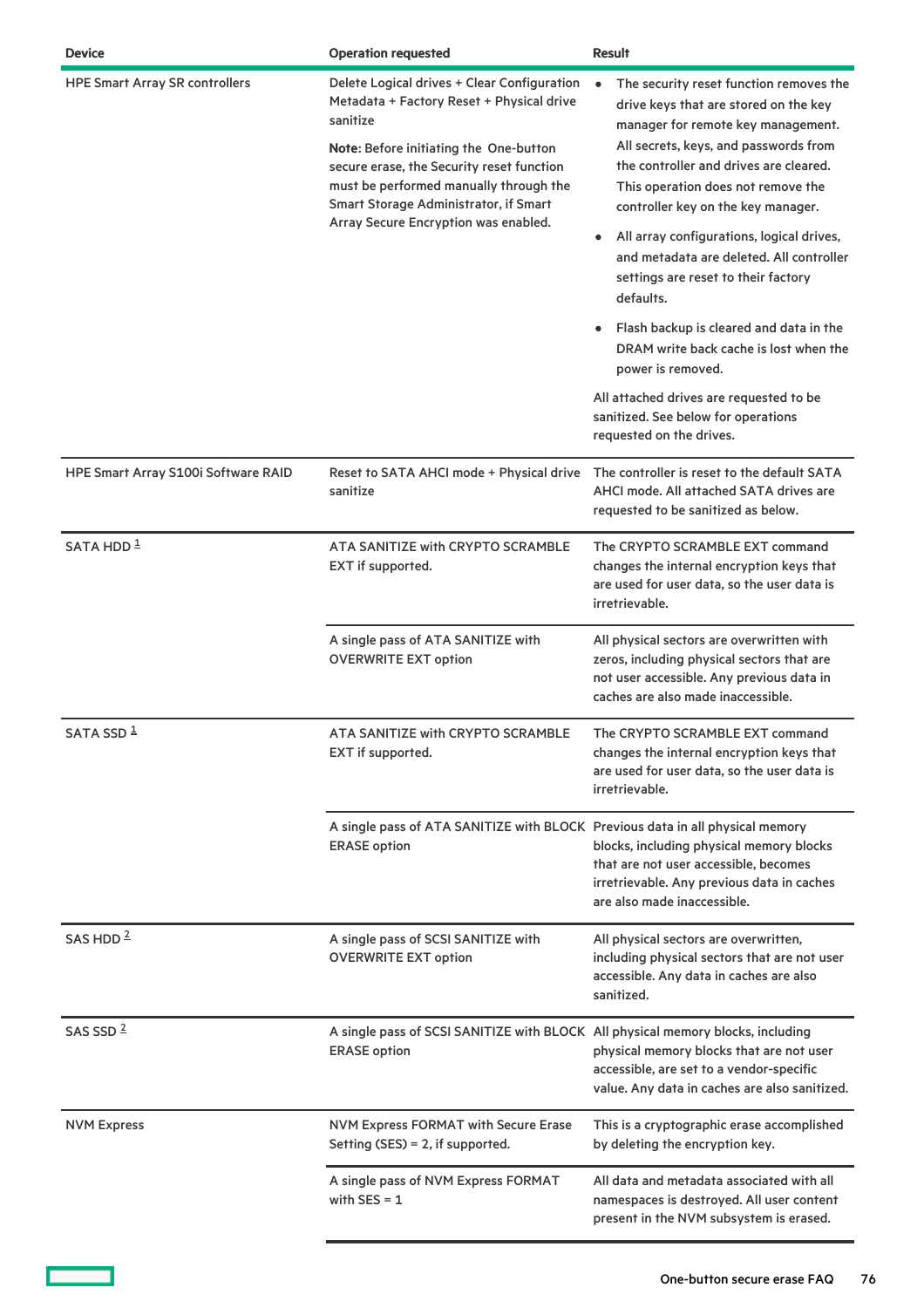- <span id="page-76-0"></span> $1$  These drives might be connected to the HPE Smart Array "SR" controllers or the Chipset SATA controller.
- <span id="page-76-1"></span> $2$  SAS drives connected only to the HPE Smart Array "SR" controllers are supported.

Supported devices that fail the erase process and unsupported devices are not erased securely. These devices might contain sensitive data. Isolate devices that are not erased and use other methods to delete the data, or securely dispose of the devices according to your organization security policies.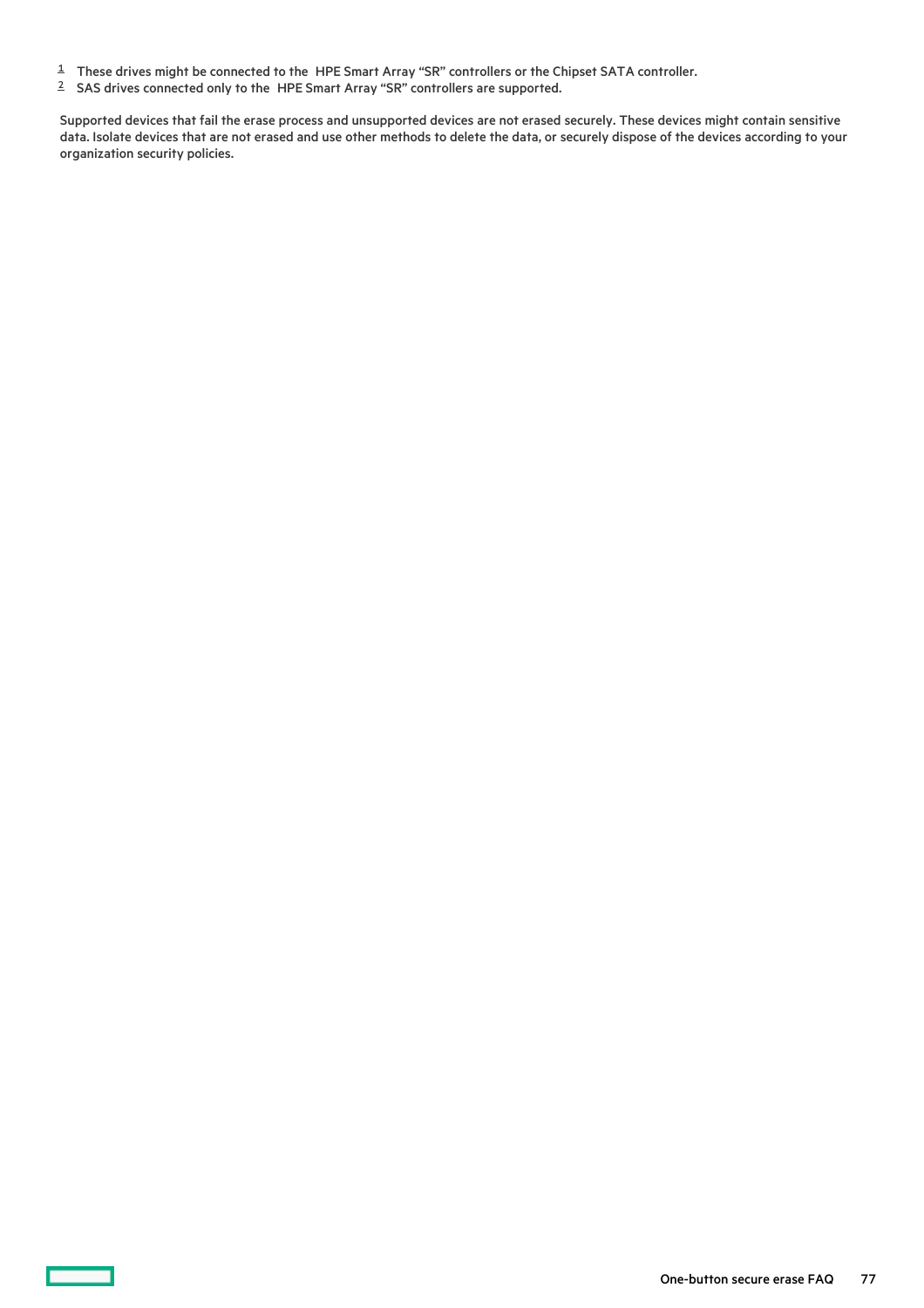### Returning a system to operational state after One-button secure erase

After a system is erased with the One-button secure erase process, use the following procedure to return it to an operational state.

### Procedure

1. Configure the iLO network settings.

For more information, see the HPE iLO 5 User Guide.

- 2. Install Intelligent Provisioning using an Intelligent Provisioning recovery image.
- 3. Install an operating system.
- 4. Optional: Install an iLO license.

For more information, see the HPE iLO 5 User Guide.

- 5. Configure the BIOS settings and the iLO settings that apply to your environment.
- 6. (Optional) Create a System Recovery Set.

For more information, see the HPE iLO 5 User Guide.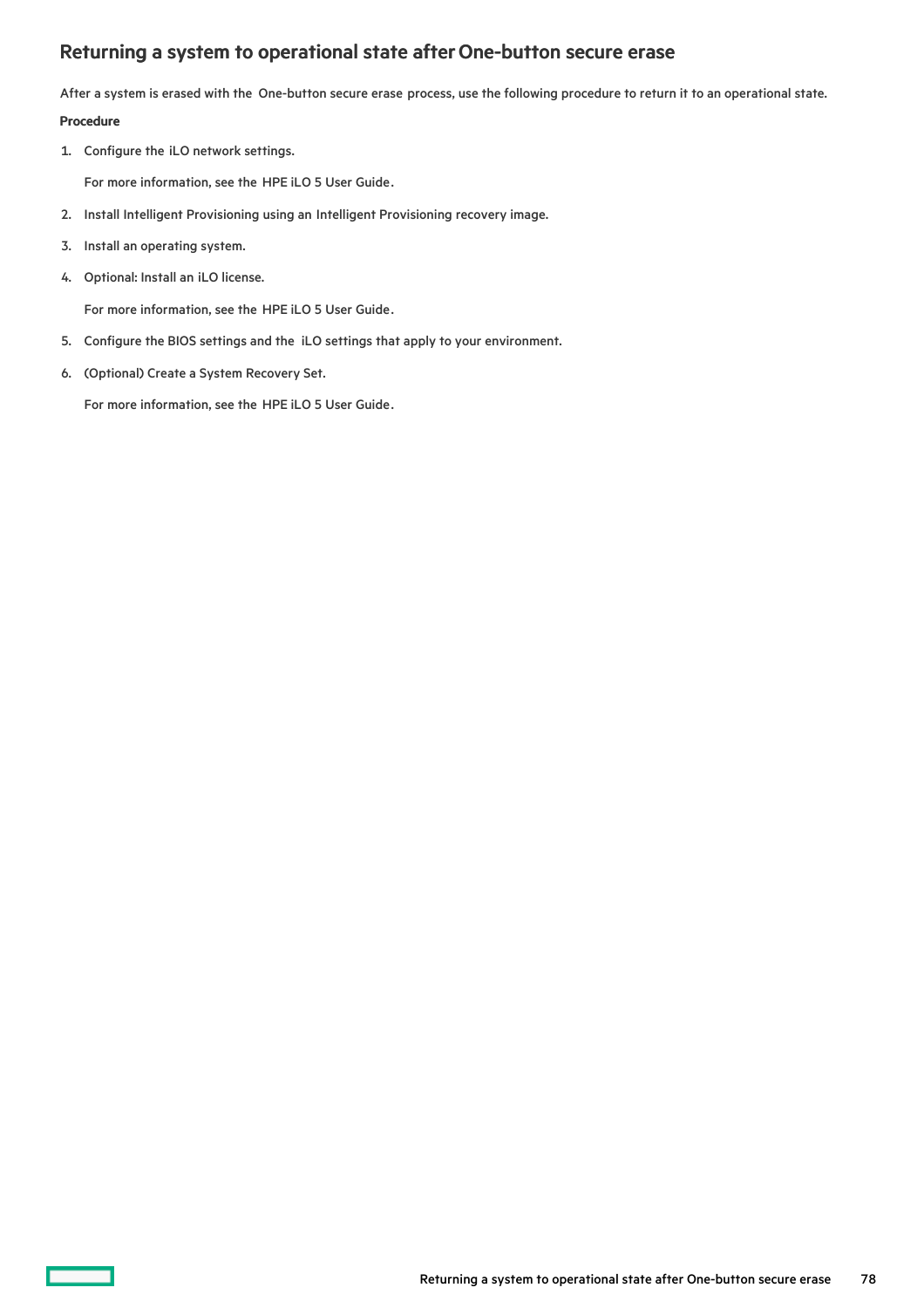## Using System Erase and Reset

Use System Erase and Reset to clear hard drives and Intelligent Provisioning Preferences.

In this mode, Intelligent Provisioning software overwrites data on the drives using the guidelines from DoD 5220.22-M, which is similar to the NIST description of clearing data. All block devices attached to the system are overwritten by applying random patterns in a three-pass process. These block devices include drives attached to the server. Depending on the amount of storage installed on a system, the overwrite process can take many hours or even days to complete. Use this method to select and erase drives on the system that didn't support the native sanitize methods used by One-button secure erase.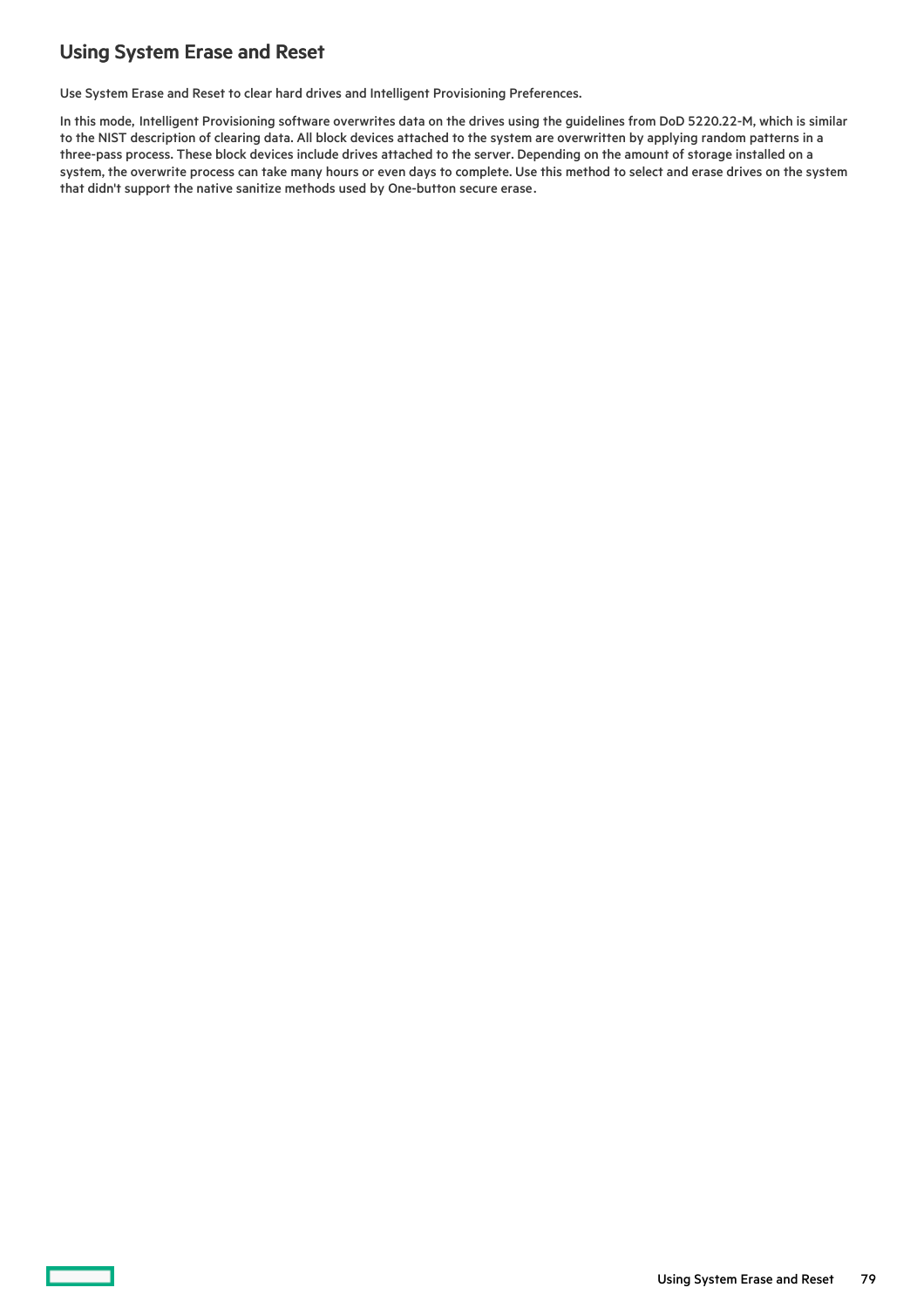## System Erase and Reset options

The following table includes the options in the System Erase and Reset menu and a description of what selecting each option will do.

| <b>NOTE:</b><br>冃<br>The erase option is not applicable for synergy servers. |                                                                                                                    |  |
|------------------------------------------------------------------------------|--------------------------------------------------------------------------------------------------------------------|--|
| Option                                                                       | <b>Description</b>                                                                                                 |  |
| <b>All Hard Drives</b>                                                       | Erase all hard drives on this server.                                                                              |  |
|                                                                              | <b>同</b> NOTE:<br>Only supported in F10 mode, not supported in Always On Intelligent<br>$\bullet$<br>Provisioning. |  |
|                                                                              | When there is no hard drive installed in the system, then this function will<br>$\bullet$<br>become unavailable.   |  |

| <b>Wipe Hard Drives</b>                     | Writes a data pattern over all drive sectors. This action might take several hours. |
|---------------------------------------------|-------------------------------------------------------------------------------------|
|                                             | $\Xi$ NOTE:<br>Only available if you select All Hard Drives.                        |
| <b>Intelligent Provisioning Preferences</b> | Clear Intelligent Provisioning preferences.                                         |
| <b>Active Health System logs</b>            | Clears all AHS log files.                                                           |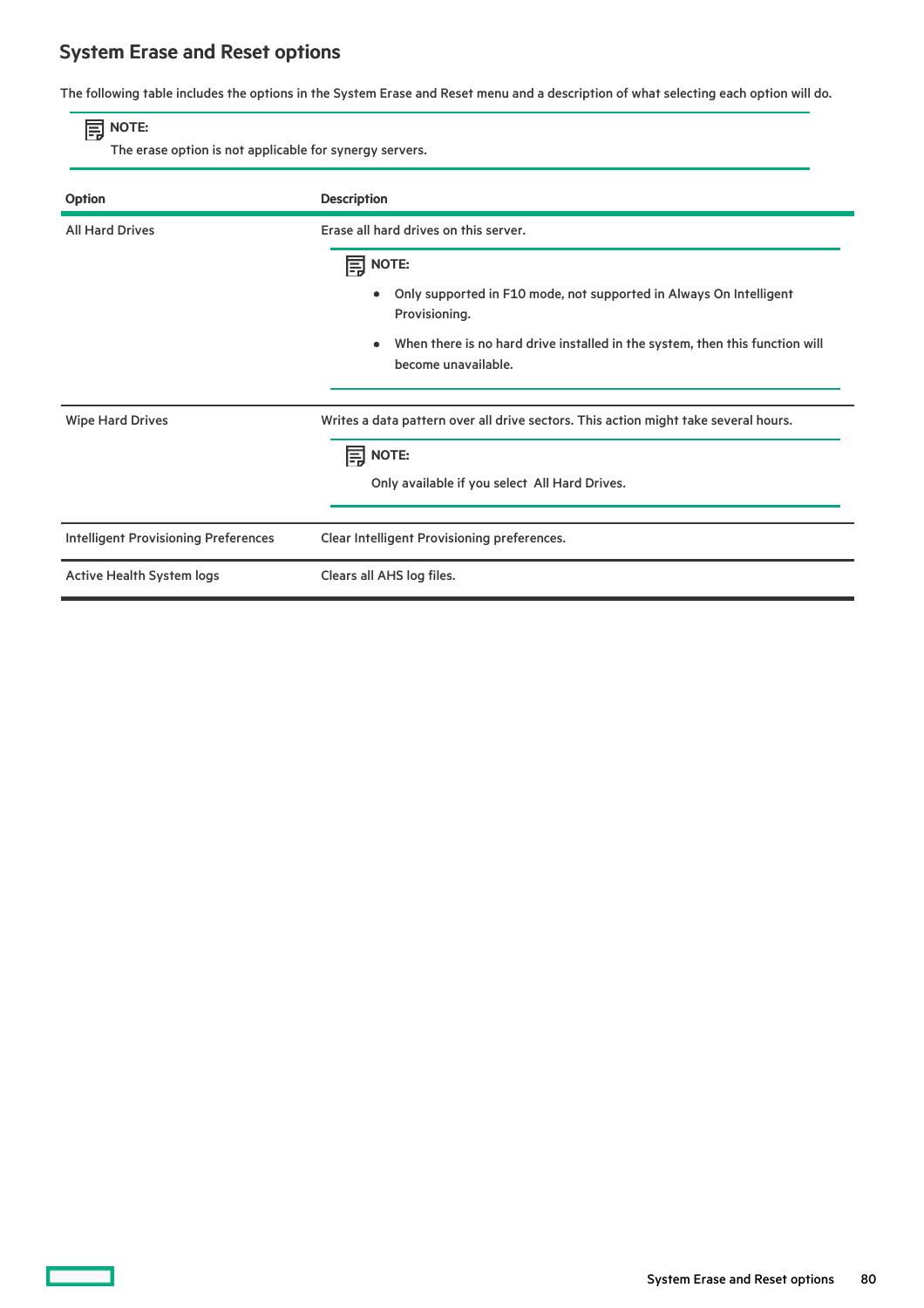# Creating a RAID configuration with SSA

<u>a sa Ba</u>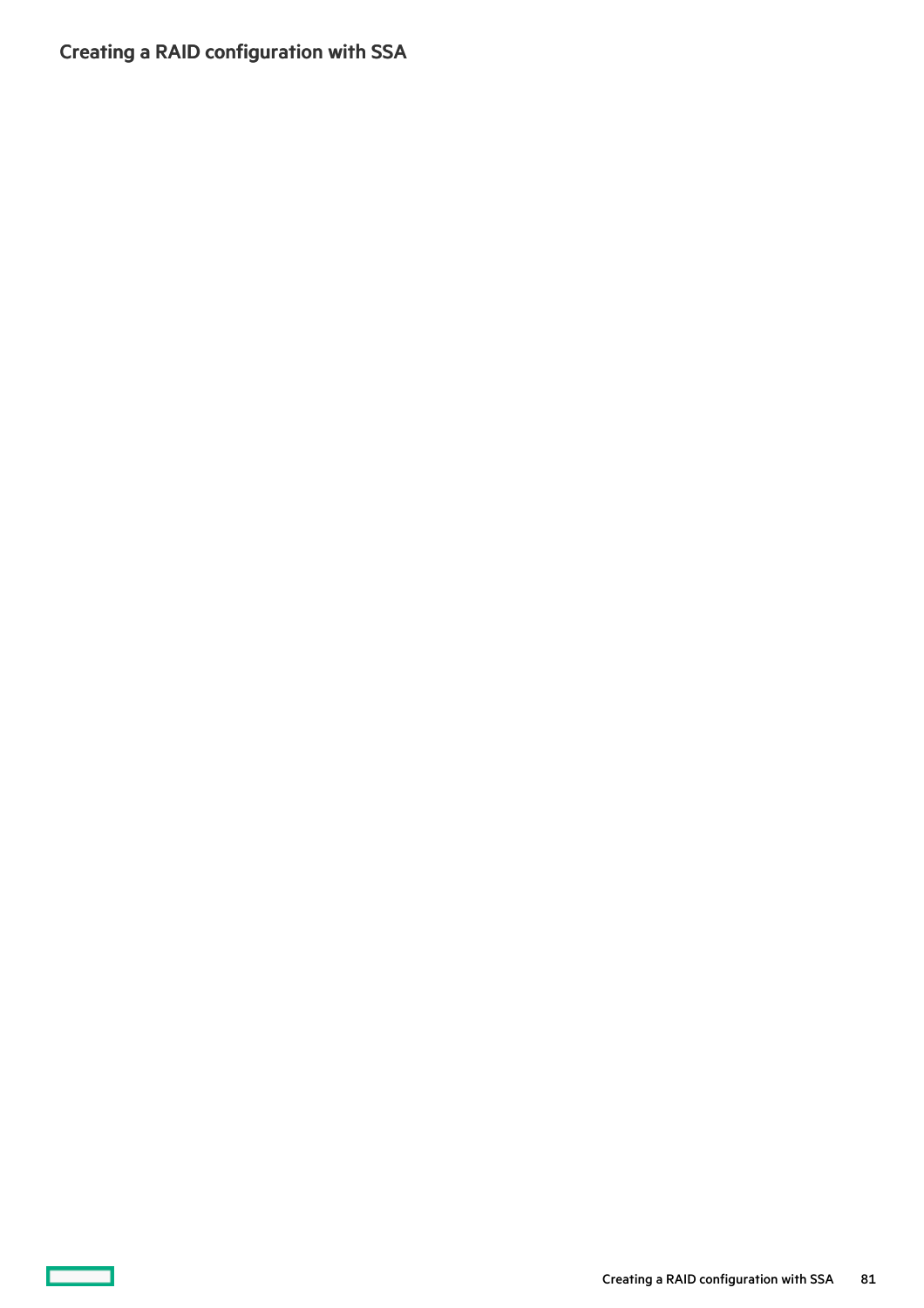## Using Smart Storage Administrator (SSA)

SSA provides high-availability configuration, management, and diagnostic capabilities for all Smart Array products.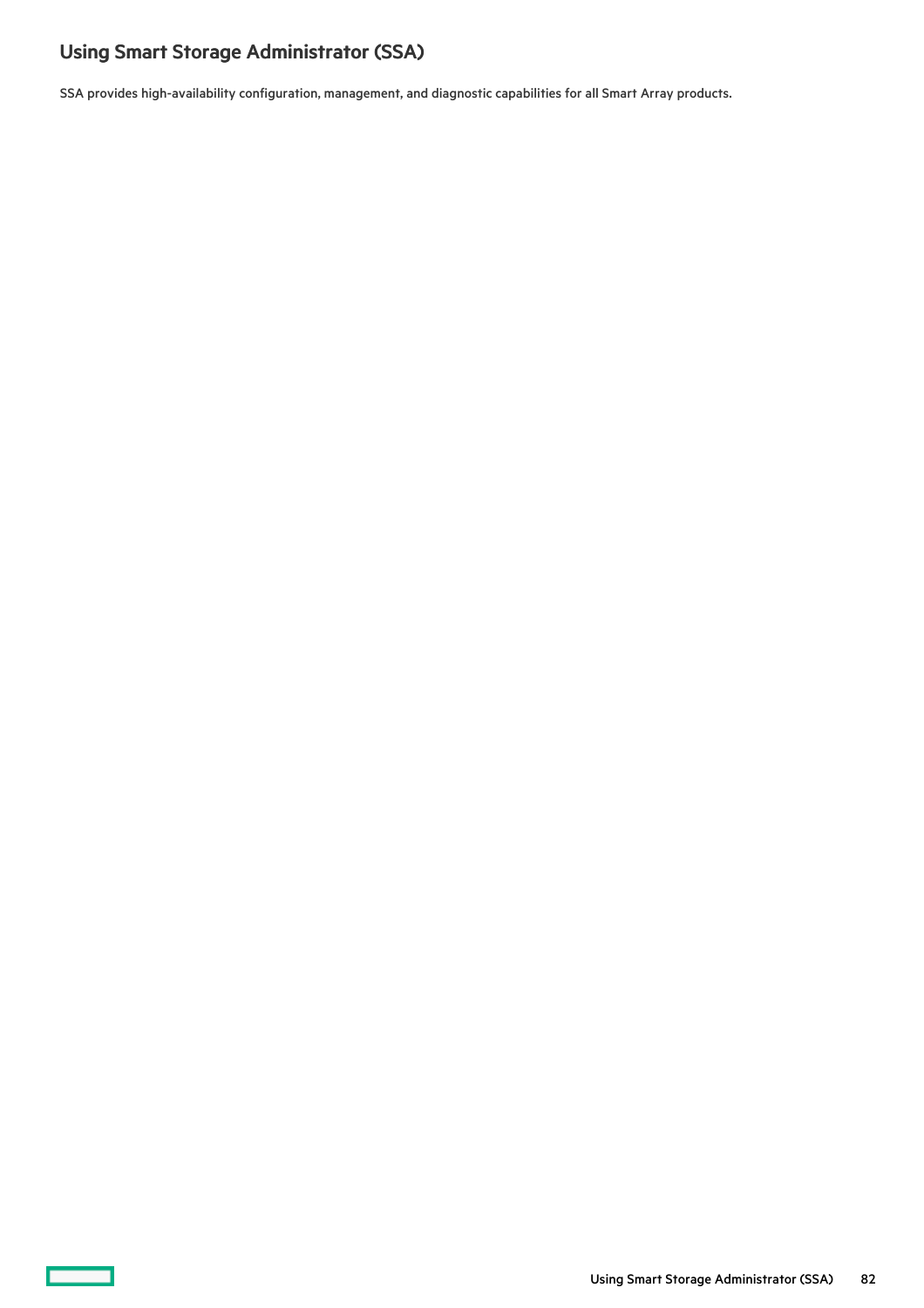### SSA features

SSA is a browser-based utility that runs in either offline or online mode. SSA:

- Supports online array capacity expansion, logical drive extension, assignment of online spares, and RAID or stripe size migration.  $\bullet$
- Suggests the optimum configuration for an unconfigured system.  $\bullet$
- $\bullet$ Provides different operating modes, enabling faster configuration or greater control over the configuration options.
- Displays on-screen tips for individual steps of a configuration procedure.

In SSA, you can select a controller from the menu at the top left-hand side of the screen, or you can choose to configure or diagnose an available controller from the same menu.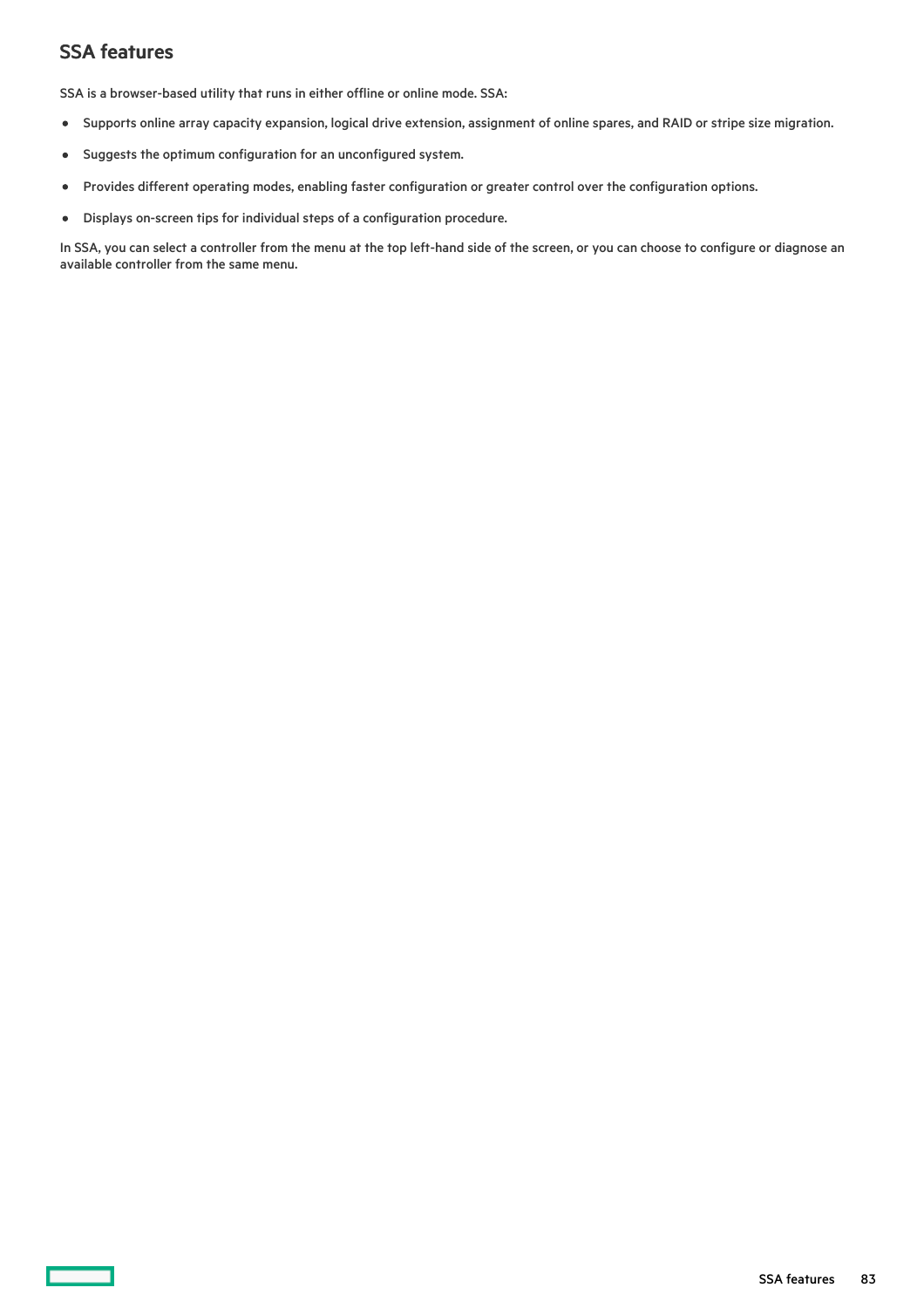## Accessing SSA

### Procedure

 $\overline{\phantom{a}}$ 

- 1. On the Intelligent Provisioning home screen, click Perform Maintenance.
- 2. Select Raid Configuration from the maintenance options.

The Smart Storage Administrator window is displayed.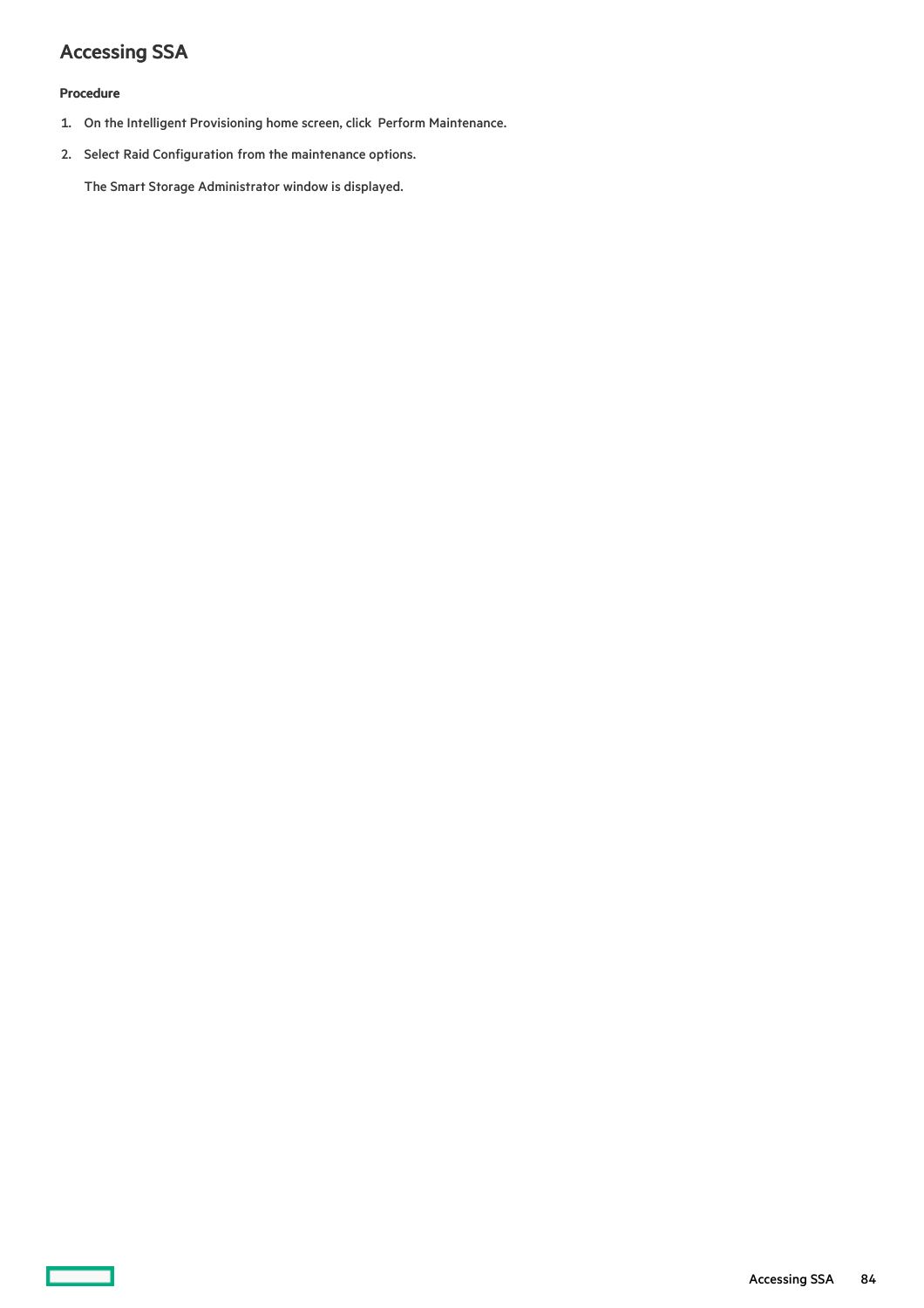## **Configuration**

On the Smart Storage Administrator screen from left panel of Available Device (s) select a RAID controller item under Smart Array Controllers section, and then, under Actions, click Configure. Options include:

- Modify Controller settings—Configures the supported controller settings. Depending on the controller, the options can include  $\bullet$ setting the array accelerator cache ratio, transform and rebuild priorities, and surface scan delay.
- Set Sanitize Lock—Changes your Sanitize Lock Settings. This option is only available on controllers that support Freeze or Anti-Freeze.
- Advanced Controller Settings—Configures the supported advanced controller settings. The settings can help improve the controller performance for Video-On-Demand applications. For example, changing the elevator sort parameters.
- Modify spare activation mode —Switches the spare activation mode from the default behavior (activate on failure only) to predictive spare activation and back.
- Clear configuration—Resets the controller configuration to its default state. Existing arrays or logical drives are deleted, and data on the logical drives is lost. Confirm that this option is the preferred action before proceeding.
- Manage Power Settings—Modifies the controller power mode and enables or disables survival mode for supported controllers. A reboot or cold boot may be required after changing power modes to optimize power savings and performance.
- Set Bootable Logical Drive/Volume—Sets the primary and secondary boot logical drives and volumes. Local logical drives as well as remote logical drives and volumes are listed for selection.
- Check Online Firmware Activation Readiness—Check the current configuration to determine if an Online Firmware Activation is allowed.
- Manage Device Identification LEDs—Turn the physical drive identification LEDs On or Off.
- Caching settings—Configures the supported caching settings which can help increase performance by taking advantage of cache  $\bullet$ memory. Caching also helps protect data integrity when used with a battery or capacitor.
- Physical drive write cache settings —Enables or disables the write cache on physical drives attached to a controller. This feature can improve performance but precautions must be taken to ensure data integrity.
- Manage License Keys—Enables the user to add or remove license keys. Depending on the keys entered or removed, various features can be enabled or disabled.
- More information—Provides an in-depth display of available information for the currently selected device and all its child devices, when applicable.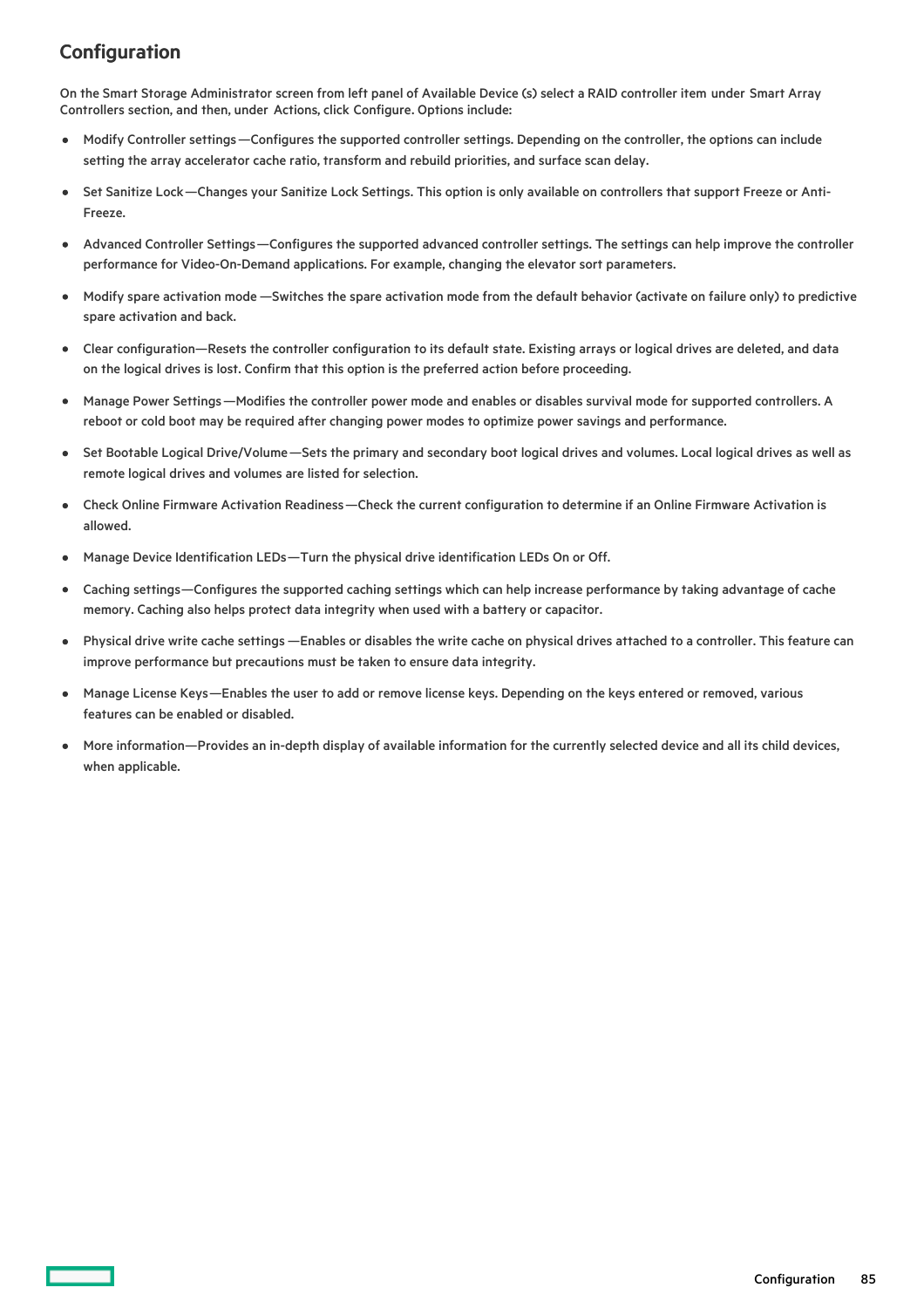### **Diagnose**

On the Smart Storage Administrator screen from left panel of Available Device (s), select Server under Server section, and then, under Actions, click Diagnose. Options include.

- Array Diagnostics Report—Runs reports on selected controllers to display available diagnostic tasks. Reports include SmartSSD Wear Gauge information for supported solid state drives.
	- View Diagnostic Report—Generates and displays a diagnostic report for the selected devices. The report includes SmartSSD Wear Gauge information for supported Solid State Drives, and usage and estimated lifetime information.
	- Save Diagnostic Report—Generates a diagnostic report for the selected devices for export without presenting a graphical display.
- SmartSSD Wear Gauge Report—View or generate a report:  $\bullet$ 
	- $\circ$  Save SmartSSD Wear Gauge Report—Generates a report for export, without presenting a graphical display.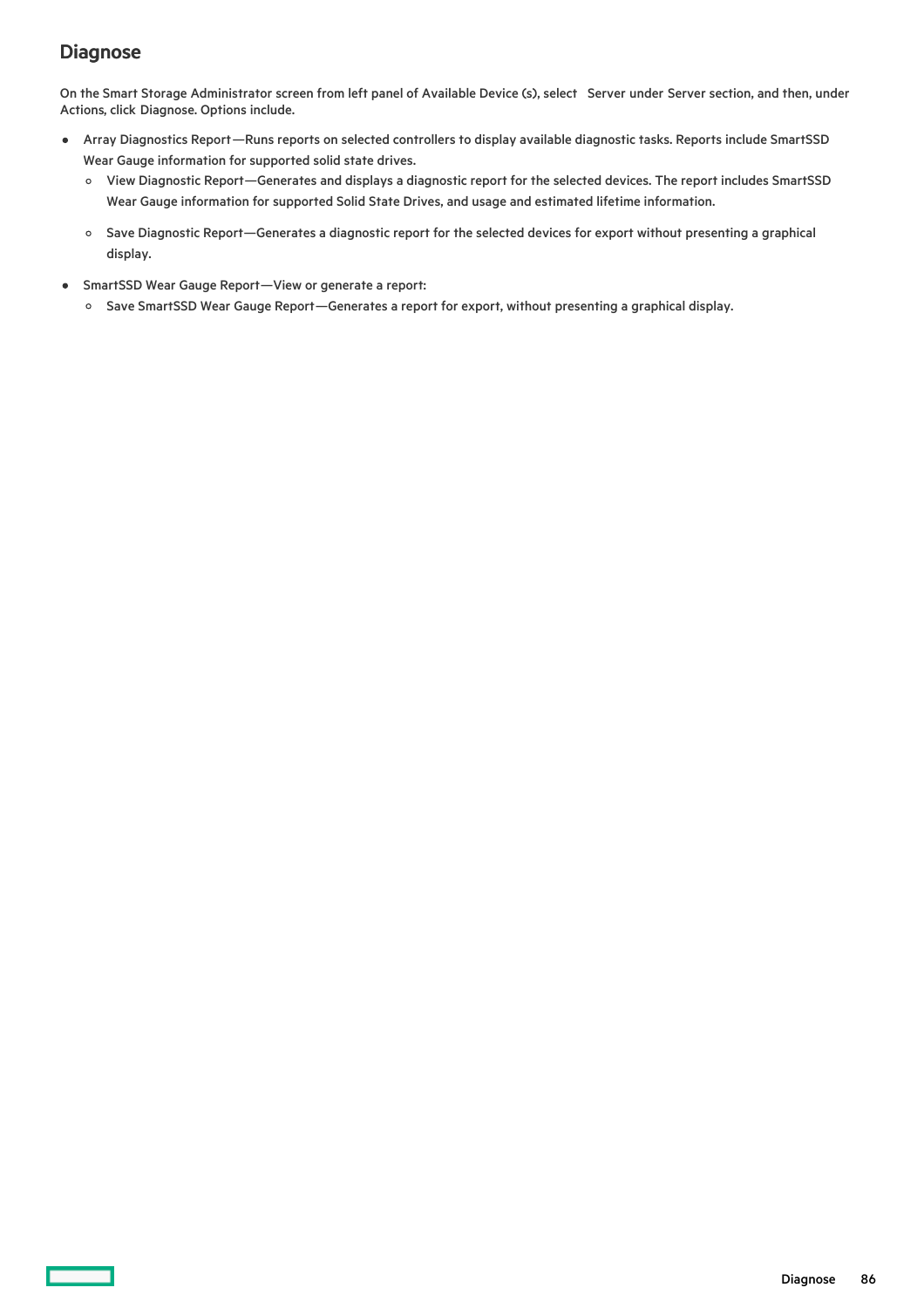## <span id="page-86-0"></span>Using the USB Key Utility

The USB Key Utility is a Windows application that copies Intelligent Provisioning or SPP contents, and other CD or DVD images to a USB flash drive. After copying data to the USB flash drive, you can run Intelligent Provisioning or SPP from the USB flash drive instead of from a CD or DVD. This process is beneficial in headless-server operations. It also simplifies the storage, transportation, and usage of the contents by allowing you to retrieve their images from the web and customize them as needed.

Installing the utility adds a shortcut in System Tools in the Programs Start menu folder.

### Features

The USB Key Utility supports:

- ISO files larger than 1 GB.
- Quick Formatting on USB flash drives.  $\bullet$
- USB flash drives up to a maximum of 32 GB. USB flash drives larger than 32 GB are not displayed in the utility.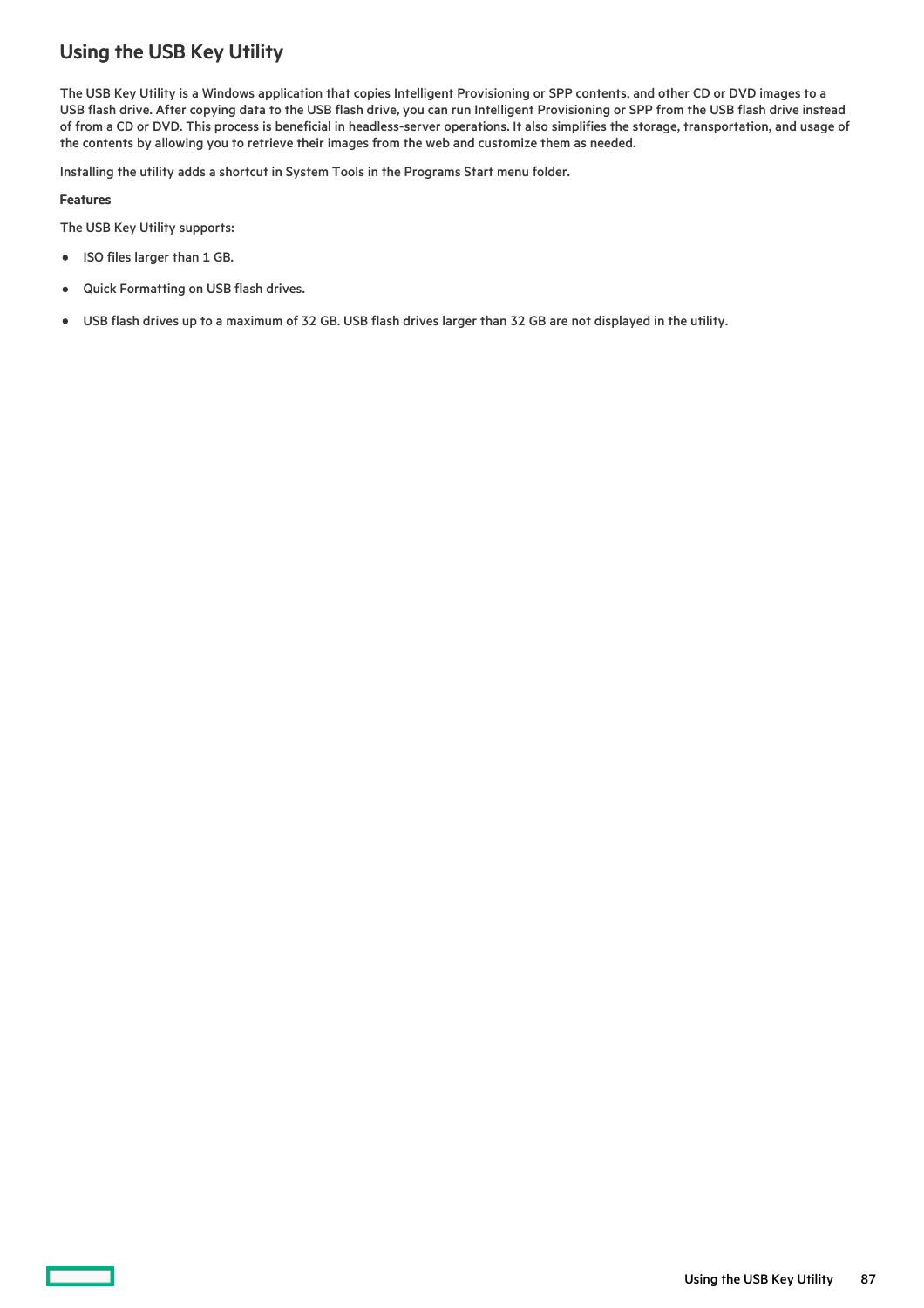# Troubleshooting

 $\mathcal{L}(\mathcal{L})$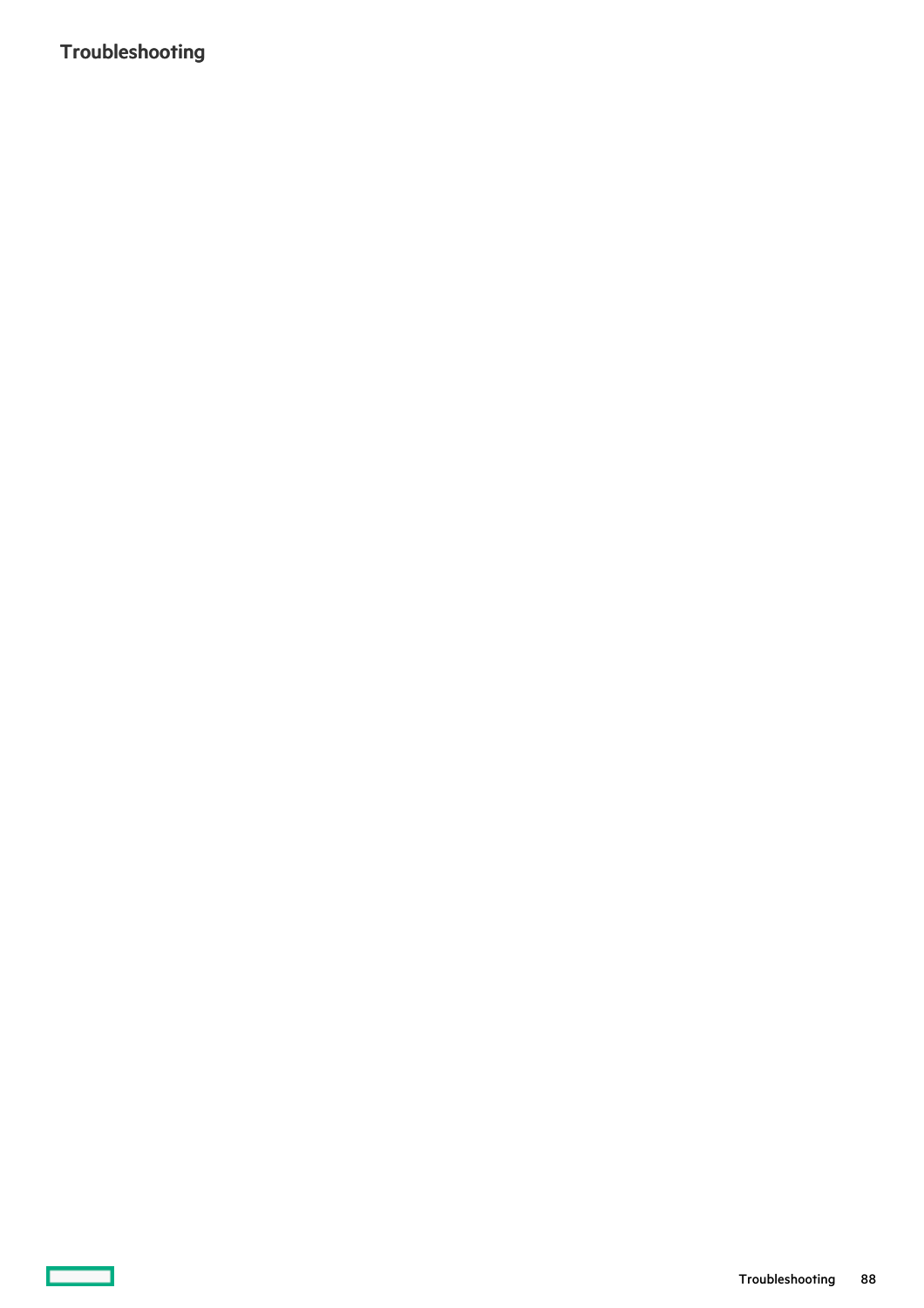## Basic troubleshooting techniques

 $\overline{\phantom{a}}$ 

Intelligent Provisioning provides basic troubleshooting tools you can use to resolve issues.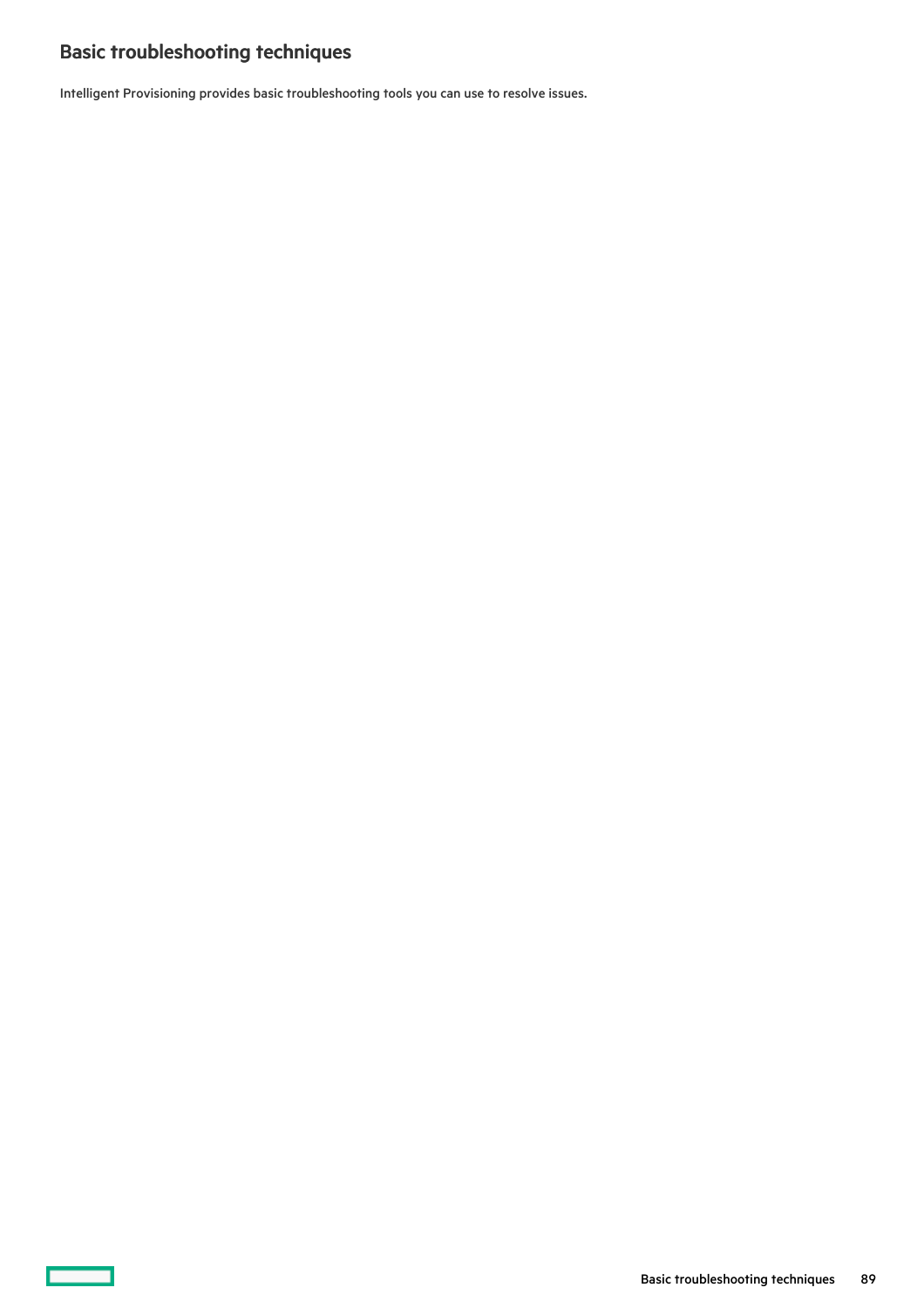Troubleshooting general issues

 $\overline{\phantom{a}}$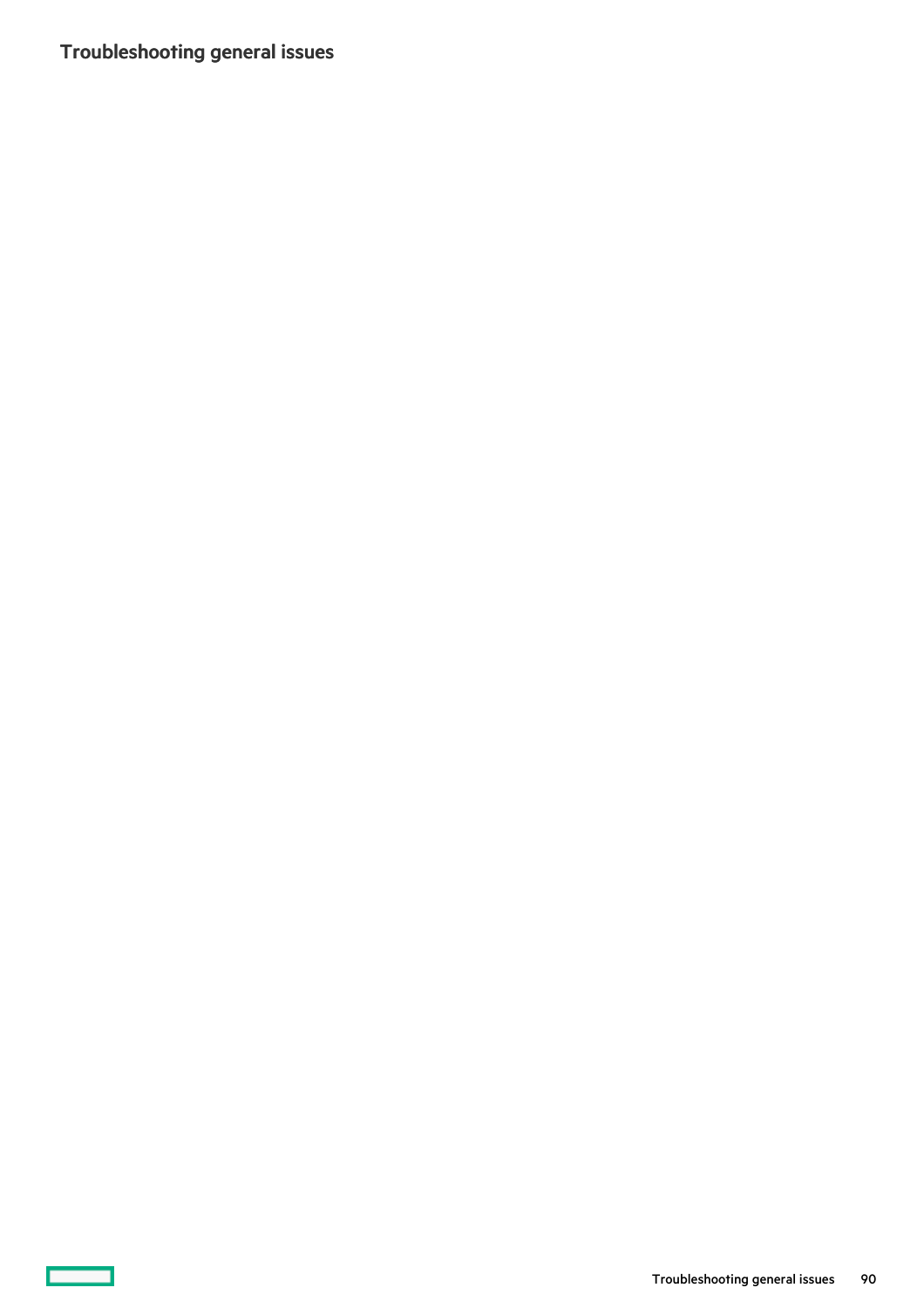### iLO log on required during Intelligent Provisioning F10 boot

### Symptom

Cannot log on to Intelligent Provisioning without providing iLO user name and password during F10 boot.

### Cause

The RBSU BIOS Admin password has been set.

### Action

- 1. Force a shutdown, and then boot to the RBSU.
- 2. Delete the Admin password.
- 3. Click Save and exit.
- 4. Select System Utilities > Embedded Application > Intelligent Provisioning.
- 5. Launch Intelligent Provisioning.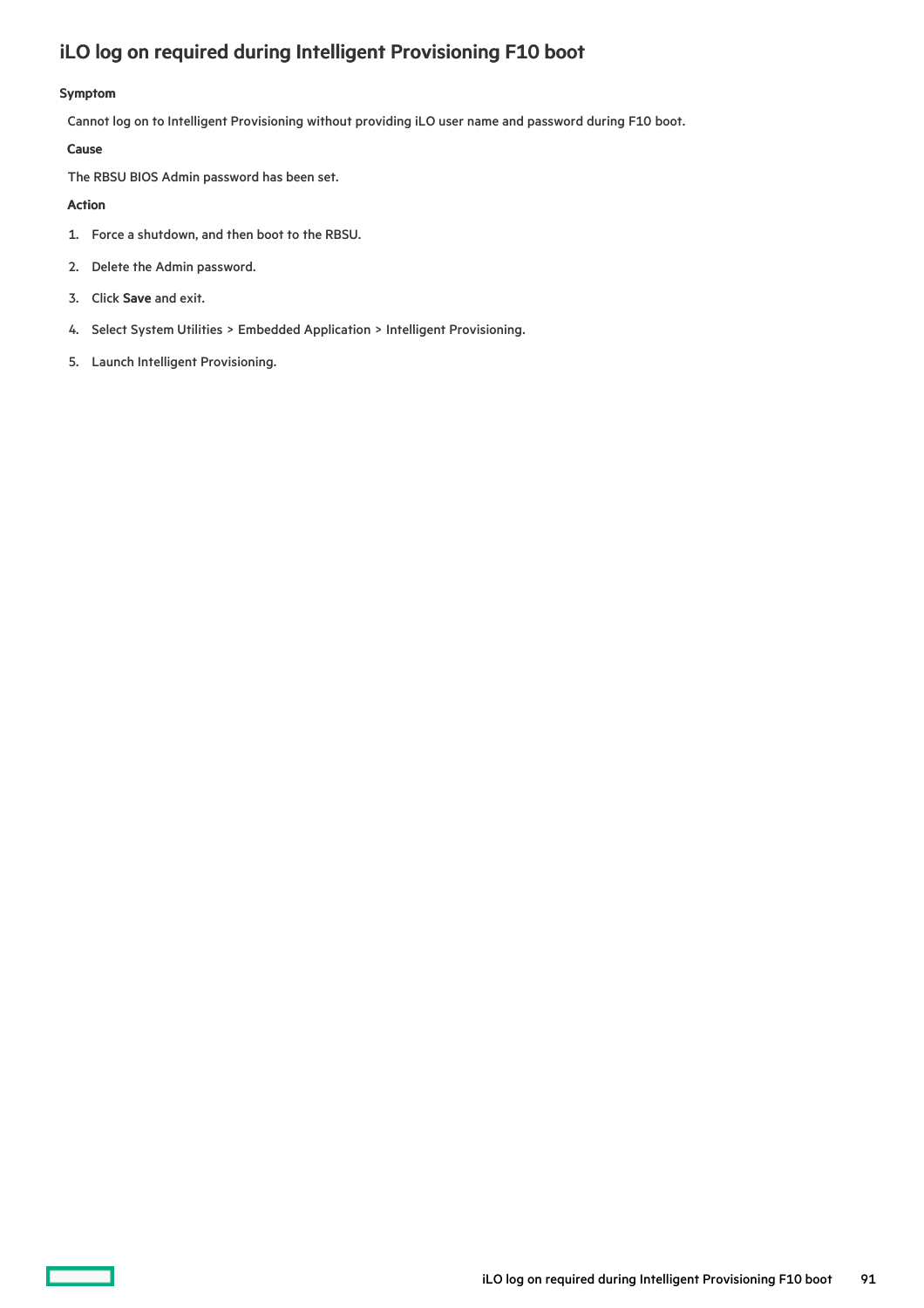### Intelligent Provisioning does not launch when F10 is pressed

#### Symptom

Intelligent Provisioning allows service personnel and customers to press the F10 key during System Power-On Self-Test (POST) to load the latest Intelligent Provisioning automatically.

### Solution 1

#### Cause

There is an issue with the current Intelligent Provisioning files.

#### Action

- 1. Download the Intelligent Provisioning ISO image and the USB Key [Utility](#page-86-0) from hpe.com. See Using the USB Key Utility for more information.
- 2. Create a bootable USB key, and then copy the ISO image.
- 3. Insert the USB key, and then power up the unit.
- 4. To boot from the USB key, press F11, and then select Option 3: One Time Boot to USB Drive Key .

The system boots from the USB key and installs IP Recovery. When the installation is complete, the utility prompts you to remove the USB key.

- 5. Remove the USB key.
- 6. Reboot the system and press F10 (IP Recovery) to verify IP Recovery launches properly.

### Solution 2

#### Cause

The iLO is running in FIPS mode.

#### Action

- 1. Enter the iLO configuration screen and turn off FIPS mode.
- 2. Boot the server into F10 mode.
- 3. After making all changes, enable FIPS mode.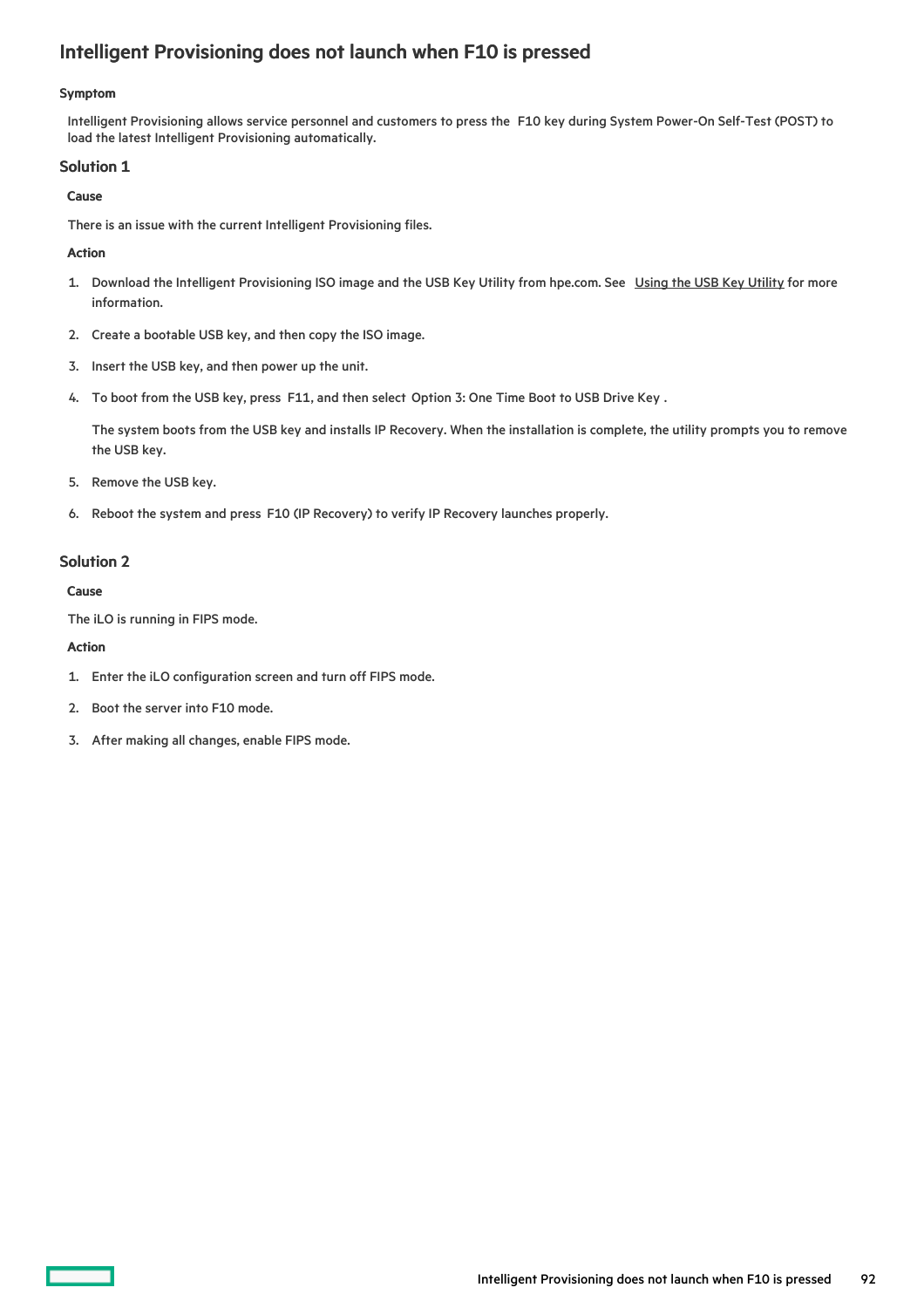#### Intelligent Provisioning does not reimage AOIP

#### Symptom

Intelligent Provisioning PXE flashing does not reimage Always On Intelligent Provisioning.

### **同NOTE:**

The user can follow the command lines only for the reference.

#### Action

#### Update the Kernel command line with the word "Install". For example:

linuxefi /IP3.30/vmlinuz media=net splash quiet iso1=http://192.168.100.101/iso/IP330.2019\_0103.230.iso iso1mnt=/mnt/bootdevice nicmac=5c:b9:01:c5:43:d0 install echo 'Loading initial Ramdisk...'

initrdefi /IP3.30/initrd.img

### **同** NOTE:

Modify the command as per the system requirements.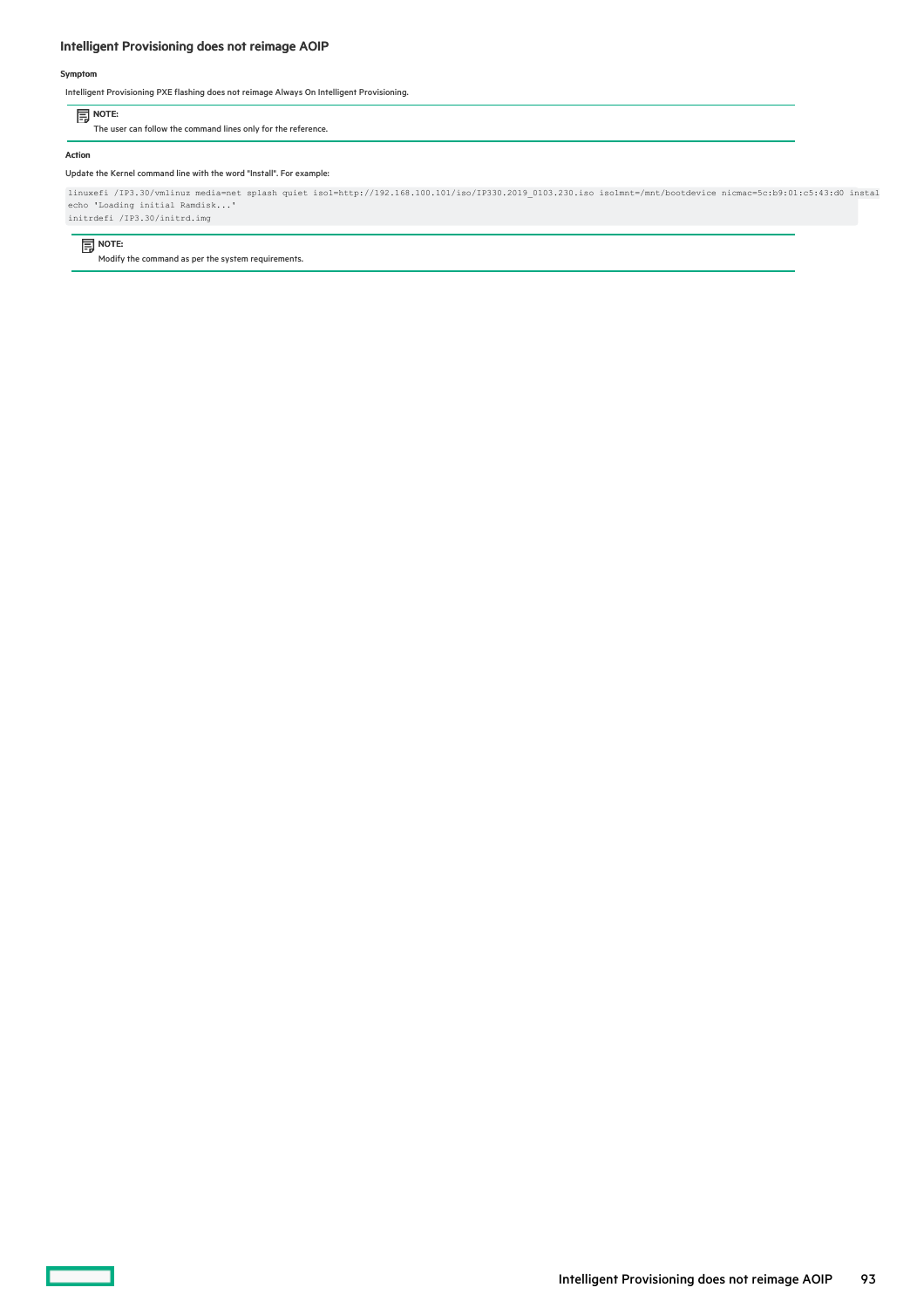## Accessing version information in deployment settings

### Symptom

Version information for the Deployment settings utility is blank.

### Cause

Version information is no longer located in the Deployment settings utility.

#### Action

Click the System Information icon at the top of the screen for version information.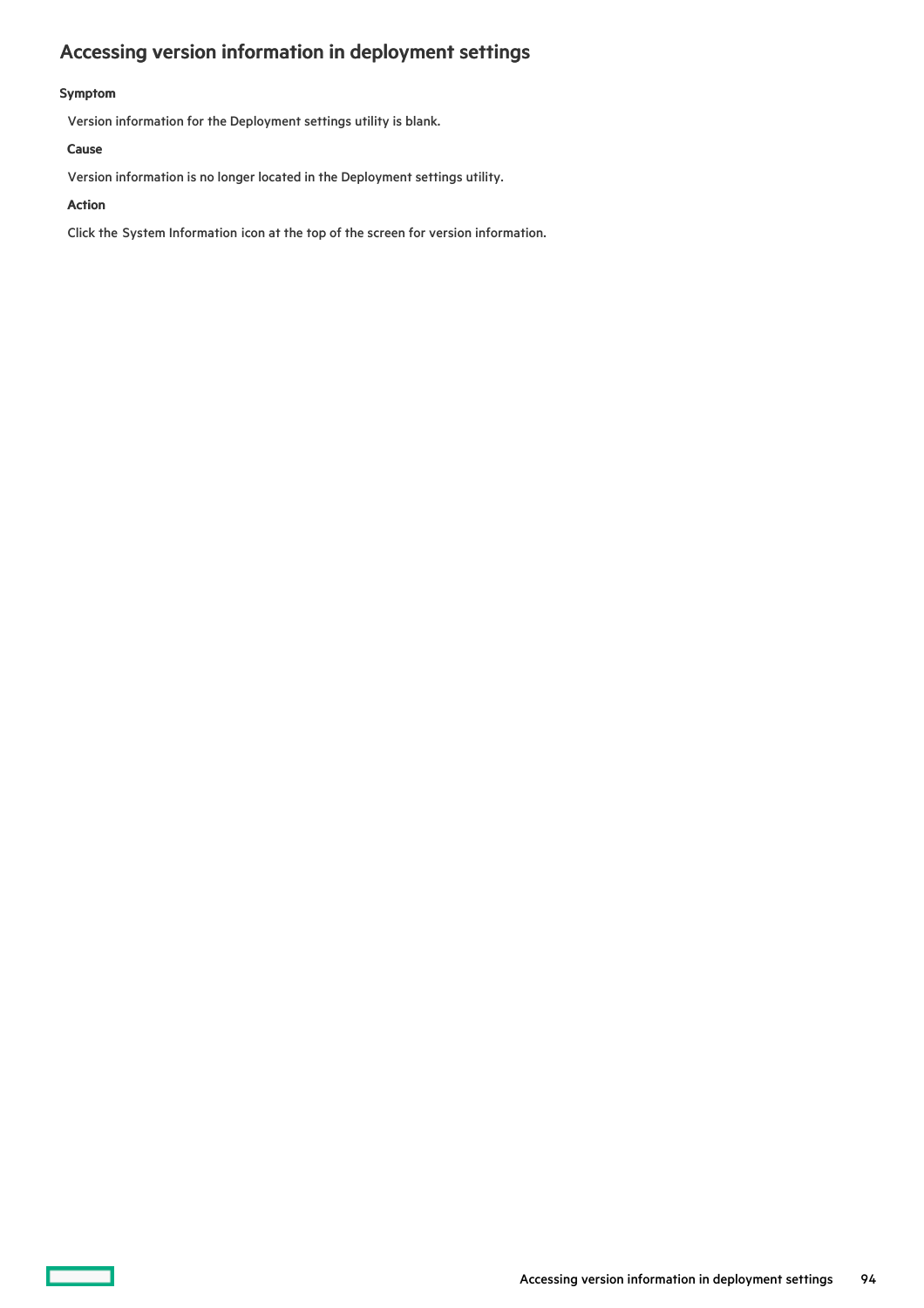## A browser does not import a deployment profile correctly

### Symptom

Intelligent Provisioning does not import a deployment profile correctly.

### Action

 $\sim$ 

Verify that the profile is saved as a **.txt** file format.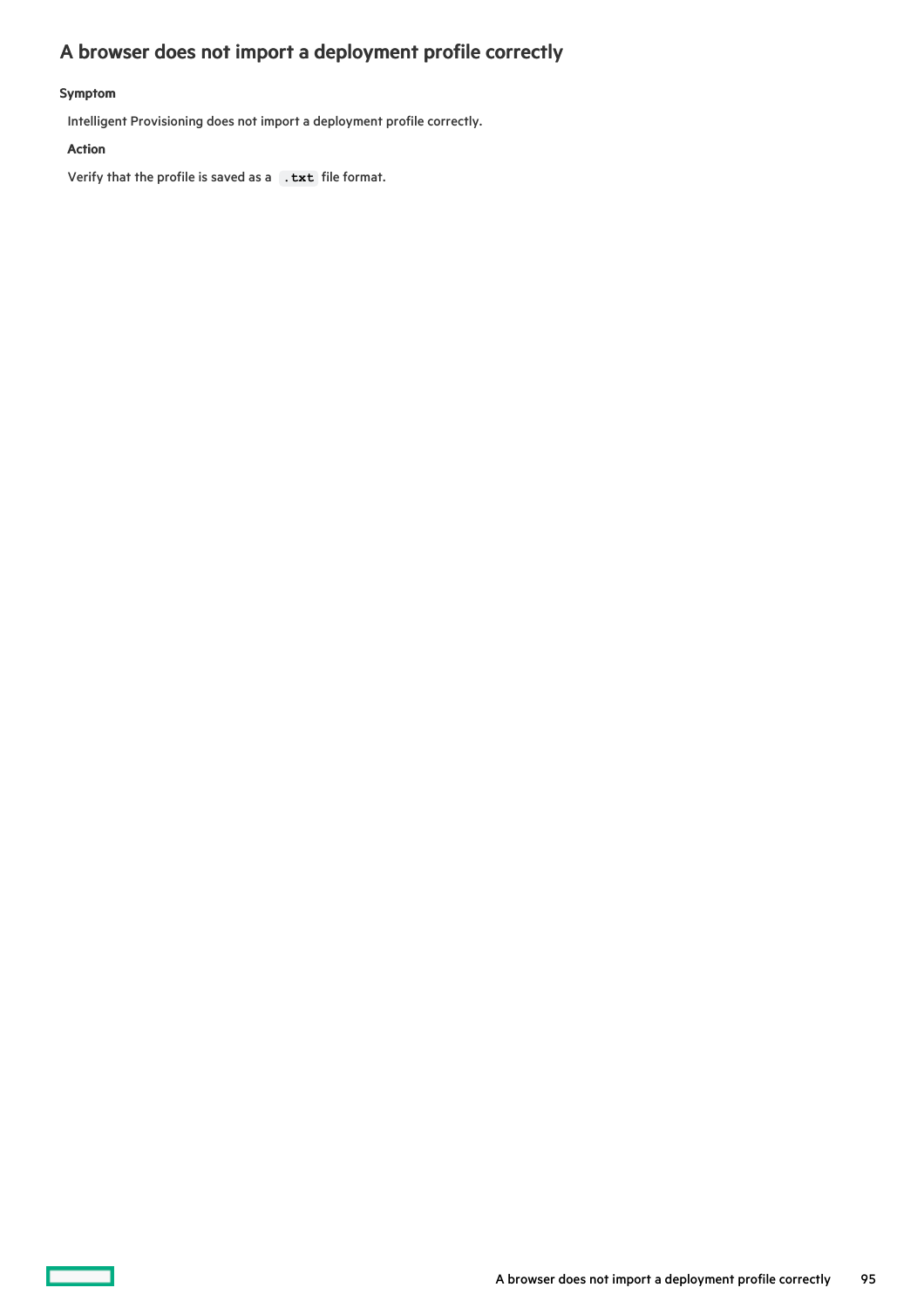### Some Legacy BIOS Mode installs need specific instructions

If the server boot mode is set to Legacy BIOS Mode, some operating systems need specific installations.

### **同**NOTE:

Legacy BIOS Mode behavior cannot be modified by pressing F10. If you are doing a manual installation in Legacy BIOS Mode, ensure that:

- On Windows systems, the system boots to the DVD.  $\bullet$
- On Linux and VMware systems, the system boots to the hard drive.  $\bullet$

### **同**NOTE:

Change the boot order, or press F11 during the boot process.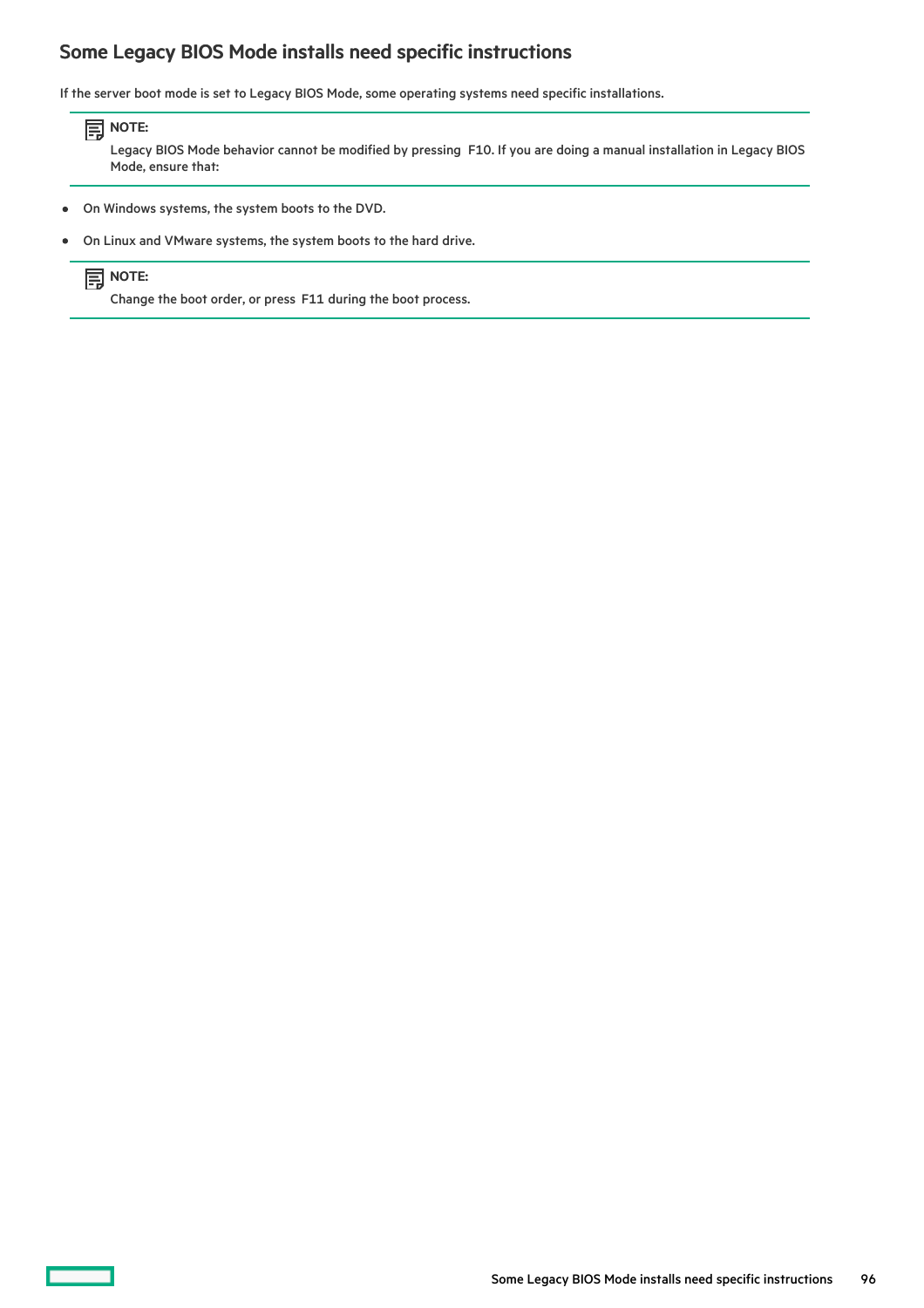## Always On Intelligent Provisioning does not display status of NICs

### Symptom

When viewing NICs in Always On Intelligent Provisioning, the NIC does not display the status.

### Action

- 1. Check the status of the NIC options in the iLO page or RBSU.
- 2. Select the port in AOIP, and then continue with the installation.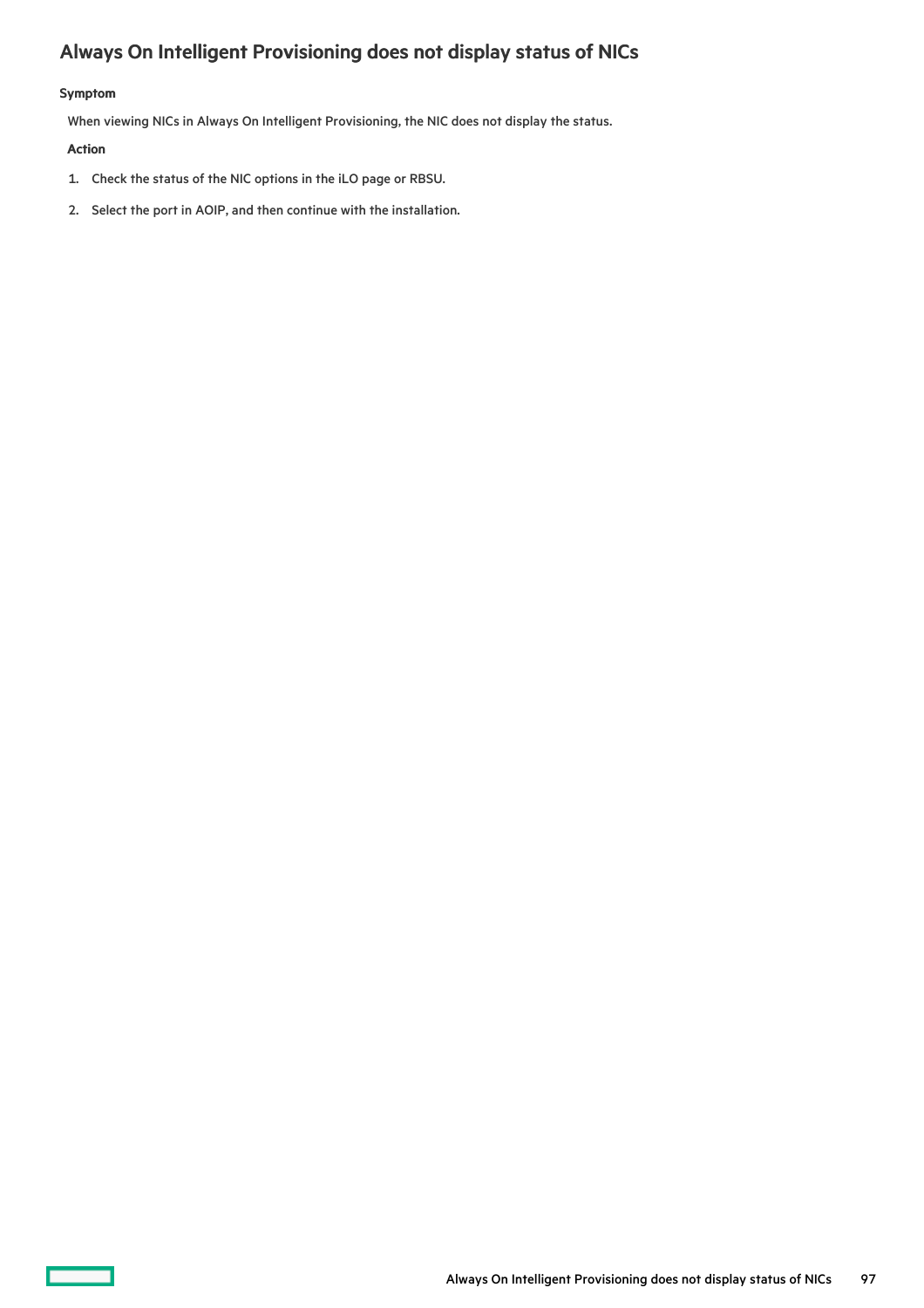### Cannot create a custom partition size

### Symptom

When installing an OS, you cannot create a custom partition size.

### Action

 $\overline{\phantom{a}}$ 

In 3.50 version, the user is allowed to perform manual partition before the OS installation begins. However, manual partition is not supported for the following cases:

- All the versions of VMware, in both UEFI and Legacy modes.
- All the versions of Windows/Hyper-V Server in Legacy mode.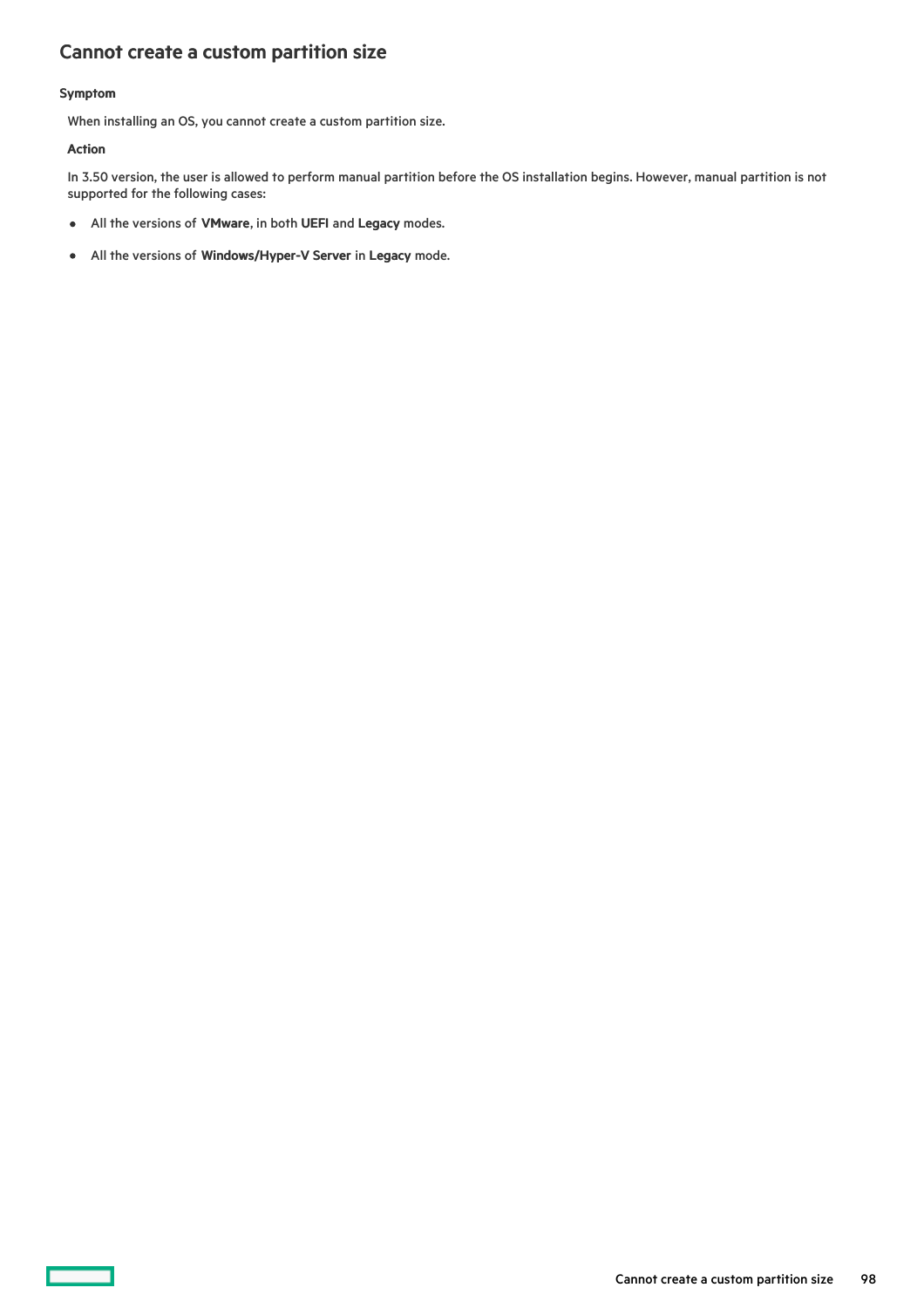### Intelligent Provisioning cannot launch One-Button secure erase

### Symptom

You are unable to launch One-button secure erase from Intelligent Provisioning.

### Solution 1

### Cause

You do not have the correct license.

### Action

Install an iLO Advanced license to use One-button secure erase.

### Solution 2

### Cause

The user credentials provided doesn't have sufficient privileges to start the erase.

### Action

Log in with a user account that provides all privileges, or change the user privileges.

### Solution 3

### Cause

Server Configuration Lock is enabled.

### Action

Disable Server Configuration Lock.

### More information

Using [One-button](#page-70-0) secure erase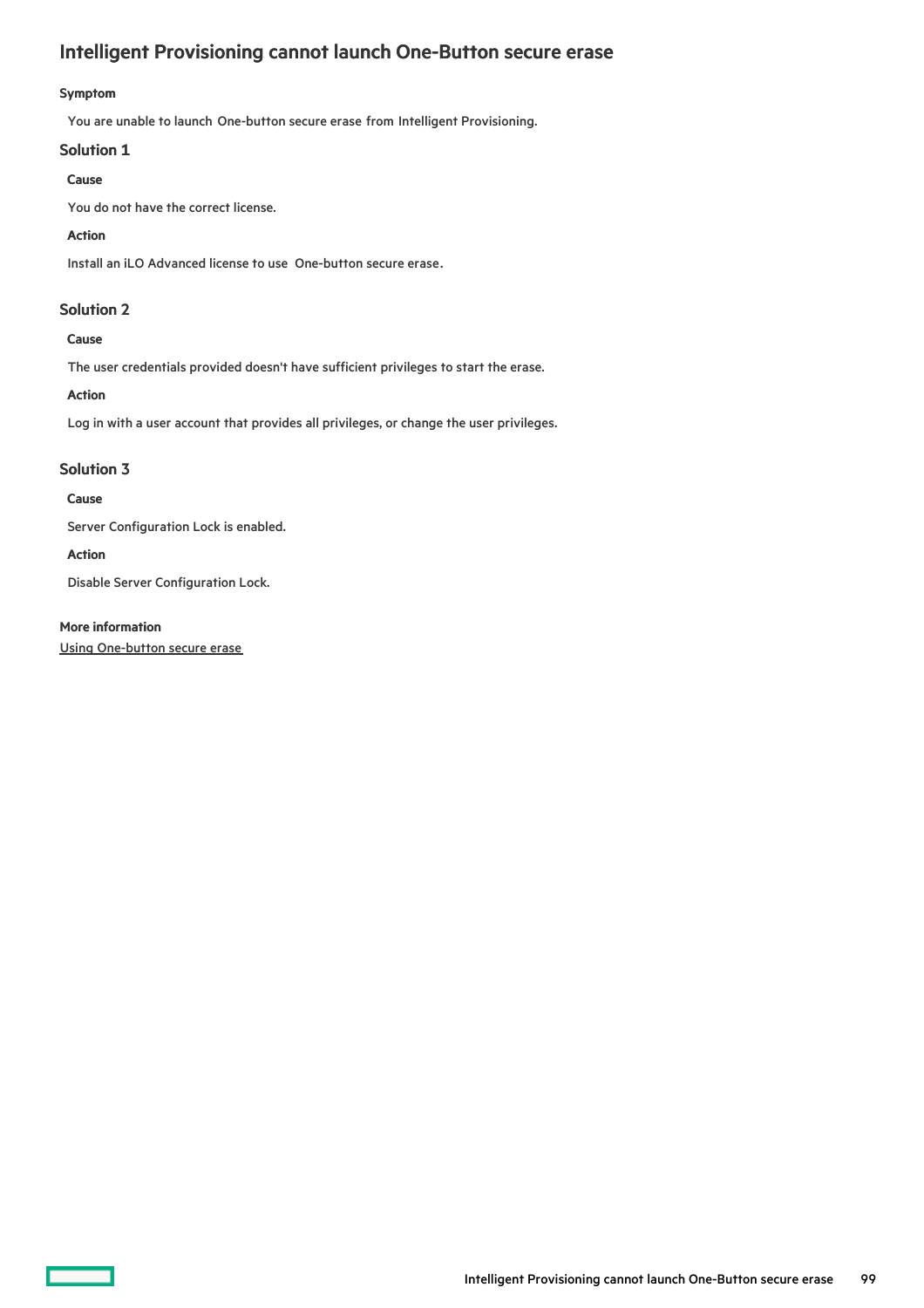### One-Button secure erase is unsuccessful or reports errors

#### Symptom

One-button secure erase reports errors for one or more components in the system, and does not successfully erase the system.

### Solution 1

### Cause

The drive doesn't support the secure erase method, or the drive failed to complete the erase.

#### Action

Do one of the following:

- For drives supported by One-button secure erase: Launch One-button secure erase again.
- $\bullet$ For drives that are not supported by One-button secure erase: Use the System Erase and Reset function.

### Solution 2

### Cause

The system failed to complete the One-button secure erase operation on some devices after two attempts.

#### Action

Use the System Erase and Reset feature in Intelligent Provisioning to overwrite data on these drives.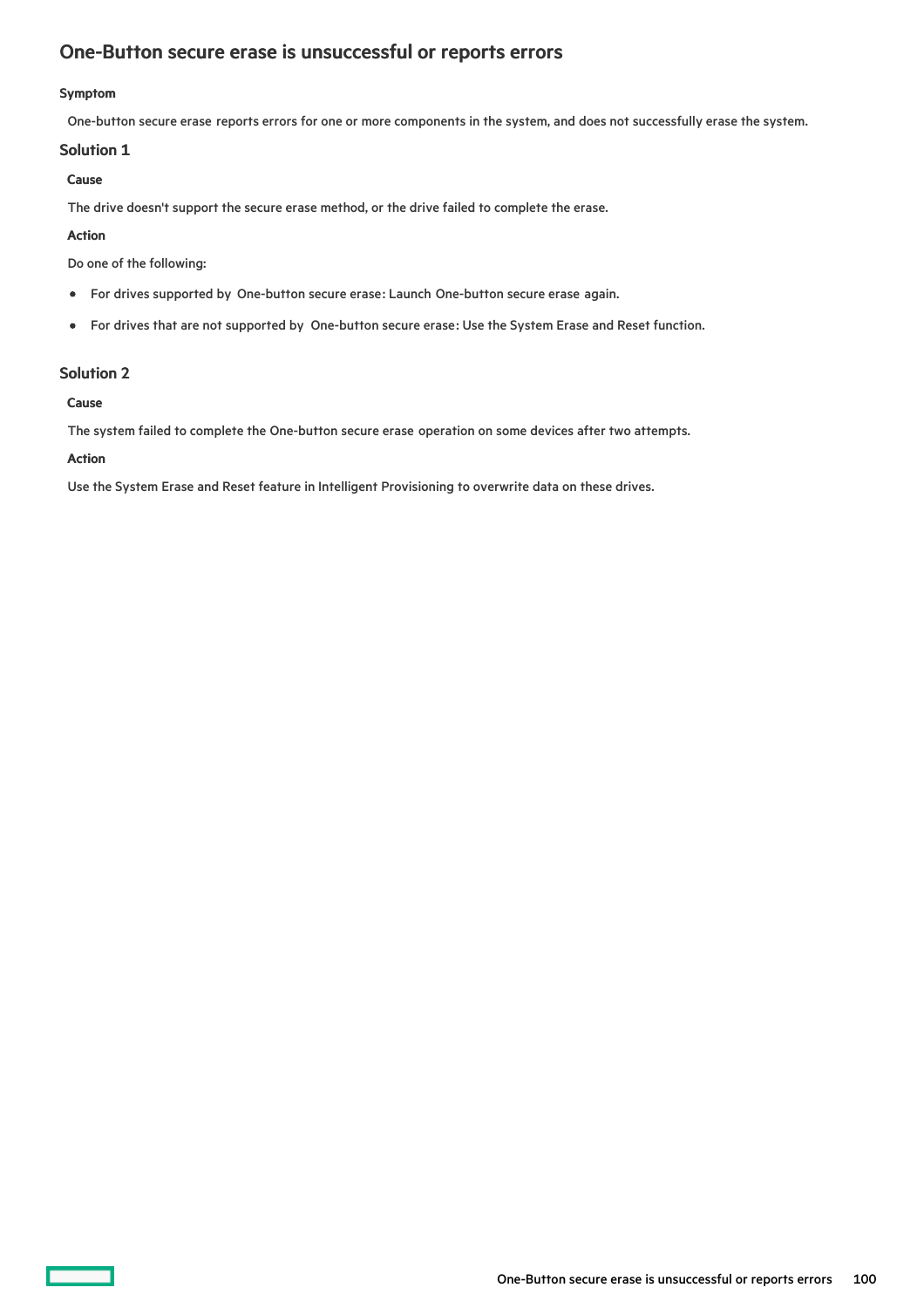### One-Button secure erase succeeds but some drives are not erased.

### Symptom

One-button secure erase finishes successfully, but some components are not erased.

#### Cause

Some components are not supported by One-button secure erase. For example:

- HPE Smart Array MR controllers and drives connected to these controllers are not supported.  $\bullet$
- $\bullet$ SAS HBAs and connected drives are not supported.
- Storage attached to iSCSI, FC/FCoE, USB, iLO Virtual Media, SD cards are not supported.  $\bullet$

### **司**NOTE:

For more information, see the One-button secure erase prerequisites.

#### Action

Use the System Erase and Reset feature in Intelligent Provisioning to overwrite the data on these devices.

### **目**NOTE:

Data that is overwritten does not meet the same erase standard as data that is purged by One-button secure erase.

More information

Using [One-button](#page-70-0) secure erase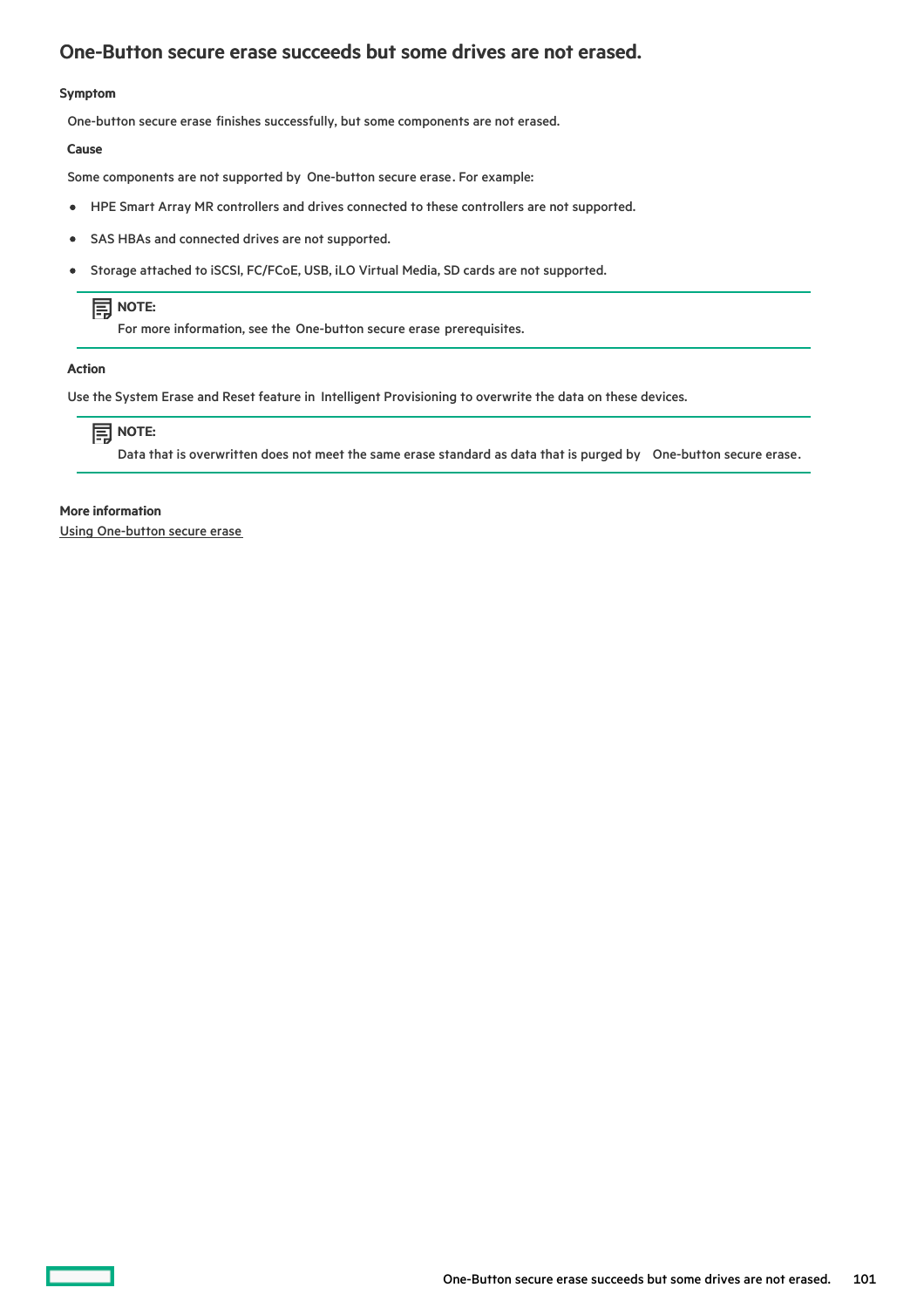### One-Button secure erase reports errors, but no specific details.

### Symptom

One-button secure erase reports errors, but provides no details on specific component failures.

#### Cause

One-button secure erase clears all logs from the system. It erases errors reported during One-button secure erase. Only a final message indicating a summary of the procedure is available after all erase completes.

#### Action

Configure SNMP, AlertMail, or Redfish alerts in iLO to receive error notifications during One-button secure erase.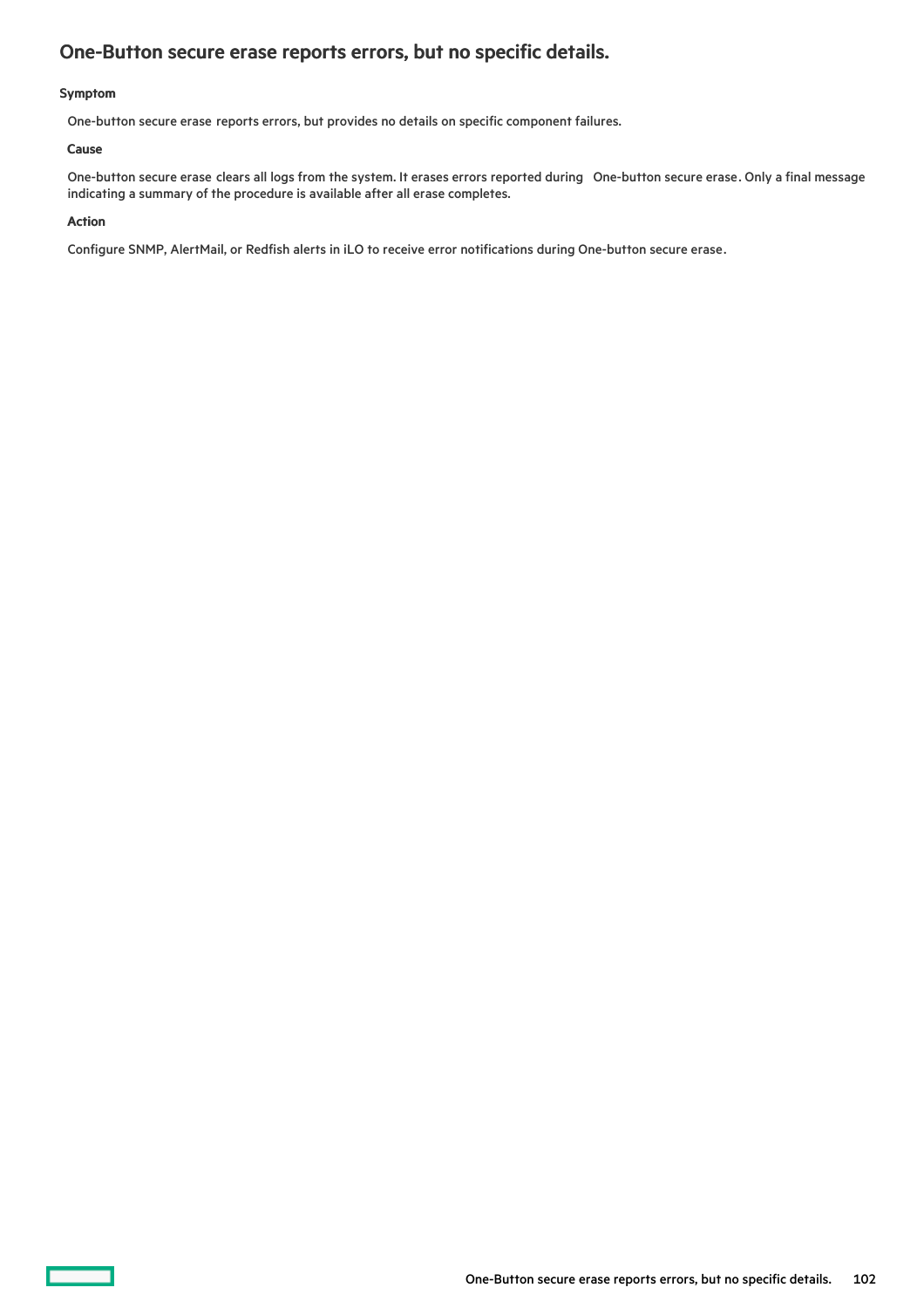### Not able to create or delete logical drive using Software Raid Controller

### Symptom

Cannot create or delete logical drives using Software Raid Controller.

### Action

- 1. Set the UEFI POST Discovery Mode to Force Full Discovery in the BIOS using the following procedure:
	- Boot the BIOS
	- From the System Utility screen, select System Configuration > BIOS/Platform Configuration (RBSU) > System Options > Boot Time Optimizations > UEFI POST Discovery Mode
	- Change to Force Full Discovery
- 2. Save and reboot.
- 3. Enter Intelligent Provisioning by pressing F10 during POST.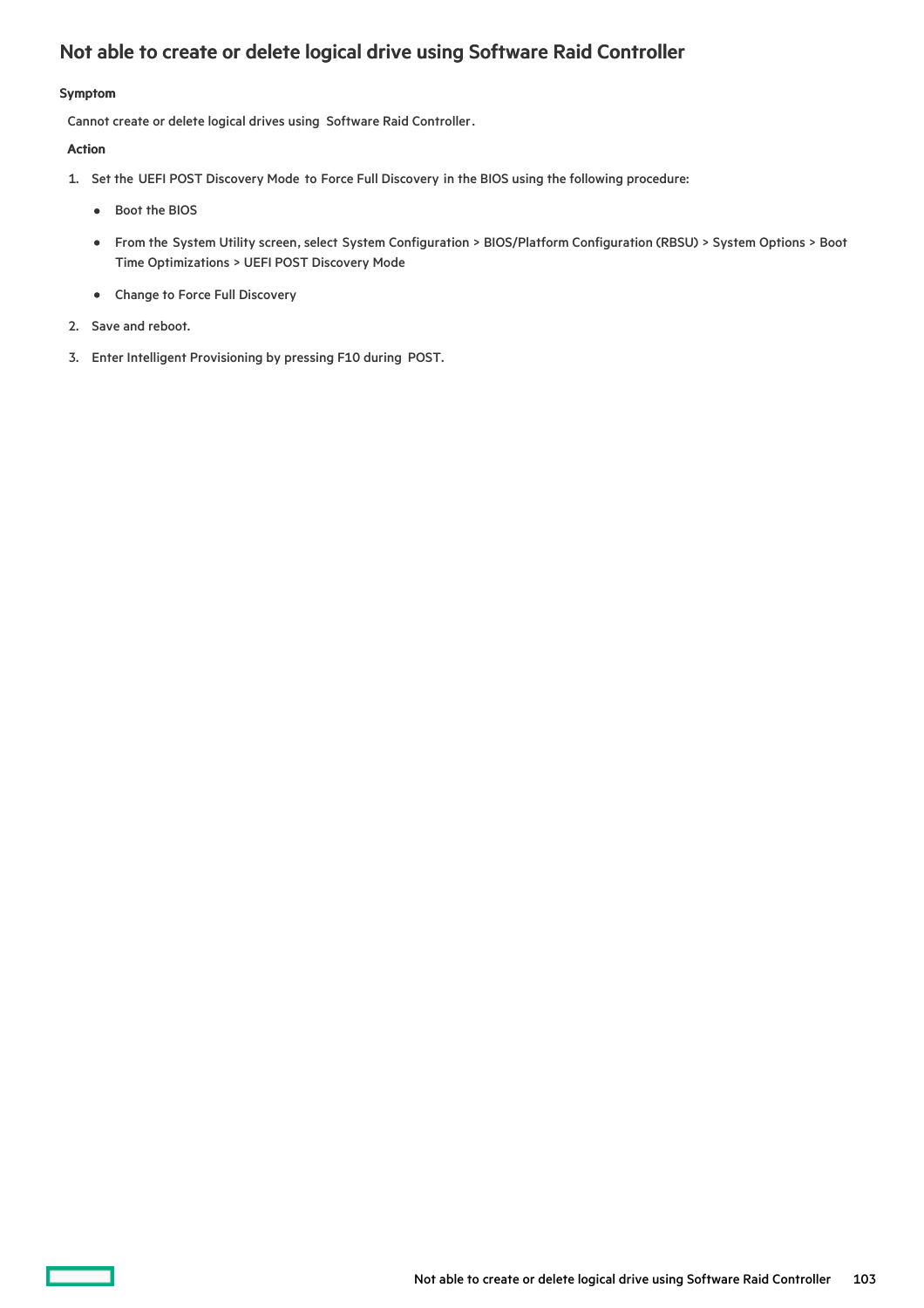Troubleshooting Windows-specific issues

<u>a sa Ba</u>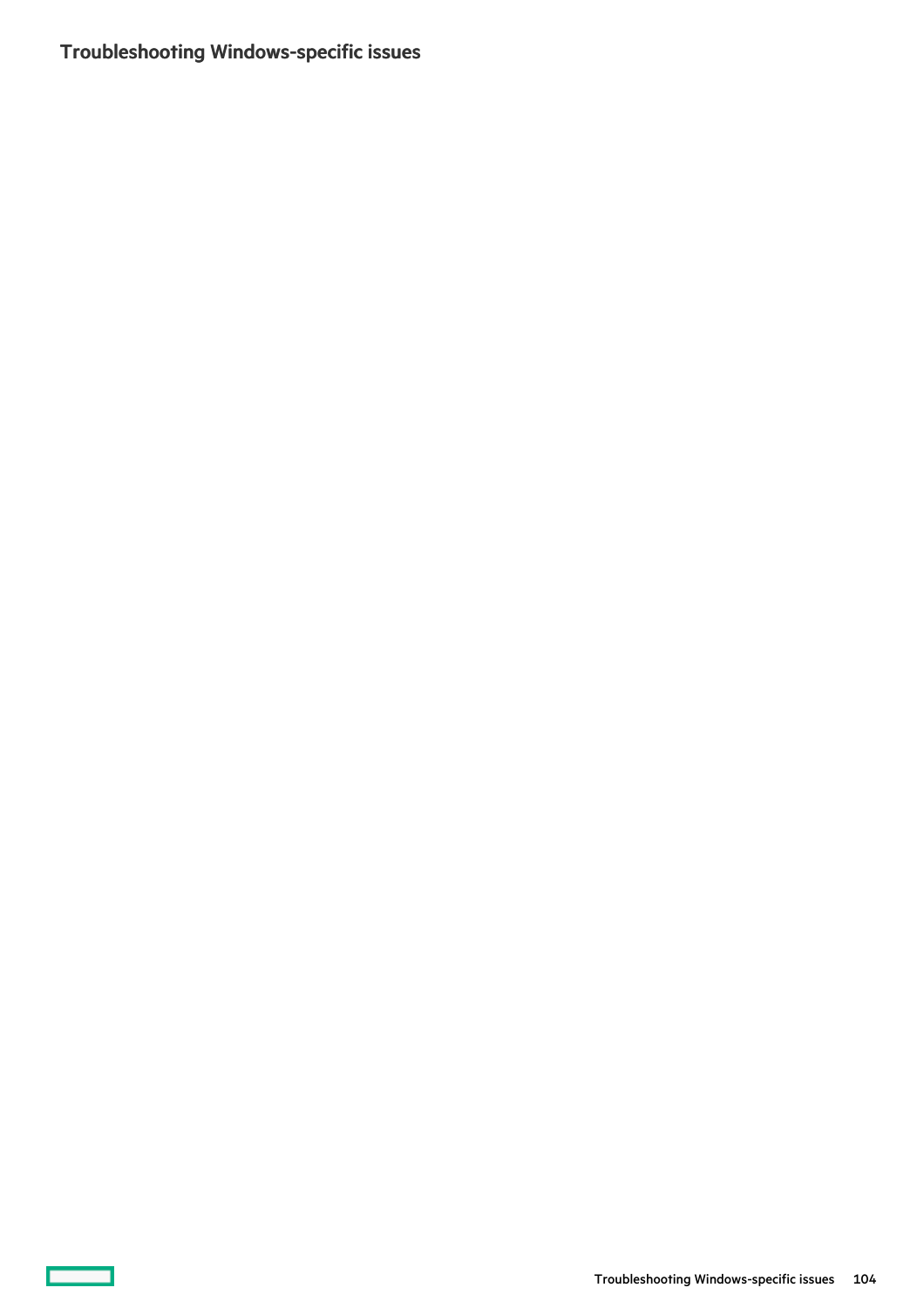### Windows Essentials does not install from USB source

### Symptom

Windows Essentials does not install from a USB source.

#### Cause

USB installations are not supported for Windows Essentials.

#### Action

 $\overline{\phantom{0}}$ 

Install Windows Essentials from an ISO source.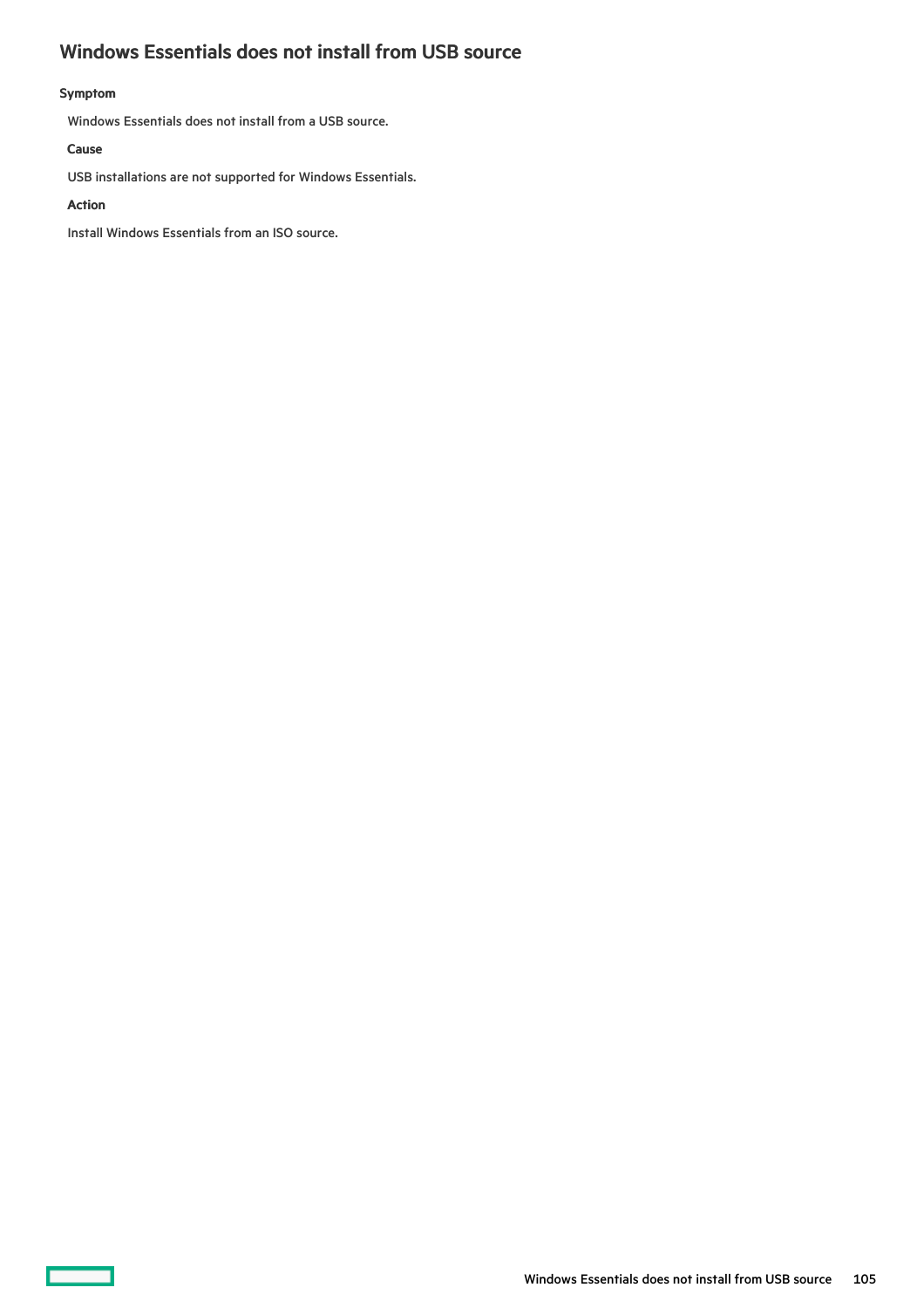### Windows does not install on AMD servers

### Symptom

Intelligent Provisioning does not install Windows on AMD servers as expected.

### Cause

The BIOS settings IOMMU and Hyper-V are activated.

### Action

- 1. From the Intelligent Provisioning main screen, select Perform Maintenance > BIOS/Platform Configuration > Virtualization Options > AMD (R) IOMMU.
- 2. Select Disabled.
- 3. Save the setting.
- 4. Download and install all operating system patches.
- 5. Reboot the system and then enable IOMMU settings.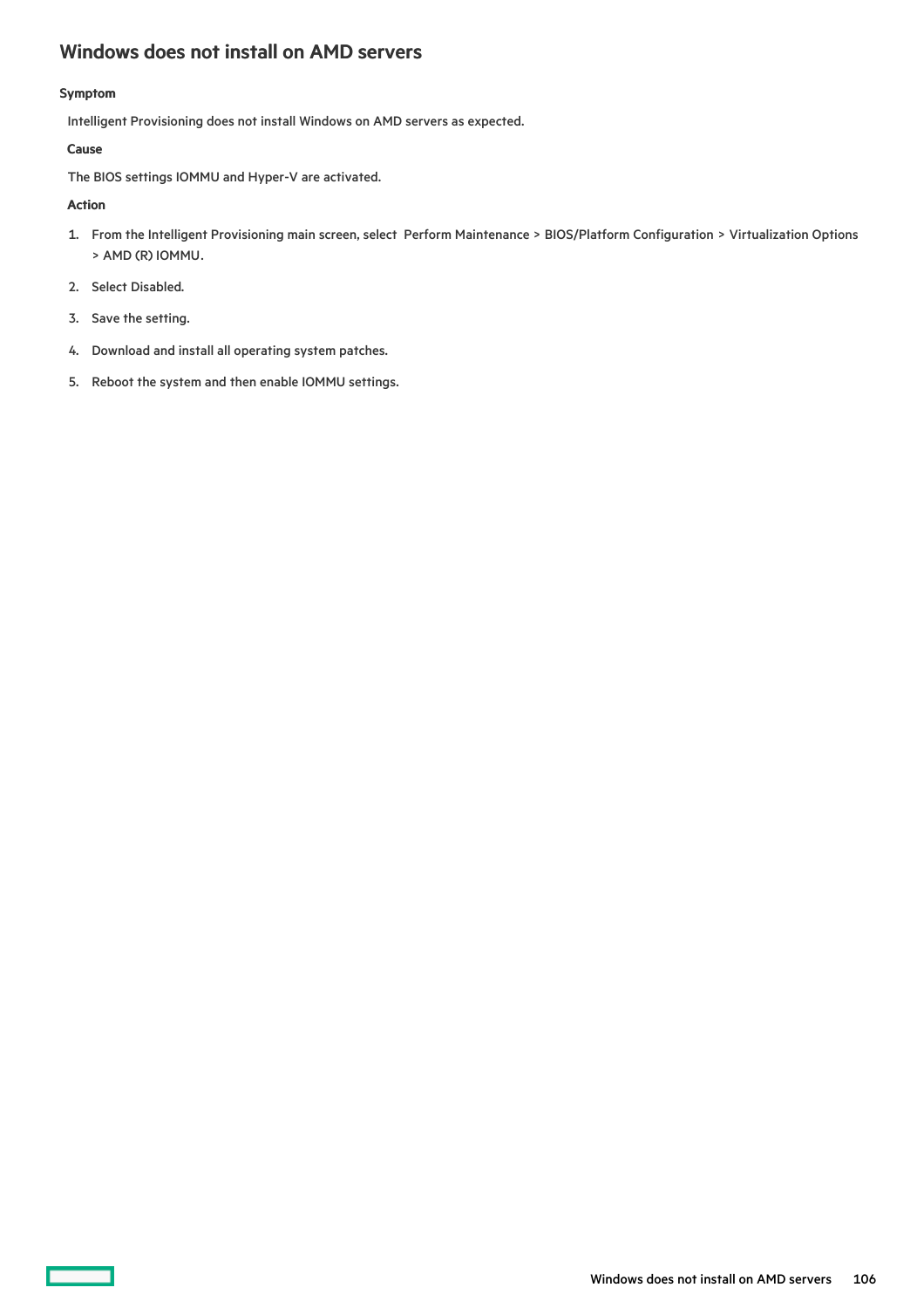# Troubleshooting Linux-specific issues

<u> a shekara t</u>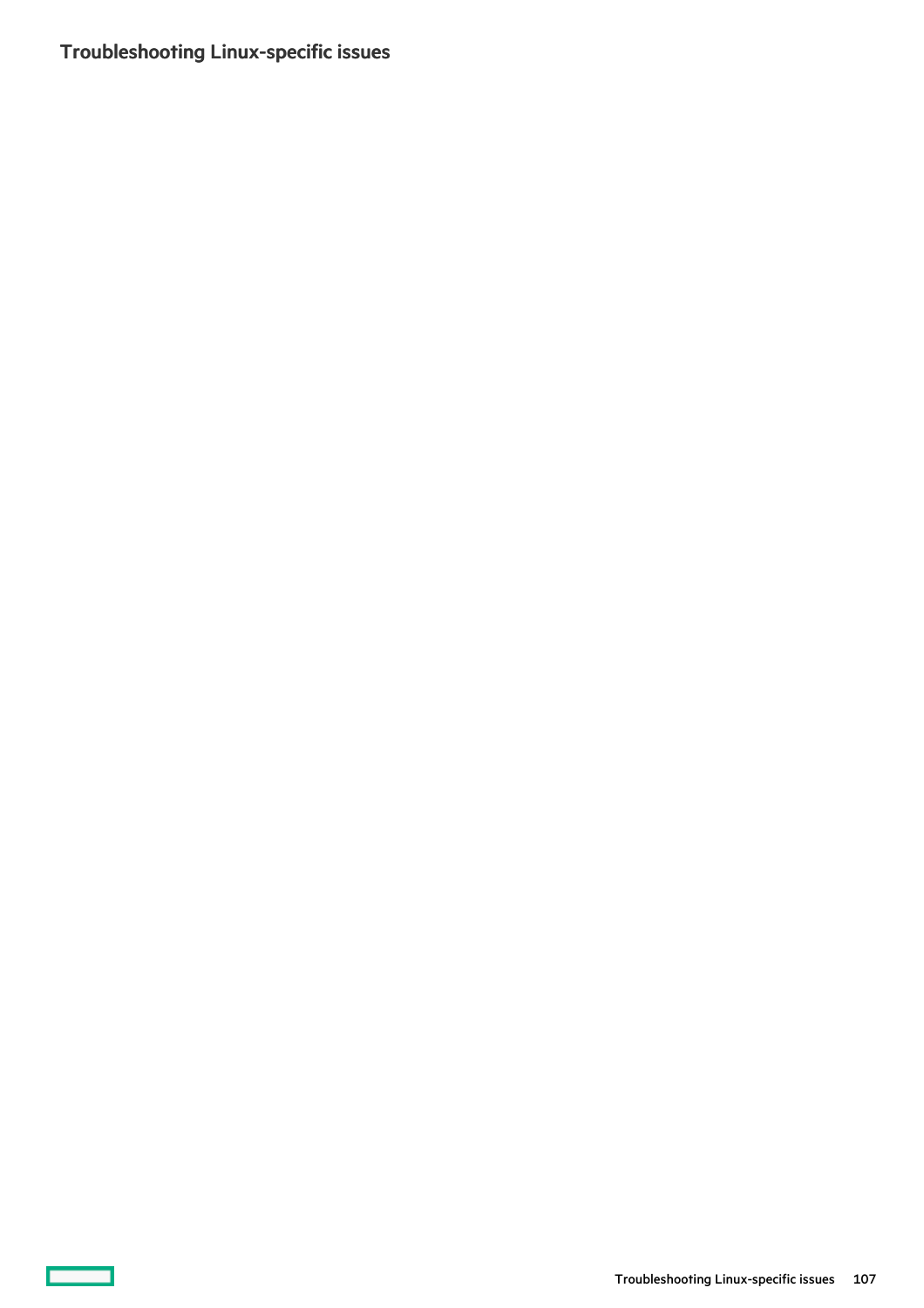### Unable to proceed with Assisted installation of Red Hat Enterprise Linux 7

### Symptom

When installing Red Hat Enterprise Linux 7, you are unable to proceed with the Assisted installation with valid OS images through FTP source media. The failure was seen with a long file path for CIFS share, however, it succeeds with a short path (less than 32 bytes).

#### Cause

Required Red Hat OS files are missing or incorrectly placed.

#### Action

- 1. Make sure that all the required Red Hat OS files are present in the OS flat file folder.
- 2. Make sure that two TRANS.TBL files are present in the Red Hat OS flat files folder. One file must be present in the main OS file folder, and another must be present inside the Server folder inside the main OS file folder.
- 3. Retry the installation.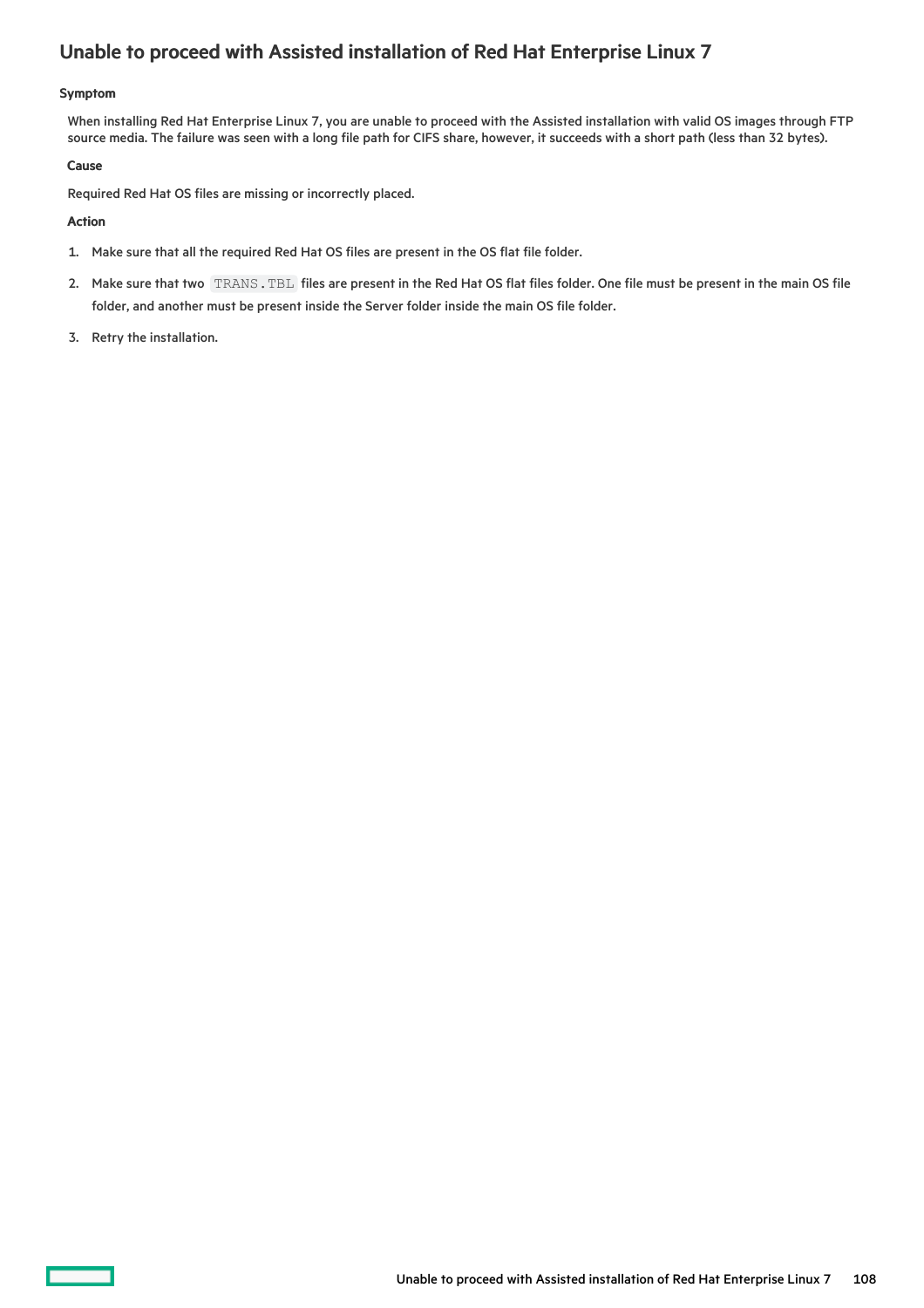## Assisted installation of Red Hat OS hangs

## Symptom

When using the Assisted installation method for Red Hat OS installation with FTP source media, one of the following problems occurs:

- $\bullet$ The installation hangs during reboot and a The Red Hat Enterprise Linux Server CD was not found error is displayed.
- The installation hangs and a Could not allocate requested partitions error is displayed.  $\bullet$
- The installation does not complete successfully.  $\bullet$
- The installation completes successfully even if there are missing flat files for the OS installation.  $\bullet$

### Cause

Using the Assisted installation method for Red Hat OS installation with FTP source media might not work reliably.

#### Action

- 1. Obtain the DVD from the HPE Support Center.
- 2. Install the OS outside of Intelligent Provisioning.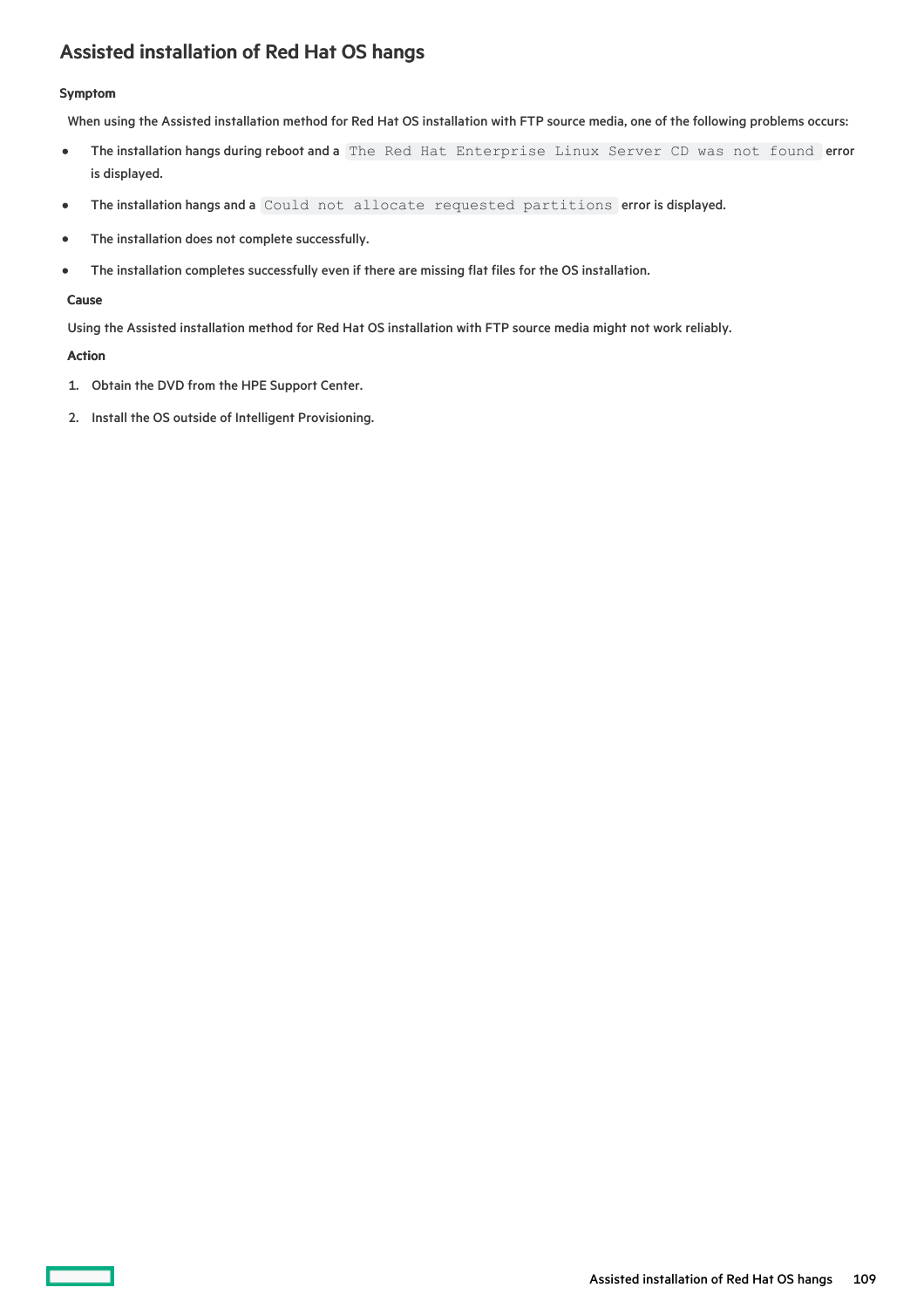## Showing "Unable to install without the usb\_storage driver loaded, Aborting",when upgrade or install with rpm

## Symptom

When executing command . /hpsetup, an error message "Unable to install without the usb\_storage driver loaded, Aborting." prompt in console.

#### Cause

The usb\_storage module is disabled.

#### Action

Enable usb\_storage by executing command modprobe usb-storage.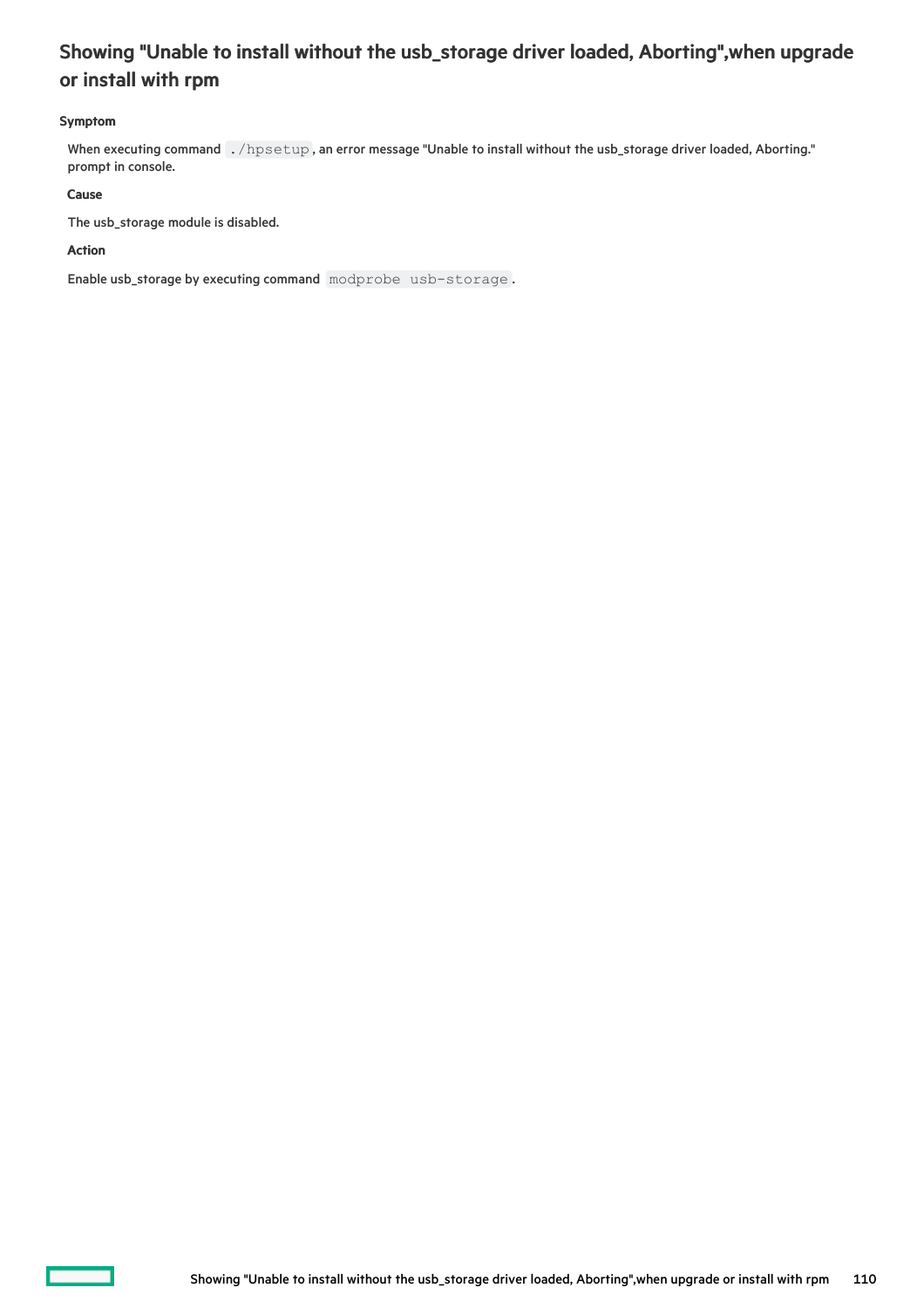## Unable to install Red Hat Enterprise Linux with secure boot enabled

## Symptom

When installing Red Hat Enterprise Linux or VMware from the Rapid Setup with install method "Assisted Install" after the file copy process is finished, system directly boot into Image without any configuration instead of start the installation process.

## Cause

Red Hat Enterprise Linux and VMware are not supported install with secure boot enabled.

## Action

- 1. Disable secure boot in the BIOS.
- 2. Install target OS from the Intelligent Provisioning.
- 3. Enable secure boot in the BIOS.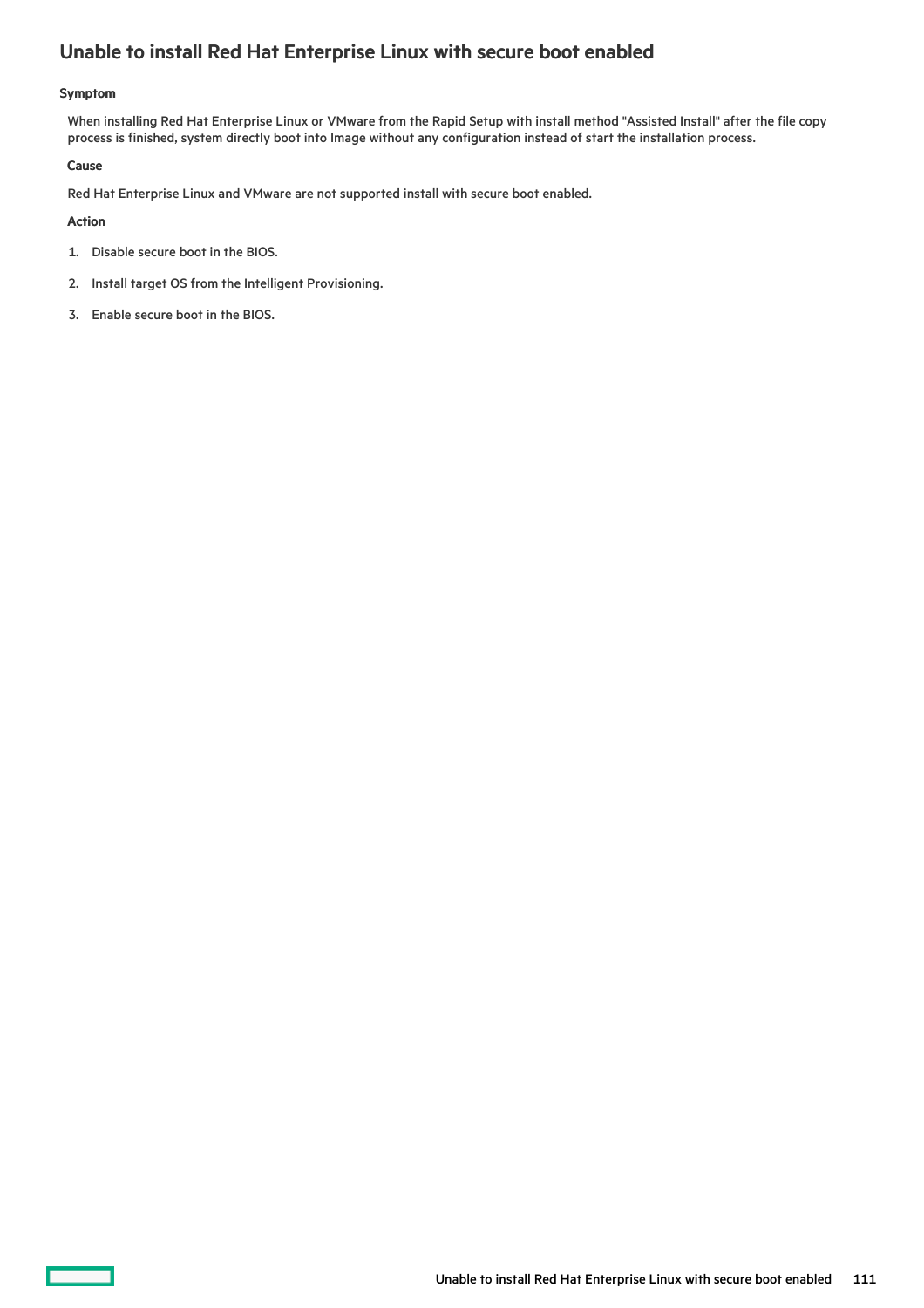# Troubleshooting VMware-specific issues

 $\overline{\phantom{a}}$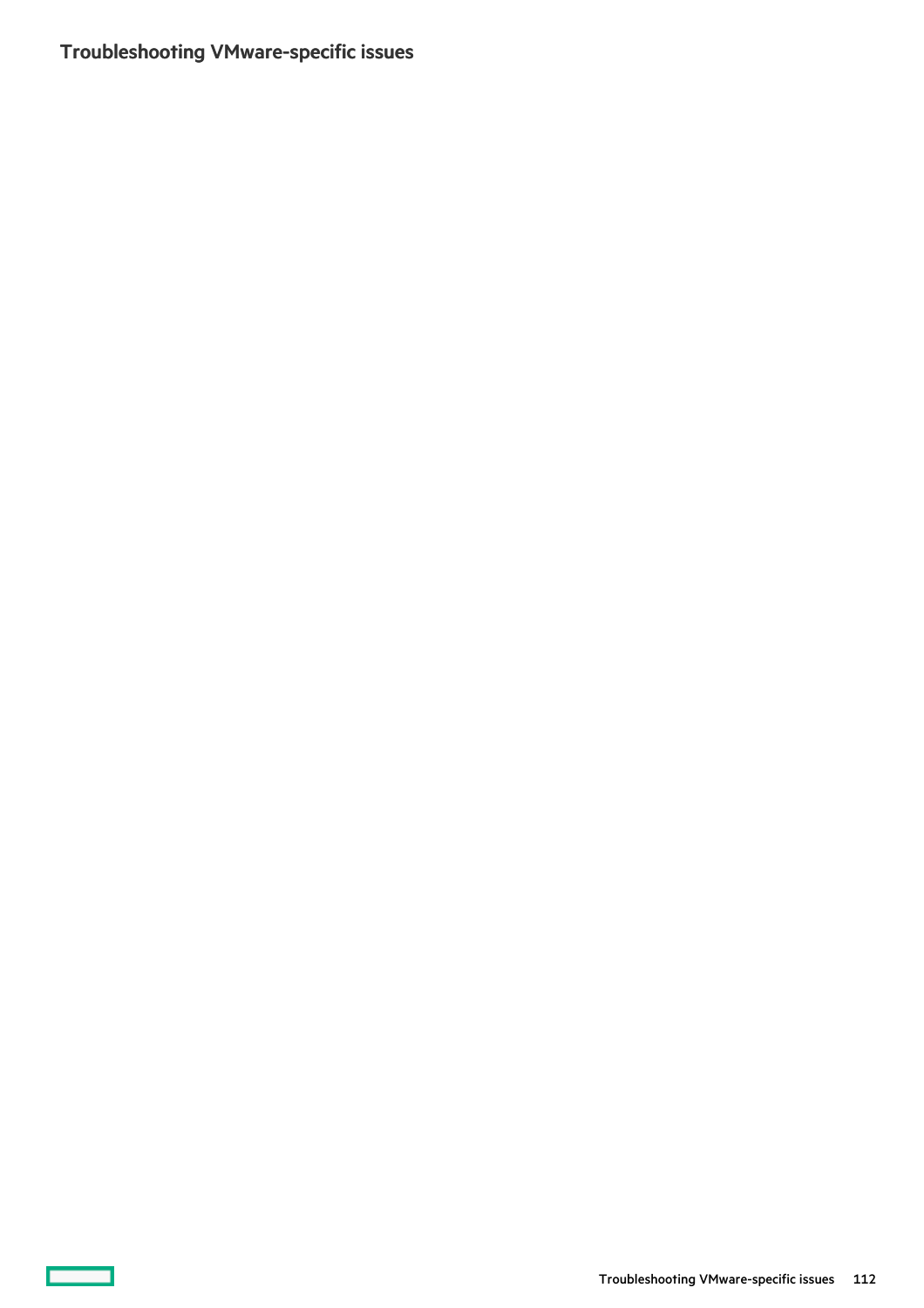## Server reboots during VMware Assisted installation

## Symptom

When performing a VMware Assisted installation with DVD as source media, after Pre-installation is complete, the server reboots and the server begins loading the ESXi installer again rather than opening the OS.

## Cause

VMware OS installed on HDD continuously reboots if a USB is connected to SUT.

## Action

─

- 1. Remove the USB device.
- 2. Continue the installation.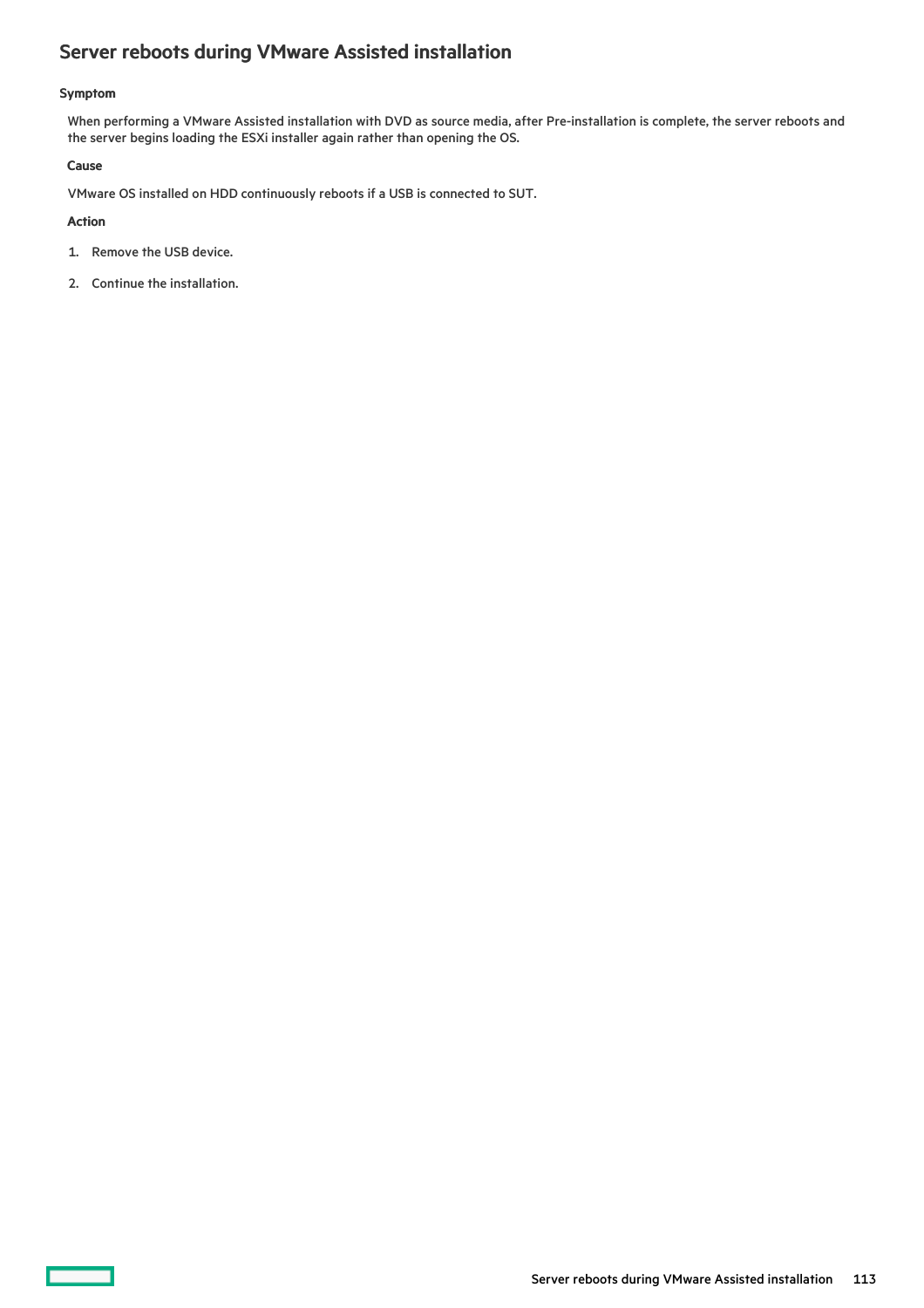# Troubleshooting ClearOS-specific issues

<u>a sa Ba</u>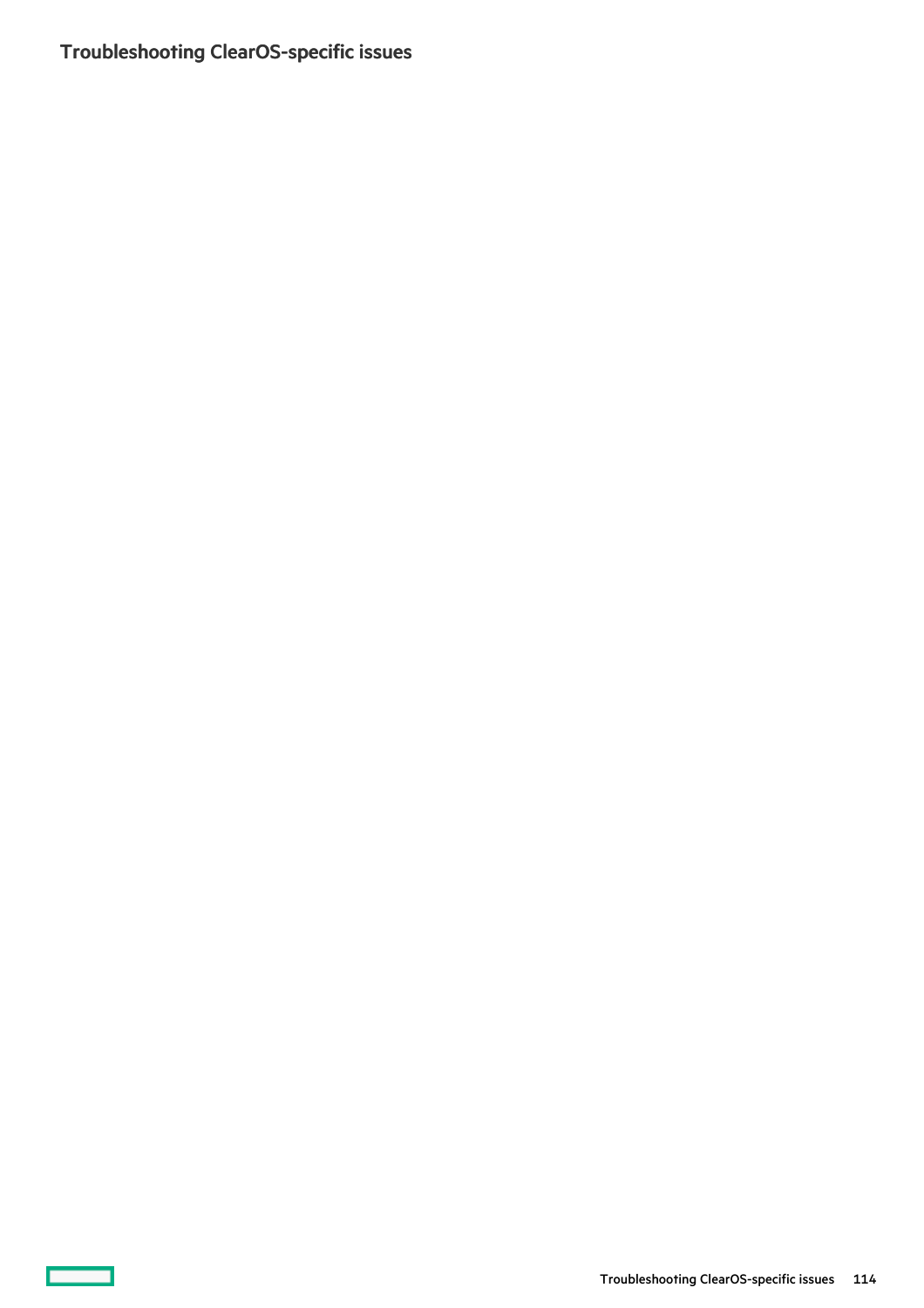## Unable to install ClearOS with secure boot enabled

## Symptom

When installing ClearOS from the Rapid Setup install with install method "Assisted Install", the installation process shows "Verification failed: Security Violation" error message.

## Cause

ClearOS does not support secure boot.

## Action

 $\overline{\phantom{0}}$ 

- 1. Disable secure boot in the BIOS.
- 2. Install target OS from the Intelligent Provisioning.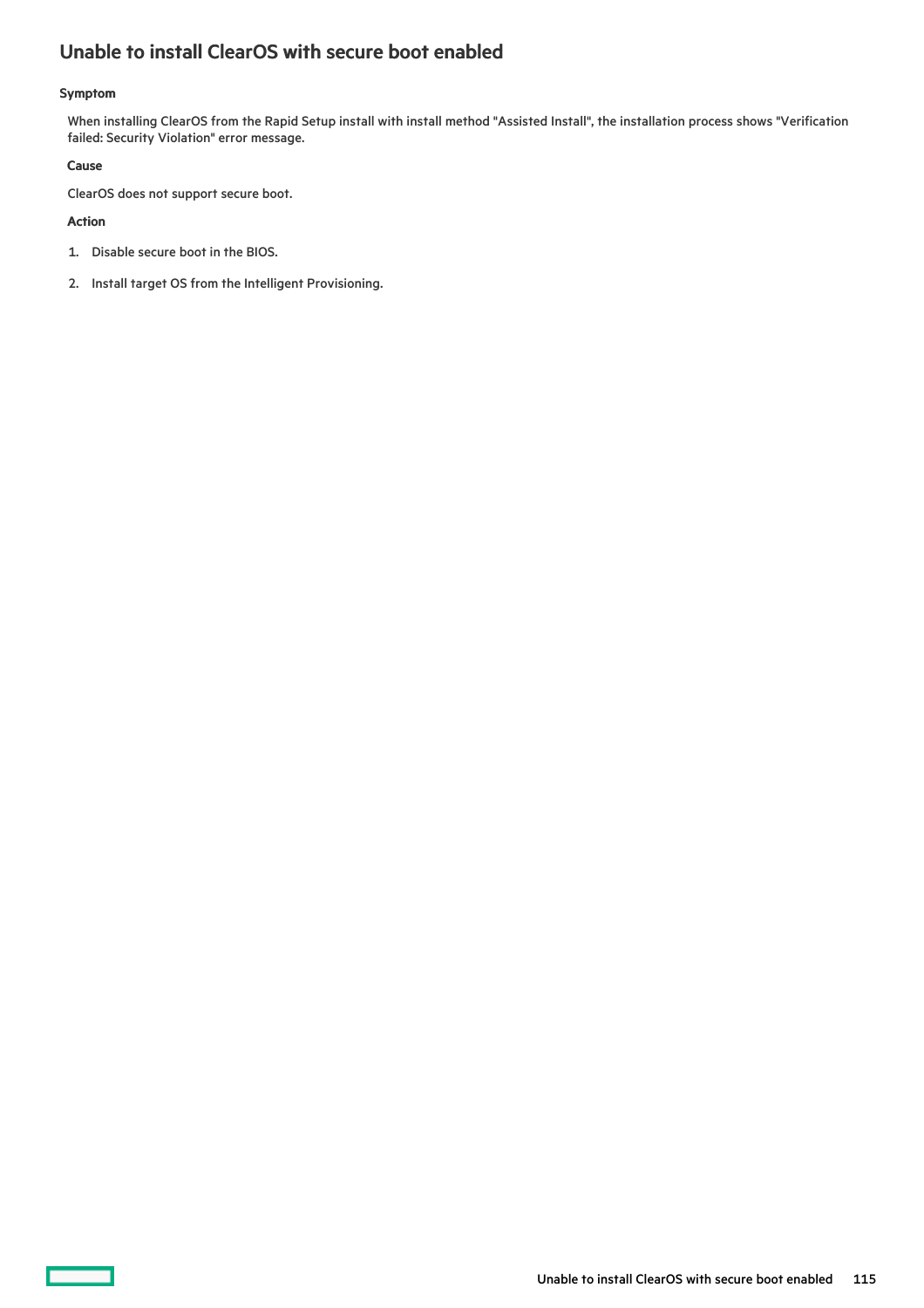## **Websites**

 $\overline{\phantom{0}}$ 

| <b>Hewlett Packard Enterprise Information Library</b> | https://www.hpe.com/info/EIL                          |
|-------------------------------------------------------|-------------------------------------------------------|
| Intelligent Provisioning                              | https://www.hpe.com/servers/intelligentprovisioning   |
| Intelligent Provisioning Information Library          | https://www.hpe.com/info/intelligentprovisioning/docs |
| <b>Service Pack for ProLiant</b>                      | https://www.hpe.com/servers/spp                       |
| Service Pack for ProLiant documentation               | https://www.hpe.com/info/spp/documentation            |
| Service Pack for ProLiant downloads                   | https://www.hpe.com/servers/spp/download              |
| Service Pack for ProLiant custom downloads            | https://www.hpe.com/servers/spp/custom                |
| <b>HPE SDR site</b>                                   | https://downloads.linux.hpe.com                       |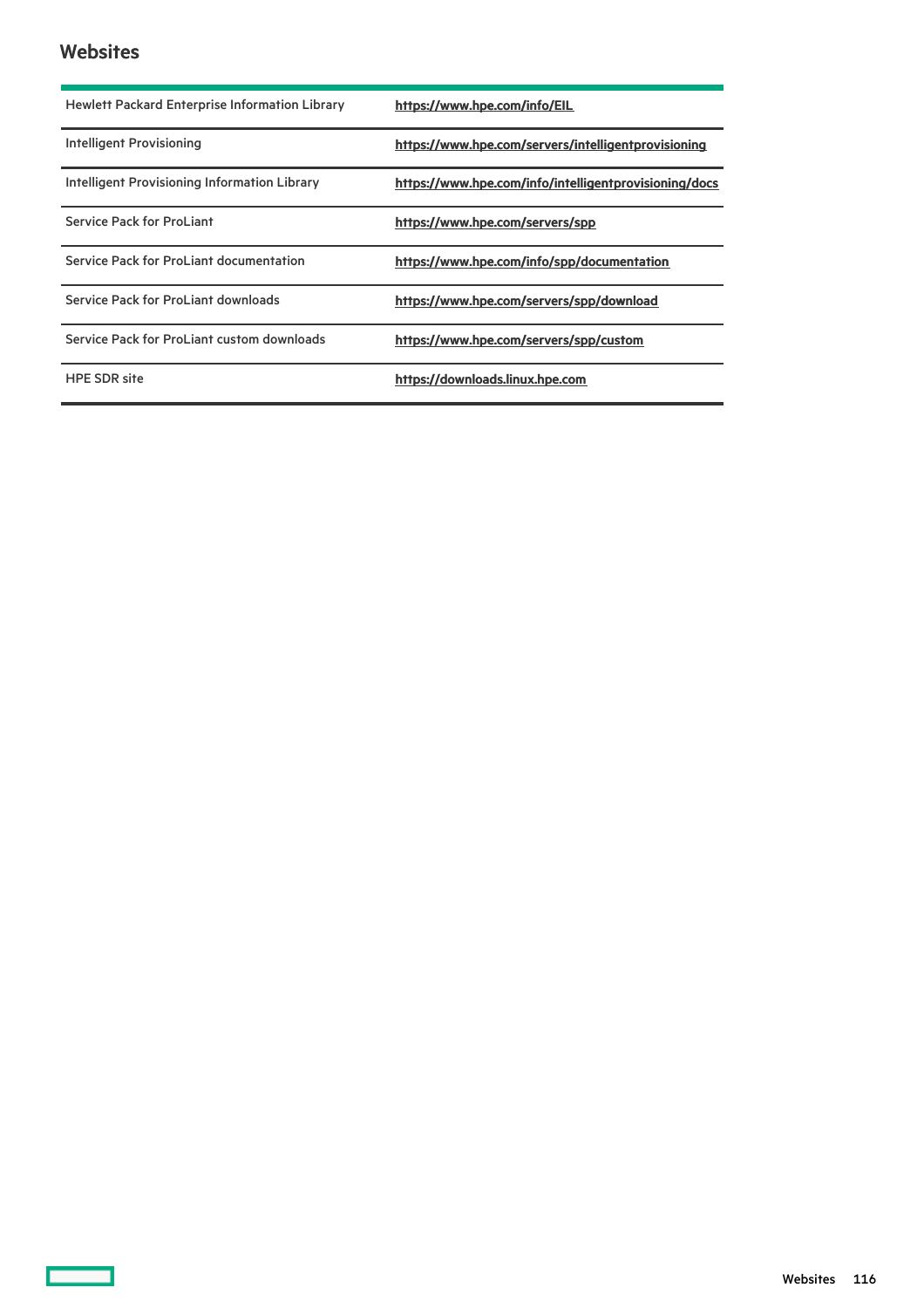Support and other resources

**The Common**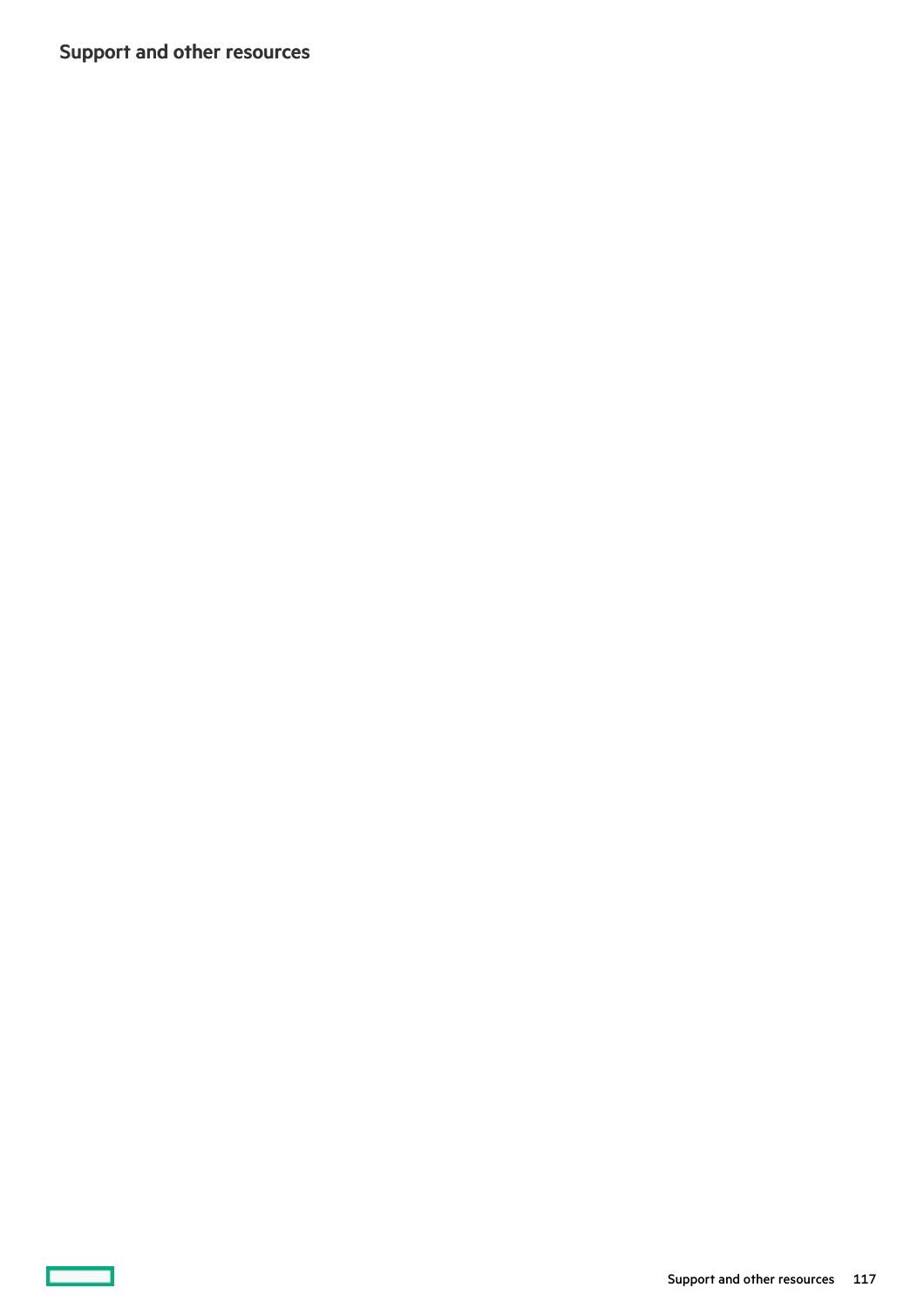## Accessing Hewlett Packard Enterprise Support

For live assistance, go to the Contact Hewlett Packard Enterprise Worldwide website:

## <https://www.hpe.com/info/assistance>

To access documentation and support services, go to the Hewlett Packard Enterprise Support Center website:  $\bullet$ <https://www.hpe.com/support/hpesc>

## Information to collect

- $\bullet$ Technical support registration number (if applicable)
- Product name, model or version, and serial number  $\bullet$
- Operating system name and version  $\bullet$
- Firmware version  $\bullet$
- Error messages  $\bullet$
- Product-specific reports and logs
- Add-on products or components  $\bullet$
- Third-party products or components  $\bullet$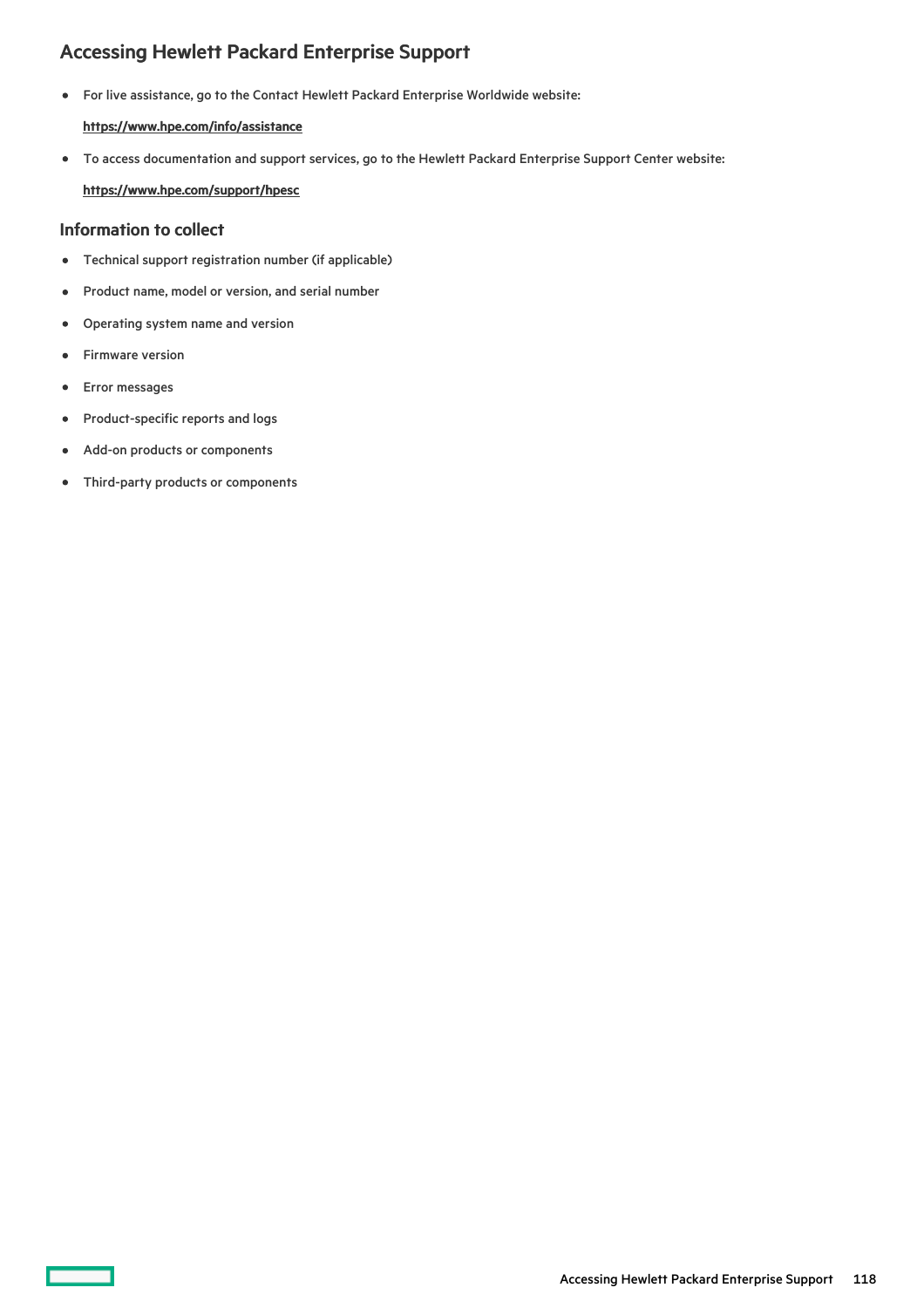## Accessing updates

- Some software products provide a mechanism for accessing software updates through the product interface. Review your product  $\bullet$ documentation to identify the recommended software update method.
- To download product updates:  $\bullet$

Hewlett Packard Enterprise Support Center

## <https://www.hpe.com/support/hpesc> Hewlett Packard Enterprise Support Center: Software downloads

## <https://www.hpe.com/support/downloads>

My HPE Software Center

## <https://www.hpe.com/software/hpesoftwarecenter>

To subscribe to eNewsletters and alerts:  $\bullet$ 

## <https://www.hpe.com/support/e-updates>

To view and update your entitlements, and to link your contracts and warranties with your profile, go to the Hewlett Packard  $\bullet$ Enterprise Support Center More Information on Access to Support Materials page:

## <https://www.hpe.com/support/AccessToSupportMaterials>

## IMPORTANT:

Access to some updates might require product entitlement when accessed through the Hewlett Packard Enterprise Support Center. You must have an HPE Passport set up with relevant entitlements.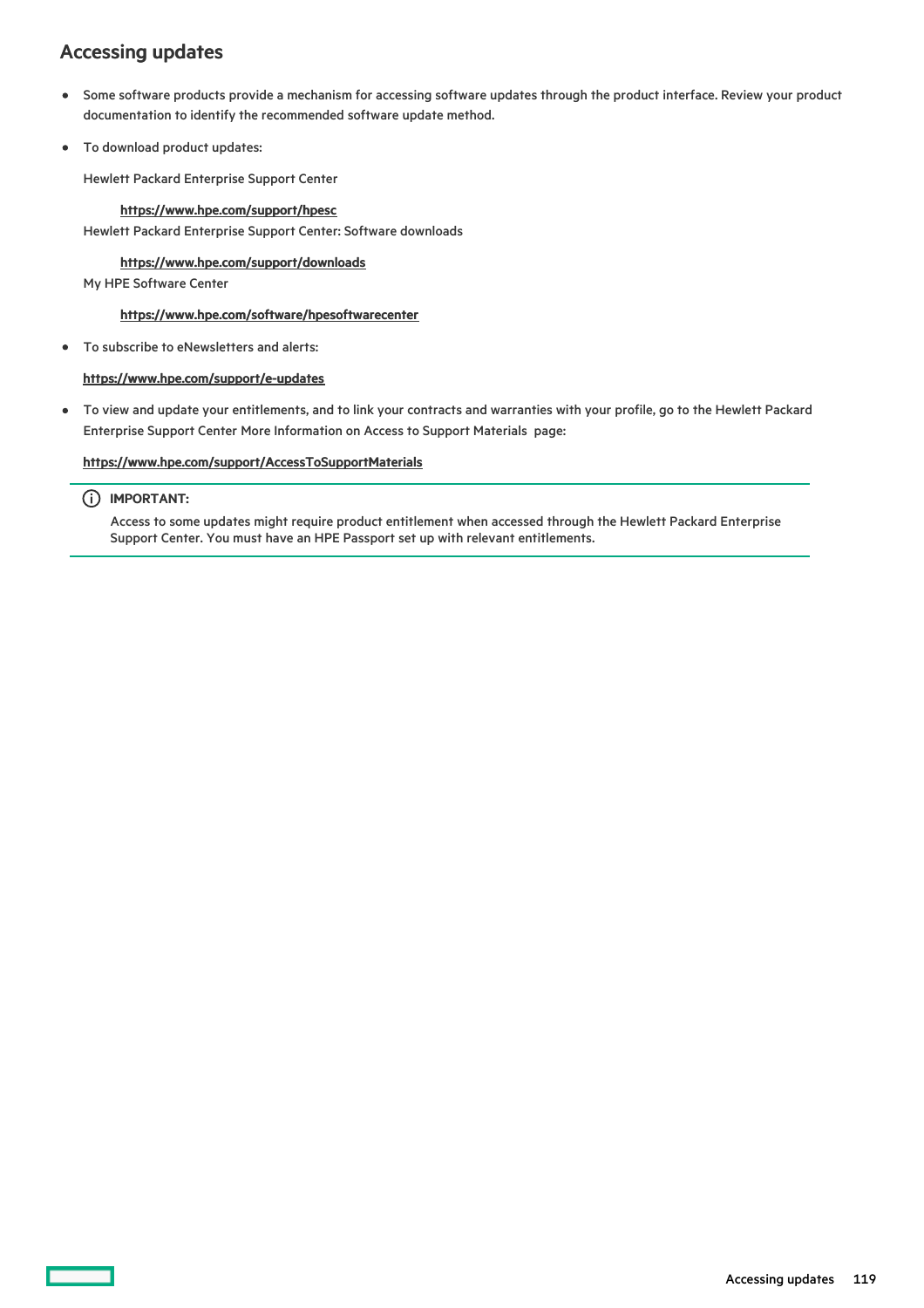## Remote support

Remote support is available with supported devices as part of your warranty or contractual support agreement. It provides intelligent event diagnosis, and automatic, secure submission of hardware event notifications to Hewlett Packard Enterprise, which initiates a fast and accurate resolution based on the service level of your product. Hewlett Packard Enterprise strongly recommends that you register your device for remote support.

If your product includes additional remote support details, use search to locate that information.

HPE Get Connected

### <https://www.hpe.com/services/getconnected>

HPE Pointnext Tech Care

## <https://www.hpe.com/services/techcare>

HPE Datacenter Care

<https://www.hpe.com/services/datacentercare>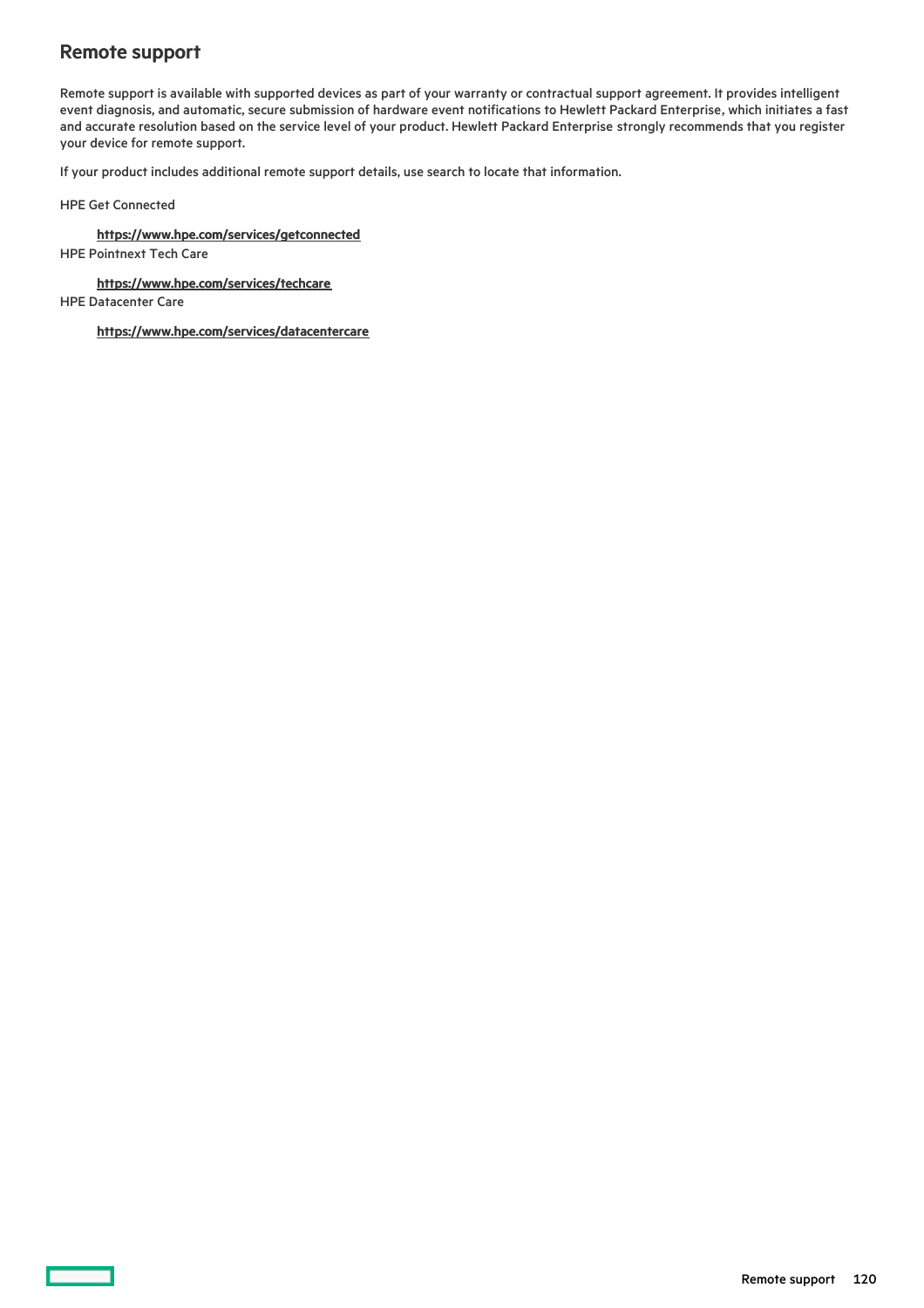## Warranty information

 $\overline{\phantom{0}}$ 

To view the warranty information for your product, see the links provided below:

HPE ProLiant and IA-32 Servers and Options

<https://www.hpe.com/support/ProLiantServers-Warranties> HPE Enterprise and Cloudline Servers

<https://www.hpe.com/support/EnterpriseServers-Warranties> HPE Storage Products

<https://www.hpe.com/support/Storage-Warranties> HPE Networking Products

<https://www.hpe.com/support/Networking-Warranties>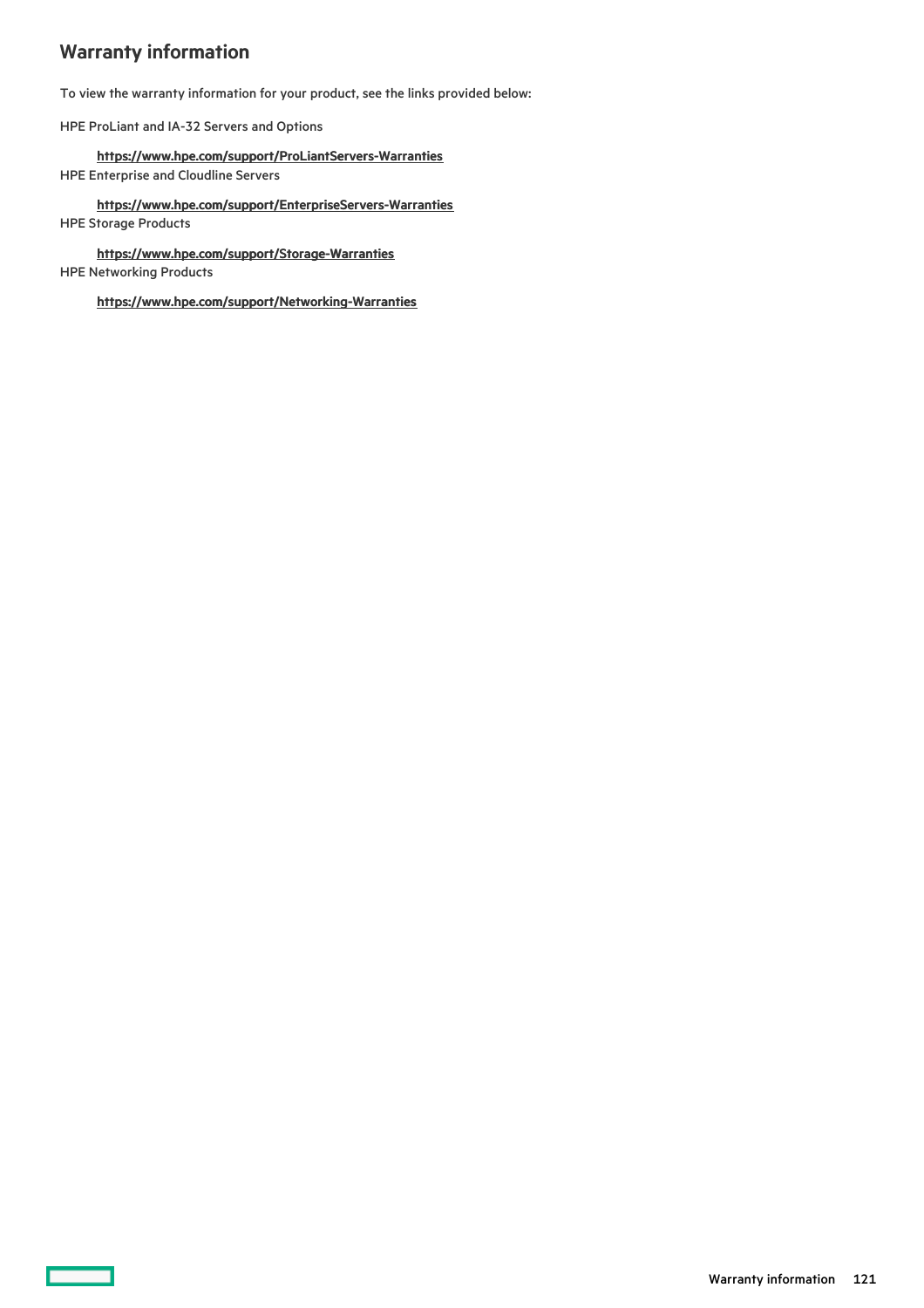## Regulatory information

To view the regulatory information for your product, view the Safety and Compliance Information for Server, Storage, Power, Networking, and Rack Products, available at the Hewlett Packard Enterprise Support Center:

### <https://www.hpe.com/support/Safety-Compliance-EnterpriseProducts>

## Additional regulatory information

Hewlett Packard Enterprise is committed to providing our customers with information about the chemical substances in our products as needed to comply with legal requirements such as REACH (Regulation EC No 1907/2006 of the European Parliament and the Council). A chemical information report for this product can be found at:

### <https://www.hpe.com/info/reach>

For Hewlett Packard Enterprise product environmental and safety information and compliance data, including RoHS and REACH, see:

## <https://www.hpe.com/info/ecodata>

For Hewlett Packard Enterprise environmental information, including company programs, product recycling, and energy efficiency, see:

### <https://www.hpe.com/info/environment>